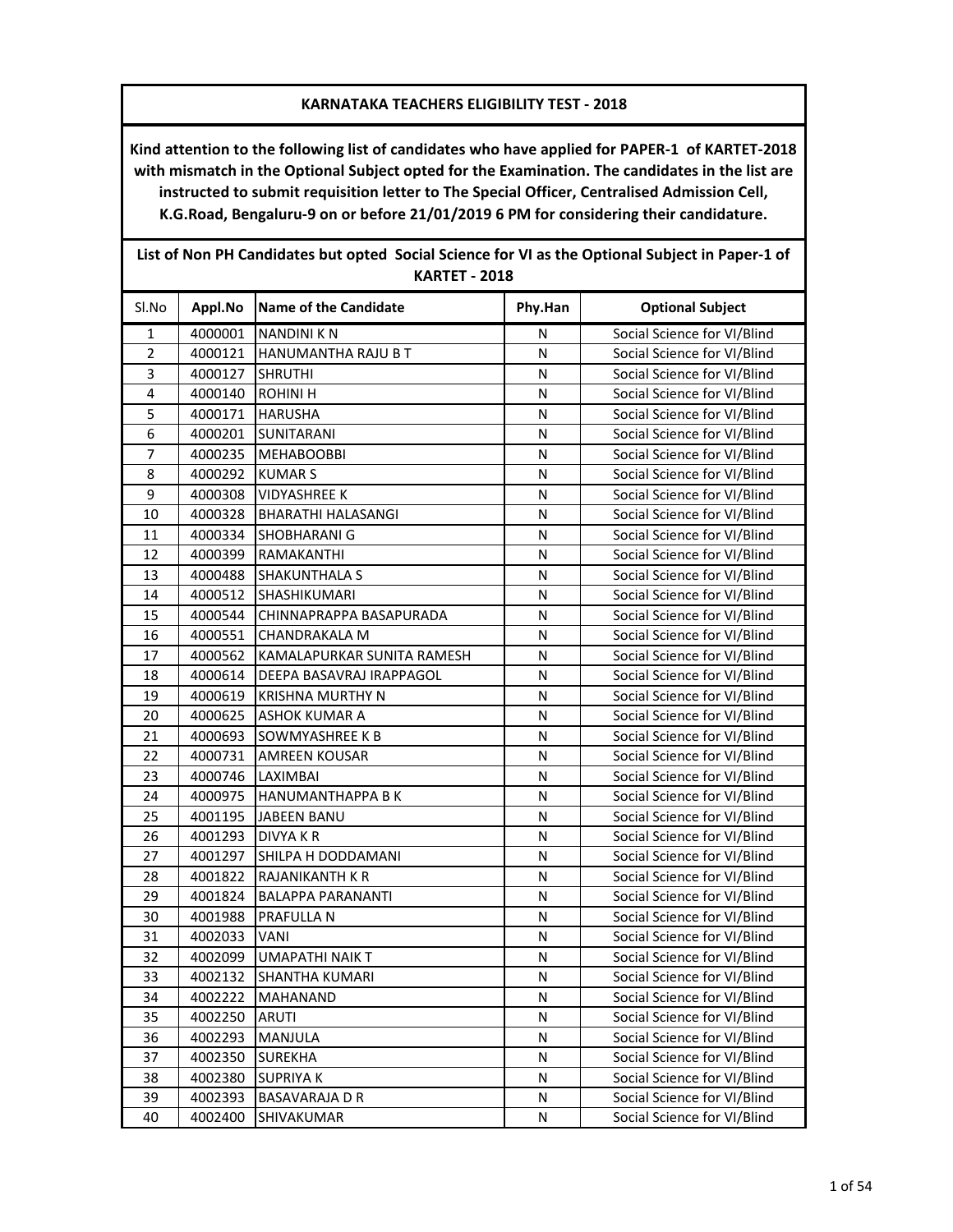| 41 | 4002469 | MALLIKARJUN                    | N | Social Science for VI/Blind |
|----|---------|--------------------------------|---|-----------------------------|
| 42 | 4002475 | RESHMA SALMANV FERNANDIES      | N | Social Science for VI/Blind |
| 43 | 4002481 | PARUSHARAM KOROLI              | N | Social Science for VI/Blind |
| 44 | 4002572 | SMITHA H R                     | N | Social Science for VI/Blind |
| 45 | 4002620 | <b>SUBHASH MALAGITTI</b>       | N | Social Science for VI/Blind |
| 46 | 4002633 | SANGEETA                       | N | Social Science for VI/Blind |
| 47 | 4002675 | <b>MAHESHI</b>                 | N | Social Science for VI/Blind |
| 48 | 4002682 | <b>SHOBHA PUJERI</b>           | N | Social Science for VI/Blind |
| 49 | 4002692 | <b>REKHAK</b>                  | N | Social Science for VI/Blind |
| 50 | 4002714 | <b>KAVITHA K C</b>             | N | Social Science for VI/Blind |
| 51 | 4002718 | <b>BHAVYA</b>                  | N | Social Science for VI/Blind |
| 52 | 4002743 | SAVITHA K                      | N | Social Science for VI/Blind |
| 53 | 4002801 | VINUTHA N                      | N | Social Science for VI/Blind |
| 54 | 4002821 | MAHESHA                        | N | Social Science for VI/Blind |
| 55 | 4002859 | LAXMI PUJAR                    | N | Social Science for VI/Blind |
| 56 | 4002892 | SHARAVATHI B N                 | N | Social Science for VI/Blind |
| 57 | 4002898 | SHARANAPPA KARIHOLI            | N | Social Science for VI/Blind |
| 58 | 4002961 | <b>REKHA</b>                   | N | Social Science for VI/Blind |
| 59 | 4002966 | <b>RAJUKT</b>                  | N | Social Science for VI/Blind |
| 60 | 4002998 | YOUGEETA                       | N | Social Science for VI/Blind |
| 61 | 4003006 | <b>MARIAPPA</b>                | N | Social Science for VI/Blind |
| 62 | 4003041 | MAMATHA D M                    | N | Social Science for VI/Blind |
| 63 | 4003059 | <b>MANJUNATHA H S</b>          | N | Social Science for VI/Blind |
| 64 | 4003081 | PAVITRAGANGA G R               | N | Social Science for VI/Blind |
| 65 | 4003105 | <b>VIDYA HARIHAR</b>           | N | Social Science for VI/Blind |
| 66 | 4003106 | REKHA H M                      | N | Social Science for VI/Blind |
| 67 | 4003132 | VAISHNAVI                      | N | Social Science for VI/Blind |
| 68 | 4003165 | <b>VASANTHA B</b>              | N | Social Science for VI/Blind |
| 69 | 4003205 | RAJESHWARI OLEKAR              | N | Social Science for VI/Blind |
| 70 | 4003216 | SIDDESHA                       | N | Social Science for VI/Blind |
| 71 | 4003218 | KAVITA I BADIGER               | N | Social Science for VI/Blind |
| 72 | 4003233 | MAHESHWARI N                   | N | Social Science for VI/Blind |
| 73 | 4003237 | <b>ANNAPURNA S ALAGUNDI</b>    | N | Social Science for VI/Blind |
| 74 | 4003246 | <b>GOPAL</b>                   | N | Social Science for VI/Blind |
| 75 | 4003257 | SANDHYA K                      | Ν | Social Science for VI/Blind |
| 76 | 4003286 | DEEPA SHIVAPPA JEVARAGI        | N | Social Science for VI/Blind |
| 77 | 4003308 | DEVARAJU B P                   | N | Social Science for VI/Blind |
| 78 | 4003334 | MANJULA C NANDIMATH            | N | Social Science for VI/Blind |
| 79 | 4003335 | VIJAYALAXMI NAYAK              | N | Social Science for VI/Blind |
| 80 | 4003347 | <b>SUNEETHAK</b>               | Ν | Social Science for VI/Blind |
| 81 | 4003351 | VARSHARANI PATIL SANGRAM PATIL | N | Social Science for VI/Blind |
| 82 | 4003359 | NEELAMMA                       | Ν | Social Science for VI/Blind |
| 83 | 4003361 | VIJAYAKUMAR M R                | N | Social Science for VI/Blind |
| 84 | 4003373 | SHIVALEELA KATTIMANI           | N | Social Science for VI/Blind |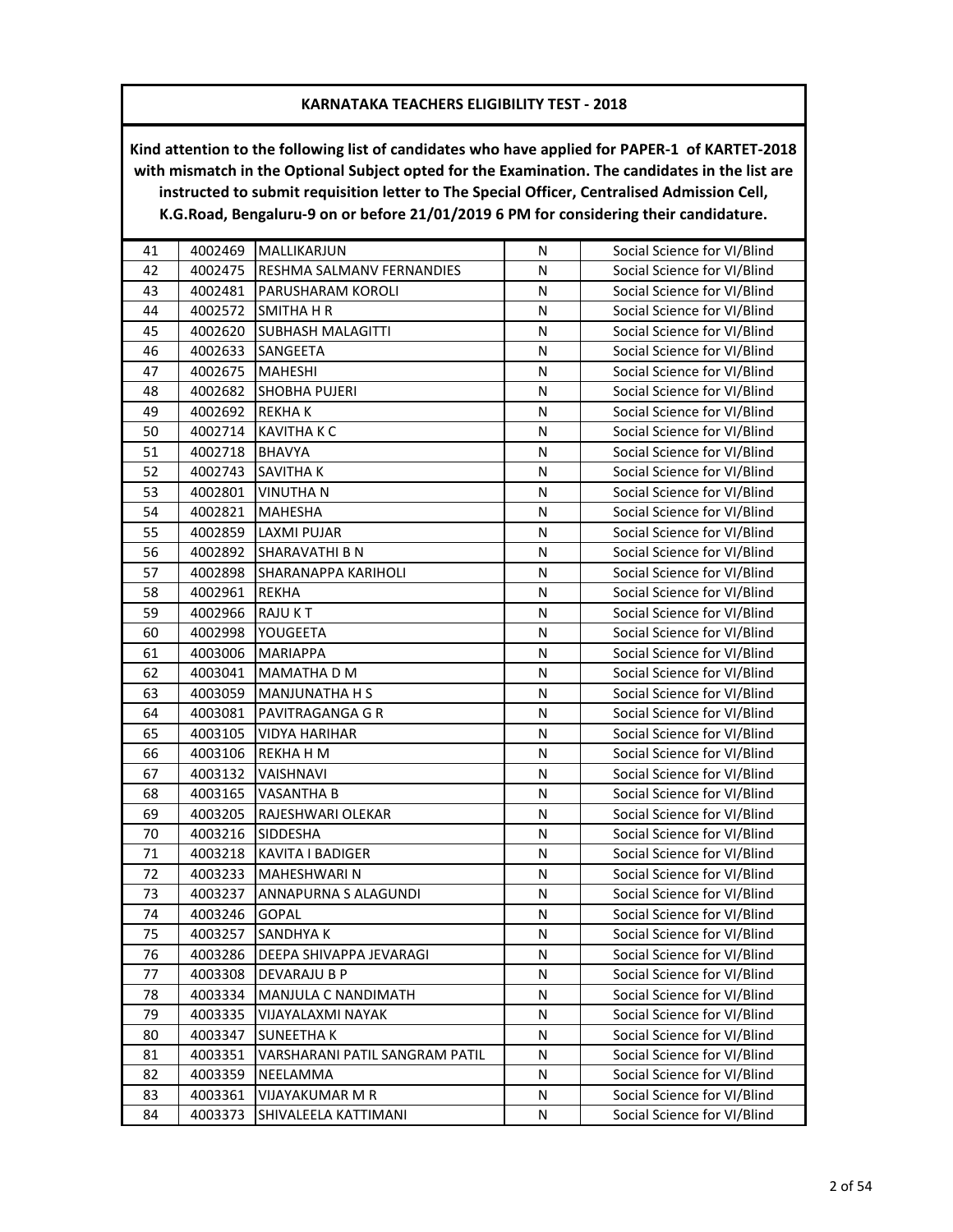| 85  | 4003396 | <b>MADHU KUMAR K B</b>       | N         | Social Science for VI/Blind |
|-----|---------|------------------------------|-----------|-----------------------------|
| 86  | 4003398 | SAVITA KOLKUNDA              | N         | Social Science for VI/Blind |
| 87  | 4003431 | <b>DEEPA</b>                 | N         | Social Science for VI/Blind |
| 88  | 4003467 | MANJUNATHA B                 | N         | Social Science for VI/Blind |
| 89  | 4003469 | SRINIVASA K N                | N         | Social Science for VI/Blind |
| 90  | 4003480 | PRIYANKA                     | N         | Social Science for VI/Blind |
| 91  | 4003512 | <b>HARINAKSHI G S</b>        | N         | Social Science for VI/Blind |
| 92  | 4003516 | <b>GEETHAT</b>               | N         | Social Science for VI/Blind |
| 93  | 4003540 | FAYEEMUNNISA BEGUM           | N         | Social Science for VI/Blind |
| 94  | 4003544 | <b>HUVAKKA OLEKAR</b>        | N         | Social Science for VI/Blind |
| 95  | 4003545 | LAKSHMI A H                  | ${\sf N}$ | Social Science for VI/Blind |
| 96  | 4003601 | SURESHA R                    | N         | Social Science for VI/Blind |
| 97  | 4003620 | PADMA <sub>N</sub>           | N         | Social Science for VI/Blind |
| 98  | 4003621 | <b>SARASWATI NAYAK</b>       | N         | Social Science for VI/Blind |
| 99  | 4003623 | <b>JYOTHI</b>                | N         | Social Science for VI/Blind |
| 100 | 4003637 | POOJA                        | N         | Social Science for VI/Blind |
| 101 | 4003665 | PADMA SN                     | N         | Social Science for VI/Blind |
| 102 | 4003677 | TAI RAVINDRA THORAT          | N         | Social Science for VI/Blind |
| 103 | 4003691 | NETHRAVATHI B                | N         | Social Science for VI/Blind |
| 104 | 4003702 | <b>NETHRAVATHI K L</b>       | N         | Social Science for VI/Blind |
| 105 | 4003707 | <b>STELLA</b>                | N         | Social Science for VI/Blind |
| 106 | 4003721 | BHEEMARAI HANABARATTI        | N         | Social Science for VI/Blind |
| 107 | 4003748 | BASAVARAJ HAWALANAIK         | N         | Social Science for VI/Blind |
| 108 | 4003765 | NAGAMANI R H                 | N         | Social Science for VI/Blind |
| 109 | 4003767 | SHAILA MANEGAR               | N         | Social Science for VI/Blind |
| 110 | 4003799 | AMARESHKUMAR KAMBALE         | N         | Social Science for VI/Blind |
| 111 | 4003807 | <b>ABHILASHA S S</b>         | N         | Social Science for VI/Blind |
| 112 | 4003815 | <b>MAHANTHESHA R</b>         | N         | Social Science for VI/Blind |
| 113 | 4003838 | <b>BHAGYA S</b>              | N         | Social Science for VI/Blind |
| 114 | 4003847 | <b>HEMARAJA M</b>            | N         | Social Science for VI/Blind |
| 115 | 4003862 | <b>SHANTBAI</b>              | N         | Social Science for VI/Blind |
| 116 | 4003871 | <b>TEJASWINI</b>             | N         | Social Science for VI/Blind |
| 117 | 4003875 | YAMUNA SHEKHARAPPA NYAMAGOUD | N         | Social Science for VI/Blind |
| 118 | 4003886 | NAVEENA GOWDA CA             | N         | Social Science for VI/Blind |
| 119 | 4003895 | SAVITHA D M                  | N         | Social Science for VI/Blind |
| 120 | 4003899 | <b>SHREEPAD</b>              | N         | Social Science for VI/Blind |
| 121 | 4003903 | RESHMA BASUSAB HUBBALLI      | N         | Social Science for VI/Blind |
| 122 | 4003924 | <b>ASHOK BHAJANTRI</b>       | N         | Social Science for VI/Blind |
| 123 | 4003955 | VANAJAKSHAMMA K M            | Ν         | Social Science for VI/Blind |
| 124 | 4003966 | RAGHUKUMAR H S               | N         | Social Science for VI/Blind |
| 125 | 4003988 | <b>RADHA</b>                 | Ν         | Social Science for VI/Blind |
| 126 | 4003989 | MAMATHA T L                  | Ν         | Social Science for VI/Blind |
| 127 | 4004011 | ASHWINI TAKKALKIMATH         | N         | Social Science for VI/Blind |
| 128 | 4004015 | <b>GURUNATH KALLI</b>        | N         | Social Science for VI/Blind |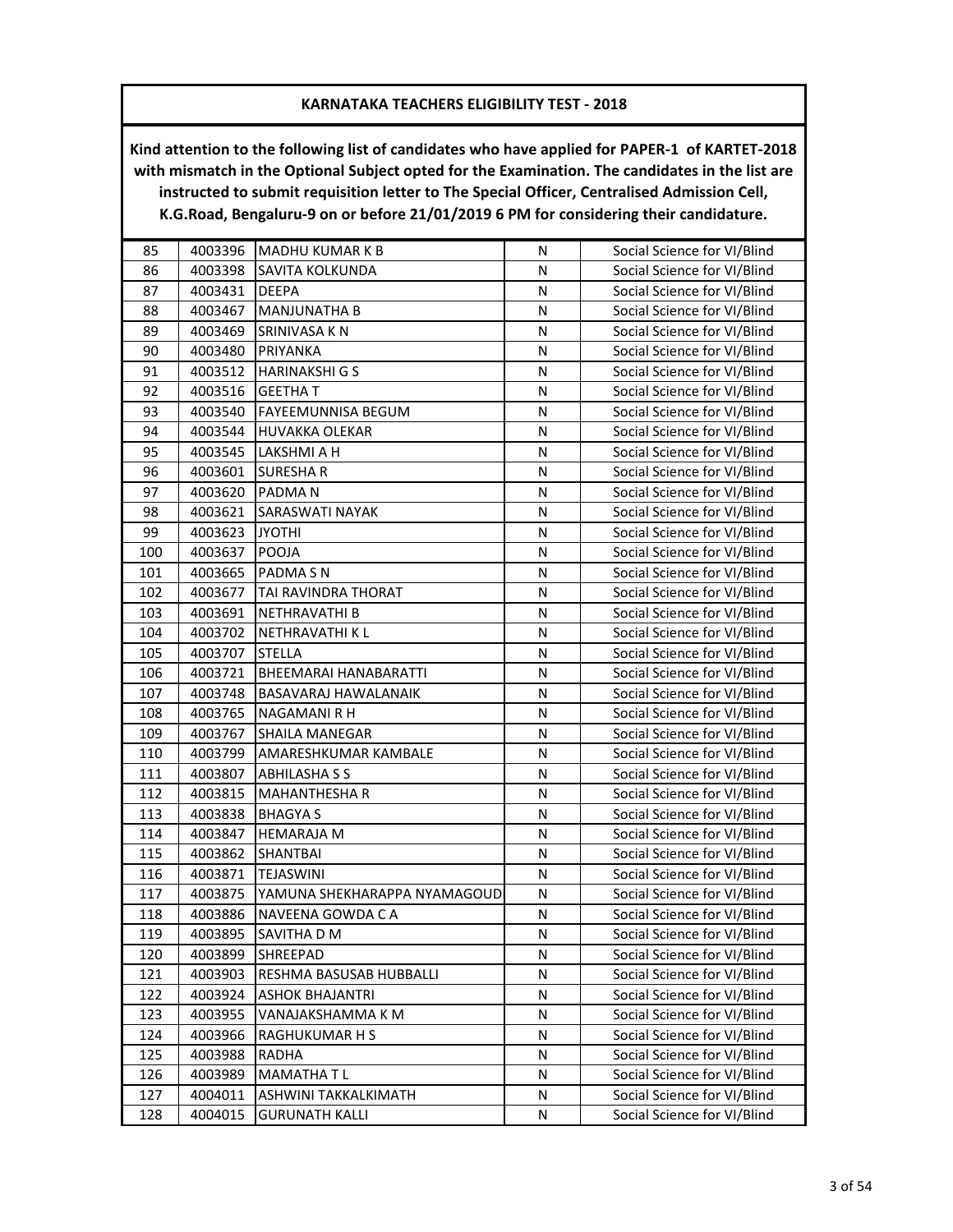| 129 | 4004019 | <b>ANITHA B C</b>      | N         | Social Science for VI/Blind |
|-----|---------|------------------------|-----------|-----------------------------|
| 130 | 4004032 | <b>SUMITHRAMMAN</b>    | N         | Social Science for VI/Blind |
| 131 | 4004048 | SHARANAMMA             | N         | Social Science for VI/Blind |
| 132 | 4004051 | <b>JYOTI MESTA</b>     | N         | Social Science for VI/Blind |
| 133 | 4004057 | BHEEMAVVA GUJALAR      | N         | Social Science for VI/Blind |
| 134 | 4004081 | LAKSHMINARASAMMA S C   | N         | Social Science for VI/Blind |
| 135 | 4004099 | ANITHA TV              | N         | Social Science for VI/Blind |
| 136 | 4004129 | <b>SRIDEVI K R</b>     | N         | Social Science for VI/Blind |
| 137 | 4004130 | RATNA GOUDRA           | N         | Social Science for VI/Blind |
| 138 | 4004154 | <b>BASAVARAJ V</b>     | N         | Social Science for VI/Blind |
| 139 | 4004178 | <b>REKAH HANDI</b>     | ${\sf N}$ | Social Science for VI/Blind |
| 140 | 4004185 | <b>NARASIMHARAJU S</b> | N         | Social Science for VI/Blind |
| 141 | 4004218 | <b>MUNIYAPPA R</b>     | N         | Social Science for VI/Blind |
| 142 | 4004234 | MANJULA                | N         | Social Science for VI/Blind |
| 143 | 4004239 | SHASHIKALA             | N         | Social Science for VI/Blind |
| 144 | 4004262 | <b>SUMA SL</b>         | N         | Social Science for VI/Blind |
| 145 | 4004272 | <b>BHARATI KAJAGAR</b> | N         | Social Science for VI/Blind |
| 146 | 4004279 | REKHA C                | N         | Social Science for VI/Blind |
| 147 | 4004283 | SHYAMALA S             | N         | Social Science for VI/Blind |
| 148 | 4004294 | <b>ROSHAN AYESHA</b>   | N         | Social Science for VI/Blind |
| 149 | 4004299 | JYOTI YAMANAPPA DAVAGI | N         | Social Science for VI/Blind |
| 150 | 4004315 | <b>SUNITHA D I</b>     | N         | Social Science for VI/Blind |
| 151 | 4004330 | <b>SHWETA</b>          | N         | Social Science for VI/Blind |
| 152 | 4004339 | REVANSIDDAYYA HIREMATH | N         | Social Science for VI/Blind |
| 153 | 4004342 | NAGARAJA D             | N         | Social Science for VI/Blind |
| 154 | 4004361 | <b>SUVARNA BADIGER</b> | N         | Social Science for VI/Blind |
| 155 | 4004362 | NINGANNA PUJERI        | N         | Social Science for VI/Blind |
| 156 | 4004370 | RAJANI DODAMANI        | N         | Social Science for VI/Blind |
| 157 | 4004390 | VINODAKUMAR            | N         | Social Science for VI/Blind |
| 158 | 4004417 | USHA J A               | N         | Social Science for VI/Blind |
| 159 | 4004430 | SWAPNA D T             | N         | Social Science for VI/Blind |
| 160 | 4004448 | SAVITA MADAR           | N         | Social Science for VI/Blind |
| 161 | 4004460 | RAJESHWARI             | N         | Social Science for VI/Blind |
| 162 | 4004476 | SAVITHA M              | N         | Social Science for VI/Blind |
| 163 | 4004478 | <b>ARATI</b>           | N         | Social Science for VI/Blind |
| 164 | 4004483 | <b>ROOPA</b>           | N         | Social Science for VI/Blind |
| 165 | 4004488 | <b>BHAGYA A M</b>      | N         | Social Science for VI/Blind |
| 166 | 4004490 | PUSHPALATHA            | N         | Social Science for VI/Blind |
| 167 | 4004509 | PARVATHI D R           | N         | Social Science for VI/Blind |
| 168 | 4004510 | <b>SUMA KOPPAL</b>     | Ν         | Social Science for VI/Blind |
| 169 | 4004563 | SATHYASHRI J N         | Ν         | Social Science for VI/Blind |
| 170 | 4004574 | KALLAPPA KURUBAGATTI   | N         | Social Science for VI/Blind |
| 171 | 4004581 | RESHMA                 | N         | Social Science for VI/Blind |
| 172 | 4004593 | RATNAMALA              | N         | Social Science for VI/Blind |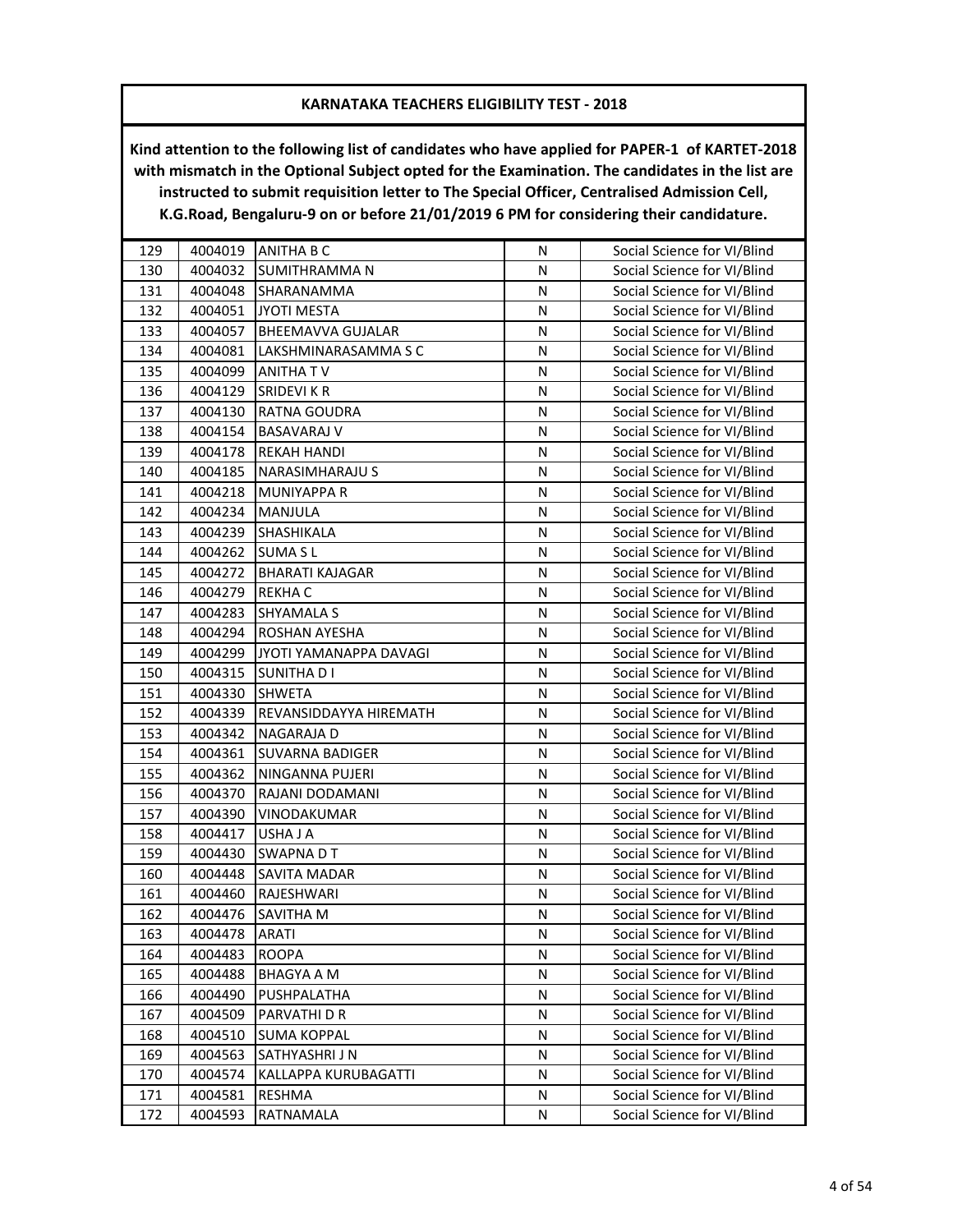| 173 | 4004610 | PREMA BHAJANTRI           | N | Social Science for VI/Blind |
|-----|---------|---------------------------|---|-----------------------------|
| 174 | 4004623 | <b>MAMATHA M</b>          | N | Social Science for VI/Blind |
| 175 | 4004667 | <b>ANITA KAMBALE</b>      | N | Social Science for VI/Blind |
| 176 | 4004678 | VENKATALAKSHMI K          | N | Social Science for VI/Blind |
| 177 | 4004692 | LAKSHMI K                 | N | Social Science for VI/Blind |
| 178 | 4004723 | JOTHI PARASAPPA CHALAVADI | N | Social Science for VI/Blind |
| 179 | 4004739 | ROOPA B M                 | N | Social Science for VI/Blind |
| 180 | 4004757 | <b>MARUTHESHA B</b>       | N | Social Science for VI/Blind |
| 181 | 4004777 | PARVATI LOGAVI            | N | Social Science for VI/Blind |
| 182 | 4004829 | SUNITHA D SOUZA           | N | Social Science for VI/Blind |
| 183 | 4004856 | MOOKAMBIKA UPPARTHI       | N | Social Science for VI/Blind |
| 184 | 4004890 | DEEPA D                   | N | Social Science for VI/Blind |
| 185 | 4004905 | UMAVATI ANGADI            | N | Social Science for VI/Blind |
| 186 | 4004929 | <b>MANJUNATHA T</b>       | N | Social Science for VI/Blind |
| 187 | 4004932 | AWWAMMA HIREMATH          | N | Social Science for VI/Blind |
| 188 | 4004945 | <b>KAVYASHREE S</b>       | N | Social Science for VI/Blind |
| 189 | 4004947 | SHIVALEELA                | N | Social Science for VI/Blind |
| 190 | 4004989 | <b>KANTHANAIK E</b>       | N | Social Science for VI/Blind |
| 191 | 4004995 | PAVITHRA T H              | N | Social Science for VI/Blind |
| 192 | 4005005 | GOVINDAMMA                | N | Social Science for VI/Blind |
| 193 | 4005012 | RUKSANA BEGUM             | Ν | Social Science for VI/Blind |
| 194 | 4005031 | <b>BHARATI ROOGI</b>      | N | Social Science for VI/Blind |
| 195 | 4005075 | PREMA SN                  | N | Social Science for VI/Blind |
| 196 | 4005085 | <b>RANIHS</b>             | N | Social Science for VI/Blind |
| 197 | 4005095 | <b>KRISHNAPPA B</b>       | N | Social Science for VI/Blind |
| 198 | 4005104 | SUJATHA M                 | N | Social Science for VI/Blind |
| 199 | 4005139 | <b>GIRISHA H S</b>        | N | Social Science for VI/Blind |
| 200 | 4005143 | MUTTAPPA LAMANI           | N | Social Science for VI/Blind |
| 201 | 4005152 | LAKSHMI DEVAMMA D         | N | Social Science for VI/Blind |
| 202 | 4005169 | <b>MAMATA</b>             | N | Social Science for VI/Blind |
| 203 | 4005170 | SAVITRI                   | N | Social Science for VI/Blind |
| 204 | 4005194 | <b>SUNITHA R</b>          | N | Social Science for VI/Blind |
| 205 | 4005241 | REKHA B C                 | N | Social Science for VI/Blind |
| 206 | 4005246 | <b>SUSHMITHA M S</b>      | Ν | Social Science for VI/Blind |
| 207 | 4005262 | <b>BHARGAVIKS</b>         | N | Social Science for VI/Blind |
| 208 | 4005281 | <b>GEETA</b>              | N | Social Science for VI/Blind |
| 209 | 4005289 | <b>JYOTHI</b>             | N | Social Science for VI/Blind |
| 210 | 4005291 | SAVITRI GAJI              | N | Social Science for VI/Blind |
| 211 | 4005354 | PAVITHRA J                | Ν | Social Science for VI/Blind |
| 212 | 4005417 | <b>SHARADA</b>            | N | Social Science for VI/Blind |
| 213 | 4005432 | JALAJAKSHI B M            | N | Social Science for VI/Blind |
| 214 | 4005439 | <b>SRISHILA</b>           | N | Social Science for VI/Blind |
| 215 | 4005447 | <b>JYOTHI R</b>           | N | Social Science for VI/Blind |
| 216 | 4005457 | MANJUNATHA M M            | N | Social Science for VI/Blind |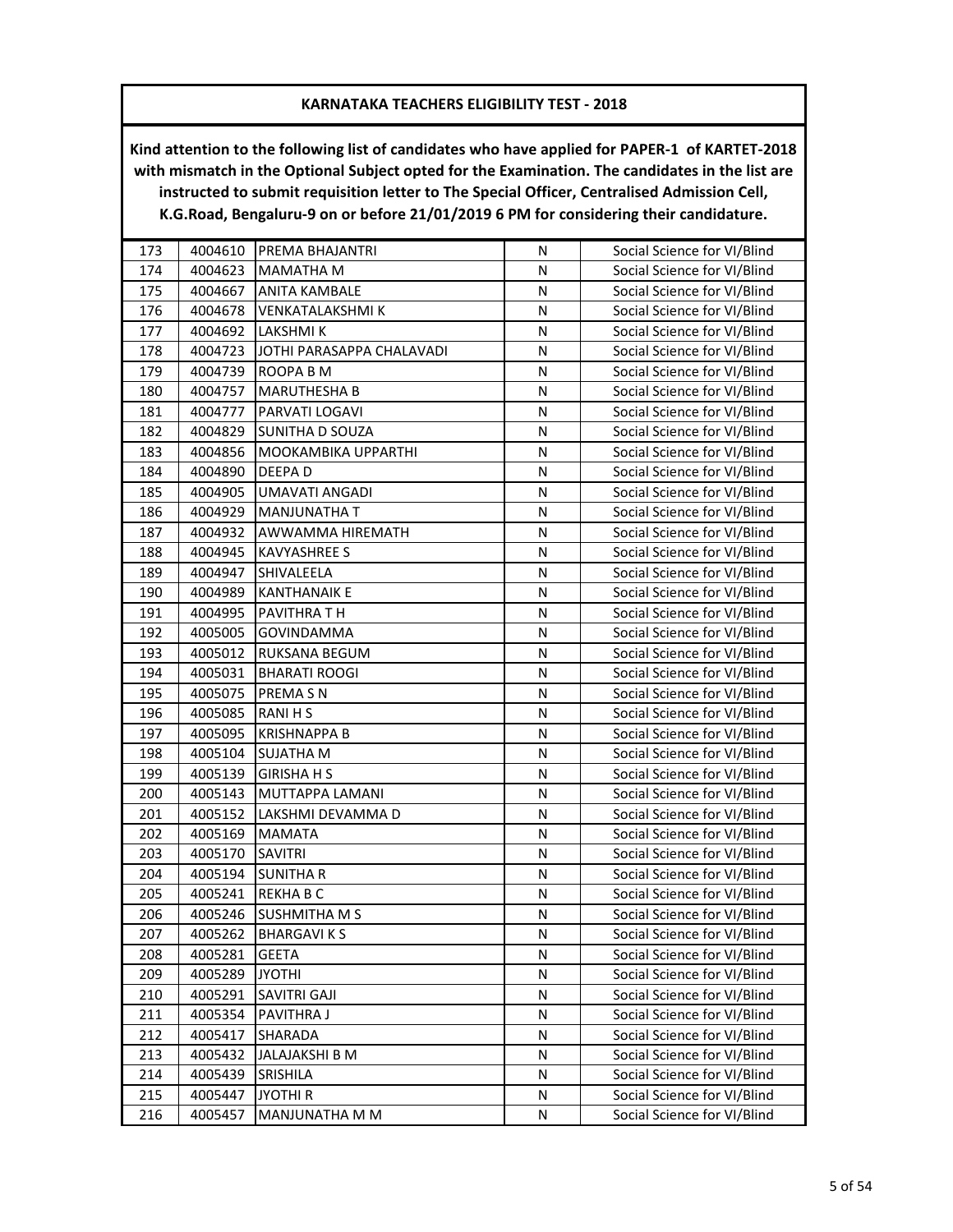| 217 | 4005458 | DEEPA D                    | N         | Social Science for VI/Blind |
|-----|---------|----------------------------|-----------|-----------------------------|
| 218 | 4005461 | <b>GAZALA ANJUM</b>        | N         | Social Science for VI/Blind |
| 219 | 4005517 | USHA M S                   | N         | Social Science for VI/Blind |
| 220 | 4005555 | <b>MAMATHA B R</b>         | N         | Social Science for VI/Blind |
| 221 | 4005572 | <b>BHAGYA B R</b>          | N         | Social Science for VI/Blind |
| 222 | 4005582 | PARVATI                    | N         | Social Science for VI/Blind |
| 223 | 4005602 | KIRAN KUMAR N H            | N         | Social Science for VI/Blind |
| 224 | 4005667 | <b>RUKMINI MT</b>          | N         | Social Science for VI/Blind |
| 225 | 4005690 | <b>SHRUTI PATIL</b>        | N         | Social Science for VI/Blind |
| 226 | 4005702 | REENA KAMBLE               | N         | Social Science for VI/Blind |
| 227 | 4005714 | PAVITHRA H B               | ${\sf N}$ | Social Science for VI/Blind |
| 228 | 4005720 | PRADEEPKUMAR T B           | ${\sf N}$ | Social Science for VI/Blind |
| 229 | 4005726 | <b>MAMATA NAIK</b>         | N         | Social Science for VI/Blind |
| 230 | 4005745 | <b>LAXMI PUJAR</b>         | N         | Social Science for VI/Blind |
| 231 | 4005764 | MERUSH KHADARSAB HAGED     | N         | Social Science for VI/Blind |
| 232 | 4005765 | <b>KAVITHA</b>             | N         | Social Science for VI/Blind |
| 233 | 4005786 | <b>MAHADAV</b>             | N         | Social Science for VI/Blind |
| 234 | 4005792 | PRAVEENKUMAR N M           | N         | Social Science for VI/Blind |
| 235 | 4005828 | ASHWINI G                  | ${\sf N}$ | Social Science for VI/Blind |
| 236 | 4005831 | <b>REKHA</b>               | N         | Social Science for VI/Blind |
| 237 | 4005836 | PRIYANKA P BASARKOD        | ${\sf N}$ | Social Science for VI/Blind |
| 238 | 4005843 | ANNAPOORNA                 | N         | Social Science for VI/Blind |
| 239 | 4005845 | SUVARNADEVI                | N         | Social Science for VI/Blind |
| 240 | 4005860 | <b>ROOPA</b>               | N         | Social Science for VI/Blind |
| 241 | 4005875 | <b>JYOTI</b>               | ${\sf N}$ | Social Science for VI/Blind |
| 242 | 4005887 | SAVITA HOLABASAPPA KORADDI | N         | Social Science for VI/Blind |
| 243 | 4006001 | CHETAN KUMAR G V           | N         | Social Science for VI/Blind |
| 244 | 4006003 | SAVITRAVVA                 | N         | Social Science for VI/Blind |
| 245 | 4006025 | SHIVAMANGALA               | N         | Social Science for VI/Blind |
| 246 | 4006027 | MANJUALA N                 | N         | Social Science for VI/Blind |
| 247 | 4006035 | <b>OBALESHA M</b>          | N         | Social Science for VI/Blind |
| 248 | 4006039 | PRIYANKA P BASARKOD        | ${\sf N}$ | Social Science for VI/Blind |
| 249 | 4006099 | SHASHIKALA SHNAKAR KUDAGI  | N         | Social Science for VI/Blind |
| 250 | 4006138 | <b>KAVITA INDI</b>         | N         | Social Science for VI/Blind |
| 251 | 4006144 | MANJULA B JYOTENNAVAR      | N         | Social Science for VI/Blind |
| 252 | 4006166 | <b>GEETA</b>               | N         | Social Science for VI/Blind |
| 253 | 4006170 | SIDDARTHA K N              | N         | Social Science for VI/Blind |
| 254 | 4006184 | <b>MARY NIVEDITHA</b>      | ${\sf N}$ | Social Science for VI/Blind |
| 255 | 4006201 | RAHUL                      | N         | Social Science for VI/Blind |
| 256 | 4006231 | NIVEDITHA RV               | N         | Social Science for VI/Blind |
| 257 | 4006239 | RENUKA BHAJANTRI           | N         | Social Science for VI/Blind |
| 258 | 4006243 | R SANGEETHA                | Ν         | Social Science for VI/Blind |
| 259 | 4006250 | RATNAVVA GALPUJIMATH       | N         | Social Science for VI/Blind |
| 260 | 4006266 | GIREESH GOUDA RAYANAGOUDRA | N         | Social Science for VI/Blind |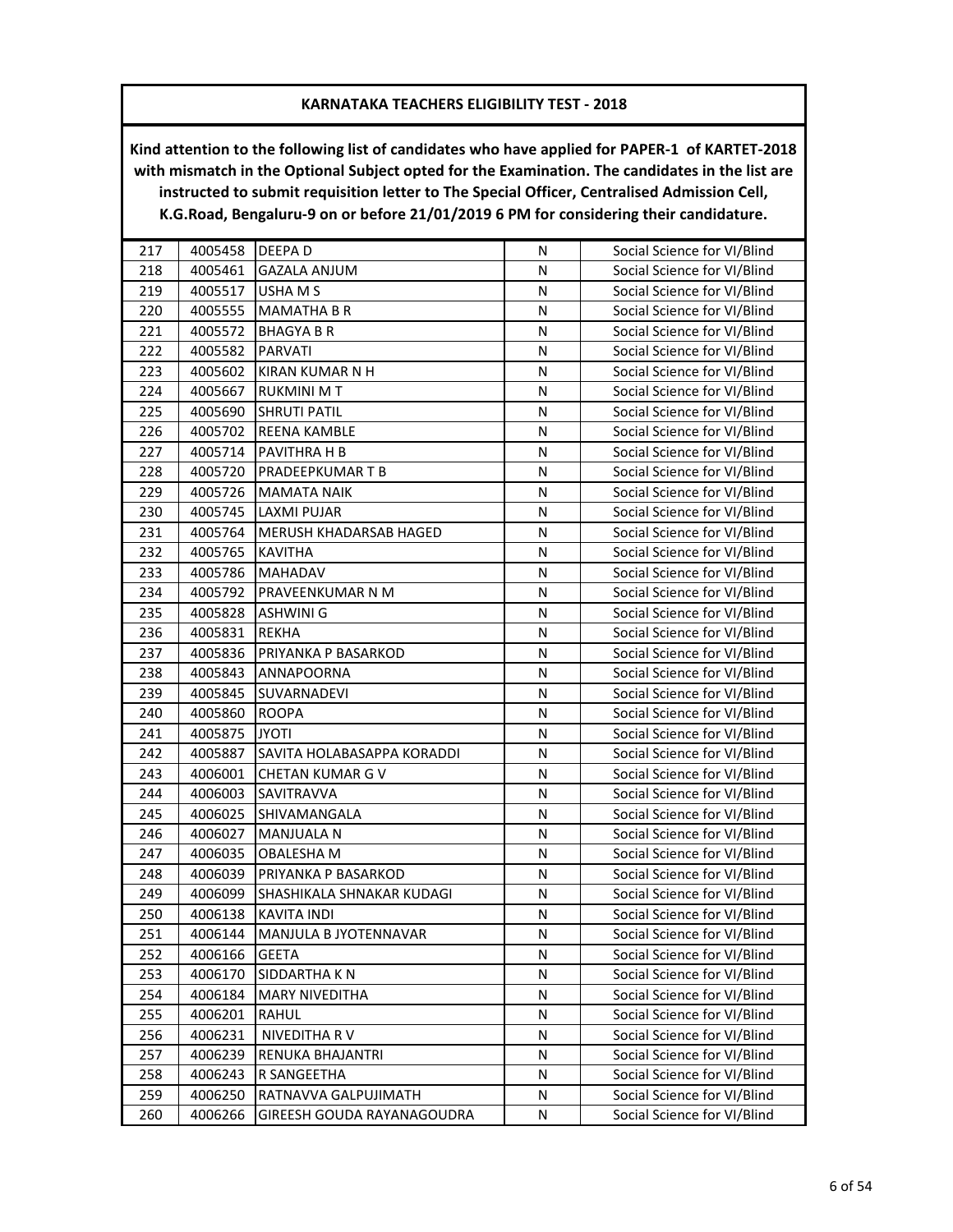| 261 | 4006286 | <b>ESWARI D</b>                | N         | Social Science for VI/Blind |
|-----|---------|--------------------------------|-----------|-----------------------------|
| 262 | 4006329 | SHIVANAGAMMA                   | N         | Social Science for VI/Blind |
| 263 | 4006334 | USHAKP                         | N         | Social Science for VI/Blind |
| 264 | 4006376 | ANUSHA                         | N         | Social Science for VI/Blind |
| 265 | 4006421 | SHASHIKALA                     | N         | Social Science for VI/Blind |
| 266 | 4006429 | SAVITHA.T                      | Ν         | Social Science for VI/Blind |
| 267 | 4006432 | <b>ANANDA P</b>                | N         | Social Science for VI/Blind |
| 268 | 4006449 | NAVEENA K L                    | N         | Social Science for VI/Blind |
| 269 | 4006500 | MANJULA                        | N         | Social Science for VI/Blind |
| 270 | 4006512 | <b>SUMANTH M J</b>             | N         | Social Science for VI/Blind |
| 271 | 4006517 | <b>VALMIKI ERANNA</b>          | N         | Social Science for VI/Blind |
| 272 | 4006518 | MALLAMMA                       | N         | Social Science for VI/Blind |
| 273 | 4006563 | RAJESHWARI BASALINGAPPA ZALAKI | N         | Social Science for VI/Blind |
| 274 | 4006578 | PUTTAMMA N                     | N         | Social Science for VI/Blind |
| 275 | 4006597 | <b>VISHWANATH KORI</b>         | N         | Social Science for VI/Blind |
| 276 | 4006660 | SAYEEDA BEGUM                  | N         | Social Science for VI/Blind |
| 277 | 4006707 | <b>ASHWINI</b>                 | N         | Social Science for VI/Blind |
| 278 | 4006716 | KAVYA H MALAGAVI               | N         | Social Science for VI/Blind |
| 279 | 4006725 | VEENASHREE K                   | N         | Social Science for VI/Blind |
| 280 | 4006731 | <b>SHWETA</b>                  | N         | Social Science for VI/Blind |
| 281 | 4006777 | <b>VASIM NANADIKAR</b>         | N         | Social Science for VI/Blind |
| 282 | 4006782 | <b>ASHWINI MURACHITTI</b>      | N         | Social Science for VI/Blind |
| 283 | 4006804 | CHANDANA                       | N         | Social Science for VI/Blind |
| 284 | 4006811 | <b>GEETA HEBBAR</b>            | N         | Social Science for VI/Blind |
| 285 | 4006824 | NAYANA M                       | N         | Social Science for VI/Blind |
| 286 | 4006852 | LATA MANE                      | N         | Social Science for VI/Blind |
| 287 | 4006879 | <b>SHWETHAKS</b>               | N         | Social Science for VI/Blind |
| 288 | 4006887 | MALLANAGOUDA PATIL             | N         | Social Science for VI/Blind |
| 289 | 4006892 | YUVARAJANAIK G C               | N         | Social Science for VI/Blind |
| 290 | 4006902 | NETHRA D N                     | N         | Social Science for VI/Blind |
| 291 | 4006904 | RATNAMMA                       | ${\sf N}$ | Social Science for VI/Blind |
| 292 | 4006909 | SUNIL C                        | N         | Social Science for VI/Blind |
| 293 | 4006925 | SAKHUBAI LAKAMOJI              | N         | Social Science for VI/Blind |
| 294 | 4006948 | <b>JAYASHREE K</b>             | N         | Social Science for VI/Blind |
| 295 | 4006976 | <b>LAKSHMIS</b>                | N         | Social Science for VI/Blind |
| 296 | 4006979 | <b>NETHRA</b>                  | N         | Social Science for VI/Blind |
| 297 | 4006985 | SHILPA PATIL U                 | N         | Social Science for VI/Blind |
| 298 | 4007013 | KAVALI BASAPLA BASAVARAJA      | Ν         | Social Science for VI/Blind |
| 299 | 4007036 | UMA YALLAPPA HEBASURU          | Ν         | Social Science for VI/Blind |
| 300 | 4007037 | PRIYANKA                       | Ν         | Social Science for VI/Blind |
| 301 | 4007057 | <b>SOUMYA BETAGERI</b>         | N         | Social Science for VI/Blind |
| 302 | 4007066 | <b>BHARATI HIREMATH</b>        | N         | Social Science for VI/Blind |
| 303 | 4007086 | PALLAVI D J                    | N         | Social Science for VI/Blind |
| 304 | 4007090 | MANJULA                        | N         | Social Science for VI/Blind |
|     |         |                                |           |                             |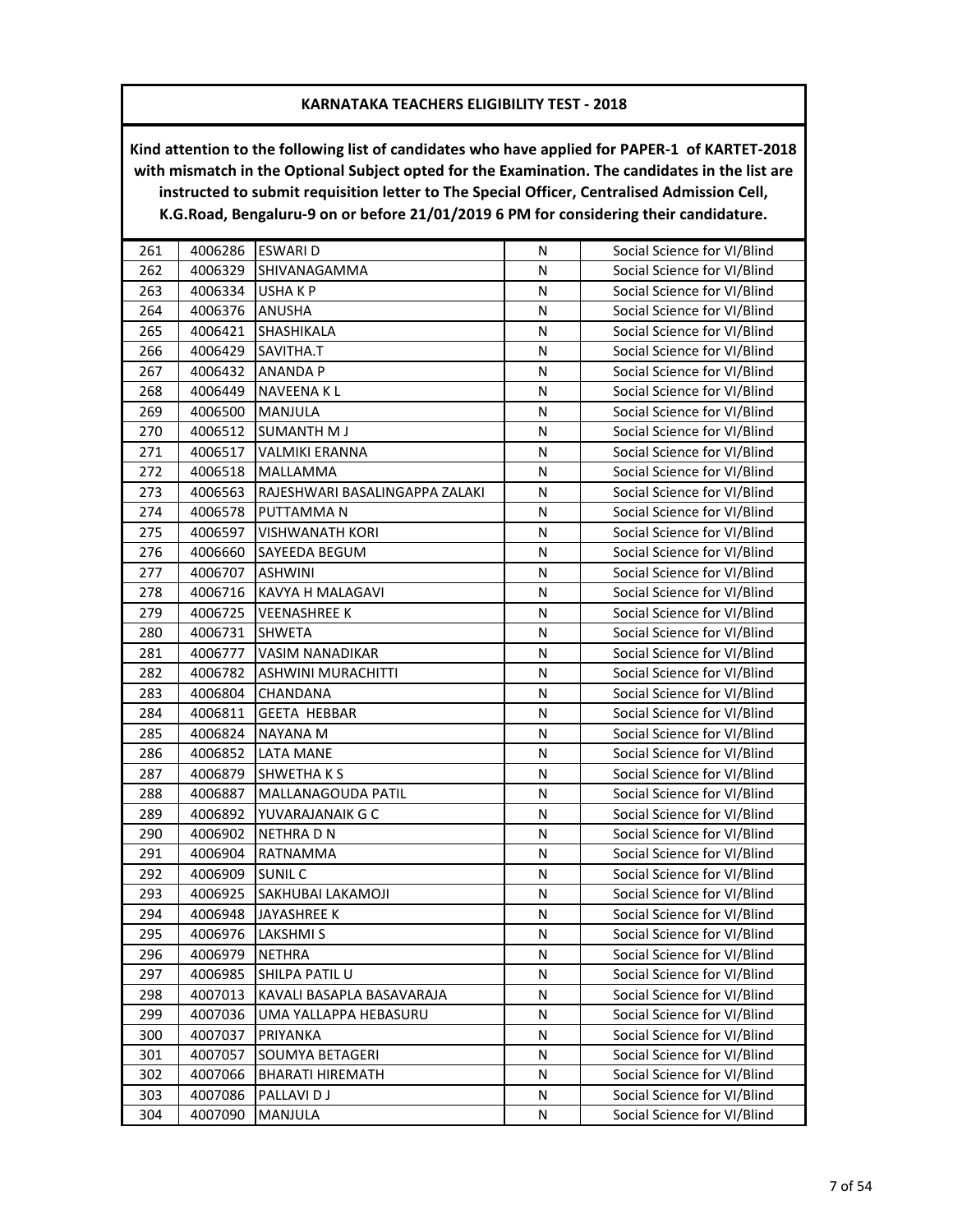| 305 | 4007094 | NEELAKANTHAPPA                  | N         | Social Science for VI/Blind |
|-----|---------|---------------------------------|-----------|-----------------------------|
| 306 | 4007107 | JAGADAMBA M                     | N         | Social Science for VI/Blind |
| 307 | 4007110 | SHARANAMMA NAGAPPA KUNIBENCHI   | N         | Social Science for VI/Blind |
| 308 | 4007166 | <b>NASER HUSSAIN</b>            | N         | Social Science for VI/Blind |
| 309 | 4007188 | CHINNA MAREPPAGARI SHIVASHANKAR | N         | Social Science for VI/Blind |
| 310 | 4007195 | SAVITHA H C                     | N         | Social Science for VI/Blind |
| 311 | 4007197 | SHIVARAJ                        | Ν         | Social Science for VI/Blind |
| 312 | 4007198 | <b>SHANTAPPA</b>                | N         | Social Science for VI/Blind |
| 313 | 4007199 | <b>SUPRIYA M</b>                | N         | Social Science for VI/Blind |
| 314 | 4007208 | <b>BHARATI HADAPAD</b>          | N         | Social Science for VI/Blind |
| 315 | 4007213 | <b>JALAJAKSHI S C</b>           | N         | Social Science for VI/Blind |
| 316 | 4007223 | <b>SHWETHA</b>                  | N         | Social Science for VI/Blind |
| 317 | 4007228 | RESHMA SHRIKANTA CHANDAKOTE     | N         | Social Science for VI/Blind |
| 318 | 4007248 | <b>RESHMAN</b>                  | N         | Social Science for VI/Blind |
| 319 | 4007319 | SAJEEDABEGUM MULLA              | N         | Social Science for VI/Blind |
| 320 | 4007367 | <b>MANJAPPA N B</b>             | N         | Social Science for VI/Blind |
| 321 | 4007388 | <b>NALINI B</b>                 | N         | Social Science for VI/Blind |
| 322 | 4007391 | <b>MADHUMATI</b>                | ${\sf N}$ | Social Science for VI/Blind |
| 323 | 4007405 | <b>GEETHA S H</b>               | N         | Social Science for VI/Blind |
| 324 | 4007418 | <b>SUSHILA NANDENNAVAR</b>      | N         | Social Science for VI/Blind |
| 325 | 4007522 | NAMITA J BASAVARADDI            | N         | Social Science for VI/Blind |
| 326 | 4007547 | SUDHARANI D                     | N         | Social Science for VI/Blind |
| 327 | 4007581 | RENUKADEVI                      | N         | Social Science for VI/Blind |
| 328 | 4007626 | MADEVA BABALADI                 | N         | Social Science for VI/Blind |
| 329 | 4007766 | <b>RASHMI BS</b>                | N         | Social Science for VI/Blind |
| 330 | 4007772 | <b>KAVITA KURAPI</b>            | N         | Social Science for VI/Blind |
| 331 | 4007784 | <b>ANANDAN</b>                  | N         | Social Science for VI/Blind |
| 332 | 4007802 | PRADEEP KUMBAR                  | N         | Social Science for VI/Blind |
| 333 | 4007963 | ARCHANA                         | N         | Social Science for VI/Blind |
| 334 | 4008064 | <b>DEEPA KANTHI</b>             | N         | Social Science for VI/Blind |
| 335 | 4008095 | PARASAPPA MADAR                 | ${\sf N}$ | Social Science for VI/Blind |
| 336 | 4008119 | <b>VEDAVATHI BS</b>             | N         | Social Science for VI/Blind |
| 337 | 4008120 | NAGESHA                         | N         | Social Science for VI/Blind |
| 338 | 4008126 | <b>JANARDHANA T N</b>           | N         | Social Science for VI/Blind |
| 339 | 4008134 | <b>CHANDRAKALA S</b>            | N         | Social Science for VI/Blind |
| 340 | 4008160 | DURAGAPPA RAMAPPA HADIMANI      | N         | Social Science for VI/Blind |
| 341 | 4008177 | <b>SUSHANT KAMBLE</b>           | N         | Social Science for VI/Blind |
| 342 | 4008221 | <b>MADHUS</b>                   | N         | Social Science for VI/Blind |
| 343 | 4008297 | THYAGARAJA NAYAKA               | Ν         | Social Science for VI/Blind |
| 344 | 4008319 | FAKEERAPPA JAMANAL              | N         | Social Science for VI/Blind |
| 345 | 4008334 | AMBIKA ANNIGERI                 | Ν         | Social Science for VI/Blind |
| 346 | 4008344 | HASEENABEGUM J KORABU           | N         | Social Science for VI/Blind |
| 347 | 4008352 | MADHUMATI HULLI                 | N         | Social Science for VI/Blind |
| 348 | 4008365 | <b>SANTOSHA NAIK G S</b>        | N         | Social Science for VI/Blind |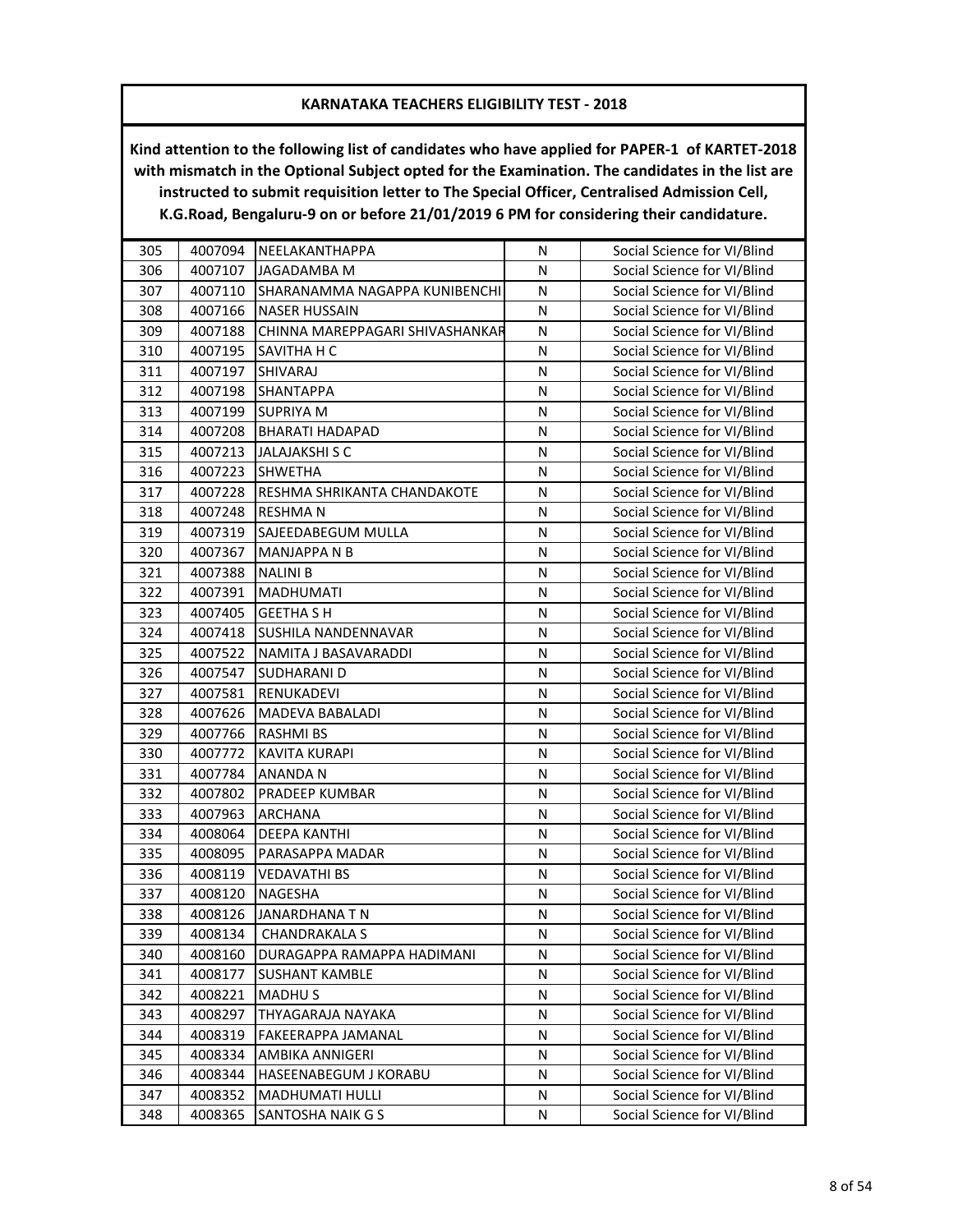| 349 | 4008396 | SUDHA NALAVADI              | N | Social Science for VI/Blind |
|-----|---------|-----------------------------|---|-----------------------------|
| 350 | 4008400 | <b>JYOTI</b>                | N | Social Science for VI/Blind |
| 351 | 4008405 | <b>MAMATHA PV</b>           | N | Social Science for VI/Blind |
| 352 | 4008452 | RAHAT ANJUM                 | N | Social Science for VI/Blind |
| 353 | 4008478 | JAGADEESHA JU               | N | Social Science for VI/Blind |
| 354 | 4008482 | SHAILASHREE PATIL           | N | Social Science for VI/Blind |
| 355 | 4008489 | <b>MAHADEVI PATIL</b>       | N | Social Science for VI/Blind |
| 356 | 4008509 | BHAGYALAKSHMI M             | N | Social Science for VI/Blind |
| 357 | 4008517 | SHILPA BALLARY              | N | Social Science for VI/Blind |
| 358 | 4008519 | NAVEENKUMARA H R            | N | Social Science for VI/Blind |
| 359 | 4008533 | <b>KISHOR KURANE</b>        | N | Social Science for VI/Blind |
| 360 | 4008539 | GULSHAN ARA HARAPANHALLI    | N | Social Science for VI/Blind |
| 361 | 4008572 | <b>GEETA AJJANAKATTI Y</b>  | N | Social Science for VI/Blind |
| 362 | 4008582 | PARVATI GURAPPA BADIGER     | Ν | Social Science for VI/Blind |
| 363 | 4008591 | <b>HANUMANTHA</b>           | N | Social Science for VI/Blind |
| 364 | 4008593 | <b>MAMATHAK</b>             | N | Social Science for VI/Blind |
| 365 | 4008606 | PRABHUDEV C                 | N | Social Science for VI/Blind |
| 366 | 4008613 | SHARANABASAPPA              | N | Social Science for VI/Blind |
| 367 | 4008681 | <b>SUTAR SUNITA SHANKAR</b> | N | Social Science for VI/Blind |
| 368 | 4008688 | MANAPPA MADAR               | N | Social Science for VI/Blind |
| 369 | 4008695 | <b>GANAVI H C</b>           | Ν | Social Science for VI/Blind |
| 370 | 4008710 | BASAVVA ADIVEPPA GANIGER    | N | Social Science for VI/Blind |
| 371 | 4008729 | <b>LAXMAN BENAKATTI</b>     | N | Social Science for VI/Blind |
| 372 | 4008731 | ARUN ARJUN GADER            | N | Social Science for VI/Blind |
| 373 | 4008749 | <b>SWETHA G</b>             | N | Social Science for VI/Blind |
| 374 | 4008771 | SAVITA SAJJAN               | N | Social Science for VI/Blind |
| 375 | 4008793 | MANJULA GULABAL             | Ν | Social Science for VI/Blind |
| 376 | 4008799 | <b>CHAITRTA C</b>           | N | Social Science for VI/Blind |
| 377 | 4008808 | <b>SHWETAD</b>              | N | Social Science for VI/Blind |
| 378 | 4008843 | JAYASHREE KALLAPPA MADAR    | N | Social Science for VI/Blind |
| 379 | 4008867 | J THIMMESHA                 | N | Social Science for VI/Blind |
| 380 | 4008877 | RAVI KUMAR K                | N | Social Science for VI/Blind |
| 381 | 4008880 | JAYASRI P V                 | N | Social Science for VI/Blind |
| 382 | 4008886 | DEEPIKA JU                  | Ν | Social Science for VI/Blind |
| 383 | 4008915 | PAVITRA KOTI                | N | Social Science for VI/Blind |
| 384 | 4008924 | <b>BUSHRA FATIMA</b>        | N | Social Science for VI/Blind |
| 385 | 4008932 | <b>SUDHA ILAGER</b>         | N | Social Science for VI/Blind |
| 386 | 4008958 | RESHMA                      | N | Social Science for VI/Blind |
| 387 | 4008970 | LEELAVATHI R M              | N | Social Science for VI/Blind |
| 388 | 4009000 | KAVYA M K                   | N | Social Science for VI/Blind |
| 389 | 4009058 | VIJAYALAXMI                 | N | Social Science for VI/Blind |
| 390 | 4009060 | LAKSHMIDEVI M N             | Ν | Social Science for VI/Blind |
| 391 | 4009061 | SHIREEN BANU AGSANMATTI     | Ν | Social Science for VI/Blind |
| 392 | 4009080 | MADALAMBIKA M               | N | Social Science for VI/Blind |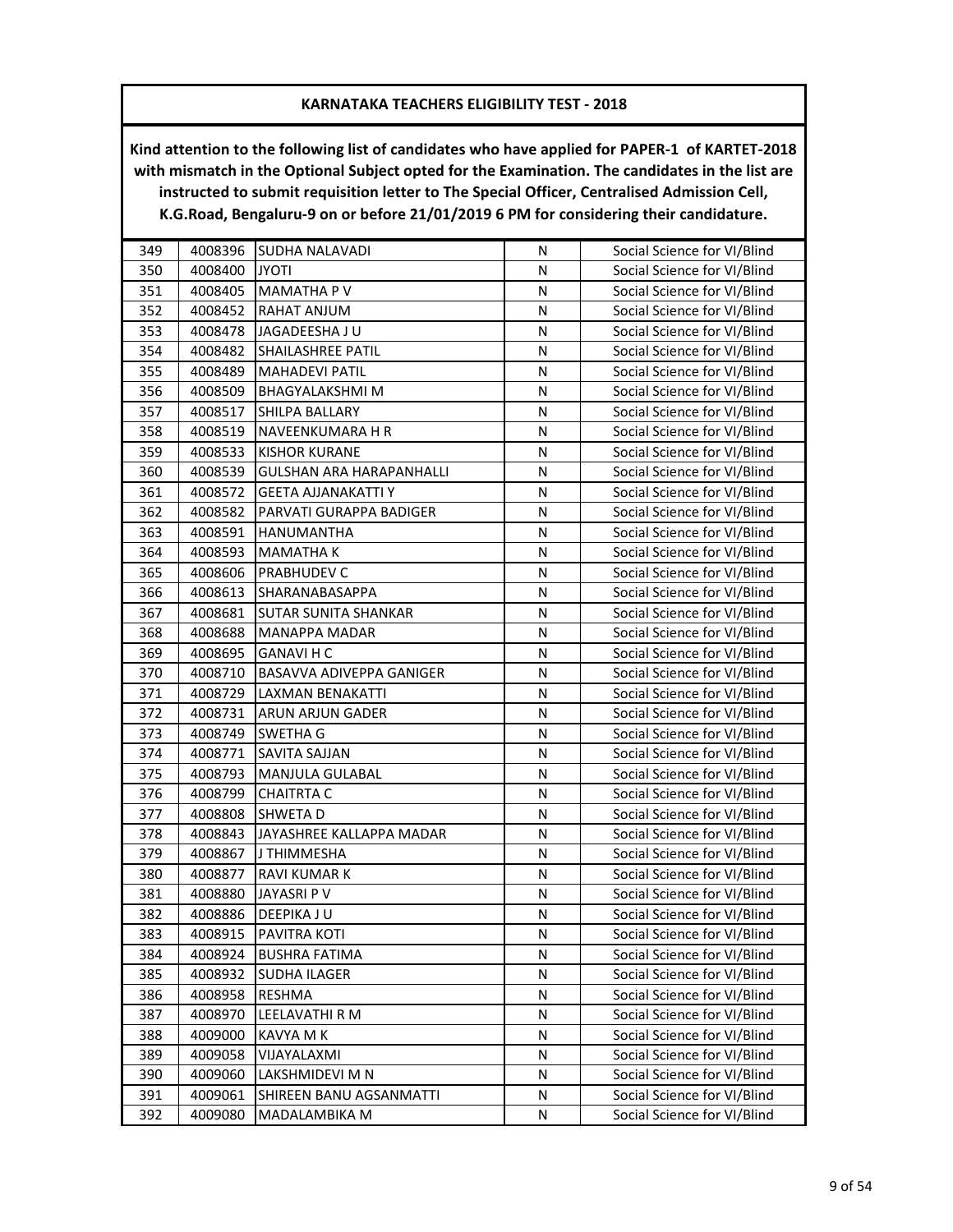| 393 | 4009094 | <b>PREMABB</b>       | N | Social Science for VI/Blind |
|-----|---------|----------------------|---|-----------------------------|
| 394 | 4009105 | REVATI N AGER        | N | Social Science for VI/Blind |
| 395 | 4009136 | VIJAYLAKSHMI         | N | Social Science for VI/Blind |
| 396 | 4009154 | DUNDAMMA             | N | Social Science for VI/Blind |
| 397 | 4009165 | <b>NIRMALAK</b>      | N | Social Science for VI/Blind |
| 398 | 4009197 | RESHMA BHANU K       | N | Social Science for VI/Blind |
| 399 | 4009210 | KALAVATI             | N | Social Science for VI/Blind |
| 400 | 4009214 | <b>SHILPAK</b>       | N | Social Science for VI/Blind |
| 401 | 4009215 | CHITRAMMA            | N | Social Science for VI/Blind |
| 402 | 4009277 | <b>ASHWINI</b>       | N | Social Science for VI/Blind |
| 403 | 4009282 | AYESHA FATHIMA       | N | Social Science for VI/Blind |
| 404 | 4009323 | TULAJARAM HARIJAN    | N | Social Science for VI/Blind |
| 405 | 4009340 | RAMESHA S K          | N | Social Science for VI/Blind |
| 406 | 4009373 | <b>JYOTHIL</b>       | N | Social Science for VI/Blind |
| 407 | 4009386 | <b>MUNIRAJU S</b>    | N | Social Science for VI/Blind |
| 408 | 4009397 | MOHAMMAD ARIF        | N | Social Science for VI/Blind |
| 409 | 4009417 | YOGESH C             | N | Social Science for VI/Blind |
| 410 | 4009440 | VIJAY KUMAR N        | N | Social Science for VI/Blind |
| 411 | 4009457 | VIJAYALAKSHMI        | N | Social Science for VI/Blind |
| 412 | 4009469 | YAMANAPPA MADAR      | N | Social Science for VI/Blind |
| 413 | 4009475 | AMBIKA               | N | Social Science for VI/Blind |
| 414 | 4009482 | RUKMINI PUJARI       | N | Social Science for VI/Blind |
| 415 | 4009490 | <b>RENUKA</b>        | N | Social Science for VI/Blind |
| 416 | 4009516 | <b>NAGARATHNA S</b>  | N | Social Science for VI/Blind |
| 417 | 4009521 | MANJULA              | N | Social Science for VI/Blind |
| 418 | 4009534 | REVATI N AGER        | N | Social Science for VI/Blind |
| 419 | 4009565 | CHANDRAKALA          | N | Social Science for VI/Blind |
| 420 | 4009580 | DURUGAMMA            | N | Social Science for VI/Blind |
| 421 | 4009586 | <b>SHRUTI NAVI</b>   | N | Social Science for VI/Blind |
| 422 | 4009593 | <b>SUNITHAK</b>      | N | Social Science for VI/Blind |
| 423 | 4009612 | <b>SHAMBHAVI S B</b> | N | Social Science for VI/Blind |
| 424 | 4009633 | ANAND                | N | Social Science for VI/Blind |
| 425 | 4009638 | KASTURI NOOLVI       | N | Social Science for VI/Blind |
| 426 | 4009651 | PRATIBHA JADIMATH    | Ν | Social Science for VI/Blind |
| 427 | 4009664 | LALITHAMMA G         | N | Social Science for VI/Blind |
| 428 | 4009672 | PUSHPA GONIMATH      | N | Social Science for VI/Blind |
| 429 | 4009680 | <b>HALIGI DEEPA</b>  | N | Social Science for VI/Blind |
| 430 | 4009713 | PALLAVI BAROLE       | Ν | Social Science for VI/Blind |
| 431 | 4009748 | SHANKARAVVA KUNDAGOL | Ν | Social Science for VI/Blind |
| 432 | 4009783 | RAMADEVI B           | N | Social Science for VI/Blind |
| 433 | 4009825 | <b>VINOD KUMARSK</b> | N | Social Science for VI/Blind |
| 434 | 4009881 | GURUPADAVVA KUNDAGOL | N | Social Science for VI/Blind |
| 435 | 4009885 | DIVYA PRABHA A V     | N | Social Science for VI/Blind |
| 436 | 4009887 | ANURADHA H S         | N | Social Science for VI/Blind |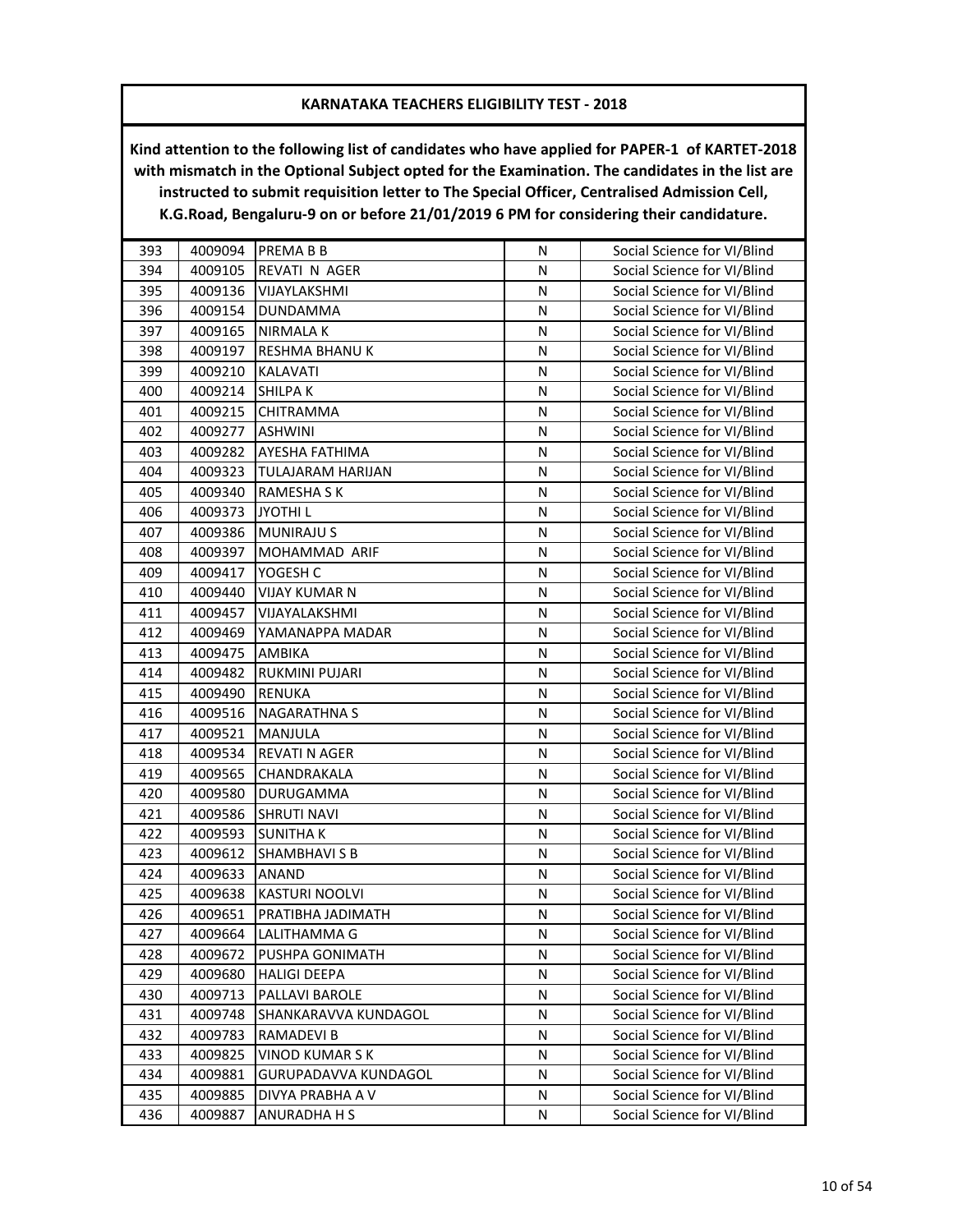| 437 | 4009902 | AMBIKA BHIMANNA KATTIMANI      | N         | Social Science for VI/Blind |
|-----|---------|--------------------------------|-----------|-----------------------------|
| 438 | 4009906 | NAGASHREE K N                  | N         | Social Science for VI/Blind |
| 439 | 4009909 | NEELAGANGAVVA KANTAPPA GODEKAF | N         | Social Science for VI/Blind |
| 440 | 4009932 | RADHA D L                      | N         | Social Science for VI/Blind |
| 441 | 4009940 | <b>HASINNUDDIN KJ</b>          | ${\sf N}$ | Social Science for VI/Blind |
| 442 | 4009949 | S SHILPA                       | N         | Social Science for VI/Blind |
| 443 | 4009973 | ROOPA RAMESH GOUDANAVAR        | N         | Social Science for VI/Blind |
| 444 | 4009981 | AJITH D K                      | N         | Social Science for VI/Blind |
| 445 | 4009992 | <b>USHA</b>                    | N         | Social Science for VI/Blind |
| 446 | 4010051 | <b>SHWETA</b>                  | N         | Social Science for VI/Blind |
| 447 | 4010056 | <b>RAMAPPA</b>                 | N         | Social Science for VI/Blind |
| 448 | 4010059 | SUDHA K                        | N         | Social Science for VI/Blind |
| 449 | 4010074 | <b>VIDYA BY</b>                | N         | Social Science for VI/Blind |
| 450 | 4010089 | NAGASHREE K N                  | N         | Social Science for VI/Blind |
| 451 | 4010112 | SATHYAPPA B N                  | N         | Social Science for VI/Blind |
| 452 | 4010146 | <b>MEENAKSHI</b>               | N         | Social Science for VI/Blind |
| 453 | 4010148 | <b>SHOBHA</b>                  | N         | Social Science for VI/Blind |
| 454 | 4010181 | <b>CHAITHRA S</b>              | N         | Social Science for VI/Blind |
| 455 | 4010197 | <b>SUJATA GODEKAR</b>          | N         | Social Science for VI/Blind |
| 456 | 4010209 | <b>SUNIL KUMAR</b>             | N         | Social Science for VI/Blind |
| 457 | 4010211 | PUNITHA N                      | N         | Social Science for VI/Blind |
| 458 | 4010215 | <b>RADHA</b>                   | N         | Social Science for VI/Blind |
| 459 | 4010235 | PANKAJA                        | N         | Social Science for VI/Blind |
| 460 | 4010249 | <b>DHANRAJ</b>                 | ${\sf N}$ | Social Science for VI/Blind |
| 461 | 4010250 | BASAVARAJ KURUVINASHETTAR      | N         | Social Science for VI/Blind |
| 462 | 4010271 | KARIBASAPPA B                  | N         | Social Science for VI/Blind |
| 463 | 4010280 | VIJI S                         | N         | Social Science for VI/Blind |
| 464 | 4010284 | ANAVEERAMMA                    | N         | Social Science for VI/Blind |
| 465 | 4010335 | SAVITA SHANTAPPA SHRISANGI     | N         | Social Science for VI/Blind |
| 466 | 4010388 | MANIKAPPA                      | N         | Social Science for VI/Blind |
| 467 | 4010399 | POOJA                          | N         | Social Science for VI/Blind |
| 468 | 4010416 | SHARADHA M R                   | N         | Social Science for VI/Blind |
| 469 | 4010418 | VASAVIDEVI N                   | N         | Social Science for VI/Blind |
| 470 | 4010437 | <b>JAISHREE</b>                | N         | Social Science for VI/Blind |
| 471 | 4010443 | MAHANANDA                      | N         | Social Science for VI/Blind |
| 472 | 4010446 | LAXIMI                         | N         | Social Science for VI/Blind |
| 473 | 4010454 | <b>ROOPA</b>                   | N         | Social Science for VI/Blind |
| 474 | 4010511 | ROOPA K                        | N         | Social Science for VI/Blind |
| 475 | 4010521 | <b>KALPANA N</b>               | N         | Social Science for VI/Blind |
| 476 | 4010530 | MAHESHKUMAR M                  | Ν         | Social Science for VI/Blind |
| 477 | 4010536 | MEENAKSHI                      | N         | Social Science for VI/Blind |
| 478 | 4010540 | <b>RUKMINI</b>                 | N         | Social Science for VI/Blind |
| 479 | 4010608 | <b>JAGADEVI</b>                | N         | Social Science for VI/Blind |
| 480 | 4010633 | K GEETHA                       | N         | Social Science for VI/Blind |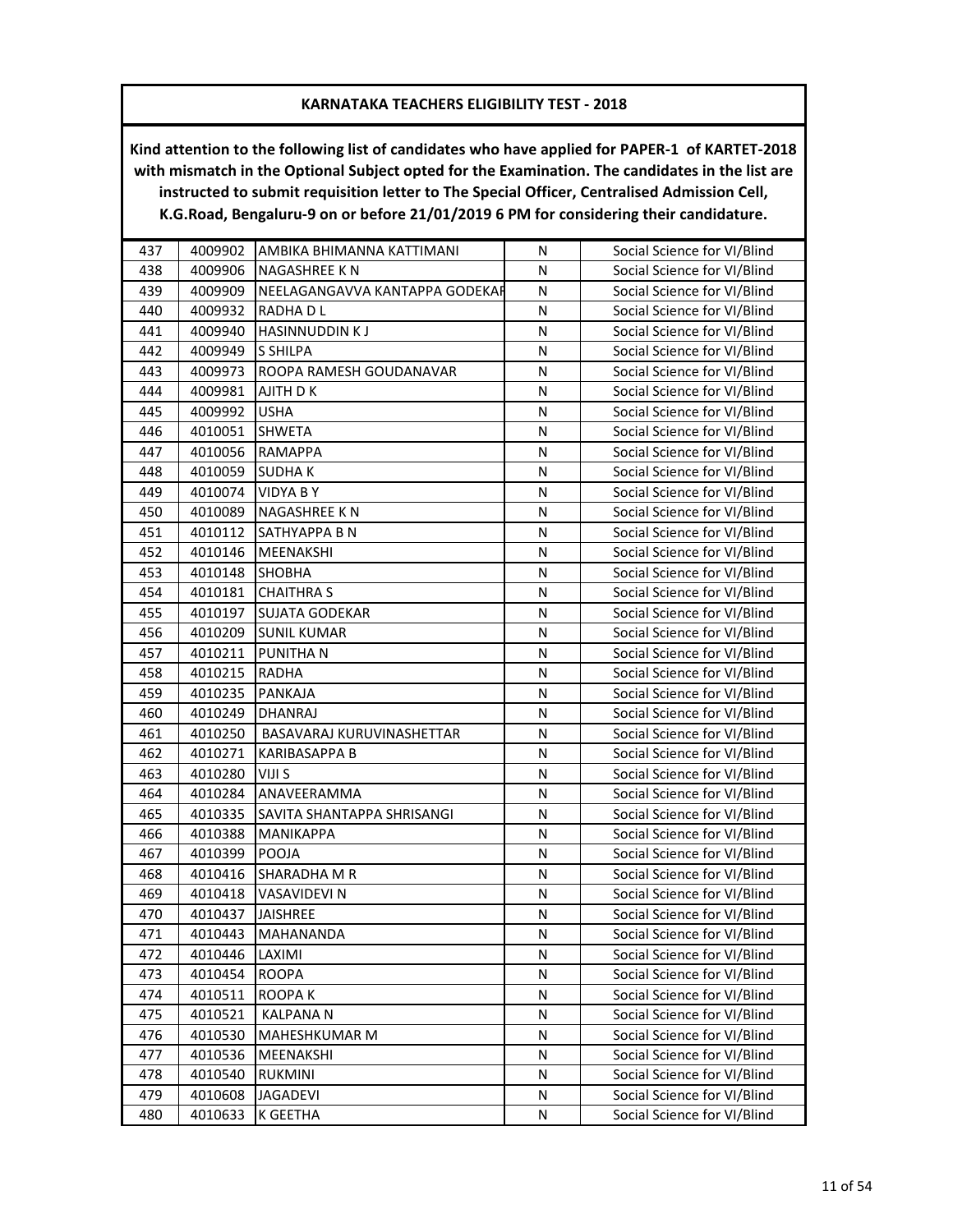| 481 | 4010664 | <b>REDDAPPAKR</b>            | N | Social Science for VI/Blind |
|-----|---------|------------------------------|---|-----------------------------|
| 482 | 4010670 | ANURADHA SUKHADEV PADOLKAR   | N | Social Science for VI/Blind |
| 483 | 4010700 | <b>CHAITHRA C</b>            | N | Social Science for VI/Blind |
| 484 | 4010777 | JYOTI MALAKANAVAR            | N | Social Science for VI/Blind |
| 485 | 4010798 | BASAVARAJ HANUMAPPA UMACHAGI | N | Social Science for VI/Blind |
| 486 | 4010829 | <b>BHARATI ASHOK KOLI</b>    | N | Social Science for VI/Blind |
| 487 | 4010847 | <b>MANJULA S</b>             | N | Social Science for VI/Blind |
| 488 | 4010905 | <b>SEVANTABAI</b>            | N | Social Science for VI/Blind |
| 489 | 4010920 | NAGAMMMA                     | N | Social Science for VI/Blind |
| 490 | 4010930 | <b>SHRUTI KATTI</b>          | N | Social Science for VI/Blind |
| 491 | 4010937 | KARIBASAMMA H R              | N | Social Science for VI/Blind |
| 492 | 4010944 | ANAND HUNACHAWAD             | N | Social Science for VI/Blind |
| 493 | 4010951 | <b>KUMARA S</b>              | Ν | Social Science for VI/Blind |
| 494 | 4010988 | <b>SUJEET</b>                | N | Social Science for VI/Blind |
| 495 | 4011012 | <b>BHARATI NIRWANI</b>       | N | Social Science for VI/Blind |
| 496 | 4011029 | PREMA                        | N | Social Science for VI/Blind |
| 497 | 4011048 | SHREYA DHADUTI               | N | Social Science for VI/Blind |
| 498 | 4011076 | LAKSHMINB                    | N | Social Science for VI/Blind |
| 499 | 4011079 | MAMATHA M                    | N | Social Science for VI/Blind |
| 500 | 4011081 | <b>MANGALA B</b>             | N | Social Science for VI/Blind |
| 501 | 4011084 | KAVERI VENKAPPA KAMATAR      | Ν | Social Science for VI/Blind |
| 502 | 4011104 | <b>UMA ANGADI</b>            | N | Social Science for VI/Blind |
| 503 | 4011108 | <b>LALITA GOUDA</b>          | N | Social Science for VI/Blind |
| 504 | 4011122 | <b>HEMA KADAM</b>            | N | Social Science for VI/Blind |
| 505 | 4011129 | GOUTAM                       | N | Social Science for VI/Blind |
| 506 | 4011146 | ANKITA                       | N | Social Science for VI/Blind |
| 507 | 4011147 | MALA M                       | N | Social Science for VI/Blind |
| 508 | 4011166 | <b>SUMA</b>                  | N | Social Science for VI/Blind |
| 509 | 4011214 | <b>ASFIYA TAJ</b>            | N | Social Science for VI/Blind |
| 510 | 4011226 | <b>ASHARANI</b>              | N | Social Science for VI/Blind |
| 511 | 4011236 | SUDHA NAREGAL                | N | Social Science for VI/Blind |
| 512 | 4011243 | RAJASHREE ZALAKI             | N | Social Science for VI/Blind |
| 513 | 4011263 | BASAMMA                      | N | Social Science for VI/Blind |
| 514 | 4011284 | NETRAVATI SANGOLLI           | Ν | Social Science for VI/Blind |
| 515 | 4011318 | <b>ASHWINI SV</b>            | N | Social Science for VI/Blind |
| 516 | 4011376 | JADUMADAGU B C               | N | Social Science for VI/Blind |
| 517 | 4011382 | NAGENDRA SWAMY G A           | N | Social Science for VI/Blind |
| 518 | 4011383 | <b>BALAPPA</b>               | N | Social Science for VI/Blind |
| 519 | 4011387 | AMBUJA H                     | Ν | Social Science for VI/Blind |
| 520 | 4011425 | SOWMYASHRIKS                 | N | Social Science for VI/Blind |
| 521 | 4011515 | PARVATI KOUJALAGI            | N | Social Science for VI/Blind |
| 522 | 4011518 | PUSHPALATHA C                | N | Social Science for VI/Blind |
| 523 | 4011556 | <b>SHRUTI GAWARI</b>         | N | Social Science for VI/Blind |
| 524 | 4011571 | RUKHSARBANU M MACHCHEWALE    | N | Social Science for VI/Blind |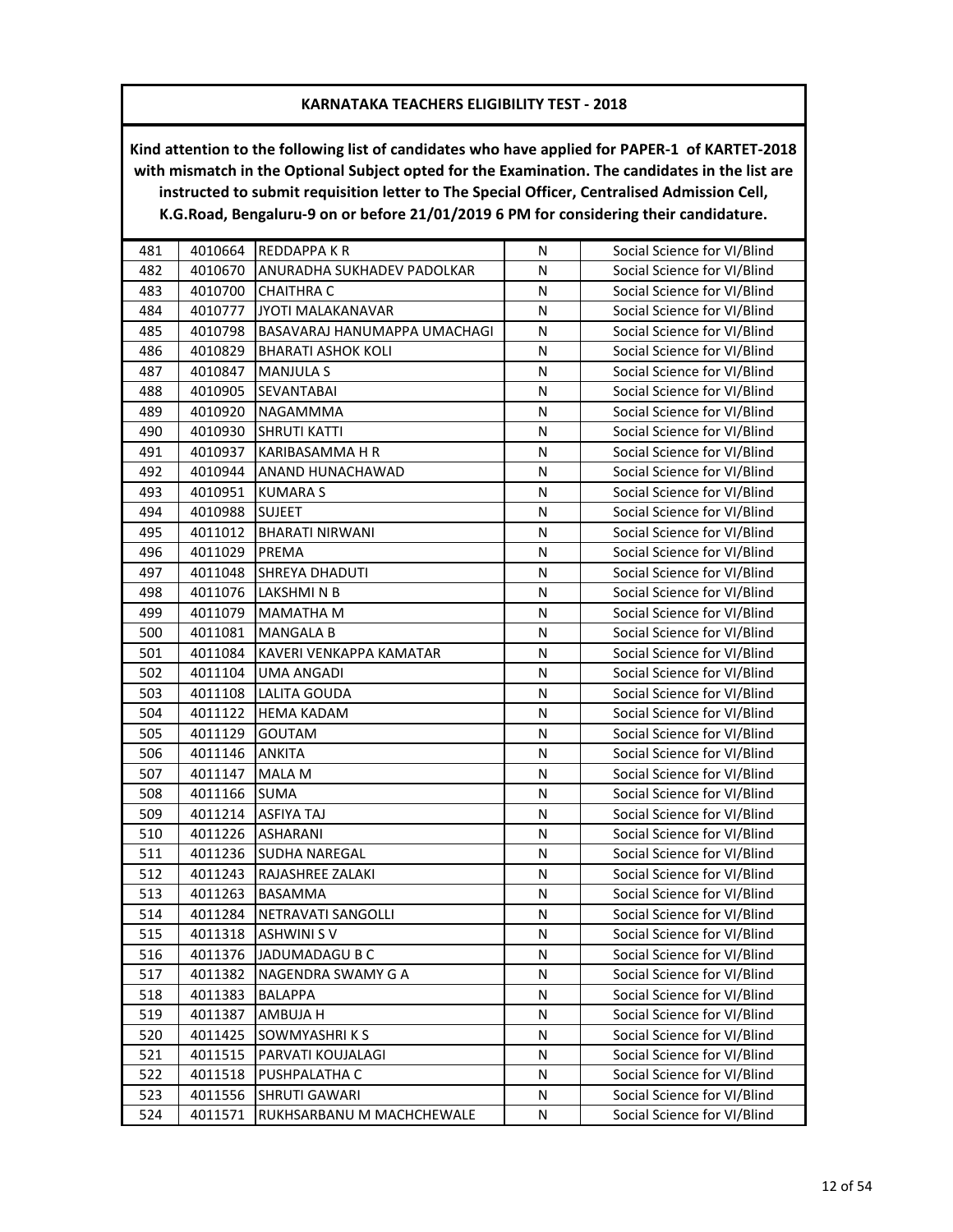| 525 | 4011586 | ARUNAKUMAR.G                   | N | Social Science for VI/Blind |
|-----|---------|--------------------------------|---|-----------------------------|
| 526 | 4011635 | <b>MANJULA M</b>               | N | Social Science for VI/Blind |
| 527 | 4011637 | <b>SANTOSHA B</b>              | N | Social Science for VI/Blind |
| 528 | 4011658 | JYOTHI.K.H                     | N | Social Science for VI/Blind |
| 529 | 4011665 | <b>JAYASHREE S</b>             | N | Social Science for VI/Blind |
| 530 | 4011711 | NEELAGANGAVVA KANTAPPA GODEKAF | N | Social Science for VI/Blind |
| 531 | 4011723 | BHAGYASHRI                     | N | Social Science for VI/Blind |
| 532 | 4011745 | CHANDRAMATI HARAPANAHALLI      | N | Social Science for VI/Blind |
| 533 | 4011753 | <b>MAHANTESH GOUDRA</b>        | N | Social Science for VI/Blind |
| 534 | 4011770 | SANDHYARANI                    | N | Social Science for VI/Blind |
| 535 | 4011779 | <b>MAHADEVI B</b>              | N | Social Science for VI/Blind |
| 536 | 4011793 | <b>SHILPA</b>                  | N | Social Science for VI/Blind |
| 537 | 4011837 | RANGAMMA C                     | N | Social Science for VI/Blind |
| 538 | 4011844 | MAHENDRAKUMAR                  | N | Social Science for VI/Blind |
| 539 | 4011850 | LAVANYA V E                    | N | Social Science for VI/Blind |
| 540 | 4011875 | PREMA BADIGER                  | N | Social Science for VI/Blind |
| 541 | 4011932 | SUJATA MALLAPPA BELLAKKI       | N | Social Science for VI/Blind |
| 542 | 4011974 | <b>SUJATA LAMANI</b>           | N | Social Science for VI/Blind |
| 543 | 4011983 | RAMESHWARI                     | N | Social Science for VI/Blind |
| 544 | 4011992 | YASHODHA PARAPPA KURI          | N | Social Science for VI/Blind |
| 545 | 4012018 | <b>RESHMA</b>                  | Ν | Social Science for VI/Blind |
| 546 | 4012048 | BHUVANESHWARI                  | N | Social Science for VI/Blind |
| 547 | 4012062 | SANJEEVAKUMAR BYALAL           | N | Social Science for VI/Blind |
| 548 | 4012065 | SATEERAVVA HIREMATH            | N | Social Science for VI/Blind |
| 549 | 4012175 | SHARANAPPA                     | N | Social Science for VI/Blind |
| 550 | 4012218 | AKSHATHA RANI K H              | N | Social Science for VI/Blind |
| 551 | 4012286 | BASALINGAPPA                   | N | Social Science for VI/Blind |
| 552 | 4012329 | RAJASHRI BASAPPA GOTUR         | N | Social Science for VI/Blind |
| 553 | 4012373 | SUDHARANI NOGANIHAL            | N | Social Science for VI/Blind |
| 554 | 4012421 | HULIMAJGI PRIYANKA             | N | Social Science for VI/Blind |
| 555 | 4012475 | SOMESH N M                     | N | Social Science for VI/Blind |
| 556 | 4012543 | MAHMADRAFI                     | N | Social Science for VI/Blind |
| 557 | 4012693 | NAGAVENI CHIGARADDI            | N | Social Science for VI/Blind |
| 558 | 4012710 | ANNAPURNA YALLAPPA GANGUR      | Ν | Social Science for VI/Blind |
| 559 | 4012715 | MAHESHWARI.M                   | N | Social Science for VI/Blind |
| 560 | 4012773 | <b>SHRUTHIT V</b>              | N | Social Science for VI/Blind |
| 561 | 4012786 | MEENAKSHI                      | N | Social Science for VI/Blind |
| 562 | 4012808 | PREMAN                         | N | Social Science for VI/Blind |
| 563 | 4012819 | SHILPA                         | Ν | Social Science for VI/Blind |
| 564 | 4012826 | RAMYA A                        | N | Social Science for VI/Blind |
| 565 | 4012852 | SANTOSHA B C                   | N | Social Science for VI/Blind |
| 566 | 4012877 | <b>BASAPPA</b>                 | N | Social Science for VI/Blind |
| 567 | 4012883 | GANGAVVA F MISIYAVAR           | N | Social Science for VI/Blind |
| 568 | 4012891 | MANJUNATHA                     | N | Social Science for VI/Blind |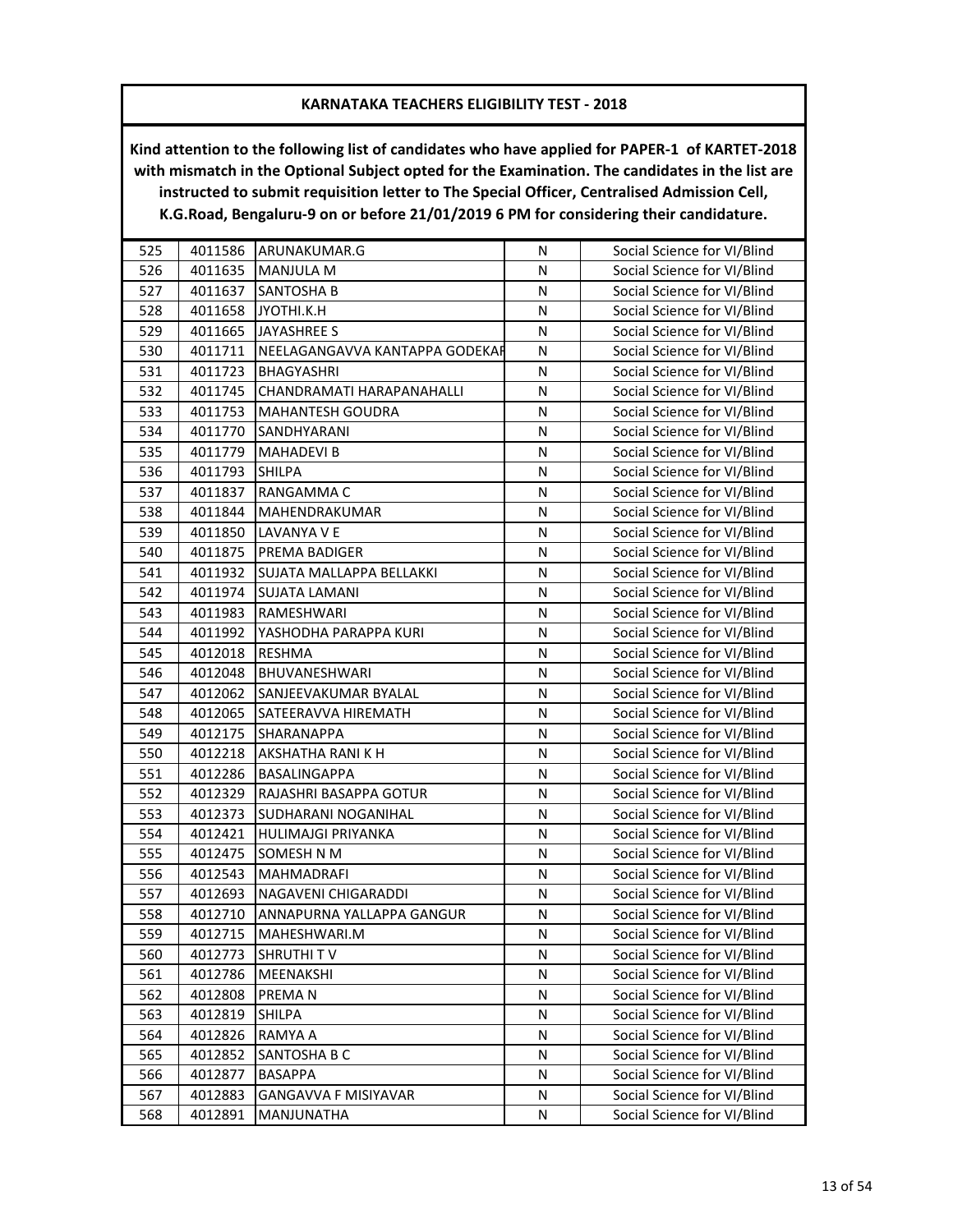| 569 | 4012902 | <b>MAMATHA</b>                | N         | Social Science for VI/Blind |
|-----|---------|-------------------------------|-----------|-----------------------------|
| 570 | 4012905 | <b>VISHWANATH GODI</b>        | N         | Social Science for VI/Blind |
| 571 | 4012913 | <b>SANGEETA YALIGAR</b>       | N         | Social Science for VI/Blind |
| 572 | 4012936 | <b>BABY</b>                   | N         | Social Science for VI/Blind |
| 573 | 4012949 | <b>MANJUNATHA V</b>           | N         | Social Science for VI/Blind |
| 574 | 4012960 | <b>BALAJI DHONDIBA RATHOD</b> | N         | Social Science for VI/Blind |
| 575 | 4012994 | MAHESHWARI P M                | N         | Social Science for VI/Blind |
| 576 | 4012998 | YANKAPPA                      | N         | Social Science for VI/Blind |
| 577 | 4013013 | ANNAPURNAMMA                  | N         | Social Science for VI/Blind |
| 578 | 4013028 | SIDDHAROODHA BALIGAR          | N         | Social Science for VI/Blind |
| 579 | 4013041 | ROOPA M K                     | N         | Social Science for VI/Blind |
| 580 | 4013052 | SOUNDARYA S                   | N         | Social Science for VI/Blind |
| 581 | 4013068 | <b>VANITA MELMARI</b>         | N         | Social Science for VI/Blind |
| 582 | 4013077 | BIRAJDAR SIDDHARAM SHIVAPUTRA | N         | Social Science for VI/Blind |
| 583 | 4013081 | <b>BHAVYAN</b>                | N         | Social Science for VI/Blind |
| 584 | 4013117 | <b>ASHVINI N</b>              | N         | Social Science for VI/Blind |
| 585 | 4013128 | ANAND                         | N         | Social Science for VI/Blind |
| 586 | 4013134 | <b>KRISHNA</b>                | N         | Social Science for VI/Blind |
| 587 | 4013152 | HANAMANT HARIJAN              | N         | Social Science for VI/Blind |
| 588 | 4013161 | SHAKUNTALA RAMA NAIK          | N         | Social Science for VI/Blind |
| 589 | 4013168 | SHIVAKUMAR M S                | N         | Social Science for VI/Blind |
| 590 | 4013187 | RAJSHEKHAR HADAPAD            | N         | Social Science for VI/Blind |
| 591 | 4013215 | BASAPPA.NEELAPPA.BARKI        | N         | Social Science for VI/Blind |
| 592 | 4013236 | <b>ASHA</b>                   | ${\sf N}$ | Social Science for VI/Blind |
| 593 | 4013245 | NAGESHANAIK S N               | N         | Social Science for VI/Blind |
| 594 | 4013247 | <b>SHREEDEVI</b>              | N         | Social Science for VI/Blind |
| 595 | 4013275 | BHAGAMMA                      | N         | Social Science for VI/Blind |
| 596 | 4013279 | LAKKAMMA G                    | N         | Social Science for VI/Blind |
| 597 | 4013308 | <b>SUKANYA</b>                | N         | Social Science for VI/Blind |
| 598 | 4013333 | <b>JANAKI BAADKAR</b>         | N         | Social Science for VI/Blind |
| 599 | 4013354 | SOWBHAGYAMANI R               | N         | Social Science for VI/Blind |
| 600 | 4013356 | <b>UMASHRI</b>                | N         | Social Science for VI/Blind |
| 601 | 4013357 | <b>PAMESH</b>                 | N         | Social Science for VI/Blind |
| 602 | 4013361 | NAGAVENI                      | N         | Social Science for VI/Blind |
| 603 | 4013368 | <b>ASHA S</b>                 | N         | Social Science for VI/Blind |
| 604 | 4013398 | SHAHEERABANU B                | N         | Social Science for VI/Blind |
| 605 | 4013404 | PUSHPA BILAKAR                | Ν         | Social Science for VI/Blind |
| 606 | 4013414 | JANARDHANREDDY                | N         | Social Science for VI/Blind |
| 607 | 4013421 | NAGARATNA                     | N         | Social Science for VI/Blind |
| 608 | 4013438 | <b>DEEPAT</b>                 | Ν         | Social Science for VI/Blind |
| 609 | 4013484 | ZOHARA TABASSUM               | Ν         | Social Science for VI/Blind |
| 610 | 4013487 | NAGAMMA V                     | N         | Social Science for VI/Blind |
| 611 | 4013498 | CHAYADEVI G                   | N         | Social Science for VI/Blind |
| 612 | 4013507 | <b>TEJASHREE</b>              | N         | Social Science for VI/Blind |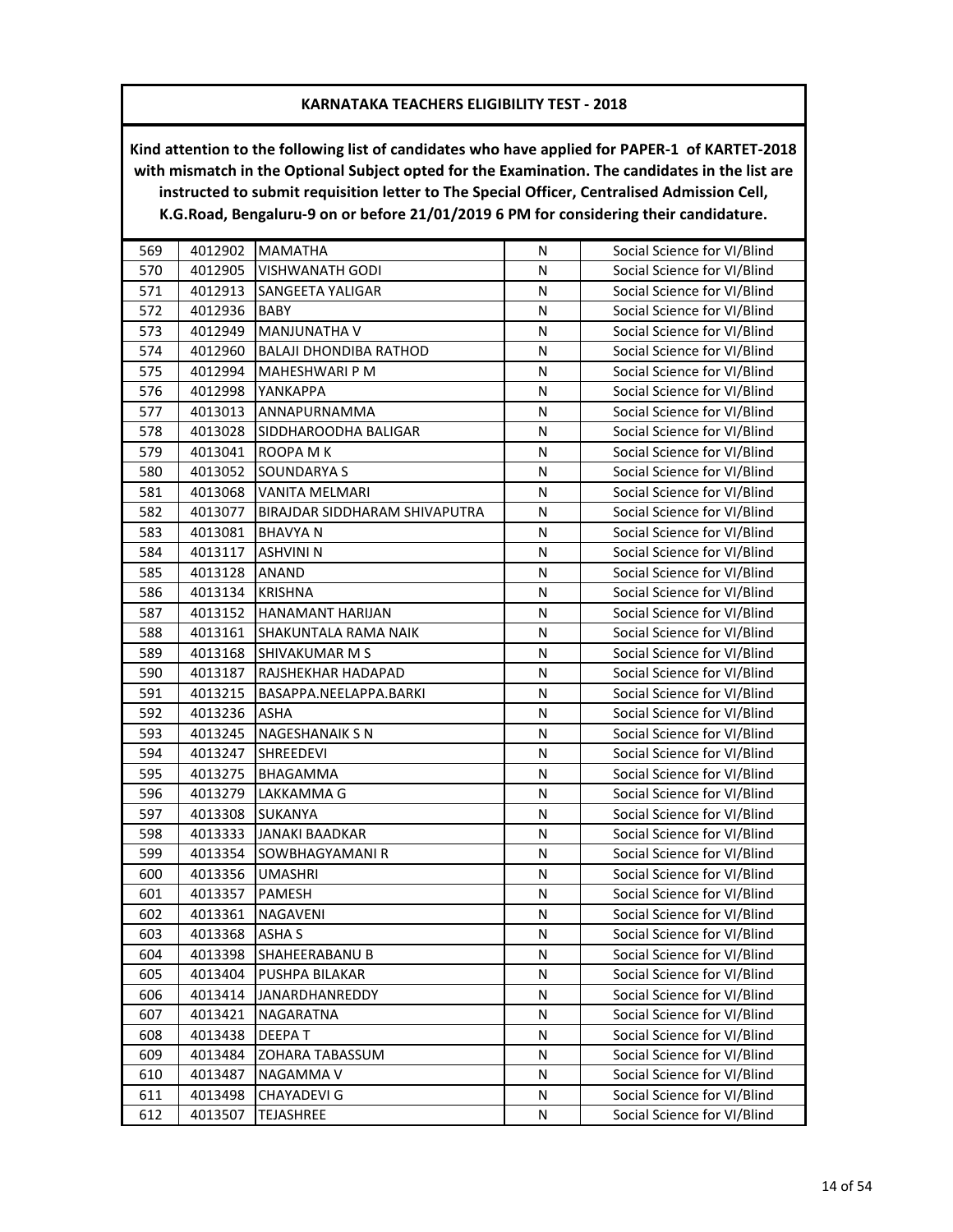| 613 | 4013521 | MAHALAXMI                 | N         | Social Science for VI/Blind |
|-----|---------|---------------------------|-----------|-----------------------------|
| 614 | 4013540 | MANJAPPA K M              | N         | Social Science for VI/Blind |
| 615 | 4013547 | <b>ISMAIL</b>             | N         | Social Science for VI/Blind |
| 616 | 4013573 | <b>DEEPIKA</b>            | N         | Social Science for VI/Blind |
| 617 | 4013575 | <b>BHOVI REKHA</b>        | N         | Social Science for VI/Blind |
| 618 | 4013589 | RANJITHA R                | N         | Social Science for VI/Blind |
| 619 | 4013591 | K JAYASHREE               | N         | Social Science for VI/Blind |
| 620 | 4013598 | LAXMI BARKI               | N         | Social Science for VI/Blind |
| 621 | 4013602 | <b>BHAGAPPA YENKAPPA</b>  | N         | Social Science for VI/Blind |
| 622 | 4013616 | RADHAMANI M               | N         | Social Science for VI/Blind |
| 623 | 4013661 | DEEPARANI R               | ${\sf N}$ | Social Science for VI/Blind |
| 624 | 4013704 | CHETHANA K N              | N         | Social Science for VI/Blind |
| 625 | 4013717 | MANJULA                   | Ν         | Social Science for VI/Blind |
| 626 | 4013725 | SHRUTI HANJI D            | N         | Social Science for VI/Blind |
| 627 | 4013737 | <b>SAVITA</b>             | N         | Social Science for VI/Blind |
| 628 | 4013751 | <b>MANJULA DABAJ</b>      | N         | Social Science for VI/Blind |
| 629 | 4013756 | <b>KUMARASWAMY R</b>      | N         | Social Science for VI/Blind |
| 630 | 4013769 | GAYATRI NAGAPPA KAYAKAD   | N         | Social Science for VI/Blind |
| 631 | 4013773 | <b>DEEPA H GOUDAR</b>     | N         | Social Science for VI/Blind |
| 632 | 4013801 | MUTTAPPA BASAPPA JOGI     | N         | Social Science for VI/Blind |
| 633 | 4013805 | <b>VAISHALI MALI</b>      | N         | Social Science for VI/Blind |
| 634 | 4013807 | <b>NALINA P</b>           | N         | Social Science for VI/Blind |
| 635 | 4013809 | VIMALA VALASANG           | N         | Social Science for VI/Blind |
| 636 | 4013817 | YOGESH RAMA GOUDA         | N         | Social Science for VI/Blind |
| 637 | 4013872 | DURGAPRASAD B H           | N         | Social Science for VI/Blind |
| 638 | 4013903 | <b>VITHAL BAJANTRI</b>    | N         | Social Science for VI/Blind |
| 639 | 4013906 | HUCCHAVVA RAMANNA PATTEDA | N         | Social Science for VI/Blind |
| 640 | 4013909 | VASANTHA N P              | N         | Social Science for VI/Blind |
| 641 | 4013963 | RESHMA                    | N         | Social Science for VI/Blind |
| 642 | 4013964 | SANGAPPA                  | N         | Social Science for VI/Blind |
| 643 | 4013970 | PALLAVI KT                | ${\sf N}$ | Social Science for VI/Blind |
| 644 | 4013980 | <b>HEMA JAMADAR</b>       | N         | Social Science for VI/Blind |
| 645 | 4013984 | KAVITA IRAPPA VADDAR      | N         | Social Science for VI/Blind |
| 646 | 4013986 | ANJALI VENKAPPA BINGERI   | N         | Social Science for VI/Blind |
| 647 | 4013989 | ASHA C                    | N         | Social Science for VI/Blind |
| 648 | 4013993 | PARASAPPA MELINAMANI      | N         | Social Science for VI/Blind |
| 649 | 4013996 | MAHESHWARI P M            | N         | Social Science for VI/Blind |
| 650 | 4013998 | MANJAMMA G                | N         | Social Science for VI/Blind |
| 651 | 4014007 | CHANDRAKALA               | Ν         | Social Science for VI/Blind |
| 652 | 4014008 | LAXMIBAI                  | N         | Social Science for VI/Blind |
| 653 | 4014022 | VENKATALAKSHMAMMA K       | N         | Social Science for VI/Blind |
| 654 | 4014025 | <b>N IHTOYL</b>           | N         | Social Science for VI/Blind |
| 655 | 4014043 | PRIYANKA KADEHATTI        | N         | Social Science for VI/Blind |
| 656 | 4014044 | AKKAMAHADEVI HALLUR       | N         | Social Science for VI/Blind |
|     |         |                           |           |                             |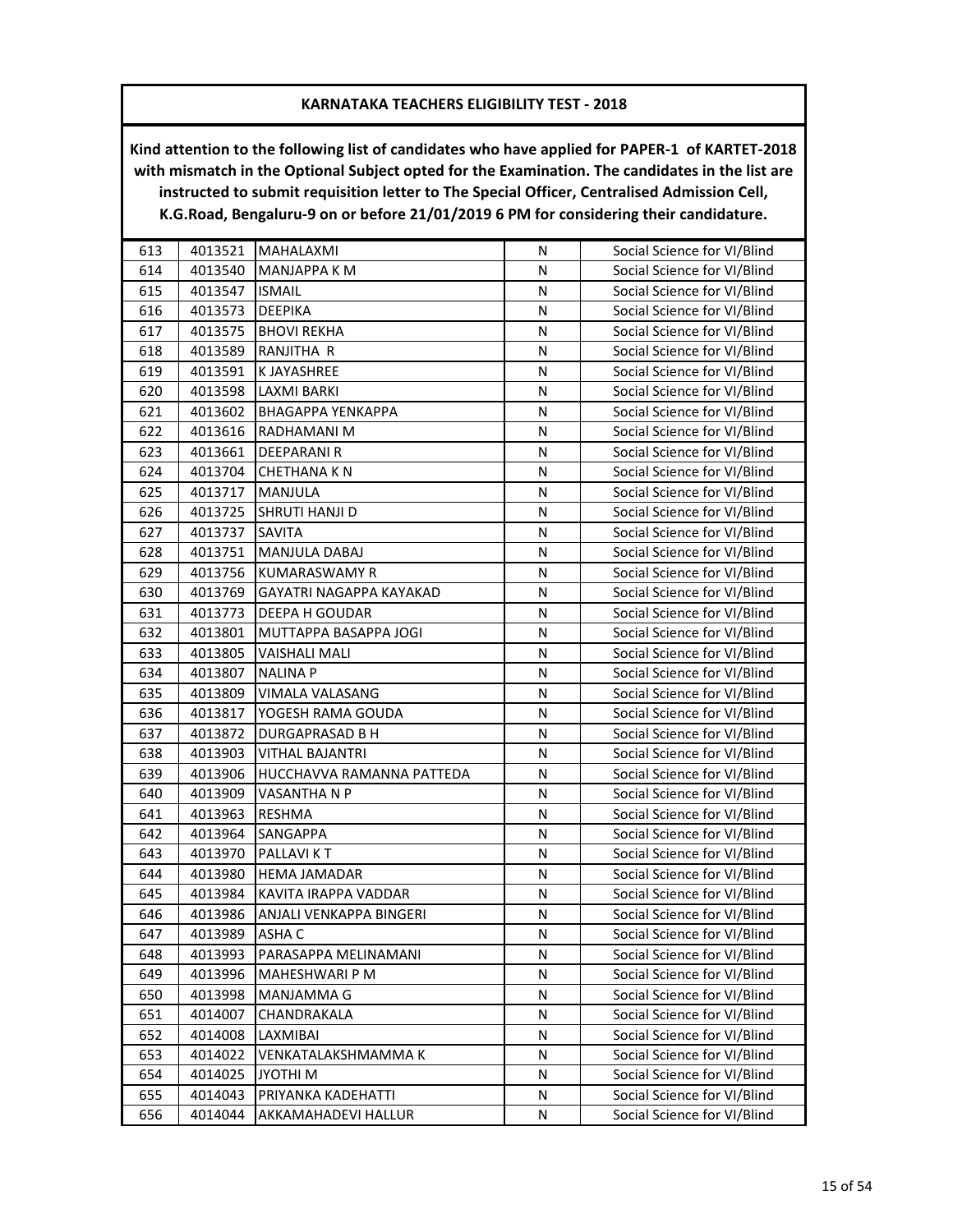| 657 | 4014051 | <b>MAMATHA A</b>             | N | Social Science for VI/Blind |
|-----|---------|------------------------------|---|-----------------------------|
| 658 | 4014064 | <b>REKHA</b>                 | N | Social Science for VI/Blind |
| 659 | 4014073 | MAMATAJABI HUSENASAB KODIHAL | N | Social Science for VI/Blind |
| 660 | 4014077 | <b>KANTHARAJA SL</b>         | N | Social Science for VI/Blind |
| 661 | 4014079 | SHIVAKUMARA P K              | N | Social Science for VI/Blind |
| 662 | 4014088 | <b>JYOTHI R</b>              | N | Social Science for VI/Blind |
| 663 | 4014108 | CHANDRAVVA SAKRIKADDI        | N | Social Science for VI/Blind |
| 664 | 4014109 | <b>IHTOL</b>                 | N | Social Science for VI/Blind |
| 665 | 4014134 | <b>RENUKA</b>                | N | Social Science for VI/Blind |
| 666 | 4014140 | <b>RAJESHWARI</b>            | N | Social Science for VI/Blind |
| 667 | 4014159 | <b>NIRMALA</b>               | N | Social Science for VI/Blind |
| 668 | 4014177 | MAHADEVI MURAGOD             | N | Social Science for VI/Blind |
| 669 | 4014183 | <b>NEEMA SHINDE</b>          | Ν | Social Science for VI/Blind |
| 670 | 4014240 | <b>SUJATA DODAMANI</b>       | N | Social Science for VI/Blind |
| 671 | 4014260 | <b>SHOBHAK</b>               | N | Social Science for VI/Blind |
| 672 | 4014263 | PARUSAPPA K                  | N | Social Science for VI/Blind |
| 673 | 4014286 | POORNIMA S MALAKANNAVAR      | N | Social Science for VI/Blind |
| 674 | 4014287 | GAYATRI NAGAPPA KAYAKAD      | N | Social Science for VI/Blind |
| 675 | 4014290 | GANGAMMA SANNAGANGAMMANAVA   | N | Social Science for VI/Blind |
| 676 | 4014295 | BORAMMA MALLAYYA BIRADAR     | N | Social Science for VI/Blind |
| 677 | 4014301 | ANUPAMA K N                  | N | Social Science for VI/Blind |
| 678 | 4014309 | <b>ANILKUMAR N</b>           | N | Social Science for VI/Blind |
| 679 | 4014315 | <b>GEETHA CA</b>             | N | Social Science for VI/Blind |
| 680 | 4014334 | <b>GEETHA B</b>              | N | Social Science for VI/Blind |
| 681 | 4014389 | <b>KUSUMA</b>                | N | Social Science for VI/Blind |
| 682 | 4014397 | ASEEYA                       | N | Social Science for VI/Blind |
| 683 | 4014408 | <b>VENUBAI</b>               | N | Social Science for VI/Blind |
| 684 | 4014423 | <b>GEETA MATHAPATI</b>       | N | Social Science for VI/Blind |
| 685 | 4014436 | BASAMMA                      | N | Social Science for VI/Blind |
| 686 | 4014440 | SANGEETA                     | N | Social Science for VI/Blind |
| 687 | 4014447 | <b>SHRUTHI S</b>             | N | Social Science for VI/Blind |
| 688 | 4014466 | PRABHAKAR B                  | N | Social Science for VI/Blind |
| 689 | 4014468 | SAVITRI SHEKHAPPA DODDAMANI  | N | Social Science for VI/Blind |
| 690 | 4014471 | <b>FARHANA</b>               | Ν | Social Science for VI/Blind |
| 691 | 4014473 | <b>RENUKA KHOT</b>           | N | Social Science for VI/Blind |
| 692 | 4014474 | ZAHIDA BANU J                | N | Social Science for VI/Blind |
| 693 | 4014476 | RIZWANA                      | N | Social Science for VI/Blind |
| 694 | 4014492 | SOUMYA M                     | Ν | Social Science for VI/Blind |
| 695 | 4014494 | MADDANEPPA KABBER            | Ν | Social Science for VI/Blind |
| 696 | 4014497 | SANGEETA                     | N | Social Science for VI/Blind |
| 697 | 4014506 | VASANTHAMMA                  | N | Social Science for VI/Blind |
| 698 | 4014522 | RAMABAI                      | N | Social Science for VI/Blind |
| 699 | 4014523 | KALLAVVA NAVALUR             | N | Social Science for VI/Blind |
| 700 | 4014528 | SAVITRI MADARAKHANDI         | N | Social Science for VI/Blind |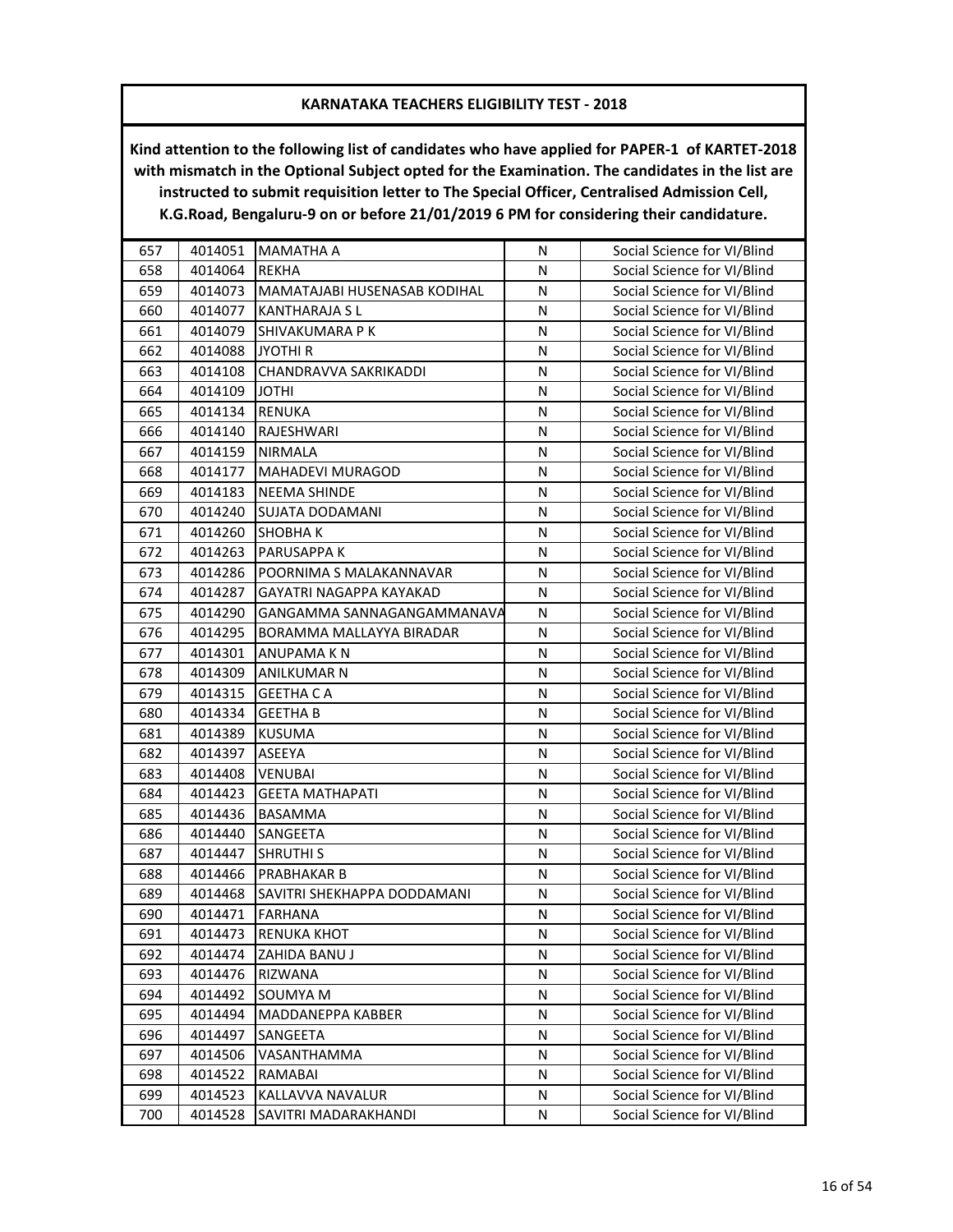| 701 | 4014531 | THARA H A                 | N | Social Science for VI/Blind |
|-----|---------|---------------------------|---|-----------------------------|
| 702 | 4014537 | MAHESHWARI                | N | Social Science for VI/Blind |
| 703 | 4014545 | <b>ASIF PATHAN</b>        | N | Social Science for VI/Blind |
| 704 | 4014551 | KALLYANAMMA               | N | Social Science for VI/Blind |
| 705 | 4014556 | SHASHIKALA G N            | N | Social Science for VI/Blind |
| 706 | 4014568 | NEETA PUNDALIK MODAGEKAR  | N | Social Science for VI/Blind |
| 707 | 4014583 | MANJULA H N               | N | Social Science for VI/Blind |
| 708 | 4014601 | <b>SHRUTHIK</b>           | N | Social Science for VI/Blind |
| 709 | 4014627 | <b>BABITA</b>             | N | Social Science for VI/Blind |
| 710 | 4014648 | DAVALABI BENNUR           | N | Social Science for VI/Blind |
| 711 | 4014650 | <b>USHABAI</b>            | N | Social Science for VI/Blind |
| 712 | 4014659 | MALLESHA A B              | N | Social Science for VI/Blind |
| 713 | 4014672 | BHAGYASHRI                | N | Social Science for VI/Blind |
| 714 | 4014683 | <b>SUJATHA R</b>          | N | Social Science for VI/Blind |
| 715 | 4014693 | <b>ASHWINI R.B</b>        | N | Social Science for VI/Blind |
| 716 | 4014694 | DRAKSHAYINI BHIMAPPA KOLI | N | Social Science for VI/Blind |
| 717 | 4014700 | SHANTHA K P               | N | Social Science for VI/Blind |
| 718 | 4014719 | <b>ARUN METTIN</b>        | N | Social Science for VI/Blind |
| 719 | 4014728 | NETRAVATI SIDDANAGOUDAR   | N | Social Science for VI/Blind |
| 720 | 4014736 | SAVITHA A N               | N | Social Science for VI/Blind |
| 721 | 4014740 | AMBARISH                  | N | Social Science for VI/Blind |
| 722 | 4014747 | SHILPARANI                | N | Social Science for VI/Blind |
| 723 | 4014749 | SAMEENA SUTAR             | N | Social Science for VI/Blind |
| 724 | 4014756 | <b>SHALINI S</b>          | N | Social Science for VI/Blind |
| 725 | 4014762 | <b>MAMATHA G N</b>        | N | Social Science for VI/Blind |
| 726 | 4014766 | SHILPA A                  | N | Social Science for VI/Blind |
| 727 | 4014771 | <b>GUNASHEELA M</b>       | N | Social Science for VI/Blind |
| 728 | 4014791 | <b>SUNITHA C</b>          | N | Social Science for VI/Blind |
| 729 | 4014818 | RUKIYA BEGUM              | N | Social Science for VI/Blind |
| 730 | 4014827 | SHWETHA P                 | N | Social Science for VI/Blind |
| 731 | 4014837 | <b>SHRUTHI B B</b>        | N | Social Science for VI/Blind |
| 732 | 4014842 | REKHA HANDI               | N | Social Science for VI/Blind |
| 733 | 4014844 | NAGAMMA                   | N | Social Science for VI/Blind |
| 734 | 4014851 | ANANDADEVI                | Ν | Social Science for VI/Blind |
| 735 | 4014856 | SAFOORA SULTHANA          | N | Social Science for VI/Blind |
| 736 | 4014872 | <b>SUMAYYA SARVATH</b>    | N | Social Science for VI/Blind |
| 737 | 4014877 | <b>SUJATHA</b>            | N | Social Science for VI/Blind |
| 738 | 4014883 | MANJUNATHA K              | N | Social Science for VI/Blind |
| 739 | 4014888 | ASHA DODDAMANI            | Ν | Social Science for VI/Blind |
| 740 | 4014889 | PADMA BAI                 | Ν | Social Science for VI/Blind |
| 741 | 4014892 | DHANALAKSHMI H N          | N | Social Science for VI/Blind |
| 742 | 4014894 | <b>SUJATHA M</b>          | N | Social Science for VI/Blind |
| 743 | 4014903 | VIJAYALAXMI METI          | N | Social Science for VI/Blind |
| 744 | 4014914 | AKKAMMA NIDAGUNDI         | N | Social Science for VI/Blind |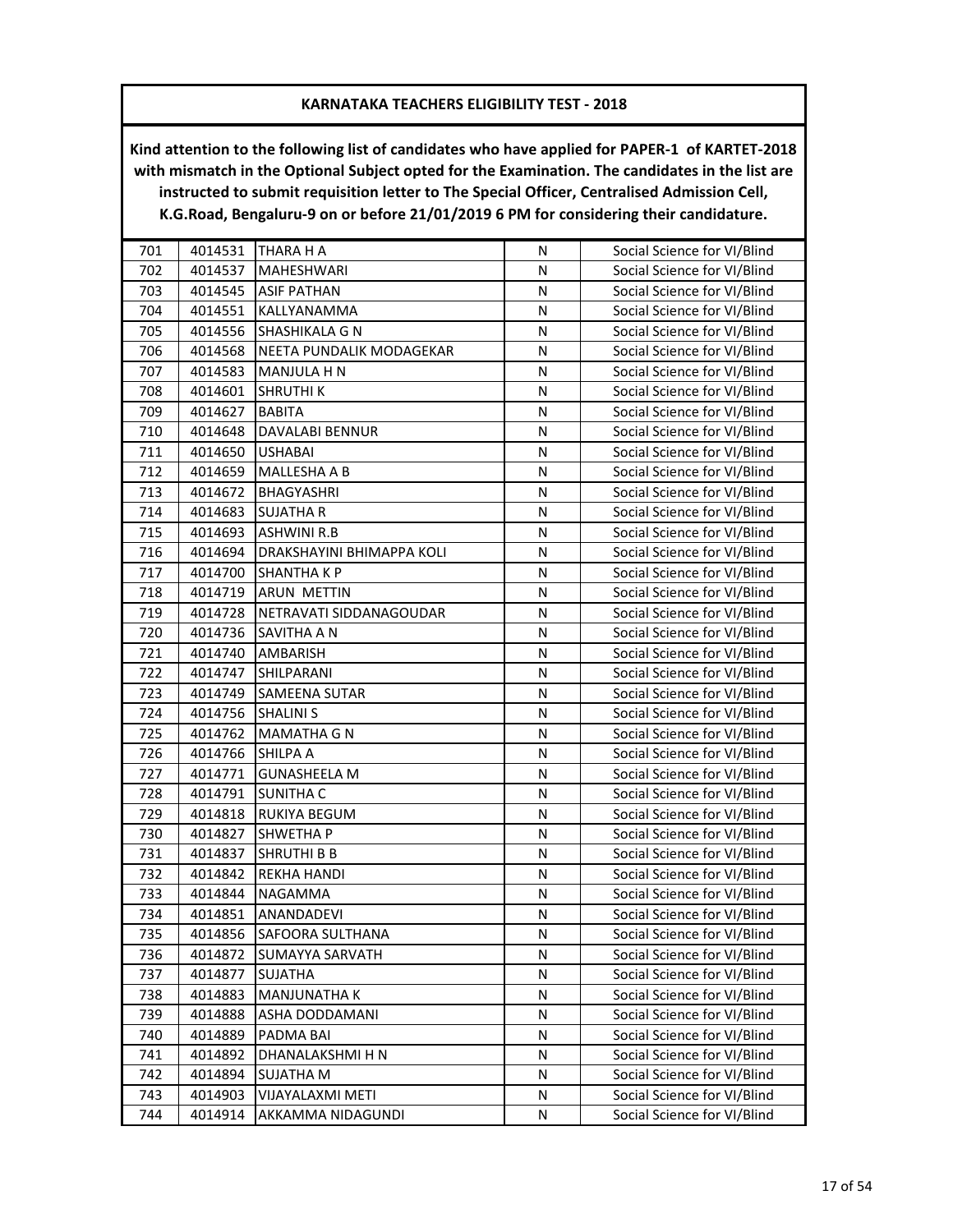| 745 | 4014923 | <b>BHANUMATHI H</b>      | N | Social Science for VI/Blind |
|-----|---------|--------------------------|---|-----------------------------|
| 746 | 4014935 | <b>SHAILA SAJJAN</b>     | N | Social Science for VI/Blind |
| 747 | 4014938 | NARASIMHAMURTHY G T      | N | Social Science for VI/Blind |
| 748 | 4014939 | <b>GIRIMALLESH C</b>     | N | Social Science for VI/Blind |
| 749 | 4014990 | AAYISHA BHANU            | N | Social Science for VI/Blind |
| 750 | 4014991 | ASIYA BI                 | N | Social Science for VI/Blind |
| 751 | 4014993 | KANTHAMMA J              | N | Social Science for VI/Blind |
| 752 | 4015013 | <b>SUVARNA C</b>         | N | Social Science for VI/Blind |
| 753 | 4015014 | SHYLAJA G                | N | Social Science for VI/Blind |
| 754 | 4015016 | <b>MANDAKINI</b>         | N | Social Science for VI/Blind |
| 755 | 4015035 | UMME SALMA KHANAM        | N | Social Science for VI/Blind |
| 756 | 4015050 | DEEPA HOSALLI            | N | Social Science for VI/Blind |
| 757 | 4015067 | MANJULA BAGI             | N | Social Science for VI/Blind |
| 758 | 4015076 | JYOTI SURESH CHALAWADI   | N | Social Science for VI/Blind |
| 759 | 4015088 | SAJUGANDHI               | N | Social Science for VI/Blind |
| 760 | 4015097 | <b>BANADEVI HUBBALLI</b> | N | Social Science for VI/Blind |
| 761 | 4015098 | PARAMESHWARANAIK L S     | N | Social Science for VI/Blind |
| 762 | 4015108 | <b>SUDHARANIN</b>        | N | Social Science for VI/Blind |
| 763 | 4015121 | <b>SURESH PUJAR</b>      | N | Social Science for VI/Blind |
| 764 | 4015124 | <b>DARGIBAI K</b>        | N | Social Science for VI/Blind |
| 765 | 4015127 | <b>SHREEDEVI KATAGI</b>  | N | Social Science for VI/Blind |
| 766 | 4015156 | <b>SAVITHA C</b>         | N | Social Science for VI/Blind |
| 767 | 4015174 | MALLAYYA HIREMATH        | N | Social Science for VI/Blind |
| 768 | 4015186 | KRISHNA MURTHY N         | N | Social Science for VI/Blind |
| 769 | 4015201 | <b>MAMATHAKR</b>         | N | Social Science for VI/Blind |
| 770 | 4015213 | KOMALA B V               | N | Social Science for VI/Blind |
| 771 | 4015235 | JYOTHI P S               | N | Social Science for VI/Blind |
| 772 | 4015241 | <b>JYOTHI</b>            | N | Social Science for VI/Blind |
| 773 | 4015255 | <b>NAYANA N</b>          | N | Social Science for VI/Blind |
| 774 | 4015282 | GULZARBEGAM              | N | Social Science for VI/Blind |
| 775 | 4015287 | <b>SWETA</b>             | N | Social Science for VI/Blind |
| 776 | 4015290 | <b>SUNITA</b>            | N | Social Science for VI/Blind |
| 777 | 4015295 | <b>GHEETHA H S</b>       | N | Social Science for VI/Blind |
| 778 | 4015300 | RUKSANABANU              | Ν | Social Science for VI/Blind |
| 779 | 4015301 | <b>USHA</b>              | N | Social Science for VI/Blind |
| 780 | 4015307 | MANJULA B A              | N | Social Science for VI/Blind |
| 781 | 4015309 | SAVITA                   | N | Social Science for VI/Blind |
| 782 | 4015316 | ZAHEDABEGUM              | N | Social Science for VI/Blind |
| 783 | 4015317 | <b>MAMATHA V S</b>       | Ν | Social Science for VI/Blind |
| 784 | 4015334 | BALACHANDRA              | N | Social Science for VI/Blind |
| 785 | 4015343 | <b>ASHWINI N</b>         | N | Social Science for VI/Blind |
| 786 | 4015350 | MAHALAKSHMI              | N | Social Science for VI/Blind |
| 787 | 4015359 | <b>GEETA MADDER</b>      | N | Social Science for VI/Blind |
| 788 | 4015378 | LAKSHMIDEVI K            | N | Social Science for VI/Blind |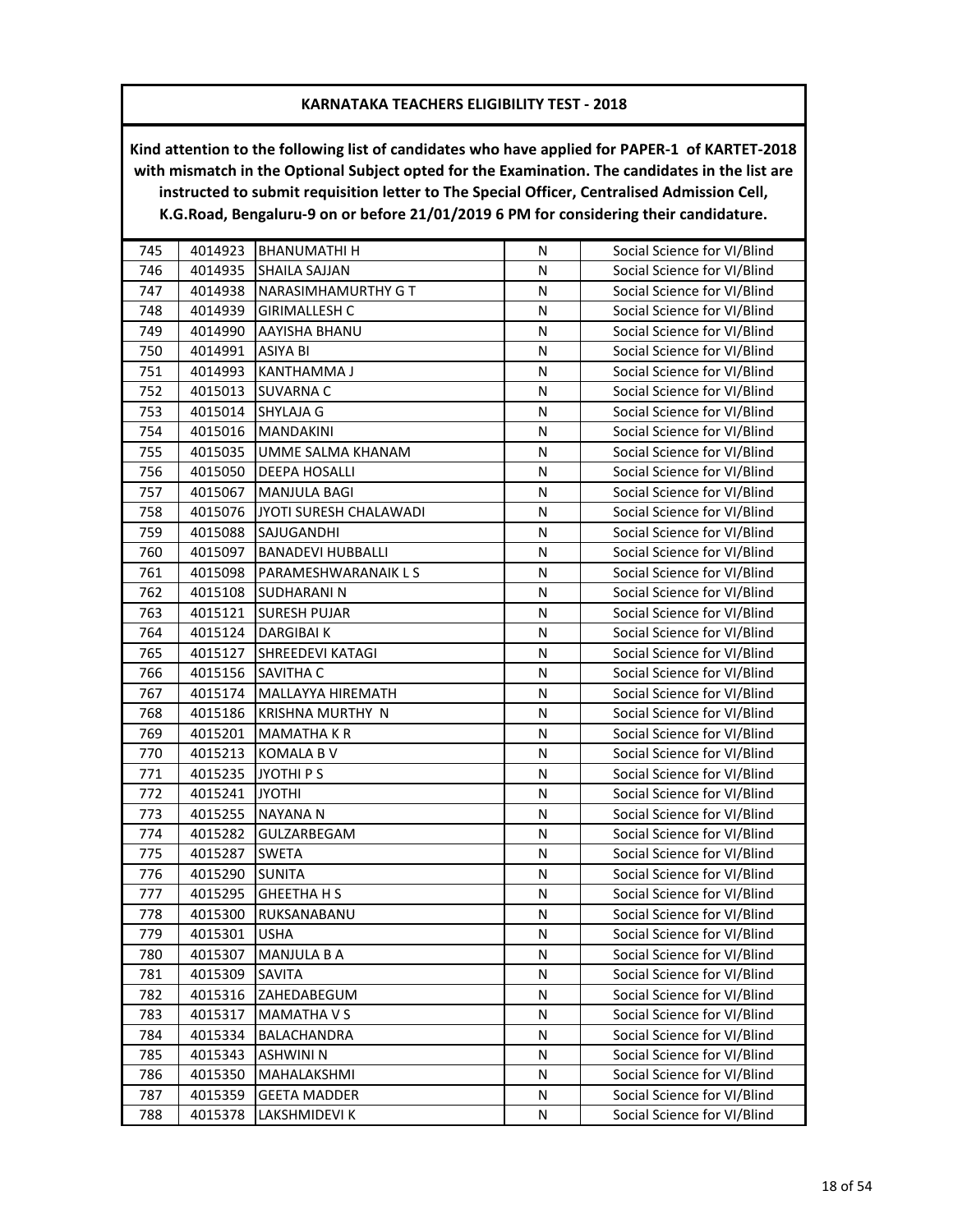| 789 | 4015388 | RAGHUPATHI G               | N         | Social Science for VI/Blind |
|-----|---------|----------------------------|-----------|-----------------------------|
| 790 | 4015407 | <b>PINKY</b>               | N         | Social Science for VI/Blind |
| 791 | 4015412 | <b>SUVARNA TALAWAR</b>     | N         | Social Science for VI/Blind |
| 792 | 4015422 | SHEETAL MADAR              | N         | Social Science for VI/Blind |
| 793 | 4015443 | SUMALATA                   | N         | Social Science for VI/Blind |
| 794 | 4015453 | <b>POORNIMA</b>            | N         | Social Science for VI/Blind |
| 795 | 4015460 | <b>SHRUTHI S</b>           | N         | Social Science for VI/Blind |
| 796 | 4015466 | DRAKSHAYANI                | N         | Social Science for VI/Blind |
| 797 | 4015476 | <b>RENUKA</b>              | N         | Social Science for VI/Blind |
| 798 | 4015487 | <b>VIJENDRA N</b>          | N         | Social Science for VI/Blind |
| 799 | 4015489 | <b>PARVATI</b>             | N         | Social Science for VI/Blind |
| 800 | 4015496 | <b>BHARATI NEERALAKERI</b> | N         | Social Science for VI/Blind |
| 801 | 4015498 | <b>GEETHAMANI</b>          | N         | Social Science for VI/Blind |
| 802 | 4015524 | SHAILAJA                   | N         | Social Science for VI/Blind |
| 803 | 4015526 | RESHMA H NADUVINAMANI      | N         | Social Science for VI/Blind |
| 804 | 4015547 | MEENAKSHI MADIVALAR        | N         | Social Science for VI/Blind |
| 805 | 4015550 | RAJESHWARI                 | N         | Social Science for VI/Blind |
| 806 | 4015561 | BHARAT JAYPRAKASH PATIL    | N         | Social Science for VI/Blind |
| 807 | 4015581 | SUPRIYA VALENTI MASKAREN   | N         | Social Science for VI/Blind |
| 808 | 4015582 | <b>ТНІРРЕЅНАРРА А</b>      | ${\sf N}$ | Social Science for VI/Blind |
| 809 | 4015592 | SHRUTHI N R                | N         | Social Science for VI/Blind |
| 810 | 4015615 | <b>MAREMMA</b>             | N         | Social Science for VI/Blind |
| 811 | 4015616 | SRIDEVI                    | N         | Social Science for VI/Blind |
| 812 | 4015636 | MANJULA                    | N         | Social Science for VI/Blind |
| 813 | 4015658 | <b>KUSUMA</b>              | N         | Social Science for VI/Blind |
| 814 | 4015669 | KAVYA H C                  | N         | Social Science for VI/Blind |
| 815 | 4015673 | PUSHPALATHA G              | N         | Social Science for VI/Blind |
| 816 | 4015691 | <b>HEMA M</b>              | N         | Social Science for VI/Blind |
| 817 | 4015702 | SHASHIKALA C               | N         | Social Science for VI/Blind |
| 818 | 4015720 | JAYASREE B M               | N         | Social Science for VI/Blind |
| 819 | 4015732 | <b>SHYAMALA S G</b>        | N         | Social Science for VI/Blind |
| 820 | 4015763 | SYEDA ZAKIA ANJUM          | N         | Social Science for VI/Blind |
| 821 | 4015764 | PAVITHRA N                 | ${\sf N}$ | Social Science for VI/Blind |
| 822 | 4015785 | <b>HEMA</b>                | N         | Social Science for VI/Blind |
| 823 | 4015794 | <b>SIDDAMM BABALAD</b>     | N         | Social Science for VI/Blind |
| 824 | 4015797 | SAHIRABANU                 | N         | Social Science for VI/Blind |
| 825 | 4015809 | DANAMMA MRUTYUNJAYA SOPPI  | Ν         | Social Science for VI/Blind |
| 826 | 4015865 | <b>PAVITRA</b>             | N         | Social Science for VI/Blind |
| 827 | 4015873 | <b>MASTANSAB S ILKAL</b>   | N         | Social Science for VI/Blind |
| 828 | 4015874 | KARNA GANGANNANAVAR        | Ν         | Social Science for VI/Blind |
| 829 | 4015891 | SANGEETHA                  | Ν         | Social Science for VI/Blind |
| 830 | 4015906 | KANAKAMMA                  | Ν         | Social Science for VI/Blind |
| 831 | 4015922 | SNEHALATHA                 | Ν         | Social Science for VI/Blind |
| 832 | 4015924 | KAVYA H V                  | N         | Social Science for VI/Blind |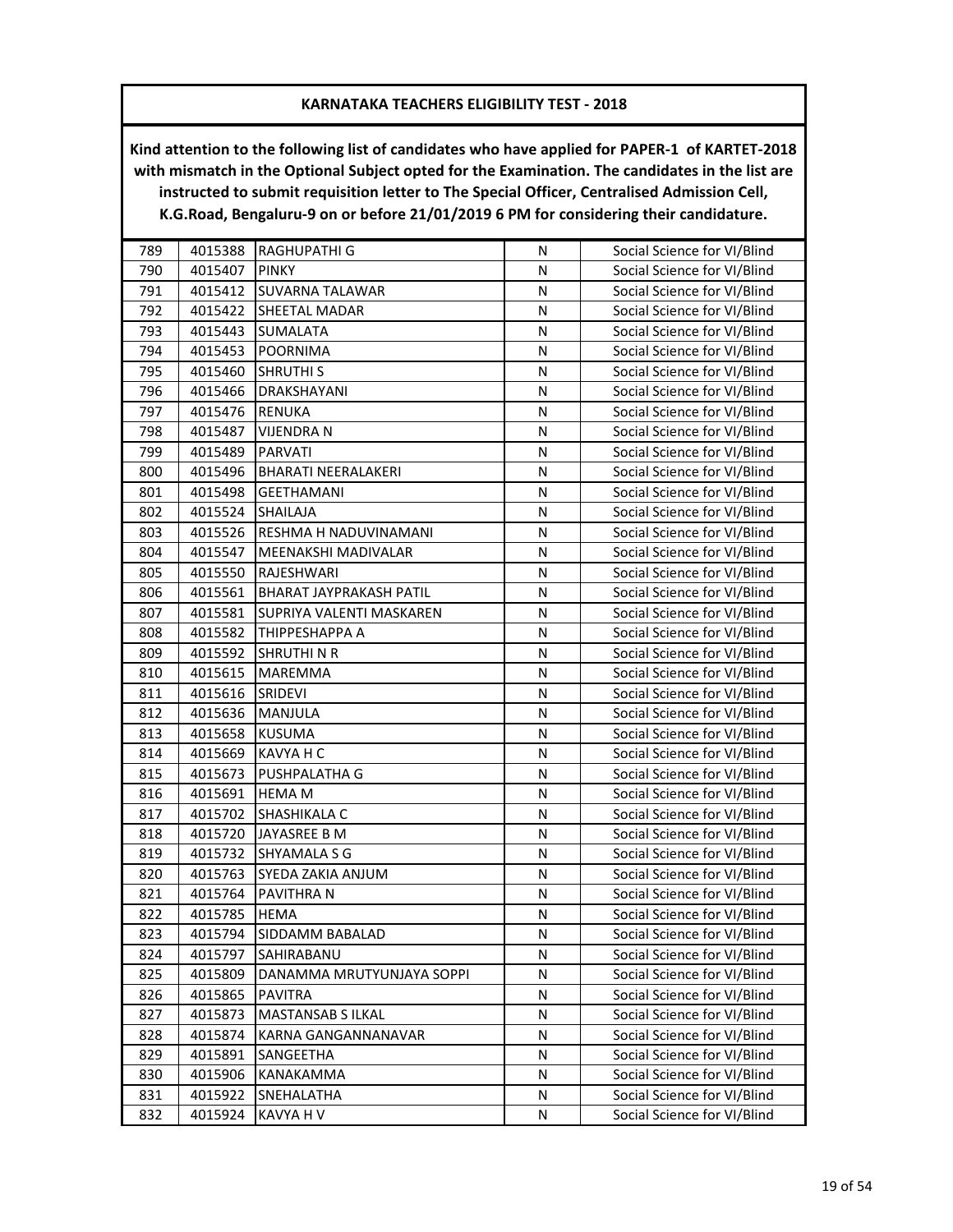| 833 | 4015952 | <b>VEERESH</b>           | N | Social Science for VI/Blind |
|-----|---------|--------------------------|---|-----------------------------|
| 834 | 4015956 | <b>KAVITA AWATI</b>      | N | Social Science for VI/Blind |
| 835 | 4015959 | <b>LALITA S POOJAR</b>   | N | Social Science for VI/Blind |
| 836 | 4015973 | DHANALAKSHMI S           | N | Social Science for VI/Blind |
| 837 | 4015978 | SHIVAKUMARA M N          | N | Social Science for VI/Blind |
| 838 | 4015981 | LAXMI                    | N | Social Science for VI/Blind |
| 839 | 4015986 | SHRUTI LAKSHMANA SULAKHE | N | Social Science for VI/Blind |
| 840 | 4015987 | <b>SHASHIKALA</b>        | N | Social Science for VI/Blind |
| 841 | 4016001 | KASTUREVVA HEGGANNAVAR   | N | Social Science for VI/Blind |
| 842 | 4016007 | <b>SANGAPPA KATTI</b>    | N | Social Science for VI/Blind |
| 843 | 4016009 | <b>VEENA G C</b>         | N | Social Science for VI/Blind |
| 844 | 4016012 | SOUMYA HANAGODIMATH      | N | Social Science for VI/Blind |
| 845 | 4016021 | MANJUNATH HULLATKAR      | Ν | Social Science for VI/Blind |
| 846 | 4016039 | HARSHAVARDHAN            | N | Social Science for VI/Blind |
| 847 | 4016068 | <b>ASMATH UNNISA</b>     | N | Social Science for VI/Blind |
| 848 | 4016069 | <b>HEMALATHAN</b>        | N | Social Science for VI/Blind |
| 849 | 4016074 | ANJANAMMA V              | N | Social Science for VI/Blind |
| 850 | 4016086 | <b>GAYATHRIR</b>         | N | Social Science for VI/Blind |
| 851 | 4016094 | ROOPA R                  | N | Social Science for VI/Blind |
| 852 | 4016099 | MISBAH BANU              | N | Social Science for VI/Blind |
| 853 | 4016125 | YAMUNA S                 | Ν | Social Science for VI/Blind |
| 854 | 4016134 | <b>SHANTHALA B</b>       | N | Social Science for VI/Blind |
| 855 | 4016136 | SWETHA BAI M             | N | Social Science for VI/Blind |
| 856 | 4016143 | <b>MAMATHA M K</b>       | N | Social Science for VI/Blind |
| 857 | 4016158 | SHARADABAI JADHAV        | N | Social Science for VI/Blind |
| 858 | 4016167 | SHREEDEVI HOLI           | N | Social Science for VI/Blind |
| 859 | 4016173 | <b>USHA</b>              | N | Social Science for VI/Blind |
| 860 | 4016174 | <b>RUPA SULAKHE</b>      | N | Social Science for VI/Blind |
| 861 | 4016176 | NETRAVATI                | N | Social Science for VI/Blind |
| 862 | 4016192 | LEELAVATHI N             | N | Social Science for VI/Blind |
| 863 | 4016193 | PUTTAPPA L MYATANNANAVAR | N | Social Science for VI/Blind |
| 864 | 4016210 | ASHARANI                 | N | Social Science for VI/Blind |
| 865 | 4016215 | ROOPA SN                 | N | Social Science for VI/Blind |
| 866 | 4016221 | <b>DHAKSHAYINI S</b>     | Ν | Social Science for VI/Blind |
| 867 | 4016225 | JAGADEVI                 | N | Social Science for VI/Blind |
| 868 | 4016236 | <b>RASHMI VIJAPUR</b>    | N | Social Science for VI/Blind |
| 869 | 4016263 | MANJULA B N              | N | Social Science for VI/Blind |
| 870 | 4016298 | <b>ROHINI M</b>          | N | Social Science for VI/Blind |
| 871 | 4016303 | <b>NANDINI</b>           | Ν | Social Science for VI/Blind |
| 872 | 4016339 | <b>GEETHA S</b>          | N | Social Science for VI/Blind |
| 873 | 4016349 | SAVITRAMMA               | N | Social Science for VI/Blind |
| 874 | 4016364 | <b>LATHA S R</b>         | N | Social Science for VI/Blind |
| 875 | 4016366 | <b>KAVITHA V</b>         | N | Social Science for VI/Blind |
| 876 | 4016388 | MANJULA                  | N | Social Science for VI/Blind |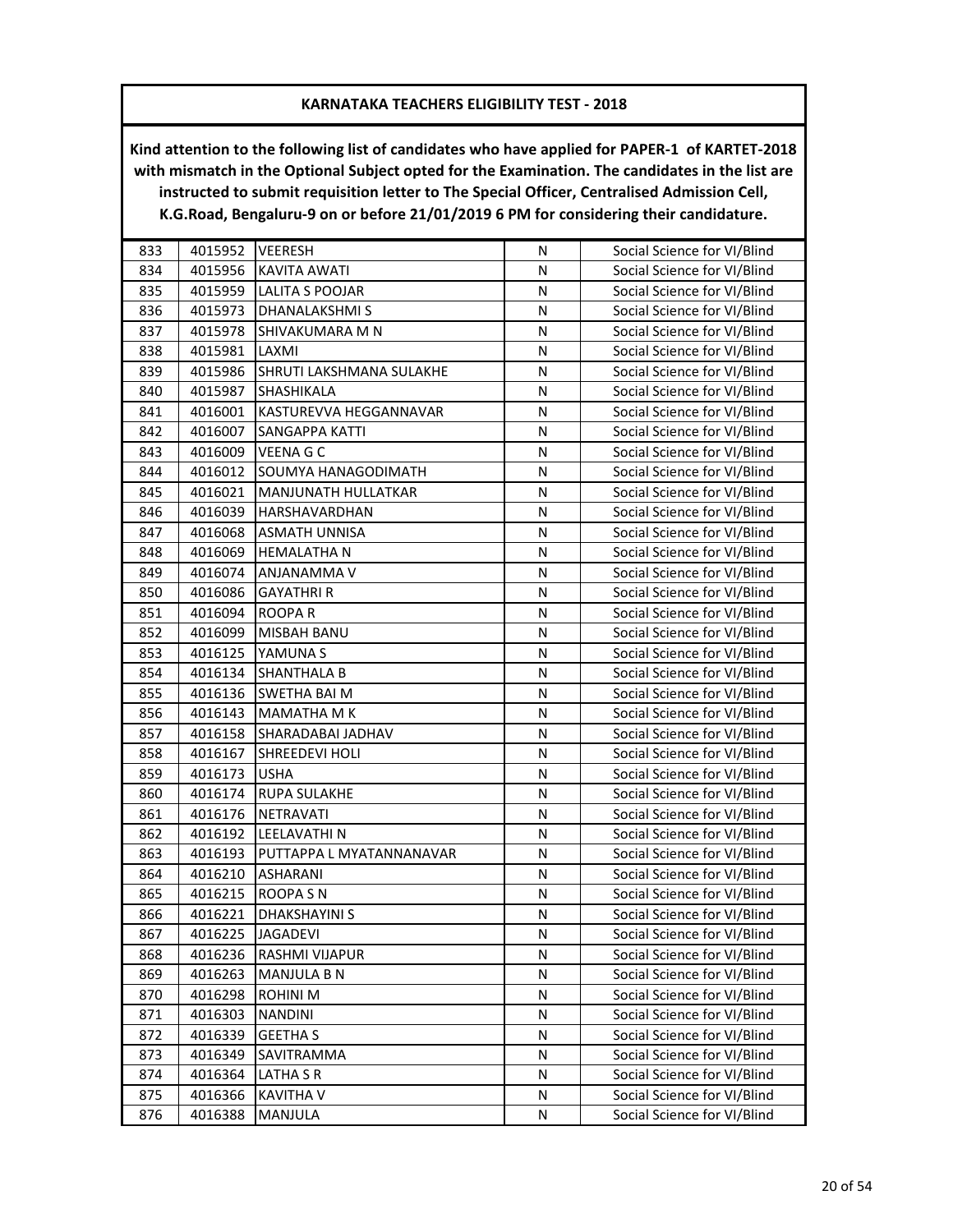| 877 | 4016405 | SUSHEELAVVA LAMANI              | N         | Social Science for VI/Blind |
|-----|---------|---------------------------------|-----------|-----------------------------|
| 878 | 4016426 | SANJEEVAKUMAR                   | N         | Social Science for VI/Blind |
| 879 | 4016434 | ZAKIYA BEGUM H                  | N         | Social Science for VI/Blind |
| 880 | 4016453 | <b>DEEPA HARTI</b>              | N         | Social Science for VI/Blind |
| 881 | 4016461 | RAMJANA BEGUM                   | N         | Social Science for VI/Blind |
| 882 | 4016475 | <b>KAVITA</b>                   | N         | Social Science for VI/Blind |
| 883 | 4016483 | PRIYANKA                        | N         | Social Science for VI/Blind |
| 884 | 4016492 | RASHMI MASANAGI                 | N         | Social Science for VI/Blind |
| 885 | 4016494 | <b>FAYAZ S</b>                  | N         | Social Science for VI/Blind |
| 886 | 4016500 | SANGEETA M J                    | N         | Social Science for VI/Blind |
| 887 | 4016502 | SAVITRI LAGAMANNAVAR            | N         | Social Science for VI/Blind |
| 888 | 4016513 | <b>JAGADEVI</b>                 | ${\sf N}$ | Social Science for VI/Blind |
| 889 | 4016517 | YANKAVVA PANDIGAVI              | N         | Social Science for VI/Blind |
| 890 | 4016559 | <b>KAVITA</b>                   | N         | Social Science for VI/Blind |
| 891 | 4016561 | JANAKAMMA B L                   | N         | Social Science for VI/Blind |
| 892 | 4016564 | ASHARANI                        | N         | Social Science for VI/Blind |
| 893 | 4016572 | VARSHA                          | N         | Social Science for VI/Blind |
| 894 | 4016616 | PRATIBHA PUJAR                  | ${\sf N}$ | Social Science for VI/Blind |
| 895 | 4016621 | SHILPA S BANGARI                | N         | Social Science for VI/Blind |
| 896 | 4016658 | LAXMI SHELLIKERI                | N         | Social Science for VI/Blind |
| 897 | 4016665 | <b>NALINA MV</b>                | ${\sf N}$ | Social Science for VI/Blind |
| 898 | 4016669 | PRIYANKA SURENDRA BHANDARE      | N         | Social Science for VI/Blind |
| 899 | 4016670 | TEJASWINI M                     | N         | Social Science for VI/Blind |
| 900 | 4016675 | RESHMA PATIL                    | N         | Social Science for VI/Blind |
| 901 | 4016696 | <b>VEENA SAVANUR</b>            | ${\sf N}$ | Social Science for VI/Blind |
| 902 | 4016711 | VISHWANATH DILLEPPA DODDABUDIHA | N         | Social Science for VI/Blind |
| 903 | 4016777 | POOJA                           | N         | Social Science for VI/Blind |
| 904 | 4016778 | <b>BASAPPA BHAJANTRI</b>        | N         | Social Science for VI/Blind |
| 905 | 4016796 | MANJUNATHA K G                  | N         | Social Science for VI/Blind |
| 906 | 4016819 | MAMATHA A                       | N         | Social Science for VI/Blind |
| 907 | 4016838 | SHILPA A M P                    | ${\sf N}$ | Social Science for VI/Blind |
| 908 | 4016842 | <b>KAVITHA</b>                  | N         | Social Science for VI/Blind |
| 909 | 4016848 | <b>UMESHAN</b>                  | N         | Social Science for VI/Blind |
| 910 | 4016866 | <b>ANITHA C</b>                 | N         | Social Science for VI/Blind |
| 911 | 4016874 | PRAJNYA PURUSHOTTAM BHOVI       | N         | Social Science for VI/Blind |
| 912 | 4016877 | ASHOKA                          | N         | Social Science for VI/Blind |
| 913 | 4016909 | <b>REKHAE</b>                   | N         | Social Science for VI/Blind |
| 914 | 4016910 | BASAVALINGAMMA                  | N         | Social Science for VI/Blind |
| 915 | 4016915 | PUTTASWAMY M                    | N         | Social Science for VI/Blind |
| 916 | 4016926 | <b>BASAVVA KOTAGI</b>           | N         | Social Science for VI/Blind |
| 917 | 4016939 | <b>SWETHA S</b>                 | N         | Social Science for VI/Blind |
| 918 | 4016953 | CONTRACTOR AMEENA BI            | Ν         | Social Science for VI/Blind |
| 919 | 4016966 | <b>BHOOTAPPANAVARA MAHESHA</b>  | N         | Social Science for VI/Blind |
| 920 | 4016968 | RADHAMMA N                      | N         | Social Science for VI/Blind |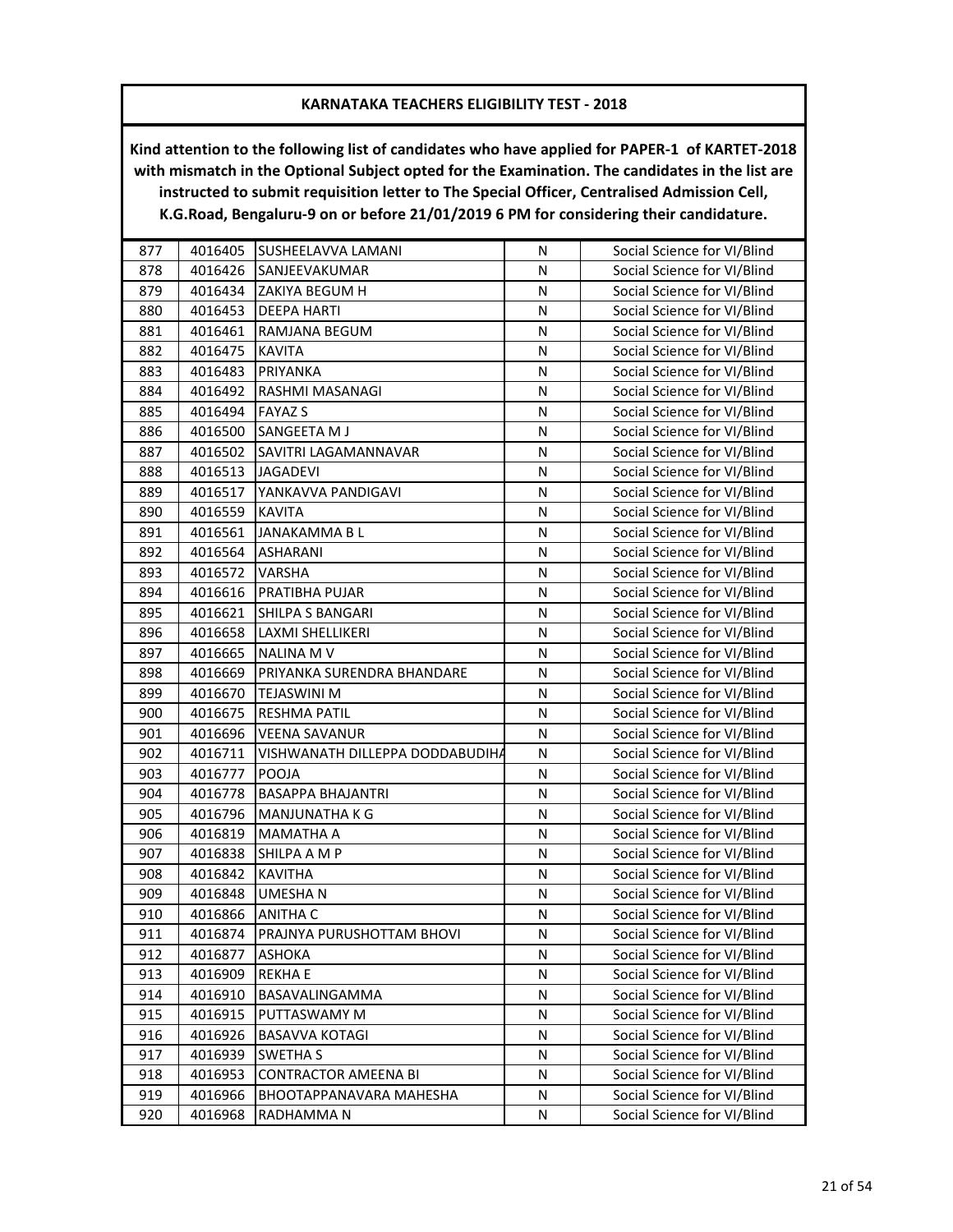| 921 | 4016975 | YASHODHA A                     | N         | Social Science for VI/Blind |
|-----|---------|--------------------------------|-----------|-----------------------------|
| 922 | 4017003 | <b>USHA M KEMPALLER</b>        | N         | Social Science for VI/Blind |
| 923 | 4017014 | POORNIMA H N                   | N         | Social Science for VI/Blind |
| 924 | 4017023 | GUJARE VARSHARANI GOURISHANKAR | N         | Social Science for VI/Blind |
| 925 | 4017044 | SANGEETHA K                    | N         | Social Science for VI/Blind |
| 926 | 4017046 | MANJULA B N                    | ${\sf N}$ | Social Science for VI/Blind |
| 927 | 4017051 | SHILPA A E                     | N         | Social Science for VI/Blind |
| 928 | 4017057 | <b>ARUNA V</b>                 | N         | Social Science for VI/Blind |
| 929 | 4017079 | <b>LATHAT</b>                  | ${\sf N}$ | Social Science for VI/Blind |
| 930 | 4017100 | SANJEEV                        | N         | Social Science for VI/Blind |
| 931 | 4017124 | <b>MEGHANA K</b>               | N         | Social Science for VI/Blind |
| 932 | 4017127 | VIJAYAKUMAR H E                | N         | Social Science for VI/Blind |
| 933 | 4017137 | PUSHPALATHA K N                | N         | Social Science for VI/Blind |
| 934 | 4017168 | <b>SHIVAMOORTGOUDA</b>         | N         | Social Science for VI/Blind |
| 935 | 4017180 | <b>MADHUSHREE C</b>            | N         | Social Science for VI/Blind |
| 936 | 4017189 | SOMASHEKHAR HALANNAVAR         | N         | Social Science for VI/Blind |
| 937 | 4017209 | LINGARAJU A                    | N         | Social Science for VI/Blind |
| 938 | 4017216 | RUKHAIYABANU                   | N         | Social Science for VI/Blind |
| 939 | 4017221 | <b>REKHASN</b>                 | N         | Social Science for VI/Blind |
| 940 | 4017227 | SHIVALEELA                     | Ν         | Social Science for VI/Blind |
| 941 | 4017258 | YOGESHA N T                    | N         | Social Science for VI/Blind |
| 942 | 4017271 | SHEELA MADAR KHANDI            | N         | Social Science for VI/Blind |
| 943 | 4017285 | SHASHIKALA B                   | N         | Social Science for VI/Blind |
| 944 | 4017302 | RAHAMATHULLA H                 | N         | Social Science for VI/Blind |
| 945 | 4017303 | <b>SUDHA</b>                   | N         | Social Science for VI/Blind |
| 946 | 4017328 | RAMYATC                        | ${\sf N}$ | Social Science for VI/Blind |
| 947 | 4017332 | RESHMA MABUBSAB HIREKOPPA      | N         | Social Science for VI/Blind |
| 948 | 4017335 | RAMYASHREE K R                 | N         | Social Science for VI/Blind |
| 949 | 4017337 | PRAMEELA                       | N         | Social Science for VI/Blind |
| 950 | 4017372 | SHILPASHREE Y S                | N         | Social Science for VI/Blind |
| 951 | 4017381 | VENKATESH                      | N         | Social Science for VI/Blind |
| 952 | 4017386 | ANURADHA PUJAR                 | N         | Social Science for VI/Blind |
| 953 | 4017393 | AYYAMMA                        | N         | Social Science for VI/Blind |
| 954 | 4017395 | <b>NARESHA A</b>               | N         | Social Science for VI/Blind |
| 955 | 4017435 | RENUKA                         | N         | Social Science for VI/Blind |
| 956 | 4017454 | <b>MALASHREE DHAKLE</b>        | N         | Social Science for VI/Blind |
| 957 | 4017464 | SABRIN BANU D                  | N         | Social Science for VI/Blind |
| 958 | 4017465 | <b>RANJINI G V</b>             | N         | Social Science for VI/Blind |
| 959 | 4017503 | SHANTHAMANI N D                | N         | Social Science for VI/Blind |
| 960 | 4017523 | SOWMYA M P                     | Ν         | Social Science for VI/Blind |
| 961 | 4017524 | GADILINGAMMA                   | Ν         | Social Science for VI/Blind |
| 962 | 4017531 | AJJAYYA                        | N         | Social Science for VI/Blind |
| 963 | 4017560 | USHA J A                       | N         | Social Science for VI/Blind |
| 964 | 4017577 | YOGESHA N T                    | N         | Social Science for VI/Blind |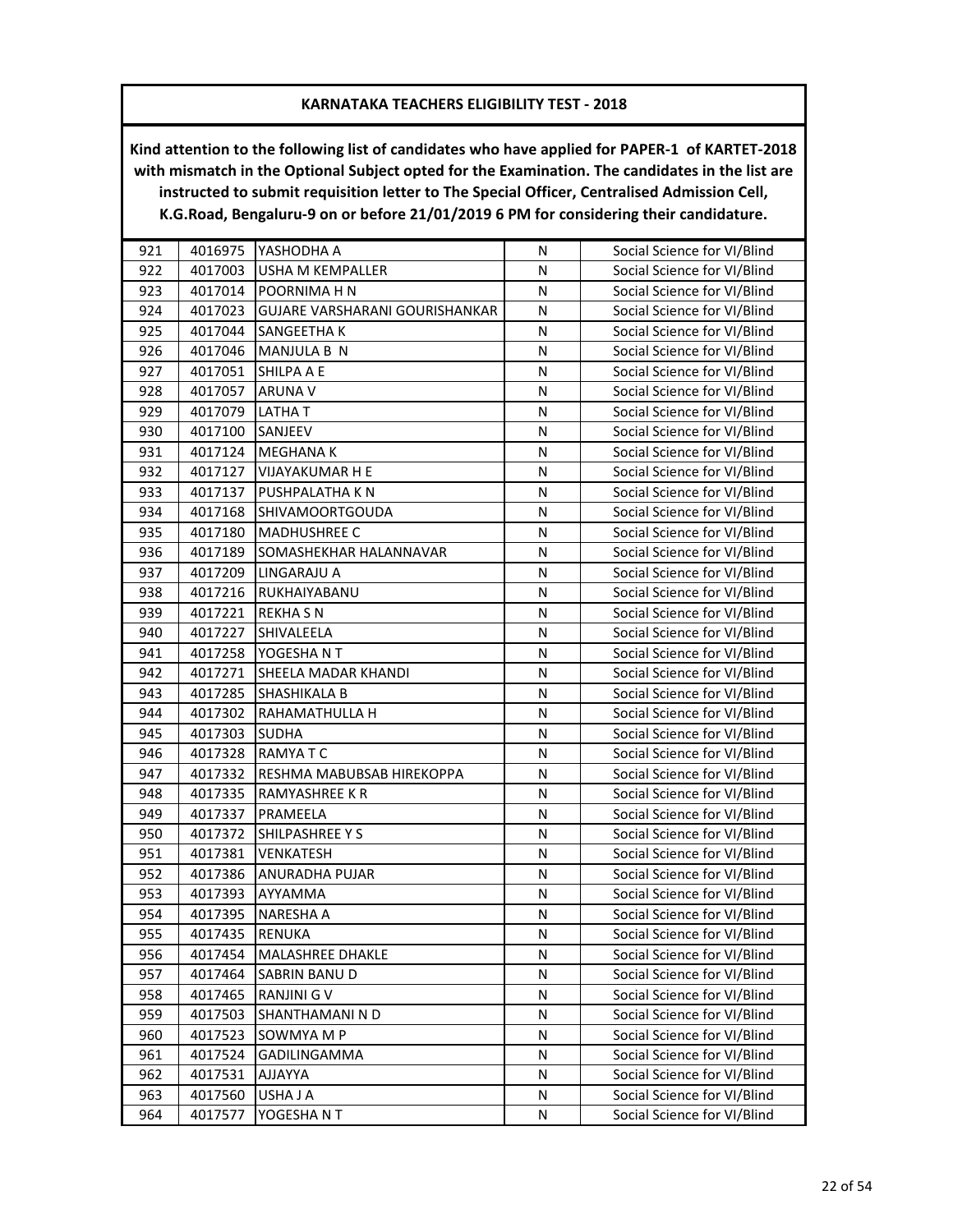| 965  | 4017578 | <b>RENUKA S P</b>           | N         | Social Science for VI/Blind |
|------|---------|-----------------------------|-----------|-----------------------------|
| 966  | 4017580 | <b>BASAVARAJ BHAVIKATTI</b> | ${\sf N}$ | Social Science for VI/Blind |
| 967  | 4017585 | SONALI                      | N         | Social Science for VI/Blind |
| 968  | 4017621 | <b>ROOPA BK</b>             | N         | Social Science for VI/Blind |
| 969  | 4017632 | <b>BORAMMA KADDI</b>        | ${\sf N}$ | Social Science for VI/Blind |
| 970  | 4017647 | RAGHAVENDRA RAO             | N         | Social Science for VI/Blind |
| 971  | 4017650 | YOGESHA A R                 | N         | Social Science for VI/Blind |
| 972  | 4017670 | <b>NAGMA FIRDOSE</b>        | N         | Social Science for VI/Blind |
| 973  | 4017674 | <b>BASAVVA</b>              | ${\sf N}$ | Social Science for VI/Blind |
| 974  | 4017675 | N V NAGARATNA               | ${\sf N}$ | Social Science for VI/Blind |
| 975  | 4017687 | <b>NANDINI H S</b>          | N         | Social Science for VI/Blind |
| 976  | 4017691 | <b>SAVITRA</b>              | ${\sf N}$ | Social Science for VI/Blind |
| 977  | 4017709 | SANDEEP M S                 | N         | Social Science for VI/Blind |
| 978  | 4017728 | <b>NANDA HADLI</b>          | N         | Social Science for VI/Blind |
| 979  | 4017730 | SHILPA YARAGATTI            | N         | Social Science for VI/Blind |
| 980  | 4017731 | <b>MISHRIYA P S</b>         | N         | Social Science for VI/Blind |
| 981  | 4017732 | <b>SHASHIKALA N</b>         | N         | Social Science for VI/Blind |
| 982  | 4017734 | <b>SHILPA P N</b>           | ${\sf N}$ | Social Science for VI/Blind |
| 983  | 4017740 | ROOPA H S                   | N         | Social Science for VI/Blind |
| 984  | 4017741 | <b>SUDHA</b>                | N         | Social Science for VI/Blind |
| 985  | 4017745 | <b>BASAVARAJA</b>           | ${\sf N}$ | Social Science for VI/Blind |
| 986  | 4017750 | <b>PRAKASH HN</b>           | ${\sf N}$ | Social Science for VI/Blind |
| 987  | 4017754 | <b>SURESH</b>               | N         | Social Science for VI/Blind |
| 988  | 4017760 | NAJAREEN MAKANDAR           | N         | Social Science for VI/Blind |
| 989  | 4017770 | <b>KHAMER TAJ</b>           | N         | Social Science for VI/Blind |
| 990  | 4017798 | <b>NAZIMA BANU</b>          | N         | Social Science for VI/Blind |
| 991  | 4017827 | SHAKUNTHALA                 | N         | Social Science for VI/Blind |
| 992  | 4017862 | MUNIRATHNAMMA V             | N         | Social Science for VI/Blind |
| 993  | 4017884 | DEEPU N                     | N         | Social Science for VI/Blind |
| 994  | 4017894 | HARSHIYA BANU               | N         | Social Science for VI/Blind |
| 995  | 4017901 | MANJULA D C                 | ${\sf N}$ | Social Science for VI/Blind |
| 996  | 4017903 | DRAKSHAYANI                 | N         | Social Science for VI/Blind |
| 997  | 4017909 | <b>DEEPIKAR</b>             | N         | Social Science for VI/Blind |
| 998  | 4017924 | SOWMYASHREE M               | ${\sf N}$ | Social Science for VI/Blind |
| 999  | 4017928 | SOWMYA H V                  | N         | Social Science for VI/Blind |
| 1000 | 4017933 | <b>MAMATHA KT</b>           | N         | Social Science for VI/Blind |
| 1001 | 4017939 | TANUJA RAMAPPA SHIVANNAGOL  | Ν         | Social Science for VI/Blind |
| 1002 | 4017941 | YOGINI R                    | N         | Social Science for VI/Blind |
| 1003 | 4017945 | REVANNA K G                 | N         | Social Science for VI/Blind |
| 1004 | 4017959 | REVATI BANAVALIKAR          | N         | Social Science for VI/Blind |
| 1005 | 4017971 | SHIVABAI BHEEMAPPA DADDI    | N         | Social Science for VI/Blind |
| 1006 | 4018006 | <b>NETHRAVATI V</b>         | N         | Social Science for VI/Blind |
| 1007 | 4018036 | <b>BHEEMAPPA WALIKAR</b>    | N         | Social Science for VI/Blind |
| 1008 | 4018039 | <b>INDRAMMAYG</b>           | N         | Social Science for VI/Blind |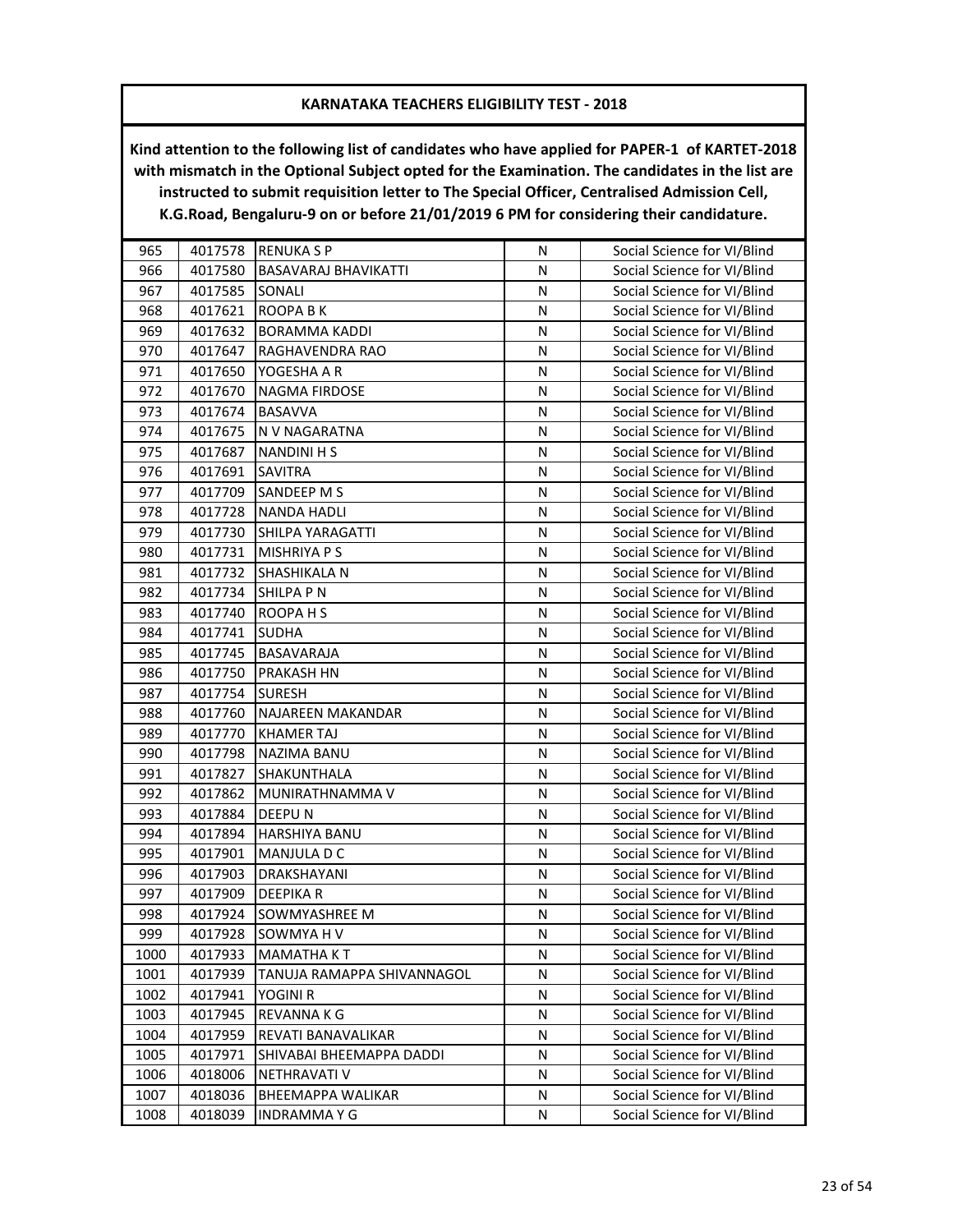| 1009 | 4018051 | <b>SHAMALA S K</b>           | N         | Social Science for VI/Blind |
|------|---------|------------------------------|-----------|-----------------------------|
| 1010 | 4018064 | <b>LALITHA R H</b>           | N         | Social Science for VI/Blind |
| 1011 | 4018067 | RAJAMMA S                    | N         | Social Science for VI/Blind |
| 1012 | 4018068 | <b>HOLEYAPPA</b>             | N         | Social Science for VI/Blind |
| 1013 | 4018085 | BASAVARAJ AWAJI              | N         | Social Science for VI/Blind |
| 1014 | 4018092 | <b>SUCHITA ANANT AWATE</b>   | N         | Social Science for VI/Blind |
| 1015 | 4018093 | VENKATALAKSHMI S K           | N         | Social Science for VI/Blind |
| 1016 | 4018136 | <b>SHEETAL GANAPATI KOLI</b> | N         | Social Science for VI/Blind |
| 1017 | 4018137 | <b>SHRIDEVI</b>              | ${\sf N}$ | Social Science for VI/Blind |
| 1018 | 4018145 | <b>NANDINI S R</b>           | N         | Social Science for VI/Blind |
| 1019 | 4018153 | SHRUTI YAMANAPPA PATRUT      | N         | Social Science for VI/Blind |
| 1020 | 4018173 | HANUMANTHAPPA M P            | N         | Social Science for VI/Blind |
| 1021 | 4018174 | RUPA HADIMANI                | N         | Social Science for VI/Blind |
| 1022 | 4018189 | PAVITHRA B                   | N         | Social Science for VI/Blind |
| 1023 | 4018191 | SANGEETA                     | N         | Social Science for VI/Blind |
| 1024 | 4018204 | RIJAWANA DALAYAT             | N         | Social Science for VI/Blind |
| 1025 | 4018229 | ANAND                        | N         | Social Science for VI/Blind |
| 1026 | 4018243 | BHAGYA GIRIMALLAPPANAVAR     | N         | Social Science for VI/Blind |
| 1027 | 4018272 | <b>GOVINDARAJU K</b>         | N         | Social Science for VI/Blind |
| 1028 | 4018279 | NISHA JUNJA                  | Ν         | Social Science for VI/Blind |
| 1029 | 4018286 | <b>KRUTHIKA C G</b>          | N         | Social Science for VI/Blind |
| 1030 | 4018295 | PARASHURAM CHOUTAGI          | N         | Social Science for VI/Blind |
| 1031 | 4018299 | <b>SAVITA</b>                | N         | Social Science for VI/Blind |
| 1032 | 4018301 | DONAKARI HUSSAIN VALI        | N         | Social Science for VI/Blind |
| 1033 | 4018308 | <b>SAGAR MADIHALLI</b>       | N         | Social Science for VI/Blind |
| 1034 | 4018323 | MALLINATH                    | N         | Social Science for VI/Blind |
| 1035 | 4018330 | C BASAPPA                    | N         | Social Science for VI/Blind |
| 1036 | 4018332 | <b>MEGHA</b>                 | N         | Social Science for VI/Blind |
| 1037 | 4018349 | MADALAMBIKE                  | N         | Social Science for VI/Blind |
| 1038 | 4018350 | <b>SHRIDEVITH</b>            | N         | Social Science for VI/Blind |
| 1039 | 4018352 | KABEERA BANU                 | N         | Social Science for VI/Blind |
| 1040 | 4018401 | ILAYAZ ULLA                  | N         | Social Science for VI/Blind |
| 1041 | 4018403 | <b>DIVYA K R</b>             | N         | Social Science for VI/Blind |
| 1042 | 4018413 | <b>SWAPNA M</b>              | N         | Social Science for VI/Blind |
| 1043 | 4018421 | PRIYANKA                     | Ν         | Social Science for VI/Blind |
| 1044 | 4018427 | <b>VYSHALINI L</b>           | N         | Social Science for VI/Blind |
| 1045 | 4018461 | PUSHPAWATI APPASAB FAKIRE    | N         | Social Science for VI/Blind |
| 1046 | 4018471 | RAJAMMA                      | N         | Social Science for VI/Blind |
| 1047 | 4018491 | AKSHTA                       | N         | Social Science for VI/Blind |
| 1048 | 4018508 | <b>PUSHPAK</b>               | N         | Social Science for VI/Blind |
| 1049 | 4018530 | PARVEENBEGUM                 | Ν         | Social Science for VI/Blind |
| 1050 | 4018532 | ANNAKKA KAMATAGI             | N         | Social Science for VI/Blind |
| 1051 | 4018583 | <b>GURUMURTHY K P</b>        | N         | Social Science for VI/Blind |
| 1052 | 4018597 | MALA                         | Ν         | Social Science for VI/Blind |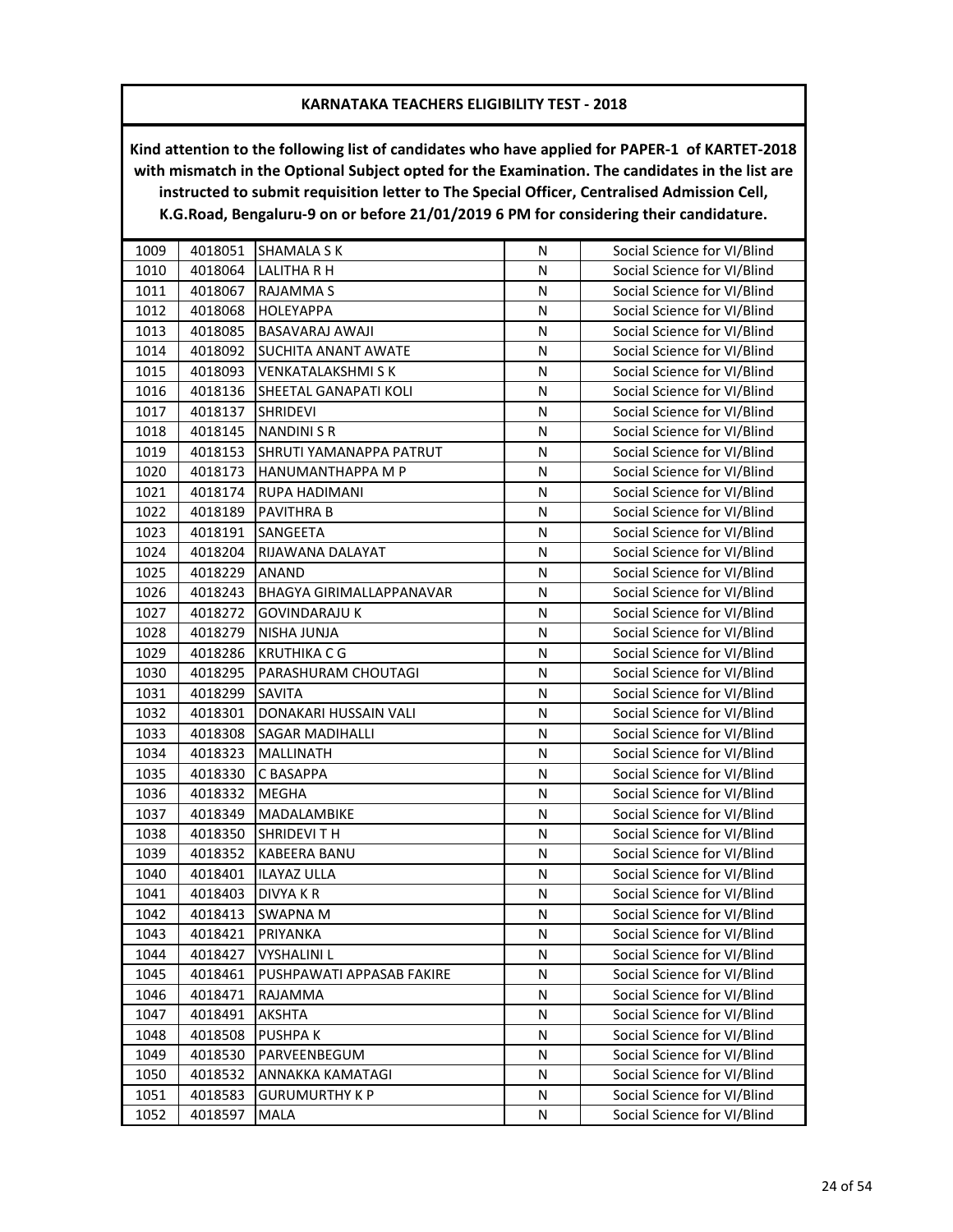| 1053 | 4018601 | <b>LAKSHMIDEVI B</b>       | N         | Social Science for VI/Blind |
|------|---------|----------------------------|-----------|-----------------------------|
| 1054 | 4018612 | <b>SANTHOSHA R P</b>       | N         | Social Science for VI/Blind |
| 1055 | 4018618 | SUDHARANI YADAV KY         | N         | Social Science for VI/Blind |
| 1056 | 4018621 | SUMANGALA                  | N         | Social Science for VI/Blind |
| 1057 | 4018638 | <b>MAHESHKOLKAR CT</b>     | N         | Social Science for VI/Blind |
| 1058 | 4018640 | SHIVUKUMAR                 | N         | Social Science for VI/Blind |
| 1059 | 4018660 | <b>SUNITHA T M</b>         | N         | Social Science for VI/Blind |
| 1060 | 4018686 | SHOBHA MALLAPPA PIDRAVATAR | N         | Social Science for VI/Blind |
| 1061 | 4018688 | PALLAVI RANI K V           | ${\sf N}$ | Social Science for VI/Blind |
| 1062 | 4018689 | DANESHWARI MADIVALAR       | N         | Social Science for VI/Blind |
| 1063 | 4018699 | DAKSHAYINI M C             | N         | Social Science for VI/Blind |
| 1064 | 4018712 | SHWETHA SHEKHAR RAJ        | N         | Social Science for VI/Blind |
| 1065 | 4018719 | MUTTAWWA HANJI             | N         | Social Science for VI/Blind |
| 1066 | 4018742 | ARATI HIREMATH             | N         | Social Science for VI/Blind |
| 1067 | 4018749 | NETRAVATI WADDAR           | N         | Social Science for VI/Blind |
| 1068 | 4018766 | <b>SHRIDEVI PATIL</b>      | N         | Social Science for VI/Blind |
| 1069 | 4018788 | <b>BASAPPA HARIJAN</b>     | N         | Social Science for VI/Blind |
| 1070 | 4018801 | <b>MAHENDRA M</b>          | N         | Social Science for VI/Blind |
| 1071 | 4018817 | LAXMIBAI JAINAPUR          | N         | Social Science for VI/Blind |
| 1072 | 4018827 | NAGAMANI D N               | N         | Social Science for VI/Blind |
| 1073 | 4018842 | <b>NAHEED AKHTAR</b>       | N         | Social Science for VI/Blind |
| 1074 | 4018843 | <b>JYOTHILAKSHMI</b>       | N         | Social Science for VI/Blind |
| 1075 | 4018872 | <b>ANURADHA</b>            | N         | Social Science for VI/Blind |
| 1076 | 4018874 | CHINNAKKA BANNUR           | N         | Social Science for VI/Blind |
| 1077 | 4018880 | <b>MADHUB</b>              | N         | Social Science for VI/Blind |
| 1078 | 4018901 | SAHANA KOPPAD              | N         | Social Science for VI/Blind |
| 1079 | 4018909 | ASHWINI SHIVANGEKAR T      | N         | Social Science for VI/Blind |
| 1080 | 4018955 | <b>SITABAI</b>             | N         | Social Science for VI/Blind |
| 1081 | 4018964 | VANI BORANNAVAR            | N         | Social Science for VI/Blind |
| 1082 | 4018972 | <b>SHABEEN TAJ</b>         | N         | Social Science for VI/Blind |
| 1083 | 4018974 | SHANTAVVA YANDIGERI        | N         | Social Science for VI/Blind |
| 1084 | 4018997 | <b>GEETA BAI</b>           | ${\sf N}$ | Social Science for VI/Blind |
| 1085 | 4019000 | <b>DEVAMMA</b>             | N         | Social Science for VI/Blind |
| 1086 | 4019022 | <b>ASHWINI</b>             | Ν         | Social Science for VI/Blind |
| 1087 | 4019032 | <b>SHILPAKR</b>            | N         | Social Science for VI/Blind |
| 1088 | 4019043 | MANJUNATHA NANDIHAL        | N         | Social Science for VI/Blind |
| 1089 | 4019056 | <b>CHAITHRA</b>            | N         | Social Science for VI/Blind |
| 1090 | 4019069 | UMASHREE                   | N         | Social Science for VI/Blind |
| 1091 | 4019099 | SHASHIKALA                 | N         | Social Science for VI/Blind |
| 1092 | 4019143 | RAJESHWARI MANKANI         | Ν         | Social Science for VI/Blind |
| 1093 | 4019153 | <b>NETRAVATI</b>           | N         | Social Science for VI/Blind |
| 1094 | 4019182 | HULAGAPPA                  | N         | Social Science for VI/Blind |
| 1095 | 4019187 | NARSINGRAO                 | N         | Social Science for VI/Blind |
| 1096 | 4019215 | <b>SURYAKALA B</b>         | N         | Social Science for VI/Blind |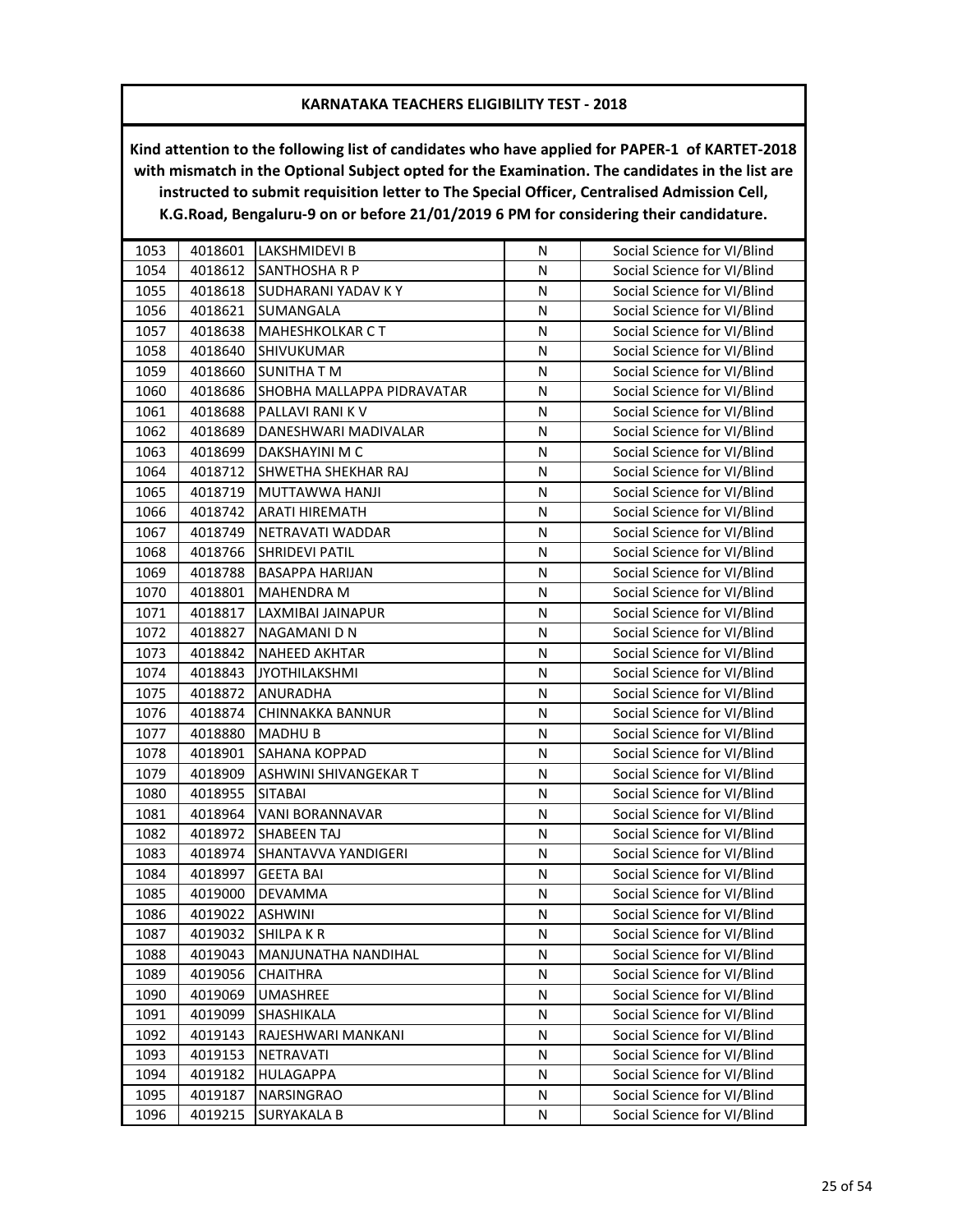| 4019255<br>1097<br><b>SHWETHAP</b><br>N                       | Social Science for VI/Blind |
|---------------------------------------------------------------|-----------------------------|
| 4019262<br>1098<br><b>SHREEDEVI</b><br>N                      | Social Science for VI/Blind |
| 1099<br>4019265<br>N<br><b>BABABP</b>                         | Social Science for VI/Blind |
| MALAVVA CHOUTAGI<br>1100<br>4019273<br>N                      | Social Science for VI/Blind |
| 1101<br>4019304<br>N<br>MALINGARAY                            | Social Science for VI/Blind |
| N<br>1102<br>4019310<br>MEENAKSHI                             | Social Science for VI/Blind |
| 1103<br>4019327<br>N<br>SWALEHA HALLIYAL                      | Social Science for VI/Blind |
| 1104<br>4019342<br><b>ROHINI N</b><br>N                       | Social Science for VI/Blind |
| 1105<br>4019348<br><b>VEENA CN</b><br>N                       | Social Science for VI/Blind |
| 1106<br>4019358<br>N POORNIMA<br>N                            | Social Science for VI/Blind |
| 1107<br>4019368<br>SHAHANAZ TABASSUM<br>N                     | Social Science for VI/Blind |
| 1108<br>N<br>4019382<br>LEELA K S                             | Social Science for VI/Blind |
| 1109<br>4019385<br><b>RASHMIS</b><br>N                        | Social Science for VI/Blind |
| 1110<br>4019387<br><b>BABUM</b><br>N                          | Social Science for VI/Blind |
| 1111<br>4019398<br>MANJULA TALAVAR<br>${\sf N}$               | Social Science for VI/Blind |
| 1112<br>4019399<br>N<br><b>CHAITHRA H</b>                     | Social Science for VI/Blind |
| 1113<br>4019403<br>MAHABOOBI NADUVINAMANI<br>N                | Social Science for VI/Blind |
| 1114<br>4019405<br>N<br>SUDHARANI                             | Social Science for VI/Blind |
| 1115<br>4019408<br>VANAJAKSHI R<br>N                          | Social Science for VI/Blind |
| 1116<br>4019417<br>SHANTAMMA<br>N                             | Social Science for VI/Blind |
| 1117<br>4019435<br>SAROJAMMA M<br>Ν                           | Social Science for VI/Blind |
| 1118<br>4019450<br>PUTTERALAKSHMI<br>N                        | Social Science for VI/Blind |
| 1119<br>4019458<br><b>ANITHA G</b><br>N                       | Social Science for VI/Blind |
| SHILPA SAMPAGANVI<br>N<br>1120<br>4019465                     | Social Science for VI/Blind |
| 1121<br>${\sf N}$<br>4019466<br>NUSRATJAHAN YUSHUFALI MUCHALI | Social Science for VI/Blind |
| 1122<br>4019468<br>RANI K V<br>N                              | Social Science for VI/Blind |
| 1123<br>4019469<br><b>ROOPADEVI</b><br>N                      | Social Science for VI/Blind |
| 1124<br>4019472<br><b>SEEMA</b><br>N                          | Social Science for VI/Blind |
| 1125<br>4019482<br>SHIVARAJA<br>N                             | Social Science for VI/Blind |
| 1126<br>4019486<br><b>MANJUNATHA R</b><br>N                   | Social Science for VI/Blind |
| 1127<br>4019510<br>RIYAZ NADAF<br>N                           | Social Science for VI/Blind |
| 1128<br>4019511<br><b>ASHWINI</b><br>N                        | Social Science for VI/Blind |
| 1129<br>4019513<br>RASHMI G M<br>N                            | Social Science for VI/Blind |
| 1130<br>4019523<br><b>ANJAMMA H</b><br>Ν                      | Social Science for VI/Blind |
| 4019536<br>N<br>1131<br><b>ROOPADEVI B</b>                    | Social Science for VI/Blind |
| 1132<br>4019541<br>N<br>SOWMYAVANI S                          | Social Science for VI/Blind |
| 1133<br>4019545<br>YASMEEN<br>N                               | Social Science for VI/Blind |
| 4019554<br>1134<br><b>JYOTIBAI</b><br>N                       | Social Science for VI/Blind |
| 1135<br>4019572<br><b>KAVITA</b><br>Ν                         | Social Science for VI/Blind |
| 4019591<br>1136<br><b>KAVITHA H</b><br>N                      | Social Science for VI/Blind |
| 1137<br>4019648<br>JAYASHREE<br>N                             | Social Science for VI/Blind |
| 1138<br>4019652<br>N<br><b>KAVITA YR</b>                      | Social Science for VI/Blind |
| 4019656<br>1139<br>RADHIKA<br>N                               | Social Science for VI/Blind |
| 4019680<br>TATYASAB SUNKAD<br>1140<br>N                       | Social Science for VI/Blind |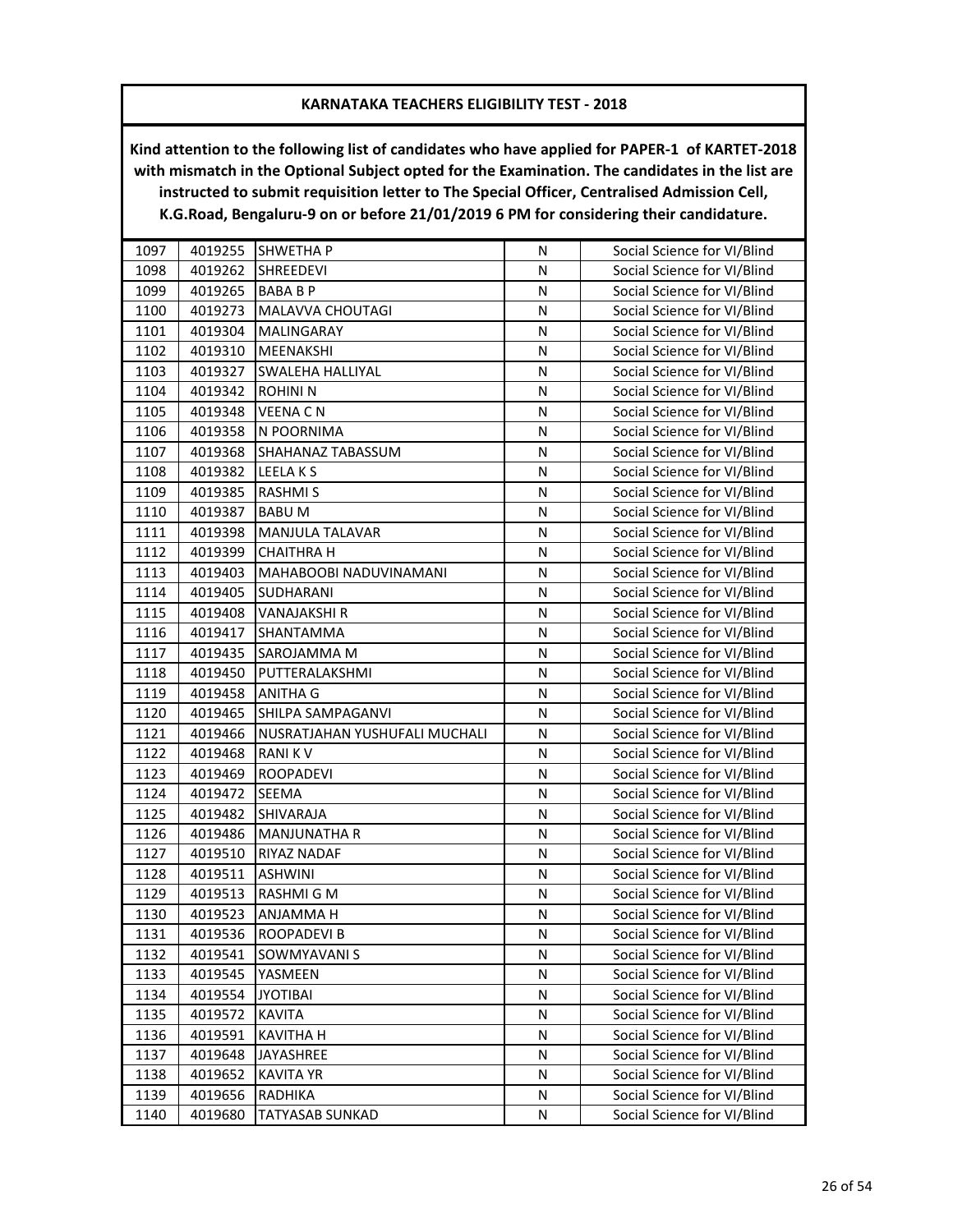| 1141 | 4019683 | BASAMMA BASANAGOUDA PATIL   | N | Social Science for VI/Blind |
|------|---------|-----------------------------|---|-----------------------------|
| 1142 | 4019690 | NEELA MANNODDAR             | N | Social Science for VI/Blind |
| 1143 | 4019700 | <b>CHAITRA P</b>            | N | Social Science for VI/Blind |
| 1144 | 4019720 | <b>RANIN</b>                | N | Social Science for VI/Blind |
| 1145 | 4019725 | GIREESHKUMAR TIRAKAPPANAVAR | N | Social Science for VI/Blind |
| 1146 | 4019726 | RESHMA ANANTHAMURTHA RAIKAR | N | Social Science for VI/Blind |
| 1147 | 4019735 | <b>GOURAMMA</b>             | N | Social Science for VI/Blind |
| 1148 | 4019739 | <b>RASHMICH</b>             | N | Social Science for VI/Blind |
| 1149 | 4019740 | MUNIRATHNA M                | N | Social Science for VI/Blind |
| 1150 | 4019749 | <b>GANGADHARA U</b>         | N | Social Science for VI/Blind |
| 1151 | 4019753 | <b>SHOBHA</b>               | N | Social Science for VI/Blind |
| 1152 | 4019754 | KALAVATI BIRADAR            | N | Social Science for VI/Blind |
| 1153 | 4019767 | SAVITA TELI                 | N | Social Science for VI/Blind |
| 1154 | 4019780 | <b>DEEPA KUDARI</b>         | N | Social Science for VI/Blind |
| 1155 | 4019810 | <b>ANNESHAKN</b>            | N | Social Science for VI/Blind |
| 1156 | 4019841 | SARASWATI                   | N | Social Science for VI/Blind |
| 1157 | 4019858 | NAJMUNNISSA J I             | N | Social Science for VI/Blind |
| 1158 | 4019861 | SEETABAI HONAMATTI          | N | Social Science for VI/Blind |
| 1159 | 4019894 | POORNIMA ACHARI             | N | Social Science for VI/Blind |
| 1160 | 4019931 | YAMUNA                      | N | Social Science for VI/Blind |
| 1161 | 4019936 | <b>BALAVVA TALAWAR</b>      | N | Social Science for VI/Blind |
| 1162 | 4019987 | MANIKYESWARI SHANTAPURMATH  | N | Social Science for VI/Blind |
| 1163 | 4020024 | MURAGAYYA HIREMATH          | N | Social Science for VI/Blind |
| 1164 | 4020026 | <b>VIDYA SUNDALE</b>        | N | Social Science for VI/Blind |
| 1165 | 4020027 | NIRMALA BAITC               | N | Social Science for VI/Blind |
| 1166 | 4020042 | NAGARATNA H N               | N | Social Science for VI/Blind |
| 1167 | 4020054 | SIDDAPPA KAPPALAGUDDI       | N | Social Science for VI/Blind |
| 1168 | 4020058 | <b>BHARATHI N SINGANADI</b> | N | Social Science for VI/Blind |
| 1169 | 4020074 | MOBEENABEGAM BANGALORE      | N | Social Science for VI/Blind |
| 1170 | 4020107 | NETHRAVATHI                 | N | Social Science for VI/Blind |
| 1171 | 4020125 | ASHA K M                    | N | Social Science for VI/Blind |
| 1172 | 4020136 | LATA                        | N | Social Science for VI/Blind |
| 1173 | 4020151 | <b>MAMATHA BS</b>           | N | Social Science for VI/Blind |
| 1174 | 4020173 | SAVITA BHADRANNAVAR         | N | Social Science for VI/Blind |
| 1175 | 4020175 | <b>ANUSHAKOWSER T S</b>     | N | Social Science for VI/Blind |
| 1176 | 4020183 | RADHA K M                   | N | Social Science for VI/Blind |
| 1177 | 4020193 | SUJATA NINGAPPA SANADI      | N | Social Science for VI/Blind |
| 1178 | 4020222 | PRIYADARSHINI S N           | N | Social Science for VI/Blind |
| 1179 | 4020225 | NILA BHAGYASHRI RAMRAO      | N | Social Science for VI/Blind |
| 1180 | 4020230 | SHREEDEVI GOKAR RAMAPPA     | Ν | Social Science for VI/Blind |
| 1181 | 4020273 | MALLESHWARI                 | N | Social Science for VI/Blind |
| 1182 | 4020278 | ZAMROODA KHANUM             | N | Social Science for VI/Blind |
| 1183 | 4020302 | LAKSHMI G V                 | N | Social Science for VI/Blind |
| 1184 | 4020317 | <b>BHAGYASHREE J</b>        | N | Social Science for VI/Blind |
|      |         |                             |   |                             |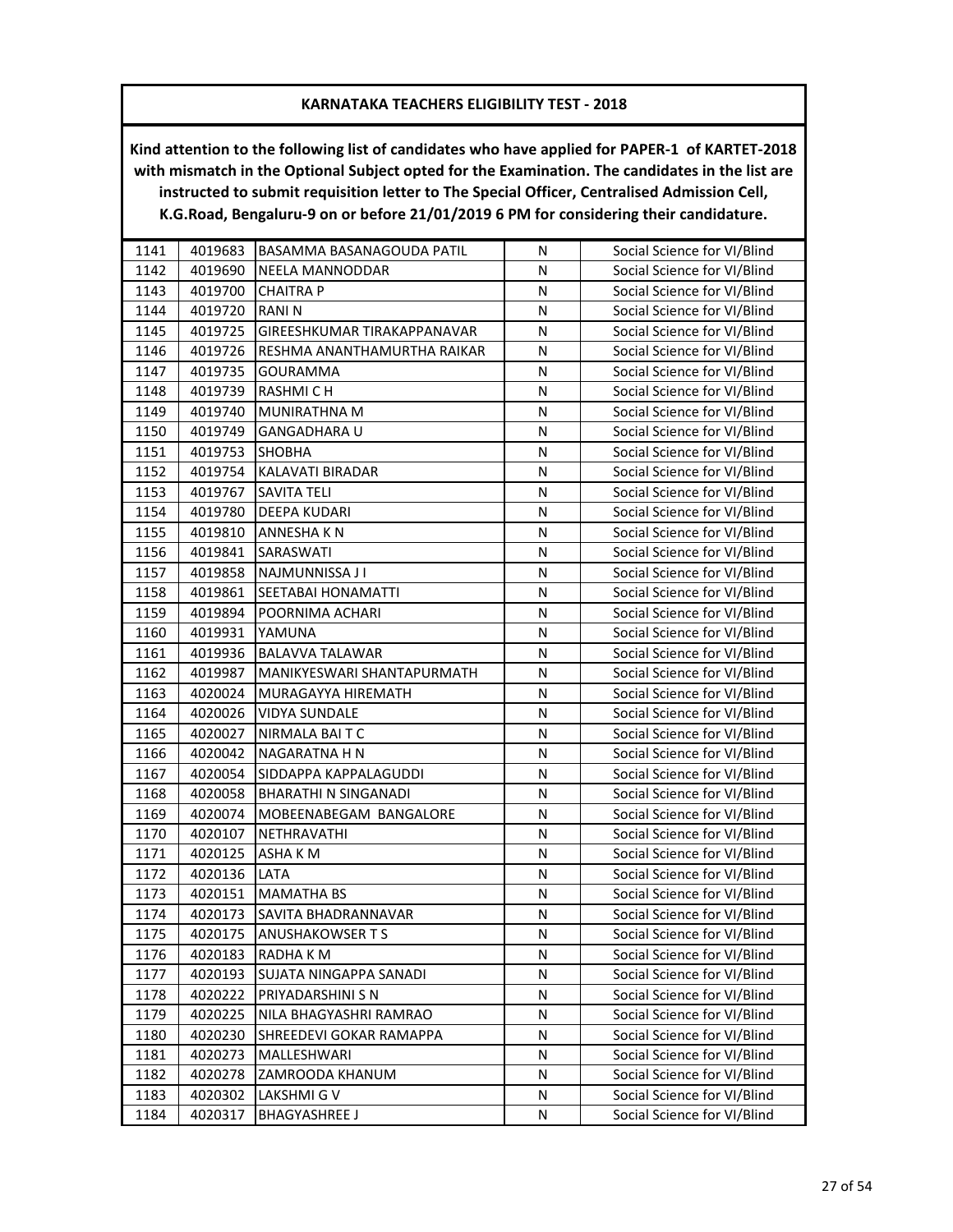| 1185 | 4020338 | SHWETHA D NAIK             | N         | Social Science for VI/Blind |
|------|---------|----------------------------|-----------|-----------------------------|
| 1186 | 4020339 | POORNIMA M                 | N         | Social Science for VI/Blind |
| 1187 | 4020369 | PALLAVI R                  | N         | Social Science for VI/Blind |
| 1188 | 4020376 | UMESALAMA HUSENABABU MULLA | N         | Social Science for VI/Blind |
| 1189 | 4020400 | REKHA MAHANT               | N         | Social Science for VI/Blind |
| 1190 | 4020417 | AKKAMMA KALAKONNAVAR       | N         | Social Science for VI/Blind |
| 1191 | 4020427 | SHWETHA G M                | N         | Social Science for VI/Blind |
| 1192 | 4020467 | NAGESHA M                  | N         | Social Science for VI/Blind |
| 1193 | 4020488 | RUHEENABANU                | ${\sf N}$ | Social Science for VI/Blind |
| 1194 | 4020497 | <b>SHARMA RENUKA</b>       | N         | Social Science for VI/Blind |
| 1195 | 4020511 | <b>ASRA TARANNUM</b>       | N         | Social Science for VI/Blind |
| 1196 | 4020514 | <b>VIJAYKUMAR S</b>        | N         | Social Science for VI/Blind |
| 1197 | 4020528 | VEENA G                    | N         | Social Science for VI/Blind |
| 1198 | 4020529 | THIPPERUDRASWAMY G R       | N         | Social Science for VI/Blind |
| 1199 | 4020541 | SHAHANA BEGUM              | N         | Social Science for VI/Blind |
| 1200 | 4020560 | SHEEBARANI                 | N         | Social Science for VI/Blind |
| 1201 | 4020573 | <b>MEGHA M YADWADE</b>     | N         | Social Science for VI/Blind |
| 1202 | 4020579 | KOWSAR UNNISA              | N         | Social Science for VI/Blind |
| 1203 | 4020600 | <b>ANEETA KOPARDE</b>      | N         | Social Science for VI/Blind |
| 1204 | 4020601 | PINJARA SHAREEPAVVA        | N         | Social Science for VI/Blind |
| 1205 | 4020602 | <b>BHARATI RUGI</b>        | N         | Social Science for VI/Blind |
| 1206 | 4020621 | <b>LAKSHMI S</b>           | N         | Social Science for VI/Blind |
| 1207 | 4020626 | RADHA PARASAPPAGOL         | N         | Social Science for VI/Blind |
| 1208 | 4020628 | ROOPA POOJAR               | N         | Social Science for VI/Blind |
| 1209 | 4020637 | <b>FATIMA MULLA</b>        | N         | Social Science for VI/Blind |
| 1210 | 4020665 | JAYASHREE TALAWAR          | N         | Social Science for VI/Blind |
| 1211 | 4020697 | <b>MAMATHA CK</b>          | N         | Social Science for VI/Blind |
| 1212 | 4020723 | <b>GURUMURTHY KN</b>       | N         | Social Science for VI/Blind |
| 1213 | 4020737 | NATHAJI MARGALE            | N         | Social Science for VI/Blind |
| 1214 | 4020742 | <b>MANJULA B</b>           | N         | Social Science for VI/Blind |
| 1215 | 4020766 | VIDYA DURGAYYA NAIK        | N         | Social Science for VI/Blind |
| 1216 | 4020778 | PYATI SHARANABAI ANNAPPA   | N         | Social Science for VI/Blind |
| 1217 | 4020802 | SUMIYA ANJUM               | N         | Social Science for VI/Blind |
| 1218 | 4020808 | <b>ABHILASH A M</b>        | N         | Social Science for VI/Blind |
| 1219 | 4020825 | <b>AARATI BADIGER</b>      | N         | Social Science for VI/Blind |
| 1220 | 4020828 | <b>SHRIDEVI</b>            | N         | Social Science for VI/Blind |
| 1221 | 4020844 | SOWBHAGYA M                | N         | Social Science for VI/Blind |
| 1222 | 4020848 | VANAJAKSHI K               | N         | Social Science for VI/Blind |
| 1223 | 4020849 | SHAKUNTALA DODAMANI        | N         | Social Science for VI/Blind |
| 1224 | 4020851 | NAGAMMA                    | Ν         | Social Science for VI/Blind |
| 1225 | 4020853 | <b>MAHADEVI</b>            | Ν         | Social Science for VI/Blind |
| 1226 | 4020854 | BHIMASHANKAR KUMBAR        | N         | Social Science for VI/Blind |
| 1227 | 4020878 | <b>SUDHA M R</b>           | N         | Social Science for VI/Blind |
| 1228 | 4020886 | SHANTHA                    | N         | Social Science for VI/Blind |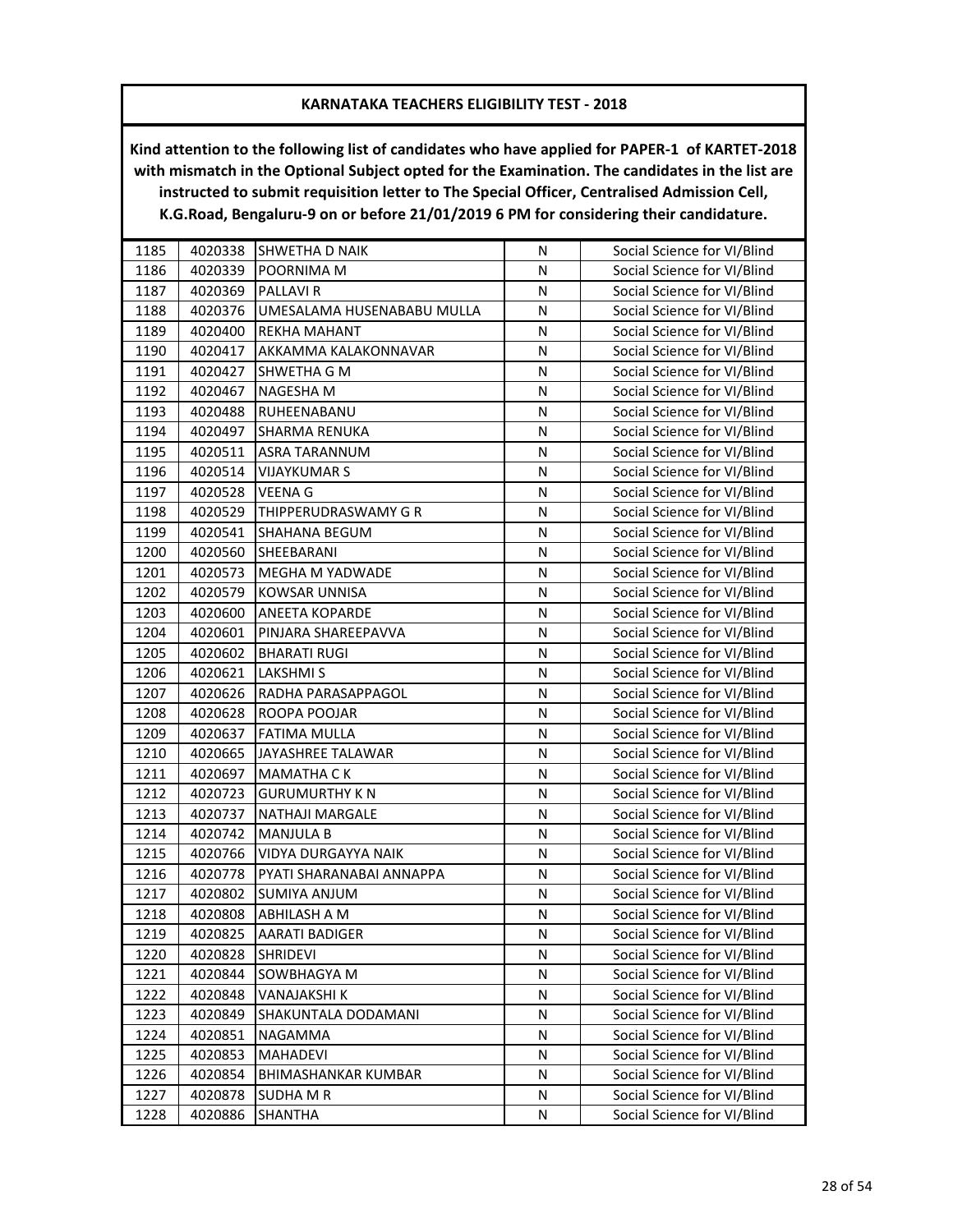| 1229 | 4020945 | <b>MALLAPPA</b>                | N         | Social Science for VI/Blind |
|------|---------|--------------------------------|-----------|-----------------------------|
| 1230 | 4020946 | <b>HAJIRA BANU</b>             | N         | Social Science for VI/Blind |
| 1231 | 4020949 | VISHALAXI KOUJAGERI            | N         | Social Science for VI/Blind |
| 1232 | 4020959 | PARASHURAM TALAWAR             | N         | Social Science for VI/Blind |
| 1233 | 4020965 | LAKSHMIBAI GODACHAYYA HIREMATH | N         | Social Science for VI/Blind |
| 1234 | 4020987 | AYESHA BI                      | ${\sf N}$ | Social Science for VI/Blind |
| 1235 | 4020989 | BHIMAPPA BASAVARAJ BAJANTRI    | N         | Social Science for VI/Blind |
| 1236 | 4020996 | SHIVABAI MALLANAGOUDA GOUDAR   | N         | Social Science for VI/Blind |
| 1237 | 4021016 | <b>SHAILAJA B S</b>            | N         | Social Science for VI/Blind |
| 1238 | 4021028 | <b>CHANDRIKA T</b>             | N         | Social Science for VI/Blind |
| 1239 | 4021091 | <b>SHIVAKUMAR</b>              | N         | Social Science for VI/Blind |
| 1240 | 4021100 | SANGAMMA                       | N         | Social Science for VI/Blind |
| 1241 | 4021103 | SAMEENA TAJ                    | N         | Social Science for VI/Blind |
| 1242 | 4021124 | <b>SACHIN SURVE</b>            | N         | Social Science for VI/Blind |
| 1243 | 4021135 | BHIMABAI SURESH HARIJAN        | N         | Social Science for VI/Blind |
| 1244 | 4021174 | VIDYAVATI SANGANAGOUD GOUDAR   | N         | Social Science for VI/Blind |
| 1245 | 4021239 | DODDAMMATHAYI                  | N         | Social Science for VI/Blind |
| 1246 | 4021246 | <b>BHAGYAMMAUR</b>             | N         | Social Science for VI/Blind |
| 1247 | 4021256 | <b>GEETHA M</b>                | N         | Social Science for VI/Blind |
| 1248 | 4021260 | <b>GEETHA</b>                  | N         | Social Science for VI/Blind |
| 1249 | 4021313 | <b>SHAILA HIREMATH</b>         | N         | Social Science for VI/Blind |
| 1250 | 4021353 | <b>MAMATHA S N</b>             | N         | Social Science for VI/Blind |
| 1251 | 4021354 | NADAF TABASSUM HUSAIN          | N         | Social Science for VI/Blind |
| 1252 | 4021454 | <b>SHAMA PARVEEN</b>           | N         | Social Science for VI/Blind |
| 1253 | 4021535 | <b>HUSENASAB KERUR</b>         | N         | Social Science for VI/Blind |
| 1254 | 4021691 | BASAVVA MADABAVI               | N         | Social Science for VI/Blind |
| 1255 | 4021796 | <b>MANJULA L</b>               | N         | Social Science for VI/Blind |
| 1256 | 4021813 | ASHA G                         | N         | Social Science for VI/Blind |
| 1257 | 4021918 | <b>PURNIMA</b>                 | N         | Social Science for VI/Blind |
| 1258 | 4021936 | SAVITRI SUBHAS CHAVHAN         | N         | Social Science for VI/Blind |
| 1259 | 4021972 | MALLAMMA                       | N         | Social Science for VI/Blind |
| 1260 | 4022016 | <b>SHRUTHI</b>                 | N         | Social Science for VI/Blind |
| 1261 | 4022027 | <b>BAGIRATHI HUNUR</b>         | N         | Social Science for VI/Blind |
| 1262 | 4022028 | RAJASHEKARA MT                 | N         | Social Science for VI/Blind |
| 1263 | 4022032 | RAJESHWARI P M                 | N         | Social Science for VI/Blind |
| 1264 | 4022071 | RAMESH SURESH MADIWALAR        | N         | Social Science for VI/Blind |
| 1265 | 4022101 | MANJULA WALIKAR                | N         | Social Science for VI/Blind |
| 1266 | 4022121 | SHASHIKUMAR B                  | N         | Social Science for VI/Blind |
| 1267 | 4022134 | <b>ANIL REDDY</b>              | N         | Social Science for VI/Blind |
| 1268 | 4022136 | SAVITRI                        | Ν         | Social Science for VI/Blind |
| 1269 | 4022159 | LEELAVATHI M                   | N         | Social Science for VI/Blind |
| 1270 | 4022176 | USHA R                         | N         | Social Science for VI/Blind |
| 1271 | 4022201 | RATHNAMMA                      | N         | Social Science for VI/Blind |
| 1272 | 4022249 | <b>KAVITA PATIL</b>            | N         | Social Science for VI/Blind |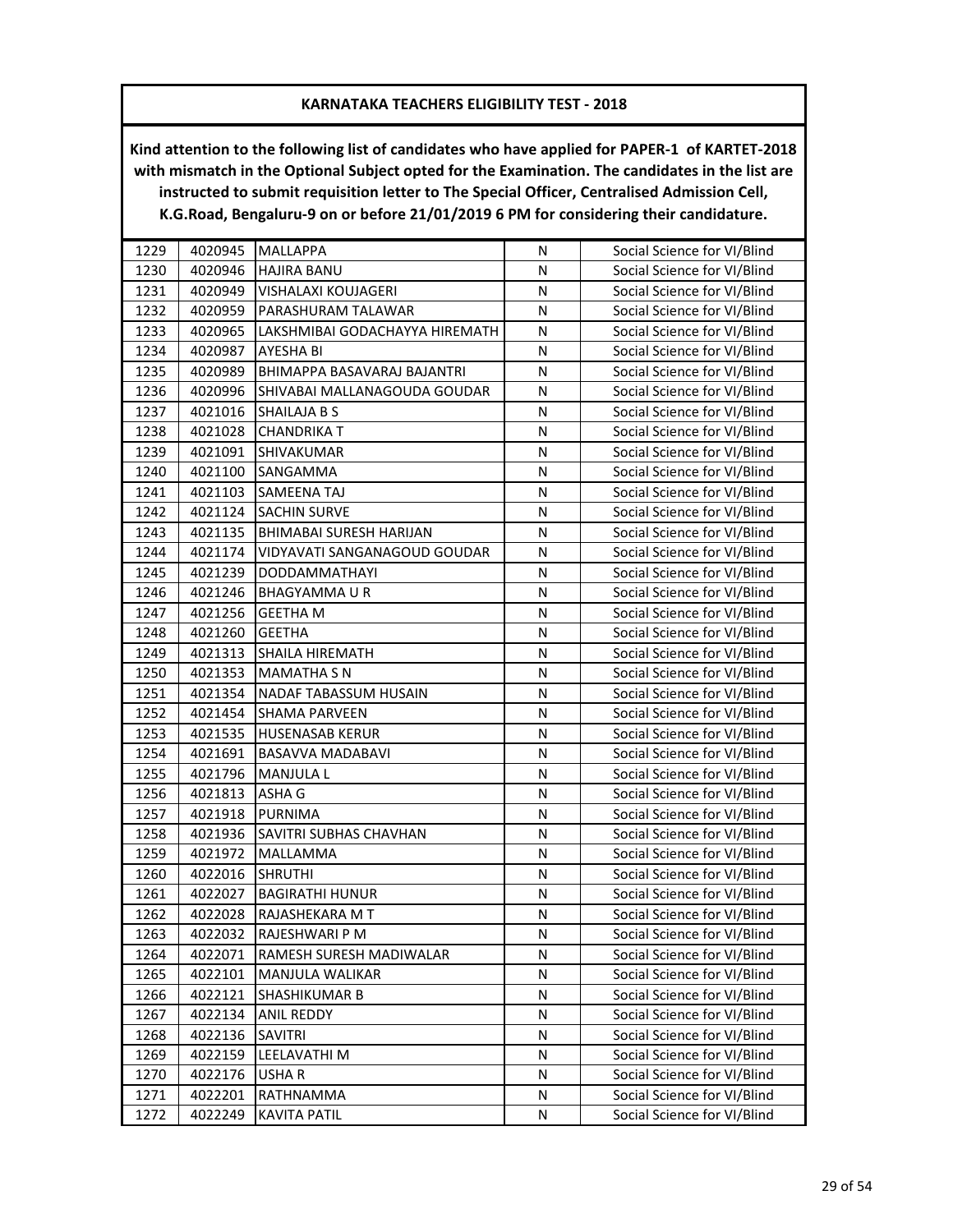| 1273 | 4022268 | <b>MURTHY D N</b>         | N | Social Science for VI/Blind |
|------|---------|---------------------------|---|-----------------------------|
| 1274 | 4022277 | <b>ROOPAN</b>             | N | Social Science for VI/Blind |
| 1275 | 4022291 | <b>SAVITHA</b>            | N | Social Science for VI/Blind |
| 1276 | 4022345 | <b>MALAMMA</b>            | N | Social Science for VI/Blind |
| 1277 | 4022360 | <b>CHINNASWAMY M E</b>    | N | Social Science for VI/Blind |
| 1278 | 4022375 | <b>RUKMINI</b>            | N | Social Science for VI/Blind |
| 1279 | 4022394 | <b>RASHMIC</b>            | N | Social Science for VI/Blind |
| 1280 | 4022399 | LAXMI                     | N | Social Science for VI/Blind |
| 1281 | 4022419 | <b>SHILPA A R</b>         | N | Social Science for VI/Blind |
| 1282 | 4022430 | <b>HENJARAPPA</b>         | N | Social Science for VI/Blind |
| 1283 | 4022432 | SHREEDEVI KRISHNA GOUDA   | N | Social Science for VI/Blind |
| 1284 | 4022435 | ABEEDA H C                | N | Social Science for VI/Blind |
| 1285 | 4022436 | SHEETAL                   | N | Social Science for VI/Blind |
| 1286 | 4022447 | MAHESHWARI PATGAR         | N | Social Science for VI/Blind |
| 1287 | 4022461 | JAYASHREE                 | N | Social Science for VI/Blind |
| 1288 | 4022465 | RUDRAMMA BASAVARAJ BENTUR | N | Social Science for VI/Blind |
| 1289 | 4022480 | <b>SUREKHA</b>            | N | Social Science for VI/Blind |
| 1290 | 4022487 | LAKSHMI R                 | N | Social Science for VI/Blind |
| 1291 | 4022488 | CHANDRAPPA KARJAGI        | N | Social Science for VI/Blind |
| 1292 | 4022491 | UJWALA KAMBLE             | N | Social Science for VI/Blind |
| 1293 | 4022496 | DHANALAKSHMI G R          | N | Social Science for VI/Blind |
| 1294 | 4022497 | <b>SHRUTI BHAT</b>        | N | Social Science for VI/Blind |
| 1295 | 4022502 | CHAITRA ARISHINAGUPPI     | N | Social Science for VI/Blind |
| 1296 | 4022512 | BASAMMA MALLANAKERI       | N | Social Science for VI/Blind |
| 1297 | 4022521 | MANJULA J M               | N | Social Science for VI/Blind |
| 1298 | 4022523 | MANJUNATH GIJAVANI        | N | Social Science for VI/Blind |
| 1299 | 4022526 | RAMYA B K                 | N | Social Science for VI/Blind |
| 1300 | 4022533 | LAVANYA M                 | N | Social Science for VI/Blind |
| 1301 | 4022537 | KANTHAMMA M               | N | Social Science for VI/Blind |
| 1302 | 4022551 | <b>KAVERI PATTAR</b>      | N | Social Science for VI/Blind |
| 1303 | 4022563 | PRAVEENKUMAR N            | N | Social Science for VI/Blind |
| 1304 | 4022603 | JYOTHI BAI L              | N | Social Science for VI/Blind |
| 1305 | 4022606 | <b>GANGAMMA ADDER</b>     | N | Social Science for VI/Blind |
| 1306 | 4022609 | PREMA CHAVAN              | Ν | Social Science for VI/Blind |
| 1307 | 4022628 | <b>FAKEERASAB NADAF</b>   | N | Social Science for VI/Blind |
| 1308 | 4022632 | RAMADEVI N                | N | Social Science for VI/Blind |
| 1309 | 4022649 | <b>ASHIKA B N</b>         | N | Social Science for VI/Blind |
| 1310 | 4022650 | SHAKUNTHALA M             | N | Social Science for VI/Blind |
| 1311 | 4022653 | LEELAVATI KARAJOL         | Ν | Social Science for VI/Blind |
| 1312 | 4022673 | SUNANDA                   | Ν | Social Science for VI/Blind |
| 1313 | 4022700 | RANJANA KRISHNA PATAGAR   | N | Social Science for VI/Blind |
| 1314 | 4022711 | <b>SUPRITA</b>            | N | Social Science for VI/Blind |
| 1315 | 4022713 | SHWETHA D R               | N | Social Science for VI/Blind |
| 1316 | 4022721 | CHAVAN SHIVU NANU         | N | Social Science for VI/Blind |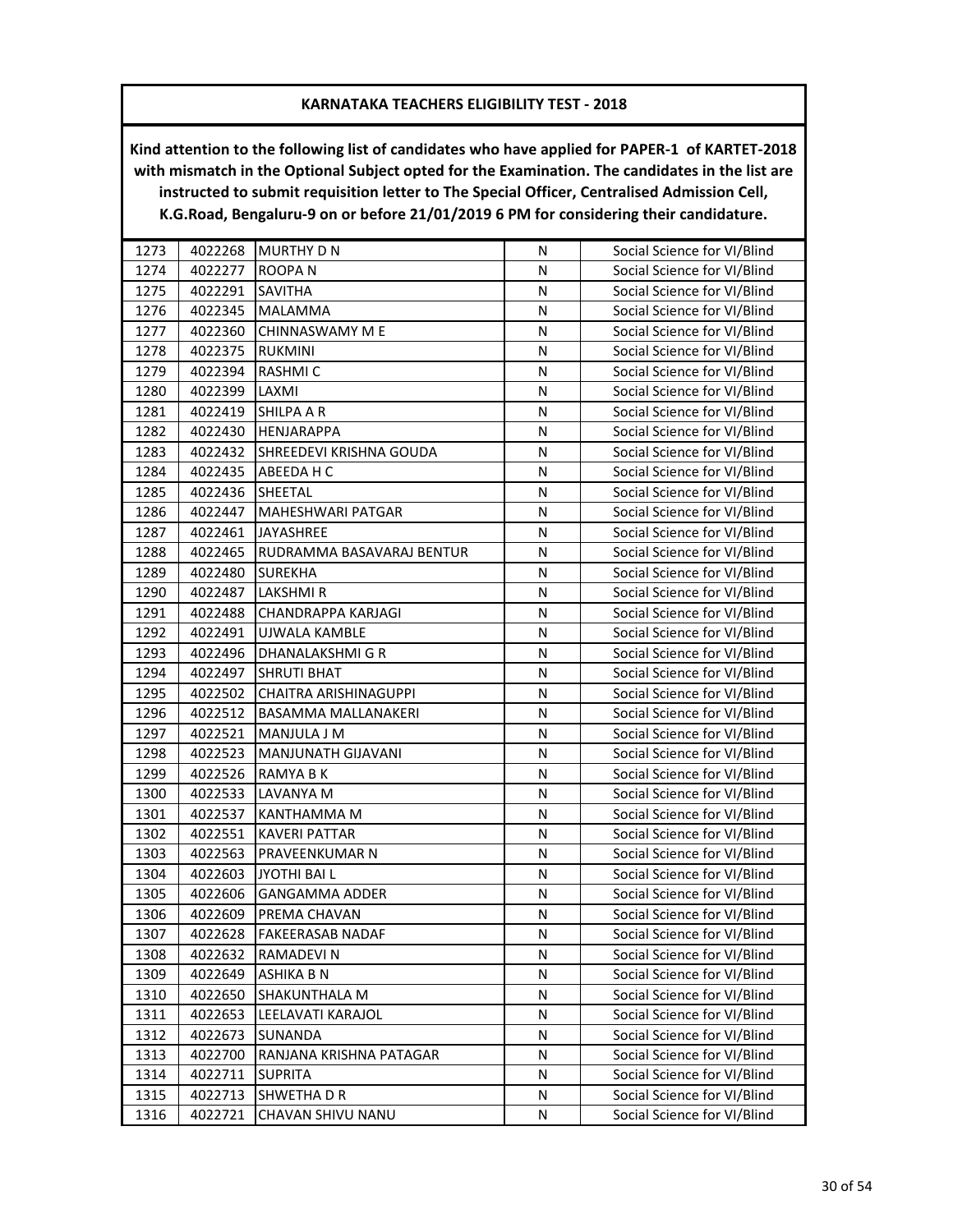| 1317 | 4022725 | KAVITHA B MIRJI          | N         | Social Science for VI/Blind |
|------|---------|--------------------------|-----------|-----------------------------|
| 1318 | 4022732 | <b>VIJETHA</b>           | N         | Social Science for VI/Blind |
| 1319 | 4022742 | PARIMALA                 | N         | Social Science for VI/Blind |
| 1320 | 4022752 | SHYAMALA N               | N         | Social Science for VI/Blind |
| 1321 | 4022762 | <b>JAMEELA SHEREGAR</b>  | N         | Social Science for VI/Blind |
| 1322 | 4022811 | <b>RAJHAWENA</b>         | N         | Social Science for VI/Blind |
| 1323 | 4022825 | <b>MAHADEVI</b>          | N         | Social Science for VI/Blind |
| 1324 | 4022826 | <b>SARITA SANGOLLI</b>   | N         | Social Science for VI/Blind |
| 1325 | 4022832 | LINGARAJ AMBLI           | ${\sf N}$ | Social Science for VI/Blind |
| 1326 | 4022842 | HANUMANTHA               | N         | Social Science for VI/Blind |
| 1327 | 4022865 | AMARESHA                 | N         | Social Science for VI/Blind |
| 1328 | 4022866 | MARUTI KAMMAR            | N         | Social Science for VI/Blind |
| 1329 | 4022875 | MANJULA                  | N         | Social Science for VI/Blind |
| 1330 | 4022882 | <b>KAVITHA N</b>         | N         | Social Science for VI/Blind |
| 1331 | 4022883 | SOWMYA S                 | N         | Social Science for VI/Blind |
| 1332 | 4022886 | <b>JAYAMALA NAYAK</b>    | N         | Social Science for VI/Blind |
| 1333 | 4022893 | JAGADEESHA H             | N         | Social Science for VI/Blind |
| 1334 | 4022926 | <b>SARASWATHI G</b>      | N         | Social Science for VI/Blind |
| 1335 | 4022927 | <b>TANUJA</b>            | N         | Social Science for VI/Blind |
| 1336 | 4022937 | <b>SUMALATHA L</b>       | Ν         | Social Science for VI/Blind |
| 1337 | 4022942 | <b>SHANTA KHATAVKAR</b>  | N         | Social Science for VI/Blind |
| 1338 | 4022950 | VISHALAXI MURGANNAVAR    | N         | Social Science for VI/Blind |
| 1339 | 4022961 | SHASHIKUMAR MAYACHARI    | N         | Social Science for VI/Blind |
| 1340 | 4022971 | <b>SANTOSH BHAJENTRI</b> | N         | Social Science for VI/Blind |
| 1341 | 4022973 | <b>SUVARNA</b>           | N         | Social Science for VI/Blind |
| 1342 | 4023003 | LINGARAJA K              | N         | Social Science for VI/Blind |
| 1343 | 4023005 | PEERAMA TATTIMANI        | N         | Social Science for VI/Blind |
| 1344 | 4023026 | LALITHA B L              | N         | Social Science for VI/Blind |
| 1345 | 4023031 | SHOBHARANI               | N         | Social Science for VI/Blind |
| 1346 | 4023047 | DEEPIKA DHARMARAJ BADULE | N         | Social Science for VI/Blind |
| 1347 | 4023049 | AMBARAYA                 | N         | Social Science for VI/Blind |
| 1348 | 4023067 | <b>VIDYA CHAVAN</b>      | N         | Social Science for VI/Blind |
| 1349 | 4023077 | DIVYASHREE B M           | N         | Social Science for VI/Blind |
| 1350 | 4023078 | NETHRAVATI BHAJENTRI     | N         | Social Science for VI/Blind |
| 1351 | 4023081 | RAMESH                   | Ν         | Social Science for VI/Blind |
| 1352 | 4023086 | <b>VINUTHA CS</b>        | N         | Social Science for VI/Blind |
| 1353 | 4023103 | ASHWINI A G              | Ν         | Social Science for VI/Blind |
| 1354 | 4023108 | RADHA K V                | N         | Social Science for VI/Blind |
| 1355 | 4023117 | SUMITRA HIREMANI         | N         | Social Science for VI/Blind |
| 1356 | 4023124 | SAIYADALI HEDIYAL        | Ν         | Social Science for VI/Blind |
| 1357 | 4023132 | <b>GEETA</b>             | N         | Social Science for VI/Blind |
| 1358 | 4023135 | JEENAT YALAGI            | N         | Social Science for VI/Blind |
| 1359 | 4023151 | <b>USHAPT</b>            | N         | Social Science for VI/Blind |
| 1360 | 4023153 | RAAVI                    | Ν         | Social Science for VI/Blind |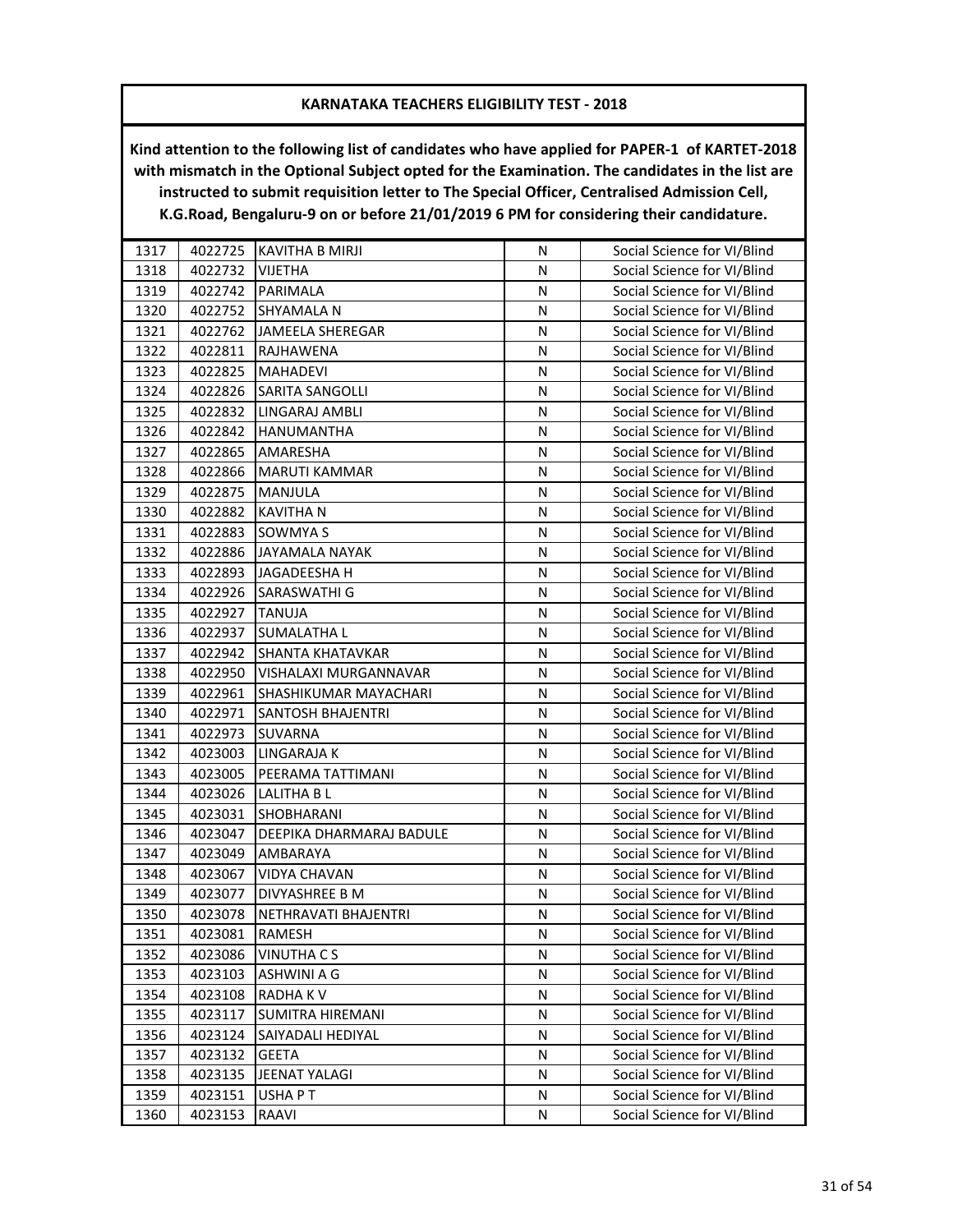| 1362<br><b>SYEDNOOR</b><br>4023167<br>N<br>Social Science for VI/Blind<br>1363<br>4023175<br><b>MALA SAKUNTALA</b><br>N<br>Social Science for VI/Blind<br>1364<br>4023189<br>N<br><b>LAMI BENEKAN</b><br>Social Science for VI/Blind<br>1365<br>4023190<br><b>SHWETHA G N</b><br>N<br>Social Science for VI/Blind<br>1366<br>${\sf N}$<br>4023194<br><b>SUDHARANI</b><br>Social Science for VI/Blind<br>1367<br>4023204<br><b>RAJANI R</b><br>N<br>Social Science for VI/Blind<br>Social Science for VI/Blind<br>1368<br>4023206<br>V SHILPADEVI<br>N<br>1369<br>4023212<br>${\sf N}$<br>Social Science for VI/Blind<br><b>ASHALATHA</b><br>1370<br>4023217<br>N<br>Social Science for VI/Blind<br><b>VINUTHA H T</b><br>1371<br>4023218<br>PAVITHRA P<br>N<br>Social Science for VI/Blind<br>1372<br>${\sf N}$<br>4023240<br>SAMINA TAJ B<br>Social Science for VI/Blind<br>1373<br>N<br>Social Science for VI/Blind<br>4023255<br>ASHA MANWACHARYA<br>1374<br>Social Science for VI/Blind<br>4023264<br>SHABEERABEGAM B SHEREGAR<br>N<br>1375<br>Social Science for VI/Blind<br>4023265<br><b>SUMALATHA P</b><br>N<br>1376<br>4023273<br>RAJESHREE<br>N<br>Social Science for VI/Blind<br>1377<br>4023280<br>N<br>SALMAR<br>Social Science for VI/Blind<br>1378<br>4023318<br><b>JYOTI J BALIKAI</b><br>N<br>Social Science for VI/Blind<br>1379<br>SAGAR CHIKKAMATH<br>N<br>4023324<br>Social Science for VI/Blind<br>1380<br>4023370<br><b>BHAJANTRI KAVITA BHIMASHA</b><br>Ν<br>Social Science for VI/Blind<br>1381<br>4023399<br>MANJULA<br>N<br>Social Science for VI/Blind<br>1382<br>4023400<br>PUSHPALATHA K M<br>N<br>Social Science for VI/Blind<br>1383<br>4023431<br>SOWMYA K<br>N<br>Social Science for VI/Blind<br>1384<br>4023438<br><b>SURESHA S</b><br>N<br>Social Science for VI/Blind<br>1385<br>N<br>4023448<br>RAJASHEKHAR LAMANI<br>Social Science for VI/Blind<br>1386<br>Social Science for VI/Blind<br>4023449<br>VIDYA RAMACHANDRA DESHBHANDARI<br>N<br>1387<br>Social Science for VI/Blind<br>4023452<br><b>VEENA NAIK</b><br>N<br>1388<br>4023455<br><b>TARAN</b><br>Social Science for VI/Blind<br>N<br>1389<br>4023456<br><b>DILSHAD</b><br>N<br>Social Science for VI/Blind<br>1390<br>4023458<br>N<br>RAVINDRA<br>Social Science for VI/Blind<br>1391<br><b>HEMALATHA M R</b><br>Social Science for VI/Blind<br>4023459<br>N<br>1392<br>N<br>4023472<br><b>BINDUYO</b><br>Social Science for VI/Blind<br>1393<br>4023521<br>VARALAKSHMI V<br>N<br>Social Science for VI/Blind<br>1394<br>4023525<br><b>SHOBHA</b><br>Social Science for VI/Blind<br>N<br>1395<br>4023533<br>SHANTAVVA NEELANAGOUDA PATIL<br>N<br>Social Science for VI/Blind<br>1396<br>4023536<br>N<br>Social Science for VI/Blind<br><b>SHWETHA C</b><br>1397<br>4023549<br><b>KUSUMA</b><br>Social Science for VI/Blind<br>N<br>1398<br>4023570<br>MAHANTAVVA SINGANAGUTTI<br>N<br>Social Science for VI/Blind<br>1399<br>Social Science for VI/Blind<br>4023609<br>MANJUNATH<br>N<br>1400<br>4023612<br><b>MADHUKUMAR S</b><br>N<br>Social Science for VI/Blind<br>1401<br>Social Science for VI/Blind<br>4023613<br>SUVARNA BANAVALIKAR<br>Ν<br>1402<br>4023626<br>N<br>Social Science for VI/Blind<br>LATHA S H<br>1403<br>4023642<br>N<br>Social Science for VI/Blind<br>ANITHA FONSEKA | 1361 | 4023156 | <b>ARATI</b>   | N | Social Science for VI/Blind |
|--------------------------------------------------------------------------------------------------------------------------------------------------------------------------------------------------------------------------------------------------------------------------------------------------------------------------------------------------------------------------------------------------------------------------------------------------------------------------------------------------------------------------------------------------------------------------------------------------------------------------------------------------------------------------------------------------------------------------------------------------------------------------------------------------------------------------------------------------------------------------------------------------------------------------------------------------------------------------------------------------------------------------------------------------------------------------------------------------------------------------------------------------------------------------------------------------------------------------------------------------------------------------------------------------------------------------------------------------------------------------------------------------------------------------------------------------------------------------------------------------------------------------------------------------------------------------------------------------------------------------------------------------------------------------------------------------------------------------------------------------------------------------------------------------------------------------------------------------------------------------------------------------------------------------------------------------------------------------------------------------------------------------------------------------------------------------------------------------------------------------------------------------------------------------------------------------------------------------------------------------------------------------------------------------------------------------------------------------------------------------------------------------------------------------------------------------------------------------------------------------------------------------------------------------------------------------------------------------------------------------------------------------------------------------------------------------------------------------------------------------------------------------------------------------------------------------------------------------------------------------------------------------------------------------------------------------------------------------------------------------------------------------------------------------------------------------------------------------------------------------------------------------------------------------------------------------------------------------------------------------------------------------------------------------|------|---------|----------------|---|-----------------------------|
|                                                                                                                                                                                                                                                                                                                                                                                                                                                                                                                                                                                                                                                                                                                                                                                                                                                                                                                                                                                                                                                                                                                                                                                                                                                                                                                                                                                                                                                                                                                                                                                                                                                                                                                                                                                                                                                                                                                                                                                                                                                                                                                                                                                                                                                                                                                                                                                                                                                                                                                                                                                                                                                                                                                                                                                                                                                                                                                                                                                                                                                                                                                                                                                                                                                                                                  |      |         |                |   |                             |
|                                                                                                                                                                                                                                                                                                                                                                                                                                                                                                                                                                                                                                                                                                                                                                                                                                                                                                                                                                                                                                                                                                                                                                                                                                                                                                                                                                                                                                                                                                                                                                                                                                                                                                                                                                                                                                                                                                                                                                                                                                                                                                                                                                                                                                                                                                                                                                                                                                                                                                                                                                                                                                                                                                                                                                                                                                                                                                                                                                                                                                                                                                                                                                                                                                                                                                  |      |         |                |   |                             |
|                                                                                                                                                                                                                                                                                                                                                                                                                                                                                                                                                                                                                                                                                                                                                                                                                                                                                                                                                                                                                                                                                                                                                                                                                                                                                                                                                                                                                                                                                                                                                                                                                                                                                                                                                                                                                                                                                                                                                                                                                                                                                                                                                                                                                                                                                                                                                                                                                                                                                                                                                                                                                                                                                                                                                                                                                                                                                                                                                                                                                                                                                                                                                                                                                                                                                                  |      |         |                |   |                             |
|                                                                                                                                                                                                                                                                                                                                                                                                                                                                                                                                                                                                                                                                                                                                                                                                                                                                                                                                                                                                                                                                                                                                                                                                                                                                                                                                                                                                                                                                                                                                                                                                                                                                                                                                                                                                                                                                                                                                                                                                                                                                                                                                                                                                                                                                                                                                                                                                                                                                                                                                                                                                                                                                                                                                                                                                                                                                                                                                                                                                                                                                                                                                                                                                                                                                                                  |      |         |                |   |                             |
|                                                                                                                                                                                                                                                                                                                                                                                                                                                                                                                                                                                                                                                                                                                                                                                                                                                                                                                                                                                                                                                                                                                                                                                                                                                                                                                                                                                                                                                                                                                                                                                                                                                                                                                                                                                                                                                                                                                                                                                                                                                                                                                                                                                                                                                                                                                                                                                                                                                                                                                                                                                                                                                                                                                                                                                                                                                                                                                                                                                                                                                                                                                                                                                                                                                                                                  |      |         |                |   |                             |
|                                                                                                                                                                                                                                                                                                                                                                                                                                                                                                                                                                                                                                                                                                                                                                                                                                                                                                                                                                                                                                                                                                                                                                                                                                                                                                                                                                                                                                                                                                                                                                                                                                                                                                                                                                                                                                                                                                                                                                                                                                                                                                                                                                                                                                                                                                                                                                                                                                                                                                                                                                                                                                                                                                                                                                                                                                                                                                                                                                                                                                                                                                                                                                                                                                                                                                  |      |         |                |   |                             |
|                                                                                                                                                                                                                                                                                                                                                                                                                                                                                                                                                                                                                                                                                                                                                                                                                                                                                                                                                                                                                                                                                                                                                                                                                                                                                                                                                                                                                                                                                                                                                                                                                                                                                                                                                                                                                                                                                                                                                                                                                                                                                                                                                                                                                                                                                                                                                                                                                                                                                                                                                                                                                                                                                                                                                                                                                                                                                                                                                                                                                                                                                                                                                                                                                                                                                                  |      |         |                |   |                             |
|                                                                                                                                                                                                                                                                                                                                                                                                                                                                                                                                                                                                                                                                                                                                                                                                                                                                                                                                                                                                                                                                                                                                                                                                                                                                                                                                                                                                                                                                                                                                                                                                                                                                                                                                                                                                                                                                                                                                                                                                                                                                                                                                                                                                                                                                                                                                                                                                                                                                                                                                                                                                                                                                                                                                                                                                                                                                                                                                                                                                                                                                                                                                                                                                                                                                                                  |      |         |                |   |                             |
|                                                                                                                                                                                                                                                                                                                                                                                                                                                                                                                                                                                                                                                                                                                                                                                                                                                                                                                                                                                                                                                                                                                                                                                                                                                                                                                                                                                                                                                                                                                                                                                                                                                                                                                                                                                                                                                                                                                                                                                                                                                                                                                                                                                                                                                                                                                                                                                                                                                                                                                                                                                                                                                                                                                                                                                                                                                                                                                                                                                                                                                                                                                                                                                                                                                                                                  |      |         |                |   |                             |
|                                                                                                                                                                                                                                                                                                                                                                                                                                                                                                                                                                                                                                                                                                                                                                                                                                                                                                                                                                                                                                                                                                                                                                                                                                                                                                                                                                                                                                                                                                                                                                                                                                                                                                                                                                                                                                                                                                                                                                                                                                                                                                                                                                                                                                                                                                                                                                                                                                                                                                                                                                                                                                                                                                                                                                                                                                                                                                                                                                                                                                                                                                                                                                                                                                                                                                  |      |         |                |   |                             |
|                                                                                                                                                                                                                                                                                                                                                                                                                                                                                                                                                                                                                                                                                                                                                                                                                                                                                                                                                                                                                                                                                                                                                                                                                                                                                                                                                                                                                                                                                                                                                                                                                                                                                                                                                                                                                                                                                                                                                                                                                                                                                                                                                                                                                                                                                                                                                                                                                                                                                                                                                                                                                                                                                                                                                                                                                                                                                                                                                                                                                                                                                                                                                                                                                                                                                                  |      |         |                |   |                             |
|                                                                                                                                                                                                                                                                                                                                                                                                                                                                                                                                                                                                                                                                                                                                                                                                                                                                                                                                                                                                                                                                                                                                                                                                                                                                                                                                                                                                                                                                                                                                                                                                                                                                                                                                                                                                                                                                                                                                                                                                                                                                                                                                                                                                                                                                                                                                                                                                                                                                                                                                                                                                                                                                                                                                                                                                                                                                                                                                                                                                                                                                                                                                                                                                                                                                                                  |      |         |                |   |                             |
|                                                                                                                                                                                                                                                                                                                                                                                                                                                                                                                                                                                                                                                                                                                                                                                                                                                                                                                                                                                                                                                                                                                                                                                                                                                                                                                                                                                                                                                                                                                                                                                                                                                                                                                                                                                                                                                                                                                                                                                                                                                                                                                                                                                                                                                                                                                                                                                                                                                                                                                                                                                                                                                                                                                                                                                                                                                                                                                                                                                                                                                                                                                                                                                                                                                                                                  |      |         |                |   |                             |
|                                                                                                                                                                                                                                                                                                                                                                                                                                                                                                                                                                                                                                                                                                                                                                                                                                                                                                                                                                                                                                                                                                                                                                                                                                                                                                                                                                                                                                                                                                                                                                                                                                                                                                                                                                                                                                                                                                                                                                                                                                                                                                                                                                                                                                                                                                                                                                                                                                                                                                                                                                                                                                                                                                                                                                                                                                                                                                                                                                                                                                                                                                                                                                                                                                                                                                  |      |         |                |   |                             |
|                                                                                                                                                                                                                                                                                                                                                                                                                                                                                                                                                                                                                                                                                                                                                                                                                                                                                                                                                                                                                                                                                                                                                                                                                                                                                                                                                                                                                                                                                                                                                                                                                                                                                                                                                                                                                                                                                                                                                                                                                                                                                                                                                                                                                                                                                                                                                                                                                                                                                                                                                                                                                                                                                                                                                                                                                                                                                                                                                                                                                                                                                                                                                                                                                                                                                                  |      |         |                |   |                             |
|                                                                                                                                                                                                                                                                                                                                                                                                                                                                                                                                                                                                                                                                                                                                                                                                                                                                                                                                                                                                                                                                                                                                                                                                                                                                                                                                                                                                                                                                                                                                                                                                                                                                                                                                                                                                                                                                                                                                                                                                                                                                                                                                                                                                                                                                                                                                                                                                                                                                                                                                                                                                                                                                                                                                                                                                                                                                                                                                                                                                                                                                                                                                                                                                                                                                                                  |      |         |                |   |                             |
|                                                                                                                                                                                                                                                                                                                                                                                                                                                                                                                                                                                                                                                                                                                                                                                                                                                                                                                                                                                                                                                                                                                                                                                                                                                                                                                                                                                                                                                                                                                                                                                                                                                                                                                                                                                                                                                                                                                                                                                                                                                                                                                                                                                                                                                                                                                                                                                                                                                                                                                                                                                                                                                                                                                                                                                                                                                                                                                                                                                                                                                                                                                                                                                                                                                                                                  |      |         |                |   |                             |
|                                                                                                                                                                                                                                                                                                                                                                                                                                                                                                                                                                                                                                                                                                                                                                                                                                                                                                                                                                                                                                                                                                                                                                                                                                                                                                                                                                                                                                                                                                                                                                                                                                                                                                                                                                                                                                                                                                                                                                                                                                                                                                                                                                                                                                                                                                                                                                                                                                                                                                                                                                                                                                                                                                                                                                                                                                                                                                                                                                                                                                                                                                                                                                                                                                                                                                  |      |         |                |   |                             |
|                                                                                                                                                                                                                                                                                                                                                                                                                                                                                                                                                                                                                                                                                                                                                                                                                                                                                                                                                                                                                                                                                                                                                                                                                                                                                                                                                                                                                                                                                                                                                                                                                                                                                                                                                                                                                                                                                                                                                                                                                                                                                                                                                                                                                                                                                                                                                                                                                                                                                                                                                                                                                                                                                                                                                                                                                                                                                                                                                                                                                                                                                                                                                                                                                                                                                                  |      |         |                |   |                             |
|                                                                                                                                                                                                                                                                                                                                                                                                                                                                                                                                                                                                                                                                                                                                                                                                                                                                                                                                                                                                                                                                                                                                                                                                                                                                                                                                                                                                                                                                                                                                                                                                                                                                                                                                                                                                                                                                                                                                                                                                                                                                                                                                                                                                                                                                                                                                                                                                                                                                                                                                                                                                                                                                                                                                                                                                                                                                                                                                                                                                                                                                                                                                                                                                                                                                                                  |      |         |                |   |                             |
|                                                                                                                                                                                                                                                                                                                                                                                                                                                                                                                                                                                                                                                                                                                                                                                                                                                                                                                                                                                                                                                                                                                                                                                                                                                                                                                                                                                                                                                                                                                                                                                                                                                                                                                                                                                                                                                                                                                                                                                                                                                                                                                                                                                                                                                                                                                                                                                                                                                                                                                                                                                                                                                                                                                                                                                                                                                                                                                                                                                                                                                                                                                                                                                                                                                                                                  |      |         |                |   |                             |
|                                                                                                                                                                                                                                                                                                                                                                                                                                                                                                                                                                                                                                                                                                                                                                                                                                                                                                                                                                                                                                                                                                                                                                                                                                                                                                                                                                                                                                                                                                                                                                                                                                                                                                                                                                                                                                                                                                                                                                                                                                                                                                                                                                                                                                                                                                                                                                                                                                                                                                                                                                                                                                                                                                                                                                                                                                                                                                                                                                                                                                                                                                                                                                                                                                                                                                  |      |         |                |   |                             |
|                                                                                                                                                                                                                                                                                                                                                                                                                                                                                                                                                                                                                                                                                                                                                                                                                                                                                                                                                                                                                                                                                                                                                                                                                                                                                                                                                                                                                                                                                                                                                                                                                                                                                                                                                                                                                                                                                                                                                                                                                                                                                                                                                                                                                                                                                                                                                                                                                                                                                                                                                                                                                                                                                                                                                                                                                                                                                                                                                                                                                                                                                                                                                                                                                                                                                                  |      |         |                |   |                             |
|                                                                                                                                                                                                                                                                                                                                                                                                                                                                                                                                                                                                                                                                                                                                                                                                                                                                                                                                                                                                                                                                                                                                                                                                                                                                                                                                                                                                                                                                                                                                                                                                                                                                                                                                                                                                                                                                                                                                                                                                                                                                                                                                                                                                                                                                                                                                                                                                                                                                                                                                                                                                                                                                                                                                                                                                                                                                                                                                                                                                                                                                                                                                                                                                                                                                                                  |      |         |                |   |                             |
|                                                                                                                                                                                                                                                                                                                                                                                                                                                                                                                                                                                                                                                                                                                                                                                                                                                                                                                                                                                                                                                                                                                                                                                                                                                                                                                                                                                                                                                                                                                                                                                                                                                                                                                                                                                                                                                                                                                                                                                                                                                                                                                                                                                                                                                                                                                                                                                                                                                                                                                                                                                                                                                                                                                                                                                                                                                                                                                                                                                                                                                                                                                                                                                                                                                                                                  |      |         |                |   |                             |
|                                                                                                                                                                                                                                                                                                                                                                                                                                                                                                                                                                                                                                                                                                                                                                                                                                                                                                                                                                                                                                                                                                                                                                                                                                                                                                                                                                                                                                                                                                                                                                                                                                                                                                                                                                                                                                                                                                                                                                                                                                                                                                                                                                                                                                                                                                                                                                                                                                                                                                                                                                                                                                                                                                                                                                                                                                                                                                                                                                                                                                                                                                                                                                                                                                                                                                  |      |         |                |   |                             |
|                                                                                                                                                                                                                                                                                                                                                                                                                                                                                                                                                                                                                                                                                                                                                                                                                                                                                                                                                                                                                                                                                                                                                                                                                                                                                                                                                                                                                                                                                                                                                                                                                                                                                                                                                                                                                                                                                                                                                                                                                                                                                                                                                                                                                                                                                                                                                                                                                                                                                                                                                                                                                                                                                                                                                                                                                                                                                                                                                                                                                                                                                                                                                                                                                                                                                                  |      |         |                |   |                             |
|                                                                                                                                                                                                                                                                                                                                                                                                                                                                                                                                                                                                                                                                                                                                                                                                                                                                                                                                                                                                                                                                                                                                                                                                                                                                                                                                                                                                                                                                                                                                                                                                                                                                                                                                                                                                                                                                                                                                                                                                                                                                                                                                                                                                                                                                                                                                                                                                                                                                                                                                                                                                                                                                                                                                                                                                                                                                                                                                                                                                                                                                                                                                                                                                                                                                                                  |      |         |                |   |                             |
|                                                                                                                                                                                                                                                                                                                                                                                                                                                                                                                                                                                                                                                                                                                                                                                                                                                                                                                                                                                                                                                                                                                                                                                                                                                                                                                                                                                                                                                                                                                                                                                                                                                                                                                                                                                                                                                                                                                                                                                                                                                                                                                                                                                                                                                                                                                                                                                                                                                                                                                                                                                                                                                                                                                                                                                                                                                                                                                                                                                                                                                                                                                                                                                                                                                                                                  |      |         |                |   |                             |
|                                                                                                                                                                                                                                                                                                                                                                                                                                                                                                                                                                                                                                                                                                                                                                                                                                                                                                                                                                                                                                                                                                                                                                                                                                                                                                                                                                                                                                                                                                                                                                                                                                                                                                                                                                                                                                                                                                                                                                                                                                                                                                                                                                                                                                                                                                                                                                                                                                                                                                                                                                                                                                                                                                                                                                                                                                                                                                                                                                                                                                                                                                                                                                                                                                                                                                  |      |         |                |   |                             |
|                                                                                                                                                                                                                                                                                                                                                                                                                                                                                                                                                                                                                                                                                                                                                                                                                                                                                                                                                                                                                                                                                                                                                                                                                                                                                                                                                                                                                                                                                                                                                                                                                                                                                                                                                                                                                                                                                                                                                                                                                                                                                                                                                                                                                                                                                                                                                                                                                                                                                                                                                                                                                                                                                                                                                                                                                                                                                                                                                                                                                                                                                                                                                                                                                                                                                                  |      |         |                |   |                             |
|                                                                                                                                                                                                                                                                                                                                                                                                                                                                                                                                                                                                                                                                                                                                                                                                                                                                                                                                                                                                                                                                                                                                                                                                                                                                                                                                                                                                                                                                                                                                                                                                                                                                                                                                                                                                                                                                                                                                                                                                                                                                                                                                                                                                                                                                                                                                                                                                                                                                                                                                                                                                                                                                                                                                                                                                                                                                                                                                                                                                                                                                                                                                                                                                                                                                                                  |      |         |                |   |                             |
|                                                                                                                                                                                                                                                                                                                                                                                                                                                                                                                                                                                                                                                                                                                                                                                                                                                                                                                                                                                                                                                                                                                                                                                                                                                                                                                                                                                                                                                                                                                                                                                                                                                                                                                                                                                                                                                                                                                                                                                                                                                                                                                                                                                                                                                                                                                                                                                                                                                                                                                                                                                                                                                                                                                                                                                                                                                                                                                                                                                                                                                                                                                                                                                                                                                                                                  |      |         |                |   |                             |
|                                                                                                                                                                                                                                                                                                                                                                                                                                                                                                                                                                                                                                                                                                                                                                                                                                                                                                                                                                                                                                                                                                                                                                                                                                                                                                                                                                                                                                                                                                                                                                                                                                                                                                                                                                                                                                                                                                                                                                                                                                                                                                                                                                                                                                                                                                                                                                                                                                                                                                                                                                                                                                                                                                                                                                                                                                                                                                                                                                                                                                                                                                                                                                                                                                                                                                  |      |         |                |   |                             |
|                                                                                                                                                                                                                                                                                                                                                                                                                                                                                                                                                                                                                                                                                                                                                                                                                                                                                                                                                                                                                                                                                                                                                                                                                                                                                                                                                                                                                                                                                                                                                                                                                                                                                                                                                                                                                                                                                                                                                                                                                                                                                                                                                                                                                                                                                                                                                                                                                                                                                                                                                                                                                                                                                                                                                                                                                                                                                                                                                                                                                                                                                                                                                                                                                                                                                                  |      |         |                |   |                             |
|                                                                                                                                                                                                                                                                                                                                                                                                                                                                                                                                                                                                                                                                                                                                                                                                                                                                                                                                                                                                                                                                                                                                                                                                                                                                                                                                                                                                                                                                                                                                                                                                                                                                                                                                                                                                                                                                                                                                                                                                                                                                                                                                                                                                                                                                                                                                                                                                                                                                                                                                                                                                                                                                                                                                                                                                                                                                                                                                                                                                                                                                                                                                                                                                                                                                                                  |      |         |                |   |                             |
|                                                                                                                                                                                                                                                                                                                                                                                                                                                                                                                                                                                                                                                                                                                                                                                                                                                                                                                                                                                                                                                                                                                                                                                                                                                                                                                                                                                                                                                                                                                                                                                                                                                                                                                                                                                                                                                                                                                                                                                                                                                                                                                                                                                                                                                                                                                                                                                                                                                                                                                                                                                                                                                                                                                                                                                                                                                                                                                                                                                                                                                                                                                                                                                                                                                                                                  |      |         |                |   |                             |
|                                                                                                                                                                                                                                                                                                                                                                                                                                                                                                                                                                                                                                                                                                                                                                                                                                                                                                                                                                                                                                                                                                                                                                                                                                                                                                                                                                                                                                                                                                                                                                                                                                                                                                                                                                                                                                                                                                                                                                                                                                                                                                                                                                                                                                                                                                                                                                                                                                                                                                                                                                                                                                                                                                                                                                                                                                                                                                                                                                                                                                                                                                                                                                                                                                                                                                  |      |         |                |   |                             |
|                                                                                                                                                                                                                                                                                                                                                                                                                                                                                                                                                                                                                                                                                                                                                                                                                                                                                                                                                                                                                                                                                                                                                                                                                                                                                                                                                                                                                                                                                                                                                                                                                                                                                                                                                                                                                                                                                                                                                                                                                                                                                                                                                                                                                                                                                                                                                                                                                                                                                                                                                                                                                                                                                                                                                                                                                                                                                                                                                                                                                                                                                                                                                                                                                                                                                                  |      |         |                |   |                             |
|                                                                                                                                                                                                                                                                                                                                                                                                                                                                                                                                                                                                                                                                                                                                                                                                                                                                                                                                                                                                                                                                                                                                                                                                                                                                                                                                                                                                                                                                                                                                                                                                                                                                                                                                                                                                                                                                                                                                                                                                                                                                                                                                                                                                                                                                                                                                                                                                                                                                                                                                                                                                                                                                                                                                                                                                                                                                                                                                                                                                                                                                                                                                                                                                                                                                                                  |      |         |                |   |                             |
|                                                                                                                                                                                                                                                                                                                                                                                                                                                                                                                                                                                                                                                                                                                                                                                                                                                                                                                                                                                                                                                                                                                                                                                                                                                                                                                                                                                                                                                                                                                                                                                                                                                                                                                                                                                                                                                                                                                                                                                                                                                                                                                                                                                                                                                                                                                                                                                                                                                                                                                                                                                                                                                                                                                                                                                                                                                                                                                                                                                                                                                                                                                                                                                                                                                                                                  |      |         |                |   |                             |
|                                                                                                                                                                                                                                                                                                                                                                                                                                                                                                                                                                                                                                                                                                                                                                                                                                                                                                                                                                                                                                                                                                                                                                                                                                                                                                                                                                                                                                                                                                                                                                                                                                                                                                                                                                                                                                                                                                                                                                                                                                                                                                                                                                                                                                                                                                                                                                                                                                                                                                                                                                                                                                                                                                                                                                                                                                                                                                                                                                                                                                                                                                                                                                                                                                                                                                  |      |         |                |   |                             |
|                                                                                                                                                                                                                                                                                                                                                                                                                                                                                                                                                                                                                                                                                                                                                                                                                                                                                                                                                                                                                                                                                                                                                                                                                                                                                                                                                                                                                                                                                                                                                                                                                                                                                                                                                                                                                                                                                                                                                                                                                                                                                                                                                                                                                                                                                                                                                                                                                                                                                                                                                                                                                                                                                                                                                                                                                                                                                                                                                                                                                                                                                                                                                                                                                                                                                                  | 1404 | 4023649 | MANJUNATHA B G | N | Social Science for VI/Blind |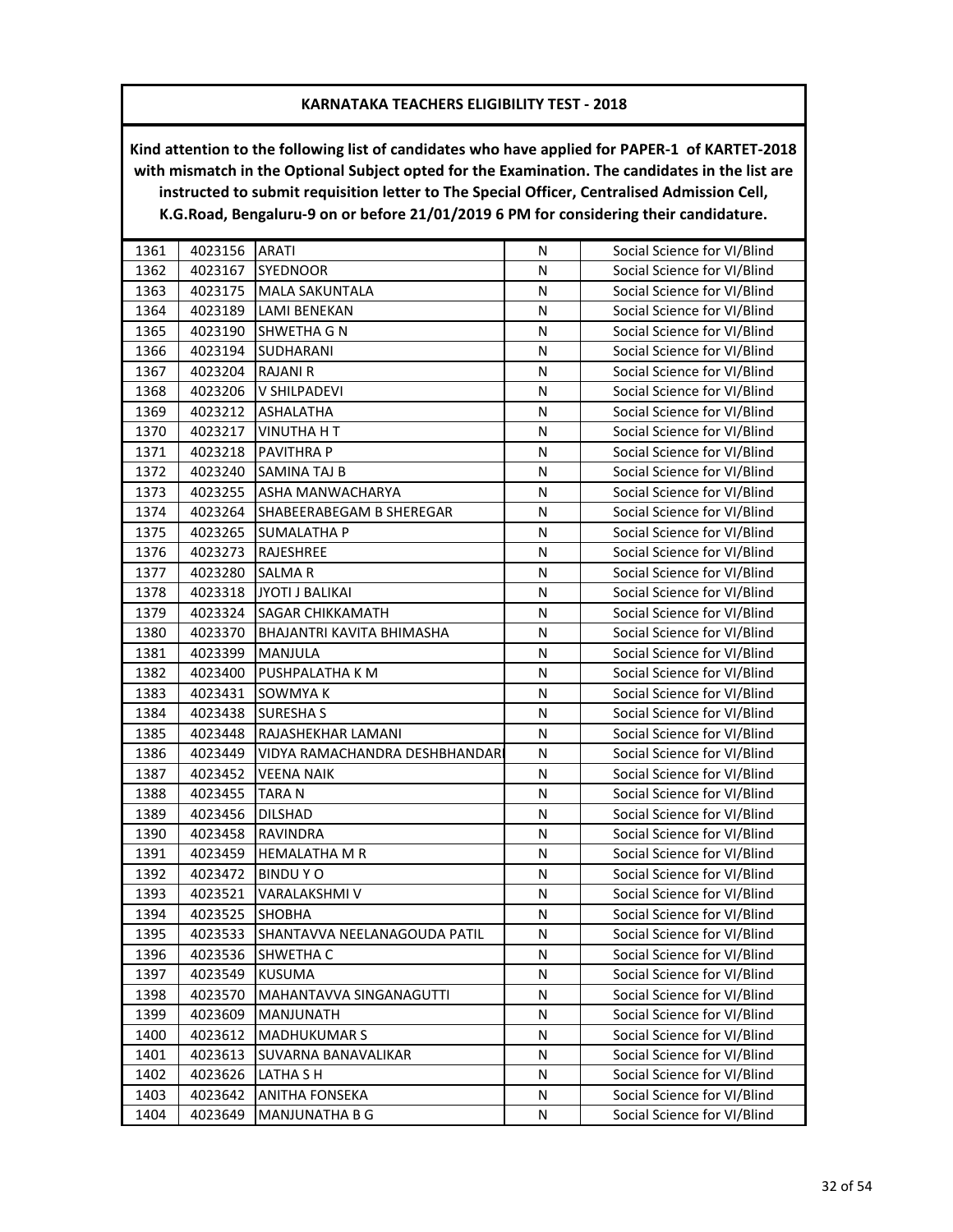| 1405 | 4023653 | IRAVVA SIDRAI JADAGI          | N | Social Science for VI/Blind |
|------|---------|-------------------------------|---|-----------------------------|
| 1406 | 4023660 | <b>RADHIKA</b>                | N | Social Science for VI/Blind |
| 1407 | 4023668 | <b>NALINA B</b>               | N | Social Science for VI/Blind |
| 1408 | 4023696 | <b>KABBERA SHRUTHI</b>        | N | Social Science for VI/Blind |
| 1409 | 4023702 | <b>SHAFIYA BEGUM</b>          | N | Social Science for VI/Blind |
| 1410 | 4023715 | SARASWATI NARASAPPA DADANATTI | N | Social Science for VI/Blind |
| 1411 | 4023723 | <b>BORATI PREMA GUNDAPPA</b>  | N | Social Science for VI/Blind |
| 1412 | 4023748 | <b>ASHWINI G N</b>            | N | Social Science for VI/Blind |
| 1413 | 4023752 | RAVIKUMAR M H                 | N | Social Science for VI/Blind |
| 1414 | 4023753 | <b>GODAVARI PATIL</b>         | N | Social Science for VI/Blind |
| 1415 | 4023785 | PREMALATA                     | N | Social Science for VI/Blind |
| 1416 | 4023807 | SHAHINBEGUM                   | N | Social Science for VI/Blind |
| 1417 | 4023808 | SANGEETA                      | N | Social Science for VI/Blind |
| 1418 | 4023830 | <b>SHRUTHI M S</b>            | N | Social Science for VI/Blind |
| 1419 | 4023832 | <b>CHETHANA N B</b>           | N | Social Science for VI/Blind |
| 1420 | 4023837 | SEVANTA BABU HAKARE           | N | Social Science for VI/Blind |
| 1421 | 4023861 | SAVITA HANAMANT KURI          | N | Social Science for VI/Blind |
| 1422 | 4023897 | REETA                         | N | Social Science for VI/Blind |
| 1423 | 4023900 | <b>SUNITA</b>                 | N | Social Science for VI/Blind |
| 1424 | 4023906 | SUNIL HOSAMANI                | N | Social Science for VI/Blind |
| 1425 | 4023917 | AFREEN BANUKOTWAL             | Ν | Social Science for VI/Blind |
| 1426 | 4023960 | <b>GEETHAKN</b>               | N | Social Science for VI/Blind |
| 1427 | 4024011 | AMBAMMA                       | N | Social Science for VI/Blind |
| 1428 | 4024017 | <b>ARCHANA K H</b>            | N | Social Science for VI/Blind |
| 1429 | 4024061 | MOHAMED YASIN C               | N | Social Science for VI/Blind |
| 1430 | 4024068 | NINGARAJU V                   | N | Social Science for VI/Blind |
| 1431 | 4024069 | <b>SHRUTHIVS</b>              | N | Social Science for VI/Blind |
| 1432 | 4024079 | PARVATHAMMA G                 | N | Social Science for VI/Blind |
| 1433 | 4024089 | VIJAYALAXMI VASANT HEBBALAR   | N | Social Science for VI/Blind |
| 1434 | 4024091 | <b>ASHWINI</b>                | N | Social Science for VI/Blind |
| 1435 | 4024095 | NAGARATHNA G                  | N | Social Science for VI/Blind |
| 1436 | 4024133 | VIDYASHRI HONAMANE            | N | Social Science for VI/Blind |
| 1437 | 4024142 | RAJARAM                       | N | Social Science for VI/Blind |
| 1438 | 4024149 | DANESHWARI SAMPAGAON          | Ν | Social Science for VI/Blind |
| 1439 | 4024179 | SHREEDEVI                     | N | Social Science for VI/Blind |
| 1440 | 4024200 | SHOBHA K P                    | N | Social Science for VI/Blind |
| 1441 | 4024217 | <b>ASHWINI A</b>              | N | Social Science for VI/Blind |
| 1442 | 4024221 | <b>SINDHUK</b>                | N | Social Science for VI/Blind |
| 1443 | 4024223 | RENUKA B PARASAGOND           | Ν | Social Science for VI/Blind |
| 1444 | 4024230 | <b>ANITA</b>                  | N | Social Science for VI/Blind |
| 1445 | 4024244 | <b>SHRUTHITJ</b>              | N | Social Science for VI/Blind |
| 1446 | 4024251 | SHARADHA K                    | N | Social Science for VI/Blind |
| 1447 | 4024253 | SURESH BASAPPA MUTTALAGERI    | N | Social Science for VI/Blind |
| 1448 | 4024266 | PRATHIMA H                    | N | Social Science for VI/Blind |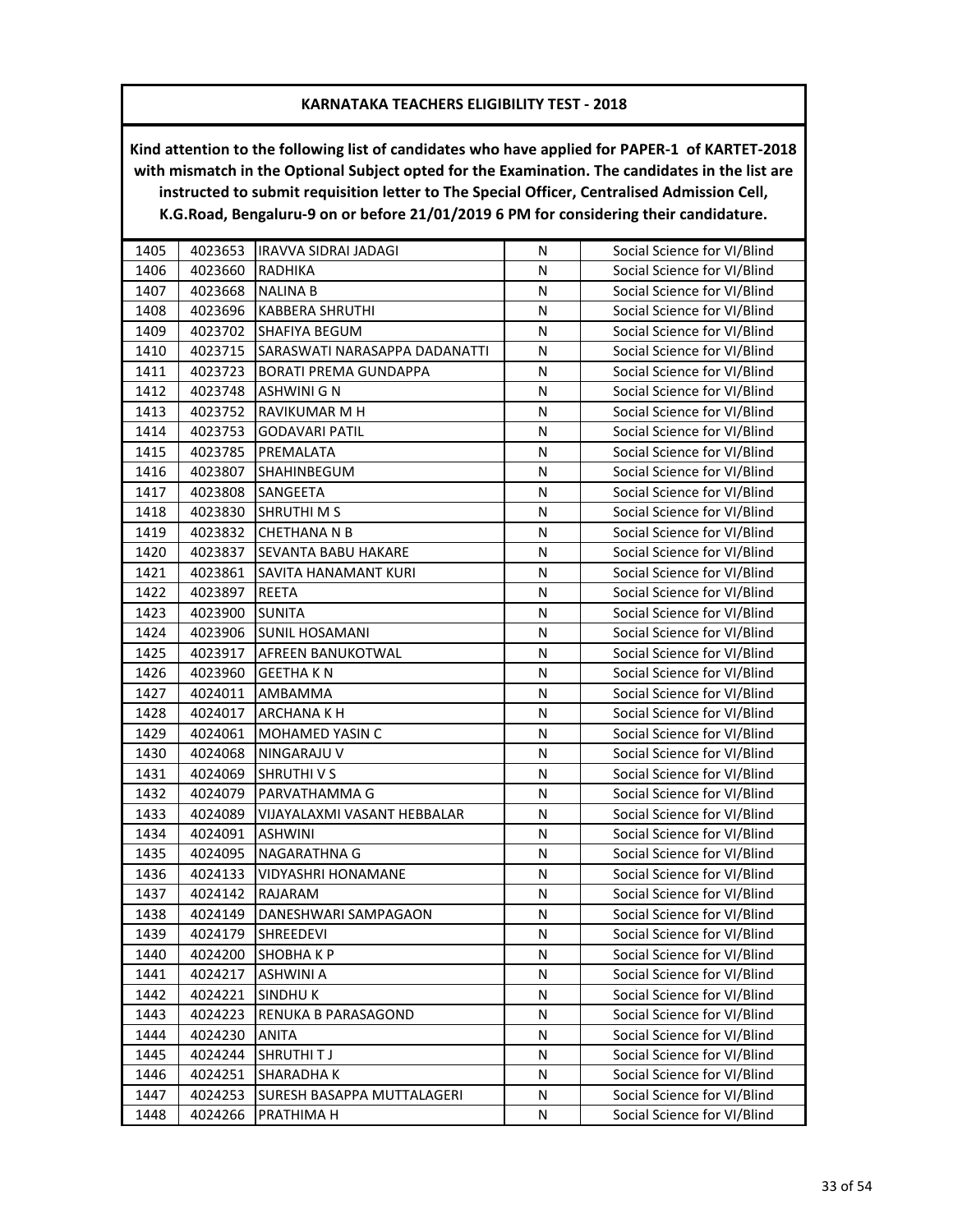| 1449 | 4024267 | <b>SUMAHEGGADE S</b>           | N         | Social Science for VI/Blind |
|------|---------|--------------------------------|-----------|-----------------------------|
| 1450 | 4024272 | <b>INDIRA B</b>                | N         | Social Science for VI/Blind |
| 1451 | 4024284 | <b>SHWETHA S</b>               | N         | Social Science for VI/Blind |
| 1452 | 4024289 | <b>SHIVARAJKUMAR S</b>         | N         | Social Science for VI/Blind |
| 1453 | 4024311 | GIRIJABAI YATAGIRI             | N         | Social Science for VI/Blind |
| 1454 | 4024321 | RIZWANABI NANDIHALLI           | N         | Social Science for VI/Blind |
| 1455 | 4024331 | <b>BEBI RATHOD</b>             | N         | Social Science for VI/Blind |
| 1456 | 4024340 | <b>GEETHA B N</b>              | N         | Social Science for VI/Blind |
| 1457 | 4024357 | YALLAPPA                       | ${\sf N}$ | Social Science for VI/Blind |
| 1458 | 4024365 | MAKTUMBI NAIKAR                | N         | Social Science for VI/Blind |
| 1459 | 4024366 | LATHA G                        | N         | Social Science for VI/Blind |
| 1460 | 4024379 | <b>KALA J</b>                  | N         | Social Science for VI/Blind |
| 1461 | 4024384 | GANGARATHNAMMA D N             | N         | Social Science for VI/Blind |
| 1462 | 4024387 | TRIVENI NANDARAGI              | N         | Social Science for VI/Blind |
| 1463 | 4024391 | <b>RITA K T</b>                | N         | Social Science for VI/Blind |
| 1464 | 4024399 | <b>BABITA</b>                  | N         | Social Science for VI/Blind |
| 1465 | 4024404 | VIDYARANI MAHADEVAPPA HOSAMANI | N         | Social Science for VI/Blind |
| 1466 | 4024432 | <b>BINDUYO</b>                 | N         | Social Science for VI/Blind |
| 1467 | 4024438 | RADHAMANI K N                  | N         | Social Science for VI/Blind |
| 1468 | 4024446 | <b>VEEKSHANI</b>               | Ν         | Social Science for VI/Blind |
| 1469 | 4024458 | <b>NETHRAVATHI J</b>           | N         | Social Science for VI/Blind |
| 1470 | 4024465 | <b>SANGEETA</b>                | N         | Social Science for VI/Blind |
| 1471 | 4024470 | <b>SANIYA MULLA</b>            | N         | Social Science for VI/Blind |
| 1472 | 4024477 | <b>ANITHA R</b>                | N         | Social Science for VI/Blind |
| 1473 | 4024484 | NAGARATNA                      | N         | Social Science for VI/Blind |
| 1474 | 4024485 | POOJA PAMPANNA PARAGI          | N         | Social Science for VI/Blind |
| 1475 | 4024494 | KAVITA LAMANI                  | N         | Social Science for VI/Blind |
| 1476 | 4024528 | SHASHIKALA                     | N         | Social Science for VI/Blind |
| 1477 | 4024545 | PRAKASHA TALAWARA              | N         | Social Science for VI/Blind |
| 1478 | 4024564 | KAVITA                         | N         | Social Science for VI/Blind |
| 1479 | 4024581 | AJITKUMARA                     | N         | Social Science for VI/Blind |
| 1480 | 4024589 | DIVYA R                        | N         | Social Science for VI/Blind |
| 1481 | 4024590 | <b>GEETHA B</b>                | Ν         | Social Science for VI/Blind |
| 1482 | 4024592 | MOHIDDINSAB P                  | N         | Social Science for VI/Blind |
| 1483 | 4024609 | MAHADEVI                       | Ν         | Social Science for VI/Blind |
| 1484 | 4024623 | <b>NANDINI</b>                 | N         | Social Science for VI/Blind |
| 1485 | 4024635 | ANEEL MAHADEV RATHOD           | N         | Social Science for VI/Blind |
| 1486 | 4024638 | <b>MOHANKUMAR M</b>            | N         | Social Science for VI/Blind |
| 1487 | 4024645 | SANDEEP                        | N         | Social Science for VI/Blind |
| 1488 | 4024656 | POORNIMA G N                   | N         | Social Science for VI/Blind |
| 1489 | 4024659 | SAVGAVKAR BHARATI MADHUKAR     | Ν         | Social Science for VI/Blind |
| 1490 | 4024692 | <b>JYOTI</b>                   | Ν         | Social Science for VI/Blind |
| 1491 | 4024693 | REUNUKA                        | N         | Social Science for VI/Blind |
| 1492 | 4024704 | MAHAMADRAFI MULAGUND           | N         | Social Science for VI/Blind |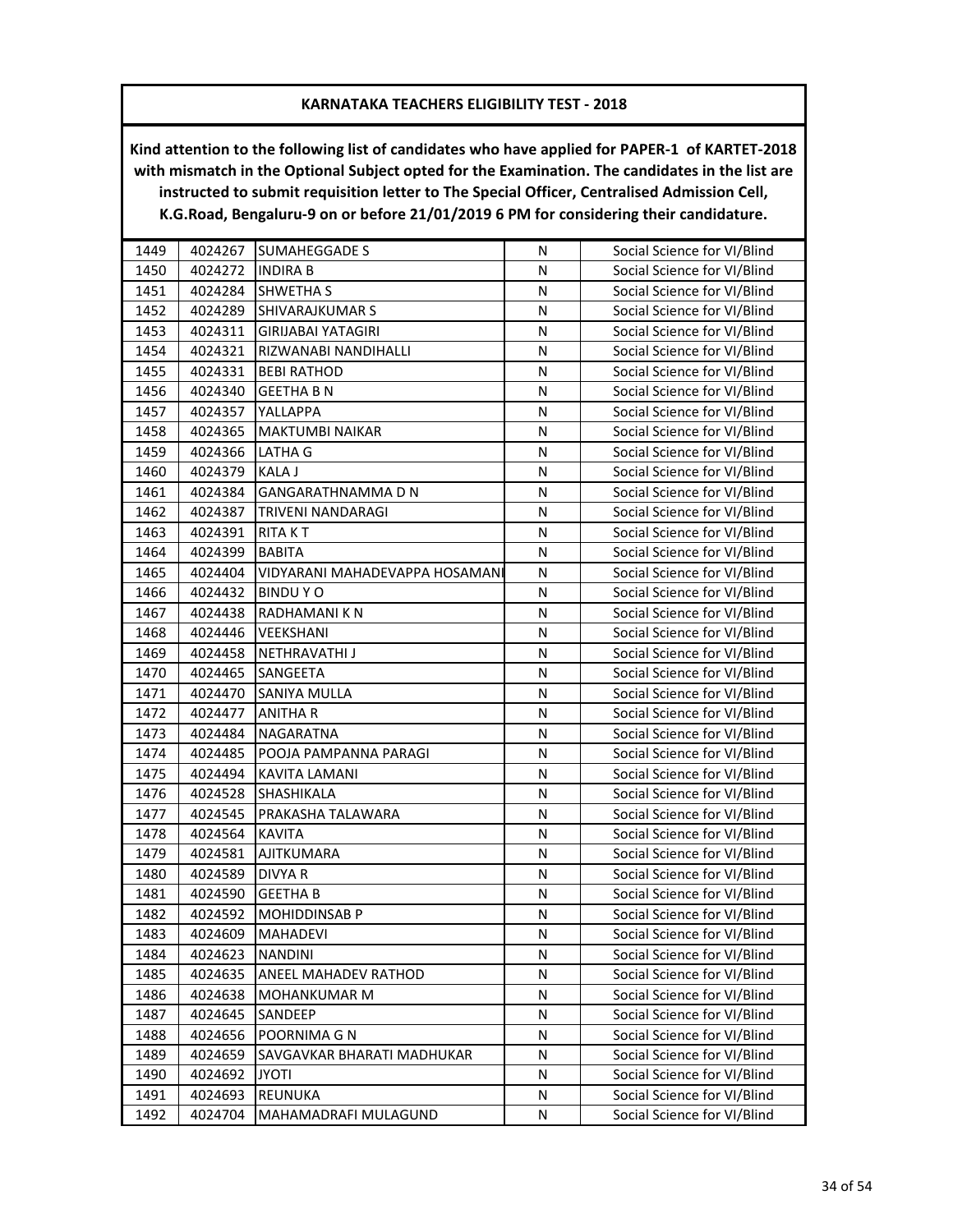| 1493 | 4024723 | <b>MUDIGOUDA PAIL</b>        | N         | Social Science for VI/Blind |
|------|---------|------------------------------|-----------|-----------------------------|
| 1494 | 4024727 | RADHA H N                    | N         | Social Science for VI/Blind |
| 1495 | 4024752 | <b>JYOTHI</b>                | N         | Social Science for VI/Blind |
| 1496 | 4024753 | DURAGAPPA L MYAGALAMANI      | N         | Social Science for VI/Blind |
| 1497 | 4024754 | <b>GEETHA S</b>              | N         | Social Science for VI/Blind |
| 1498 | 4024776 | <b>MEGHASHREE BS</b>         | N         | Social Science for VI/Blind |
| 1499 | 4024777 | MANGALA E                    | N         | Social Science for VI/Blind |
| 1500 | 4024781 | PARVATHAMMA                  | N         | Social Science for VI/Blind |
| 1501 | 4024812 | <b>NAGAVENI</b>              | ${\sf N}$ | Social Science for VI/Blind |
| 1502 | 4024817 | MUDIYAPPA                    | N         | Social Science for VI/Blind |
| 1503 | 4024825 | PRIYANKA                     | N         | Social Science for VI/Blind |
| 1504 | 4024826 | <b>SUKANYA PATIL</b>         | N         | Social Science for VI/Blind |
| 1505 | 4024841 | AMJADPASHA                   | N         | Social Science for VI/Blind |
| 1506 | 4024857 | MAHALAXMI HARIKANT           | N         | Social Science for VI/Blind |
| 1507 | 4024867 | BASAMMA                      | N         | Social Science for VI/Blind |
| 1508 | 4024882 | HUSENABI DHARAWAD            | N         | Social Science for VI/Blind |
| 1509 | 4024888 | SUSHEELA H                   | N         | Social Science for VI/Blind |
| 1510 | 4024895 | SANGAMMA PATIL               | N         | Social Science for VI/Blind |
| 1511 | 4024897 | VASANTHAKUMARI D S           | N         | Social Science for VI/Blind |
| 1512 | 4024909 | KHUTEJATHUL KUBRA            | Ν         | Social Science for VI/Blind |
| 1513 | 4024919 | <b>ROOPA</b>                 | N         | Social Science for VI/Blind |
| 1514 | 4024924 | <b>RADHA SH</b>              | N         | Social Science for VI/Blind |
| 1515 | 4024986 | MALLAPPA                     | N         | Social Science for VI/Blind |
| 1516 | 4024987 | LAXMI                        | N         | Social Science for VI/Blind |
| 1517 | 4024993 | ANJU S                       | N         | Social Science for VI/Blind |
| 1518 | 4025007 | RAMYA H P                    | N         | Social Science for VI/Blind |
| 1519 | 4025012 | NAGAVENI                     | N         | Social Science for VI/Blind |
| 1520 | 4025021 | <b>KAREMMACK</b>             | N         | Social Science for VI/Blind |
| 1521 | 4025023 | <b>BASEER</b>                | N         | Social Science for VI/Blind |
| 1522 | 4025045 | HARUNRASHEED K M             | N         | Social Science for VI/Blind |
| 1523 | 4025058 | PARAMESHWAR VADDIGERI        | N         | Social Science for VI/Blind |
| 1524 | 4025071 | ARATI TONASHYAL              | N         | Social Science for VI/Blind |
| 1525 | 4025088 | LAKSHMIDEVI B K              | N         | Social Science for VI/Blind |
| 1526 | 4025097 | <b>RENUKAT</b>               | N         | Social Science for VI/Blind |
| 1527 | 4025102 | KALPANA K                    | N         | Social Science for VI/Blind |
| 1528 | 4025108 | <b>GAYATRI</b>               | N         | Social Science for VI/Blind |
| 1529 | 4025111 | SHARFUNNISA GOLANDAZ         | Ν         | Social Science for VI/Blind |
| 1530 | 4025113 | GANGADHARA HANAMAPPA MAKASHI | N         | Social Science for VI/Blind |
| 1531 | 4025118 | ANITHA D R                   | N         | Social Science for VI/Blind |
| 1532 | 4025128 | NIRMALA L                    | Ν         | Social Science for VI/Blind |
| 1533 | 4025146 | HANUMANTHAMMA                | Ν         | Social Science for VI/Blind |
| 1534 | 4025152 | <b>SUJATHA E T</b>           | Ν         | Social Science for VI/Blind |
| 1535 | 4025179 | SHILPA                       | Ν         | Social Science for VI/Blind |
| 1536 | 4025192 | <b>SUMAL</b>                 | N         | Social Science for VI/Blind |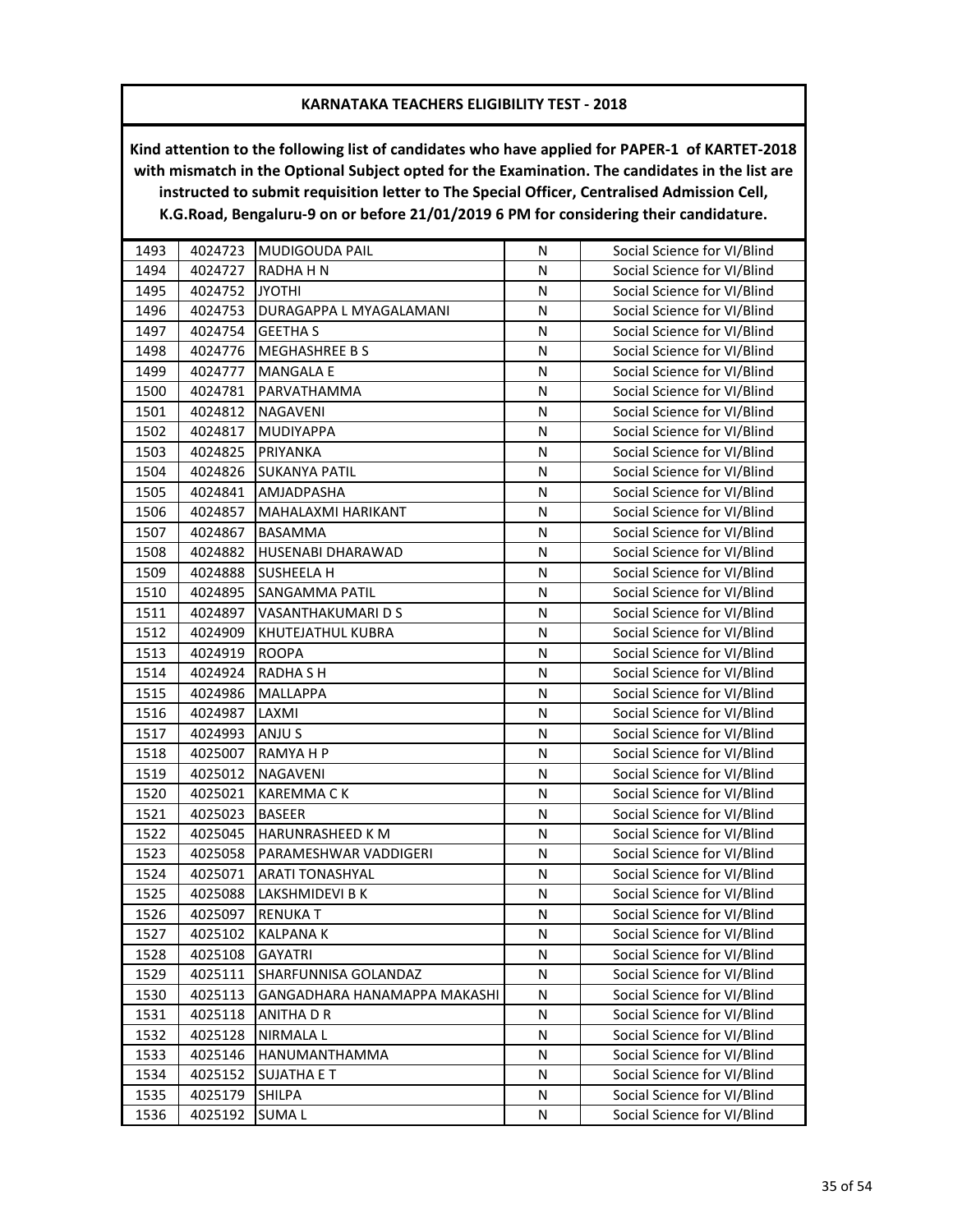| 1537 | 4025197 | <b>BHAGYASHREE</b>           | N         | Social Science for VI/Blind |
|------|---------|------------------------------|-----------|-----------------------------|
| 1538 | 4025226 | AMRUTA REVAKANAVAR           | N         | Social Science for VI/Blind |
| 1539 | 4025227 | SAKUBAI NAGAPPA MALAGHAN     | N         | Social Science for VI/Blind |
| 1540 | 4025262 | <b>CHAITRA VIJAPUR</b>       | N         | Social Science for VI/Blind |
| 1541 | 4025279 | VIJAYALAKSHMI R              | N         | Social Science for VI/Blind |
| 1542 | 4025286 | DRAKSHAYINI SAMBAINAVARAMATH | N         | Social Science for VI/Blind |
| 1543 | 4025290 | JAYALAKSHMAMMA T S           | N         | Social Science for VI/Blind |
| 1544 | 4025292 | MANASINGA                    | N         | Social Science for VI/Blind |
| 1545 | 4025304 | FAKKIRAPPA DODDAMANI         | N         | Social Science for VI/Blind |
| 1546 | 4025307 | <b>HARISHA A S</b>           | N         | Social Science for VI/Blind |
| 1547 | 4025315 | RAMAMANI K B                 | N         | Social Science for VI/Blind |
| 1548 | 4025342 | GEETA KRISHNAPPA HUGAR       | N         | Social Science for VI/Blind |
| 1549 | 4025375 | <b>BASAMMANNIS</b>           | N         | Social Science for VI/Blind |
| 1550 | 4025381 | MUNILAKSHMAMMA P             | N         | Social Science for VI/Blind |
| 1551 | 4025384 | <b>CHAITRA M N</b>           | N         | Social Science for VI/Blind |
| 1552 | 4025387 | PARASHURAMAPPA M R           | N         | Social Science for VI/Blind |
| 1553 | 4025401 | KANIKARA                     | N         | Social Science for VI/Blind |
| 1554 | 4025415 | PUJAR BHARATI                | N         | Social Science for VI/Blind |
| 1555 | 4025420 | SHALIKA VITHALRAO MEHTRE     | ${\sf N}$ | Social Science for VI/Blind |
| 1556 | 4025462 | NAFISA TARANNUM              | N         | Social Science for VI/Blind |
| 1557 | 4025463 | <b>SHREEDHAR S</b>           | ${\sf N}$ | Social Science for VI/Blind |
| 1558 | 4025467 | MANJUSHREE H R               | N         | Social Science for VI/Blind |
| 1559 | 4025475 | <b>HOOVAMMA</b>              | N         | Social Science for VI/Blind |
| 1560 | 4025481 | NAZEEMA M G                  | N         | Social Science for VI/Blind |
| 1561 | 4025482 | SARASWATI                    | N         | Social Science for VI/Blind |
| 1562 | 4025497 | <b>JAGADEVI</b>              | N         | Social Science for VI/Blind |
| 1563 | 4025499 | SANGEETA                     | N         | Social Science for VI/Blind |
| 1564 | 4025541 | <b>MAHESH K</b>              | N         | Social Science for VI/Blind |
| 1565 | 4025546 | SHIVANANDAPPA WADDATTI       | N         | Social Science for VI/Blind |
| 1566 | 4025561 | RENUKAMMA                    | N         | Social Science for VI/Blind |
| 1567 | 4025564 | RAMESHA H G                  | N         | Social Science for VI/Blind |
| 1568 | 4025565 | NALLAJARUVAMMA B             | N         | Social Science for VI/Blind |
| 1569 | 4025577 | <b>GEETHAHS</b>              | N         | Social Science for VI/Blind |
| 1570 | 4025578 | SUMANGALA                    | N         | Social Science for VI/Blind |
| 1571 | 4025580 | SAVITA MULAGUND              | N         | Social Science for VI/Blind |
| 1572 | 4025589 | KAMALESH KUMAR G P           | N         | Social Science for VI/Blind |
| 1573 | 4025635 | PARIMALA                     | N         | Social Science for VI/Blind |
| 1574 | 4025662 | SANTHOSHA H N                | ${\sf N}$ | Social Science for VI/Blind |
| 1575 | 4025670 | SALMA BANU M                 | N         | Social Science for VI/Blind |
| 1576 | 4025708 | <b>SUJATHA G V</b>           | N         | Social Science for VI/Blind |
| 1577 | 4025736 | SHIVARAJU                    | N         | Social Science for VI/Blind |
| 1578 | 4025747 | RUKSHANABHI                  | Ν         | Social Science for VI/Blind |
| 1579 | 4025749 | <b>KAVITHA R</b>             | N         | Social Science for VI/Blind |
| 1580 | 4025774 | <b>GOWTHAMISC</b>            | N         | Social Science for VI/Blind |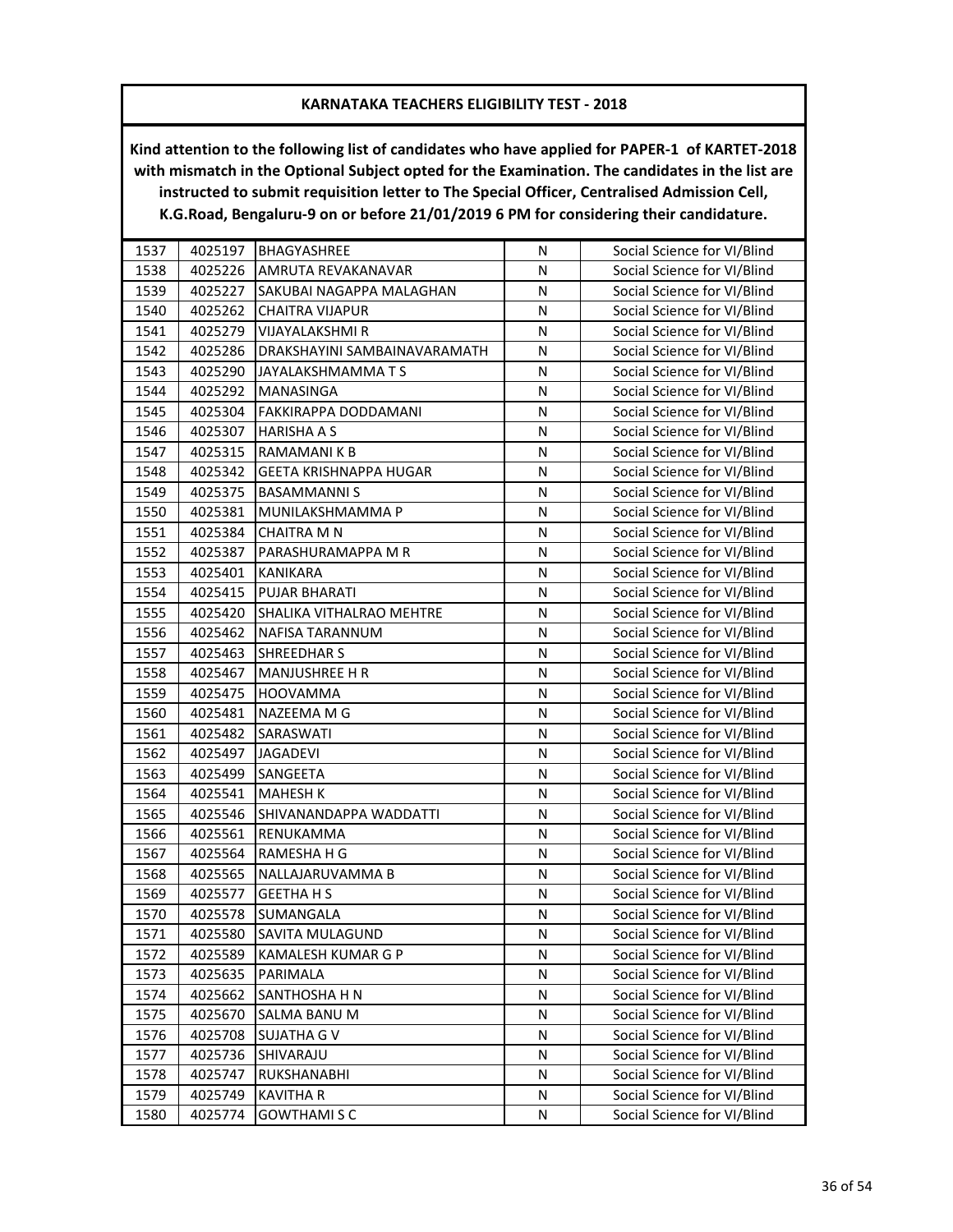| 1581 | 4025818 | <b>NOOR JAN</b>              | N         | Social Science for VI/Blind |
|------|---------|------------------------------|-----------|-----------------------------|
| 1582 | 4025832 | <b>SHWETHAV</b>              | N         | Social Science for VI/Blind |
| 1583 | 4025866 | RAJESHWARI                   | N         | Social Science for VI/Blind |
| 1584 | 4025878 | LAVANYA S M                  | N         | Social Science for VI/Blind |
| 1585 | 4025892 | MANASA M                     | N         | Social Science for VI/Blind |
| 1586 | 4025898 | <b>JYOTI</b>                 | N         | Social Science for VI/Blind |
| 1587 | 4025923 | MAHALAXMI OSANOORAMATH       | N         | Social Science for VI/Blind |
| 1588 | 4025936 | <b>RADHIKA</b>               | N         | Social Science for VI/Blind |
| 1589 | 4025943 | ANJUM BANU                   | N         | Social Science for VI/Blind |
| 1590 | 4025946 | <b>SHRUTI MARADI</b>         | N         | Social Science for VI/Blind |
| 1591 | 4025953 | BASAMMA SHIVAPPA GADAD       | N         | Social Science for VI/Blind |
| 1592 | 4025960 | <b>GEETA</b>                 | N         | Social Science for VI/Blind |
| 1593 | 4025986 | DYAMAVVA HANCHINAMANI        | N         | Social Science for VI/Blind |
| 1594 | 4026009 | <b>SHWETHA H S</b>           | N         | Social Science for VI/Blind |
| 1595 | 4026012 | RAZIYABEGUM                  | N         | Social Science for VI/Blind |
| 1596 | 4026019 | MANJULA LAMANI               | N         | Social Science for VI/Blind |
| 1597 | 4026026 | PALLAVI A R                  | N         | Social Science for VI/Blind |
| 1598 | 4026027 | ASHOKA K P                   | N         | Social Science for VI/Blind |
| 1599 | 4026054 | TEJASHREE R MIRAGI           | ${\sf N}$ | Social Science for VI/Blind |
| 1600 | 4026056 | <b>JAGADISHAK</b>            | N         | Social Science for VI/Blind |
| 1601 | 4026098 | UMAMAHESHWARI S TOTAPPANAVAR | N         | Social Science for VI/Blind |
| 1602 | 4026110 | ANURADHA BANASODE            | N         | Social Science for VI/Blind |
| 1603 | 4026116 | PRAVEENA N                   | N         | Social Science for VI/Blind |
| 1604 | 4026151 | <b>PREETI</b>                | N         | Social Science for VI/Blind |
| 1605 | 4026156 | YASMEEN                      | N         | Social Science for VI/Blind |
| 1606 | 4026157 | NAZIA KOUSAR                 | N         | Social Science for VI/Blind |
| 1607 | 4026165 | <b>ASHVINI ARER</b>          | N         | Social Science for VI/Blind |
| 1608 | 4026170 | MUBEENA BANU                 | N         | Social Science for VI/Blind |
| 1609 | 4026186 | <b>IRFAN BEGUM</b>           | N         | Social Science for VI/Blind |
| 1610 | 4026197 | <b>SUNITHAN</b>              | N         | Social Science for VI/Blind |
| 1611 | 4026199 | RAGHUNANDANA K               | N         | Social Science for VI/Blind |
| 1612 | 4026216 | PRAKASH                      | ${\sf N}$ | Social Science for VI/Blind |
| 1613 | 4026252 | <b>BHONGE SAPANA GOVIND</b>  | N         | Social Science for VI/Blind |
| 1614 | 4026260 | <b>GEETHAYB</b>              | N         | Social Science for VI/Blind |
| 1615 | 4026275 | KUMUDAKSHI P                 | N         | Social Science for VI/Blind |
| 1616 | 4026304 | PRIYA H L                    | N         | Social Science for VI/Blind |
| 1617 | 4026316 | RAJASHRI                     | N         | Social Science for VI/Blind |
| 1618 | 4026330 | RAMYA D R                    | ${\sf N}$ | Social Science for VI/Blind |
| 1619 | 4026337 | DEEPA S                      | N         | Social Science for VI/Blind |
| 1620 | 4026341 | <b>MADHUSHREE S P</b>        | N         | Social Science for VI/Blind |
| 1621 | 4026342 | HARSHIYA BEGUM M             | N         | Social Science for VI/Blind |
| 1622 | 4026346 | <b>REKHA</b>                 | Ν         | Social Science for VI/Blind |
| 1623 | 4026373 | MALA H M                     | N         | Social Science for VI/Blind |
| 1624 | 4026381 | SHAINAJ HAJIBAYI             | N         | Social Science for VI/Blind |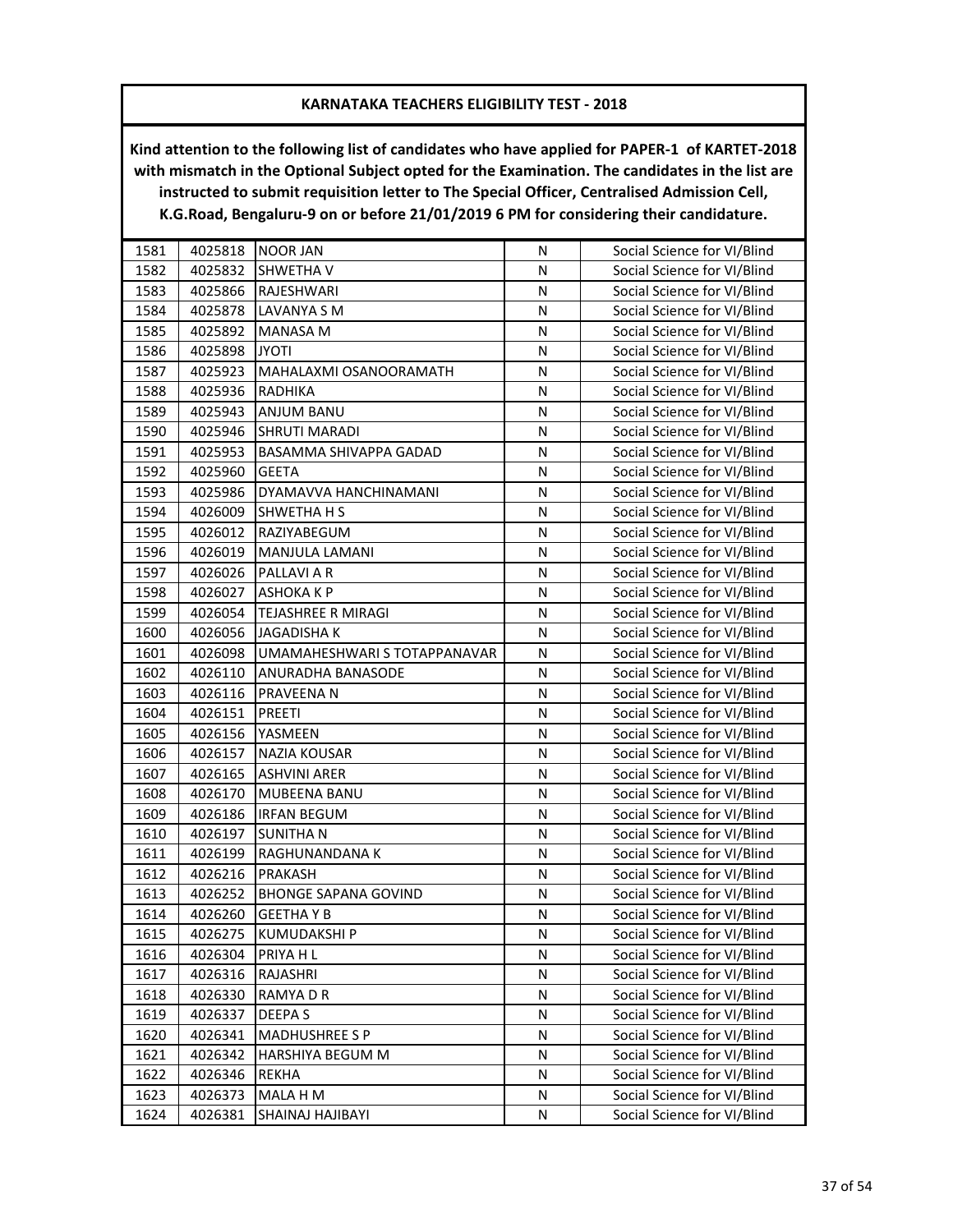**Kind attention to the following list of candidates who have applied for PAPER-1 of KARTET-2018 with mismatch in the Optional Subject opted for the Examination. The candidates in the list are instructed to submit requisition letter to The Special Officer, Centralised Admission Cell, K.G.Road, Bengaluru-9 on or before 21/01/2019 6 PM for considering their candidature.**

| 1625 | 4026412 | <b>MAMATHA</b>       | N | Social Science for VI/Blind |
|------|---------|----------------------|---|-----------------------------|
| 1626 | 4026440 | <b>GUNDAMMA</b>      | N | Social Science for VI/Blind |
| 1627 | 4026445 | <b>ASHWINI</b>       | N | Social Science for VI/Blind |
| 1628 | 4026471 | <b>SUBBAMMA</b>      | N | Social Science for VI/Blind |
| 1629 | 4026496 | <b>RASHMIB</b>       | N | Social Science for VI/Blind |
| 1630 | 4026512 | <b>VIMALA H K</b>    | N | Social Science for VI/Blind |
| 1631 | 4026521 | SHWETHA A R          | N | Social Science for VI/Blind |
| 1632 | 4026532 | <b>VEENA</b>         | N | Social Science for VI/Blind |
| 1633 | 4026548 | <b>M MUJAPHIR</b>    | N | Social Science for VI/Blind |
| 1634 | 4026550 | <b>NAGARATHNA P</b>  | N | Social Science for VI/Blind |
| 1635 | 4026551 | <b>SATHYA S</b>      | N | Social Science for VI/Blind |
| 1636 | 4026557 | <b>CHAITHRA S</b>    | N | Social Science for VI/Blind |
| 1637 | 4026558 | <b>NAVALI ASHOKA</b> | N | Social Science for VI/Blind |
| 1638 | 4026572 | <b>ANITHA C N</b>    | N | Social Science for VI/Blind |
| 1639 | 4026598 | <b>SUSHMITHA A C</b> | N | Social Science for VI/Blind |
| 1640 | 4026606 | <b>MANASA V</b>      | N | Social Science for VI/Blind |
| 1641 | 4026645 | <b>SHRUTHI M S</b>   | N | Social Science for VI/Blind |

# **List of Physically Challenged candidates who are not visually impaired but opted Social Science for VI/Blind as the optional Subject in Paper-1 of KARTET - 2018**

| Sl.No          | Reg.No  |                                | Phy.Han | <b>Subject</b>              |
|----------------|---------|--------------------------------|---------|-----------------------------|
| $\mathbf{1}$   | 4001832 | SHARANAPPA                     | Y       | Social Science for VI/Blind |
| $\overline{2}$ | 4002009 | <b>SANTOSH MADANE</b>          | Υ       | Social Science for VI/Blind |
| 3              | 4002242 | <b>RAVIKUMAR K</b>             | Υ       | Social Science for VI/Blind |
| 4              | 4002306 | <b>BASAVAJYOTI</b>             | Υ       | Social Science for VI/Blind |
| 5              | 4002994 | <b>VIJAYAKUMAR KULIGOD</b>     | Υ       | Social Science for VI/Blind |
| 6              | 4003098 | <b>MARUTHI G S</b>             | Υ       | Social Science for VI/Blind |
| $\overline{7}$ | 4003631 | <b>RASHMIHR</b>                | Υ       | Social Science for VI/Blind |
| 8              | 4003893 | <b>RENUKA</b>                  | Υ       | Social Science for VI/Blind |
| 9              | 4004188 | NAVYASHREE N M                 | Υ       | Social Science for VI/Blind |
| 10             | 4004200 | <b>ZAREPPA</b>                 | Υ       | Social Science for VI/Blind |
| 11             | 4004380 | <b>GUDUMA BI</b>               | Υ       | Social Science for VI/Blind |
| 12             | 4004406 | <b>MANJUNATH SUNAGAR</b>       | Υ       | Social Science for VI/Blind |
| 13             | 4004621 | <b>RAGHAVENDRA D R</b>         | Υ       | Social Science for VI/Blind |
| 14             | 4004682 | <b>MARIYAPPA</b>               | Y       | Social Science for VI/Blind |
| 15             | 4004752 | MAHESH VEERAPPA ANGADI         | Υ       | Social Science for VI/Blind |
| 16             | 4004992 | <b>VEERESHATH</b>              | Υ       | Social Science for VI/Blind |
| 17             | 4005532 | <b>KADEMANI VASANT</b>         | Υ       | Social Science for VI/Blind |
| 18             | 4005642 | <b>GOPAL JADHAV</b>            | Υ       | Social Science for VI/Blind |
| 19             | 4005886 | SABEELABANU AMERULLA CHAMANSHA | Υ       | Social Science for VI/Blind |
| 20             | 4006267 | KALEEMUNNISSA MULLA            | Υ       | Social Science for VI/Blind |
| 21             | 4006650 | MOHAN KRISHNA DEVADIG          | Υ       | Social Science for VI/Blind |
| 22             | 4006698 | <b>B BASAVARAJA</b>            | Υ       | Social Science for VI/Blind |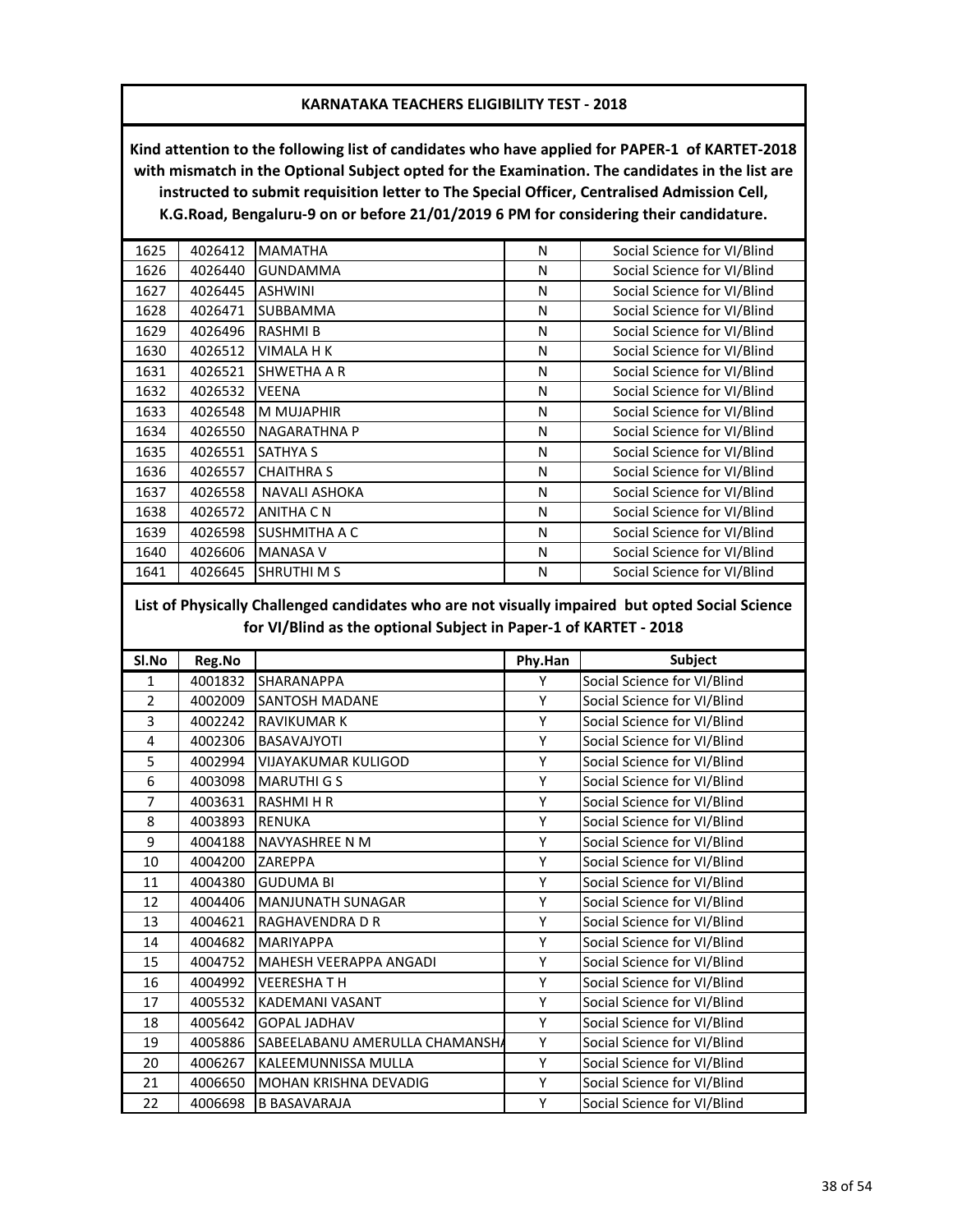| 23 | 4007496 | MANJUNATHA B P              | Υ | Social Science for VI/Blind |
|----|---------|-----------------------------|---|-----------------------------|
| 24 | 4008251 | SHIDDALINGAPPA MALAVADI     | Υ | Social Science for VI/Blind |
| 25 | 4008652 | NEELAPPA CHALLAMARAD        | Υ | Social Science for VI/Blind |
| 26 | 4009356 | KARIBASAPPA R               | Υ | Social Science for VI/Blind |
| 27 | 4009647 | <b>DHULAPPA</b>             | Υ | Social Science for VI/Blind |
| 28 | 4009834 | ERAMMA                      | Υ | Social Science for VI/Blind |
| 29 | 4010126 | SHOBHA DUNDAPPA MALADINNI   | Υ | Social Science for VI/Blind |
| 30 | 4010723 | UMESHA K R                  | Υ | Social Science for VI/Blind |
| 31 | 4011221 | <b>SHREEDEVIK</b>           | Υ | Social Science for VI/Blind |
| 32 | 4011526 | SUREKHA CHOUDHARI           | Υ | Social Science for VI/Blind |
| 33 | 4011716 | <b>CHANDRASHEKHARA S</b>    | Υ | Social Science for VI/Blind |
| 34 | 4012507 | <b>SITABAI</b>              | Υ | Social Science for VI/Blind |
| 35 | 4012790 | SHASHI KALA                 | Υ | Social Science for VI/Blind |
| 36 | 4012851 | <b>SAROJA PATIL</b>         | Υ | Social Science for VI/Blind |
| 37 | 4013038 | RANGANATHA                  | Υ | Social Science for VI/Blind |
| 38 | 4013251 | MOUNESHWAR PATTAR           | Υ | Social Science for VI/Blind |
| 39 | 4013364 | RAJESHWARI N                | Υ | Social Science for VI/Blind |
| 40 | 4013779 | SHAMASUDDIN PINJAR          | Υ | Social Science for VI/Blind |
| 41 | 4013854 | <b>SAVITHA</b>              | Υ | Social Science for VI/Blind |
| 42 | 4013921 | MANJULA NAGAPPA NANDI       | Υ | Social Science for VI/Blind |
| 43 | 4013997 | SUVARNA KALYANI             | Υ | Social Science for VI/Blind |
| 44 | 4014453 | CHANNAMMA BIRADAR           | Υ | Social Science for VI/Blind |
| 45 | 4014576 | <b>MUTTANNA</b>             | Υ | Social Science for VI/Blind |
| 46 | 4014629 | MANGALAMMA H D              | Υ | Social Science for VI/Blind |
| 47 | 4014668 | DEEPA S HIREMATH            | Υ | Social Science for VI/Blind |
| 48 | 4014943 | MEENAKSHI MAJJAGI           | Υ | Social Science for VI/Blind |
| 49 | 4015424 | CHANNAMMA BIRADAR           | Υ | Social Science for VI/Blind |
| 50 | 4015791 | KARABASAPPA                 | Υ | Social Science for VI/Blind |
| 51 | 4015822 | PRAKASHA S                  | Y | Social Science for VI/Blind |
| 52 | 4016053 | SAHANA H K                  | Υ | Social Science for VI/Blind |
| 53 | 4016476 | BARIKARALAKKAPPA            | Υ | Social Science for VI/Blind |
| 54 | 4016648 | <b>BASAPPA KURI</b>         | Υ | Social Science for VI/Blind |
| 55 | 4017106 | SHAHINBEGUM                 | Υ | Social Science for VI/Blind |
| 56 | 4017122 | <b>NAFEES FATIMA</b>        | Υ | Social Science for VI/Blind |
| 57 | 4017658 | JAYASHRI KAMATE             | Υ | Social Science for VI/Blind |
| 58 | 4018232 | NUJAHATPARVEFN INAMDAR      | Υ | Social Science for VI/Blind |
| 59 | 4018428 | <b>SHOBHA B MANNUR</b>      | Υ | Social Science for VI/Blind |
| 60 | 4018470 | RUKMAVVA HADAPAD            | Υ | Social Science for VI/Blind |
| 61 | 4019035 | <b>SUNITHA</b>              | Υ | Social Science for VI/Blind |
| 62 | 4019248 | <b>MANJULA</b>              | Υ | Social Science for VI/Blind |
| 63 | 4019376 | <b>NANDINI R</b>            | Υ | Social Science for VI/Blind |
| 64 | 4019531 | SAROJA                      | Υ | Social Science for VI/Blind |
| 65 | 4019580 | SHARANAPPA                  | Υ | Social Science for VI/Blind |
| 66 | 4019764 | MAHEJABEEN DILAWAR MAKANDAR | Υ | Social Science for VI/Blind |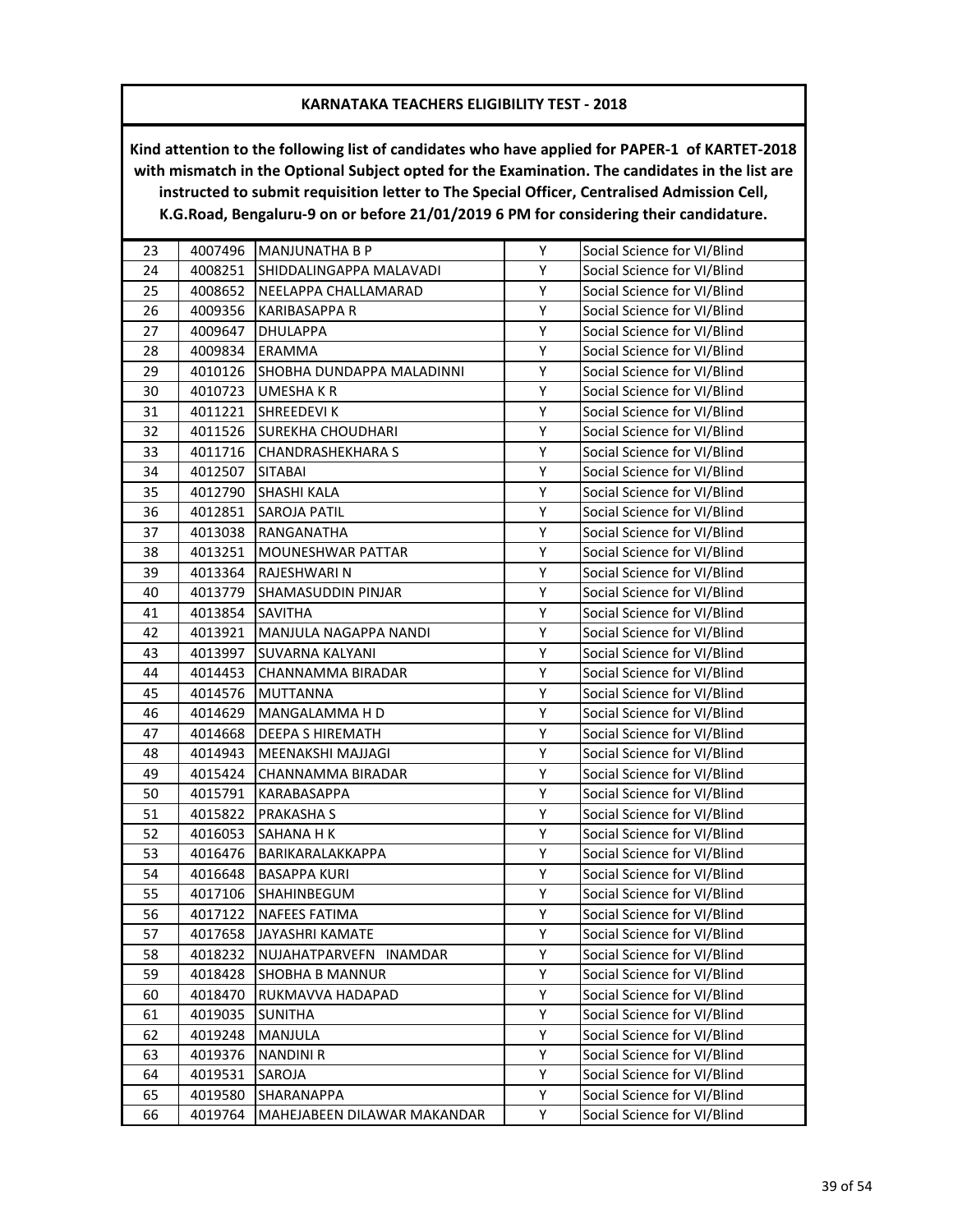| 67  | 4020777 | MANGALAMMA                  | Υ | Social Science for VI/Blind |
|-----|---------|-----------------------------|---|-----------------------------|
| 68  | 4020837 | <b>MANJULA S</b>            | Υ | Social Science for VI/Blind |
| 69  | 4021175 | <b>SYED KHALID</b>          | Υ | Social Science for VI/Blind |
| 70  | 4021583 | DEVARAJ KORALAKATTI         | Υ | Social Science for VI/Blind |
| 71  | 4021663 | <b>KRISHNA MURTHY T</b>     | Υ | Social Science for VI/Blind |
| 72  | 4021758 | NEELAKANTARAYA              | Υ | Social Science for VI/Blind |
| 73  | 4022061 | SUNANDA JAYAGOND            | Υ | Social Science for VI/Blind |
| 74  | 4022107 | <b>RESHMA ANDELI</b>        | Υ | Social Science for VI/Blind |
| 75  | 4022454 | <b>RABANA</b>               | Υ | Social Science for VI/Blind |
| 76  | 4022479 | <b>ASHOKATS</b>             | Υ | Social Science for VI/Blind |
| 77  | 4022561 | <b>VEERU</b>                | Υ | Social Science for VI/Blind |
| 78  | 4022600 | <b>BALABAI PAWAR</b>        | Υ | Social Science for VI/Blind |
| 79  | 4023052 | ARCHANA POTDAR              | Υ | Social Science for VI/Blind |
| 80  | 4023169 | NASIMABANU MULLA M          | Υ | Social Science for VI/Blind |
| 81  | 4023196 | MANJUNATHA HONNIHALLI       | Υ | Social Science for VI/Blind |
| 82  | 4023383 | YAMUNA CHEEPA GOUDA         | Y | Social Science for VI/Blind |
| 83  | 4023933 | <b>GULREZ BANU</b>          | Υ | Social Science for VI/Blind |
| 84  | 4024020 | <b>MAHESH R</b>             | Υ | Social Science for VI/Blind |
| 85  | 4024156 | ANAND KATTIMANI             | Υ | Social Science for VI/Blind |
| 86  | 4024239 | LAXMI KOUJALAGI             | Υ | Social Science for VI/Blind |
| 87  | 4024352 | H VEERESHA                  | Υ | Social Science for VI/Blind |
| 88  | 4024840 | <b>USHA</b>                 | Υ | Social Science for VI/Blind |
| 89  | 4025061 | <b>RENUKAKJ</b>             | Υ | Social Science for VI/Blind |
| 90  | 4025157 | <b>PARVATI</b>              | Υ | Social Science for VI/Blind |
| 91  | 4025218 | SHIVANANDAPPA WADDATTI      | Υ | Social Science for VI/Blind |
| 92  | 4025224 | BASAVANNEVVA HIDAMANI       | Υ | Social Science for VI/Blind |
| 93  | 4025540 | KAMALAPPA HALLI             | Υ | Social Science for VI/Blind |
| 94  | 4025900 | LAXMI BIRADAR               | Υ | Social Science for VI/Blind |
| 95  | 4025909 | <b>ASHA E</b>               | Y | Social Science for VI/Blind |
| 96  | 4027244 | SHARMILA KAMBLE             | Υ | Social Science for VI/Blind |
| 97  | 4027443 | <b>SUJATA AMATE</b>         | Υ | Social Science for VI/Blind |
| 98  | 4027452 | <b>SUBHASH MANE</b>         | Υ | Social Science for VI/Blind |
| 99  | 4027839 | CHETHAN KUMAR HJ            | Υ | Social Science for VI/Blind |
| 100 | 4028648 | RYAVIHALU VEERESHA GOWDA    | Υ | Social Science for VI/Blind |
| 101 | 4028919 | LAXMI                       | Υ | Social Science for VI/Blind |
| 102 | 4029236 | VIJAYALAXMI                 | Υ | Social Science for VI/Blind |
| 103 | 4029622 | <b>G TRIVENI</b>            | Υ | Social Science for VI/Blind |
| 104 | 4029862 | ANITA                       | Υ | Social Science for VI/Blind |
| 105 | 4029872 | RAJU S JIVANI               | Υ | Social Science for VI/Blind |
| 106 | 4030039 | <b>GEETHA CR</b>            | Υ | Social Science for VI/Blind |
| 107 | 4030580 | SUDHARANI RAVASAB GIRAGANVE | Υ | Social Science for VI/Blind |
| 108 | 4030761 | <b>MOHANKUMAR K R</b>       | Υ | Social Science for VI/Blind |
| 109 | 4031095 | MOHAN B G                   | Υ | Social Science for VI/Blind |
| 110 | 4031615 | NAGENDRAPPA A K             | Υ | Social Science for VI/Blind |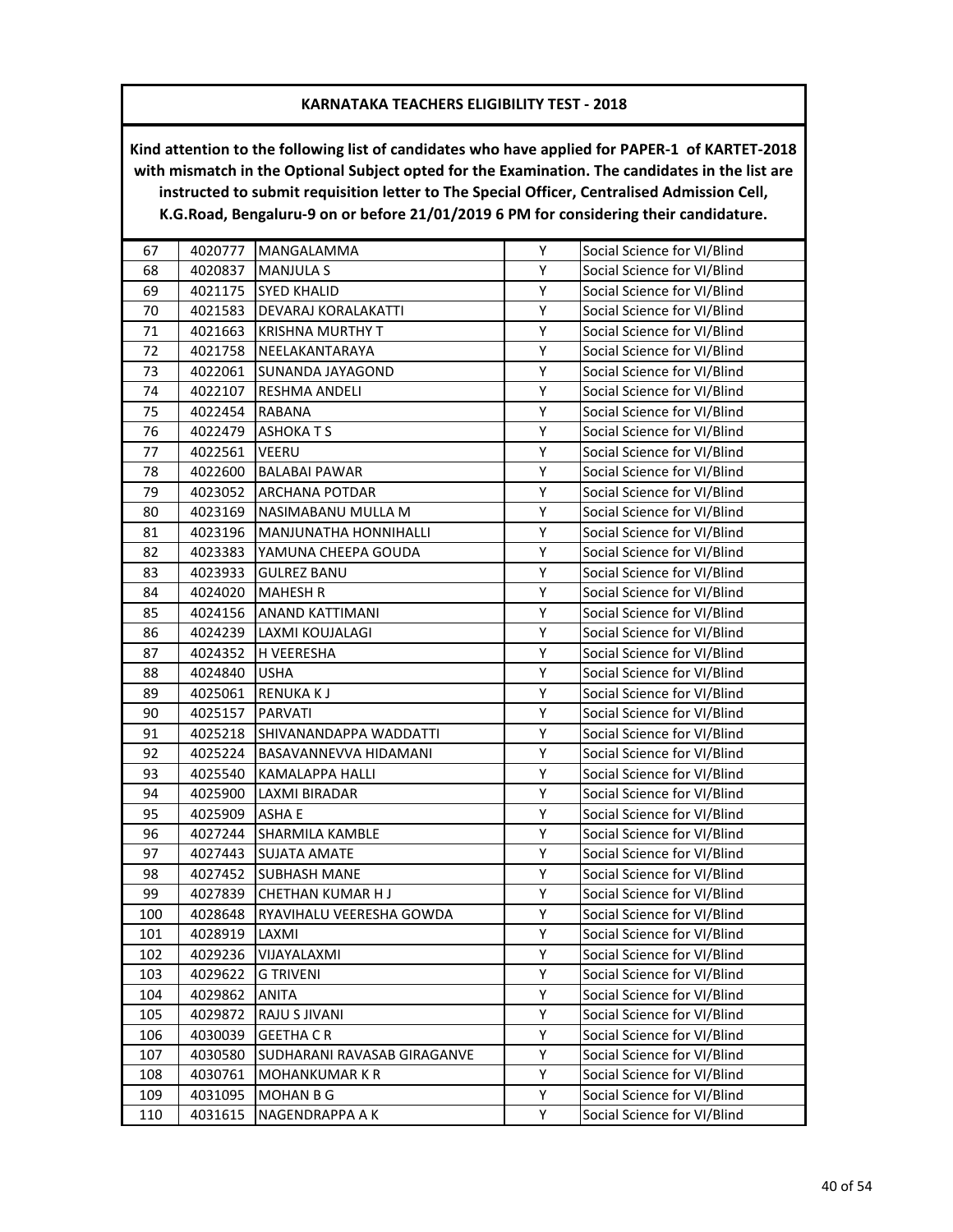| 111 | 4032070 | KASHAVVA NAGANUR         | Υ | Social Science for VI/Blind |
|-----|---------|--------------------------|---|-----------------------------|
| 112 | 4032633 | MOHMMAD MOOSA KALBURGI   | Υ | Social Science for VI/Blind |
| 113 | 4032736 | AVASABAI                 | Υ | Social Science for VI/Blind |
| 114 | 4032923 | <b>SHASHIKALA B K</b>    | Υ | Social Science for VI/Blind |
| 115 | 4032933 | <b>SHARADA</b>           | Υ | Social Science for VI/Blind |
| 116 | 4032993 | SABARADDY                | Υ | Social Science for VI/Blind |
| 117 | 4033099 | <b>IRANNA</b>            | Υ | Social Science for VI/Blind |
| 118 | 4033871 | SABAVVA                  | Υ | Social Science for VI/Blind |
| 119 | 4034226 | KIRANKUMAR               | Υ | Social Science for VI/Blind |
| 120 | 4034492 | SALUNKE JYOTIBA ASHOKRAO | Υ | Social Science for VI/Blind |
| 121 | 4034779 | RATHNAMMA S B            | Υ | Social Science for VI/Blind |
| 122 | 4035550 | NAGARAJ                  | Υ | Social Science for VI/Blind |
| 123 | 4035834 | <b>SUBHASH MANE</b>      | Υ | Social Science for VI/Blind |
| 124 | 4036501 | PAVANA HANCHINAMANI      | Υ | Social Science for VI/Blind |
| 125 | 4036531 | <b>ARIFA BEGUM</b>       | Υ | Social Science for VI/Blind |
| 126 | 4036598 | <b>GEETA</b>             | Υ | Social Science for VI/Blind |
| 127 | 4036817 | RAJAMMA HK               | Υ | Social Science for VI/Blind |
| 128 | 4037119 | <b>VEERENDRAPATILA H</b> | Υ | Social Science for VI/Blind |
| 129 | 4037350 | <b>KUMARA G T</b>        | Υ | Social Science for VI/Blind |
| 130 | 4037487 | <b>TRIVENI CHANNI</b>    | Υ | Social Science for VI/Blind |
| 131 | 4037488 | MOHAMED IBRAHIM          | Υ | Social Science for VI/Blind |
| 132 | 4039078 | KOUSAPLA SHILPA          | Υ | Social Science for VI/Blind |
| 133 | 4039341 | LATHA P H                | Υ | Social Science for VI/Blind |
| 134 | 4039451 | <b>SHARANAPPA</b>        | Υ | Social Science for VI/Blind |
| 135 | 4039846 | <b>DESHIKA</b>           | Υ | Social Science for VI/Blind |
| 136 | 4039874 | RAJU VANDAL              | Υ | Social Science for VI/Blind |
| 137 | 4040134 | <b>KASHINATH</b>         | Υ | Social Science for VI/Blind |
| 138 | 4040321 | DHRAKSHAYANI S B         | Υ | Social Science for VI/Blind |
| 139 | 4040432 | <b>MURULI MK</b>         | Υ | Social Science for VI/Blind |
| 140 | 4040633 | SUJATA BHIMAPPA ANANDI   | Υ | Social Science for VI/Blind |
| 141 | 4042214 | ARIFA BEGUM              | Υ | Social Science for VI/Blind |
| 142 | 4042226 | TULASAVVA BANDIWAD       | Υ | Social Science for VI/Blind |
| 143 | 4042644 | RAGHAVENDRA MALLAPPA     | Υ | Social Science for VI/Blind |
| 144 | 4043545 | <b>VISHALAKSHI B</b>     | Υ | Social Science for VI/Blind |
| 145 | 4043835 | MANSOORKHAN              | Υ | Social Science for VI/Blind |
| 146 | 4044240 | JYOTHEPPA MEGALAGERI     | Υ | Social Science for VI/Blind |
| 147 | 4044751 | RANGA NATHA              | Υ | Social Science for VI/Blind |
| 148 | 4045219 | BABU                     | Υ | Social Science for VI/Blind |
| 149 | 4045659 | USMANA ALI NAMAJI        | Υ | Social Science for VI/Blind |
| 150 | 4046385 | SHIVAKUMAR               | Υ | Social Science for VI/Blind |
| 151 | 4046904 | <b>JAGANATH</b>          | Υ | Social Science for VI/Blind |
| 152 | 4047231 | LAXMIBAI BIDARI          | Υ | Social Science for VI/Blind |
| 153 | 4047272 | HANUMANTHAPPA A          | Υ | Social Science for VI/Blind |
| 154 | 4047457 | HULUGAPPA                | Υ | Social Science for VI/Blind |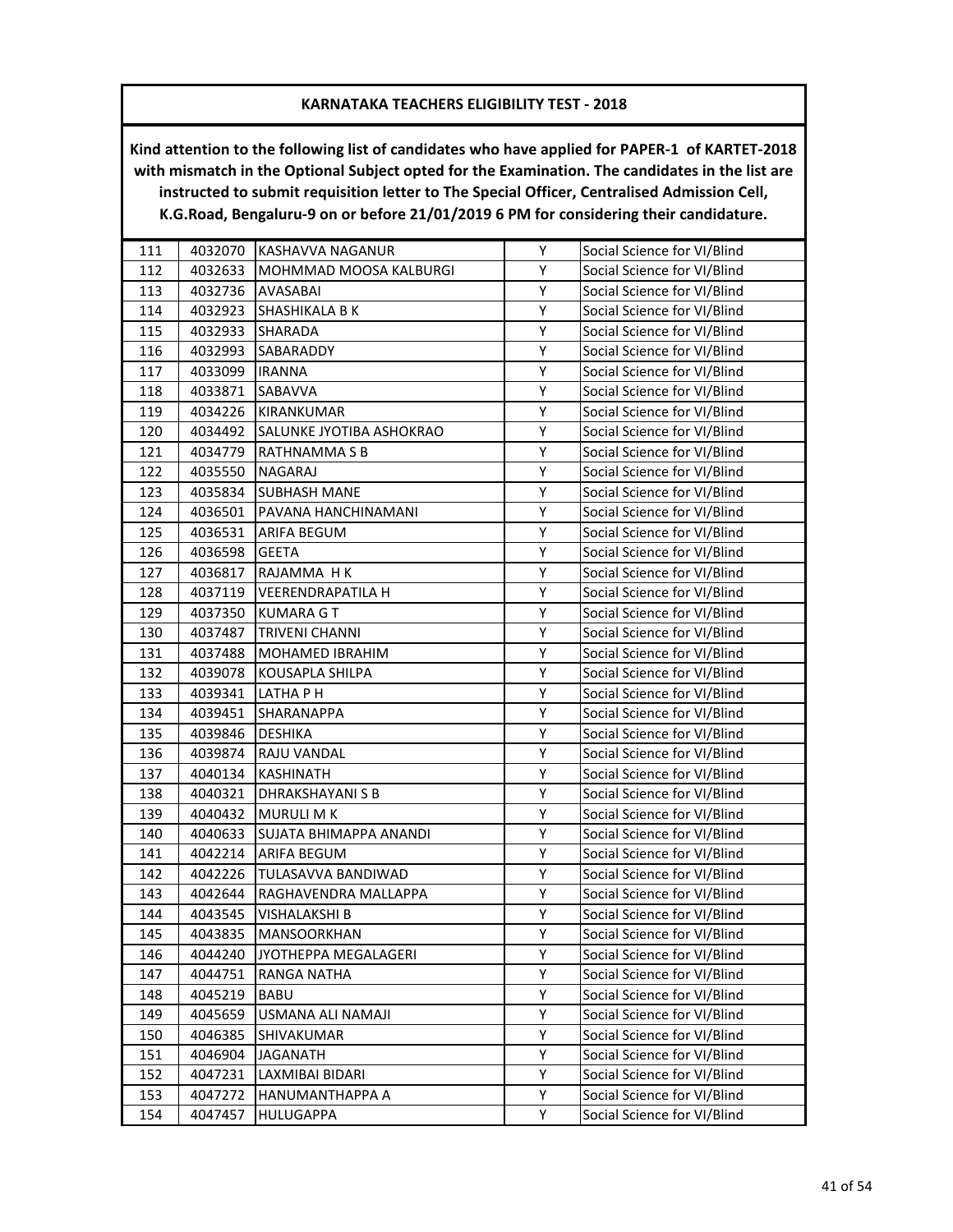| 155 | 4048492 | BEEBIASHA ASHEKHANAVAR  | Y | Social Science for VI/Blind |
|-----|---------|-------------------------|---|-----------------------------|
| 156 | 4048646 | DEVARAMANE SABARISHA    | Υ | Social Science for VI/Blind |
| 157 | 4049184 | BHIMAVVA BISALAHALLI    | Υ | Social Science for VI/Blind |
| 158 | 4049598 | <b>MEENAKSHIN</b>       | Υ | Social Science for VI/Blind |
| 159 | 4049856 | <b>GAIBUSAB NADAF</b>   | Υ | Social Science for VI/Blind |
| 160 | 4050127 | MUMTAZ D ATTAR          | Υ | Social Science for VI/Blind |
| 161 | 4050128 | H ASHA                  | Υ | Social Science for VI/Blind |
| 162 | 4050144 | MEENAKSHI               | Υ | Social Science for VI/Blind |
| 163 | 4050561 | ASHA S R                | Υ | Social Science for VI/Blind |
| 164 | 4051612 | <b>BHARATHI H E</b>     | Υ | Social Science for VI/Blind |
| 165 | 4051641 | <b>SURENDRA</b>         | Υ | Social Science for VI/Blind |
| 166 | 4051757 | JYOTI B M               | Υ | Social Science for VI/Blind |
| 167 | 4052178 | SAPNA RAJKUMAR          | Υ | Social Science for VI/Blind |
| 168 | 4053121 | <b>GOVINDARAJ</b>       | Υ | Social Science for VI/Blind |
| 169 | 4053222 | <b>ADIVEPPA AMBIGER</b> | Υ | Social Science for VI/Blind |
| 170 | 4053227 | PRIYANKA PATIL          | Υ | Social Science for VI/Blind |
| 171 | 4053702 | <b>DAKSHYINI H</b>      | Υ | Social Science for VI/Blind |
| 172 | 4053762 | <b>SHRIDEVI BIRADAR</b> | Υ | Social Science for VI/Blind |
| 173 | 4053966 | <b>BASAVARAJA K</b>     | Υ | Social Science for VI/Blind |
| 174 | 4055957 | LAXMI SIDDAPPA BIDARI   | Υ | Social Science for VI/Blind |
| 175 | 4056272 | SHARANAMMA              | Υ | Social Science for VI/Blind |
| 176 | 4056560 | <b>SHRIDEVI BIRADAR</b> | Υ | Social Science for VI/Blind |
| 177 | 4057970 | <b>BHEEMAPPA M</b>      | Υ | Social Science for VI/Blind |
| 178 | 4058168 | <b>SANTOSH</b>          | Υ | Social Science for VI/Blind |
| 179 | 4058752 | MANJA NAIK M            | Υ | Social Science for VI/Blind |
| 180 | 4059510 | SANTOSH KUMAR MELKERI   | Υ | Social Science for VI/Blind |
| 181 | 4059840 | PARAVATI                | Υ | Social Science for VI/Blind |
| 182 | 4060072 | RANJITHA H              | Υ | Social Science for VI/Blind |
| 183 | 4061530 | SEETARAM                | Υ | Social Science for VI/Blind |
| 184 | 4061842 | ANNAPURNA               | Υ | Social Science for VI/Blind |
| 185 | 4062198 | MALLESHA G              | Υ | Social Science for VI/Blind |
| 186 | 4062587 | TEJASHWINI MUDNOOR      | Υ | Social Science for VI/Blind |
| 187 | 4062820 | MURALIDHARA M S         | Υ | Social Science for VI/Blind |
| 188 | 4062933 | <b>SURESHAV</b>         | Υ | Social Science for VI/Blind |
| 189 | 4063248 | DEEPA KALAKHAMBKAR      | Υ | Social Science for VI/Blind |
| 190 | 4065531 | ANNAPORNAMMA            | Υ | Social Science for VI/Blind |
| 191 | 4066376 | PARVATI                 | Υ | Social Science for VI/Blind |
| 192 | 4066379 | HANAMAPPA               | Υ | Social Science for VI/Blind |
| 193 | 4066498 | SAVITADEVI DUGGI        | Υ | Social Science for VI/Blind |
| 194 | 4067083 | UMASHREE                | Υ | Social Science for VI/Blind |
| 195 | 4067192 | BANUMATHI M A           | Υ | Social Science for VI/Blind |
| 196 | 4067520 | <b>SHRUTI PATGAR</b>    | Υ | Social Science for VI/Blind |
| 197 | 4068400 | SABANNA TALAWAR         | Υ | Social Science for VI/Blind |
| 198 | 4070533 | <b>SUDHARANI</b>        | Υ | Social Science for VI/Blind |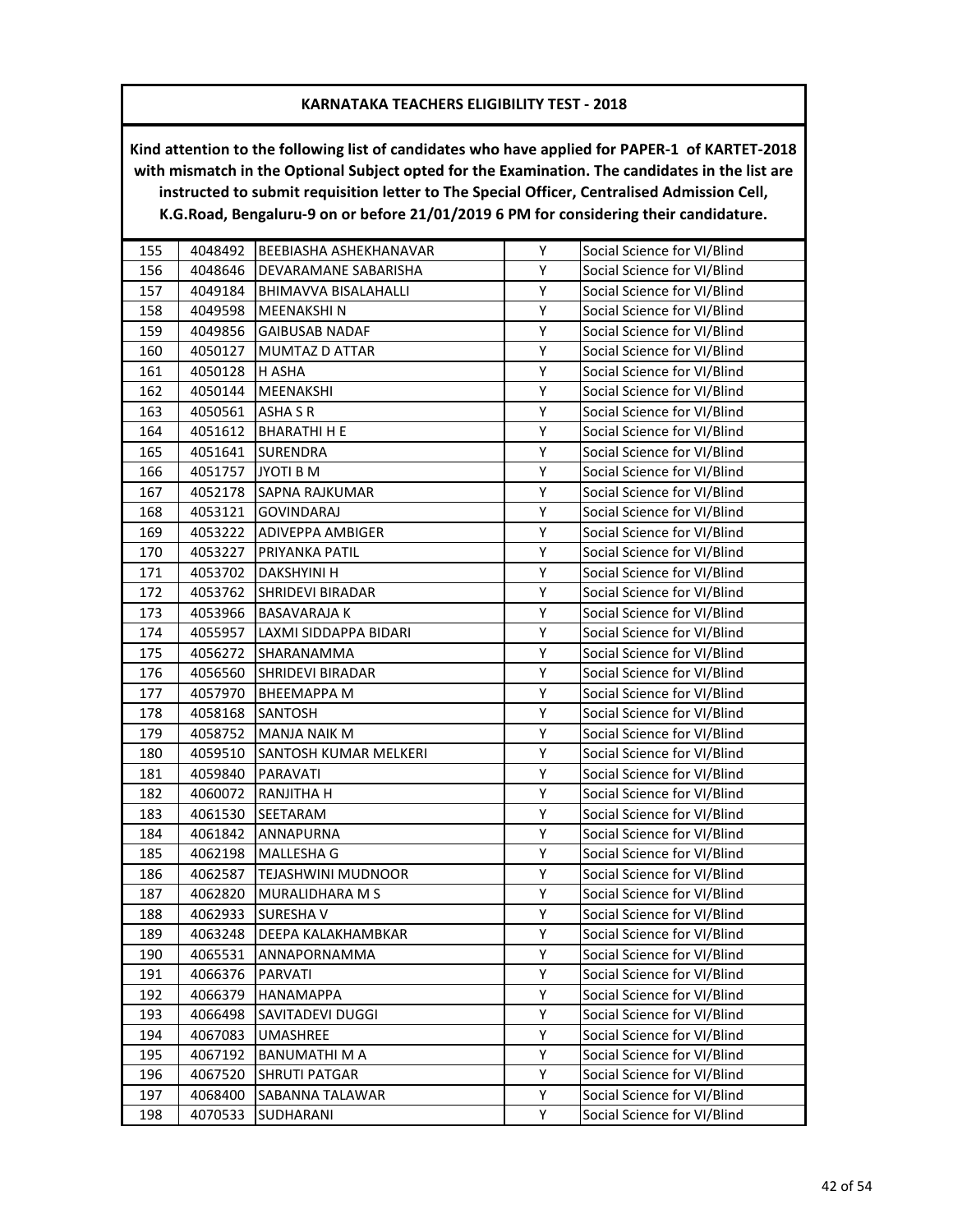| 199 | 4071107 | ANASOOYA BAJANTRI          | Υ | Social Science for VI/Blind |
|-----|---------|----------------------------|---|-----------------------------|
| 200 | 4071170 | SAVITHA M                  | Υ | Social Science for VI/Blind |
| 201 | 4071324 | <b>SALMAD</b>              | Υ | Social Science for VI/Blind |
| 202 | 4071758 | HANUMANTAPPA HORKERI       | Υ | Social Science for VI/Blind |
| 203 | 4071765 | SIDRAM                     | Υ | Social Science for VI/Blind |
| 204 | 4072257 | <b>MALLIKARJUN SHINGE</b>  | Υ | Social Science for VI/Blind |
| 205 | 4073162 | SIDDAPPA                   | Υ | Social Science for VI/Blind |
| 206 | 4073632 | <b>RAMESHA S</b>           | Υ | Social Science for VI/Blind |
| 207 | 4073656 | <b>UMADEVIC</b>            | Υ | Social Science for VI/Blind |
| 208 | 4073663 | KALYANAKUMAR R             | Υ | Social Science for VI/Blind |
| 209 | 4074011 | SHANKRAPPA LAMANI          | Υ | Social Science for VI/Blind |
| 210 | 4075041 | SHIVANANDA HUTTI           | Υ | Social Science for VI/Blind |
| 211 | 4075121 | SUREKHA SHIVARAI SAPPADLI  | Υ | Social Science for VI/Blind |
| 212 | 4075769 | SOWBHAGYA                  | Υ | Social Science for VI/Blind |
| 213 | 4076327 | LAXMI KOUJALAGI            | Υ | Social Science for VI/Blind |
| 214 | 4076436 | ANNAPURNA A MADAVAL        | Υ | Social Science for VI/Blind |
| 215 | 4077297 | KALAVATI                   | Υ | Social Science for VI/Blind |
| 216 | 4077490 | <b>MANJULA E</b>           | Υ | Social Science for VI/Blind |
| 217 | 4077632 | SHOBHA BIRADAR             | Υ | Social Science for VI/Blind |
| 218 | 4077946 | PRAKASH ANGADI             | Υ | Social Science for VI/Blind |
| 219 | 4078040 | MEGHA PEEDKAR              | Υ | Social Science for VI/Blind |
| 220 | 4078467 | SHILPA MARUTI BHAGOJI      | Υ | Social Science for VI/Blind |
| 221 | 4078802 | SHILPA MARUTI BHAGOJI      | Υ | Social Science for VI/Blind |
| 222 | 4079178 | MEERABAI LAMANI            | Υ | Social Science for VI/Blind |
| 223 | 4080083 | MANGALA                    | Υ | Social Science for VI/Blind |
| 224 | 4081321 | PUTTAVVA MARATHE           | Υ | Social Science for VI/Blind |
| 225 | 4081396 | ARUNA B DANDERA            | Υ | Social Science for VI/Blind |
| 226 | 4081856 | RANGANATHA K R             | Υ | Social Science for VI/Blind |
| 227 | 4082232 | SIDDALINGAMMA              | Υ | Social Science for VI/Blind |
| 228 | 4082488 | THIPPESWAMY S              | Υ | Social Science for VI/Blind |
| 229 | 4082575 | RAMESH AGADI               | Υ | Social Science for VI/Blind |
| 230 | 4083230 | VIDYASHREE CHANAGOUDANAVAR | Υ | Social Science for VI/Blind |
| 231 | 4084318 | MANGALA B L                | Υ | Social Science for VI/Blind |
| 232 | 4084470 | <b>ANAND</b>               | Υ | Social Science for VI/Blind |
| 233 | 4084599 | <b>SHAILA</b>              | Υ | Social Science for VI/Blind |
| 234 | 4084944 | <b>MANJUNATHA S R</b>      | Υ | Social Science for VI/Blind |
| 235 | 4084990 | <b>NALINAKO</b>            | Υ | Social Science for VI/Blind |
| 236 | 4085647 | CHANDRAKALA                | Υ | Social Science for VI/Blind |
| 237 | 4086734 | UMAVATHI B                 | Υ | Social Science for VI/Blind |
| 238 | 4087118 | <b>ADEMMA V</b>            | Υ | Social Science for VI/Blind |
| 239 | 4087265 | LAXMAVVA                   | Υ | Social Science for VI/Blind |
| 240 | 4087851 | NAGENDRA K S               | Υ | Social Science for VI/Blind |
| 241 | 4088210 | LAKKAVVA BIRADAR           | Υ | Social Science for VI/Blind |
| 242 | 4088489 | DEVINDRAPPA                | Υ | Social Science for VI/Blind |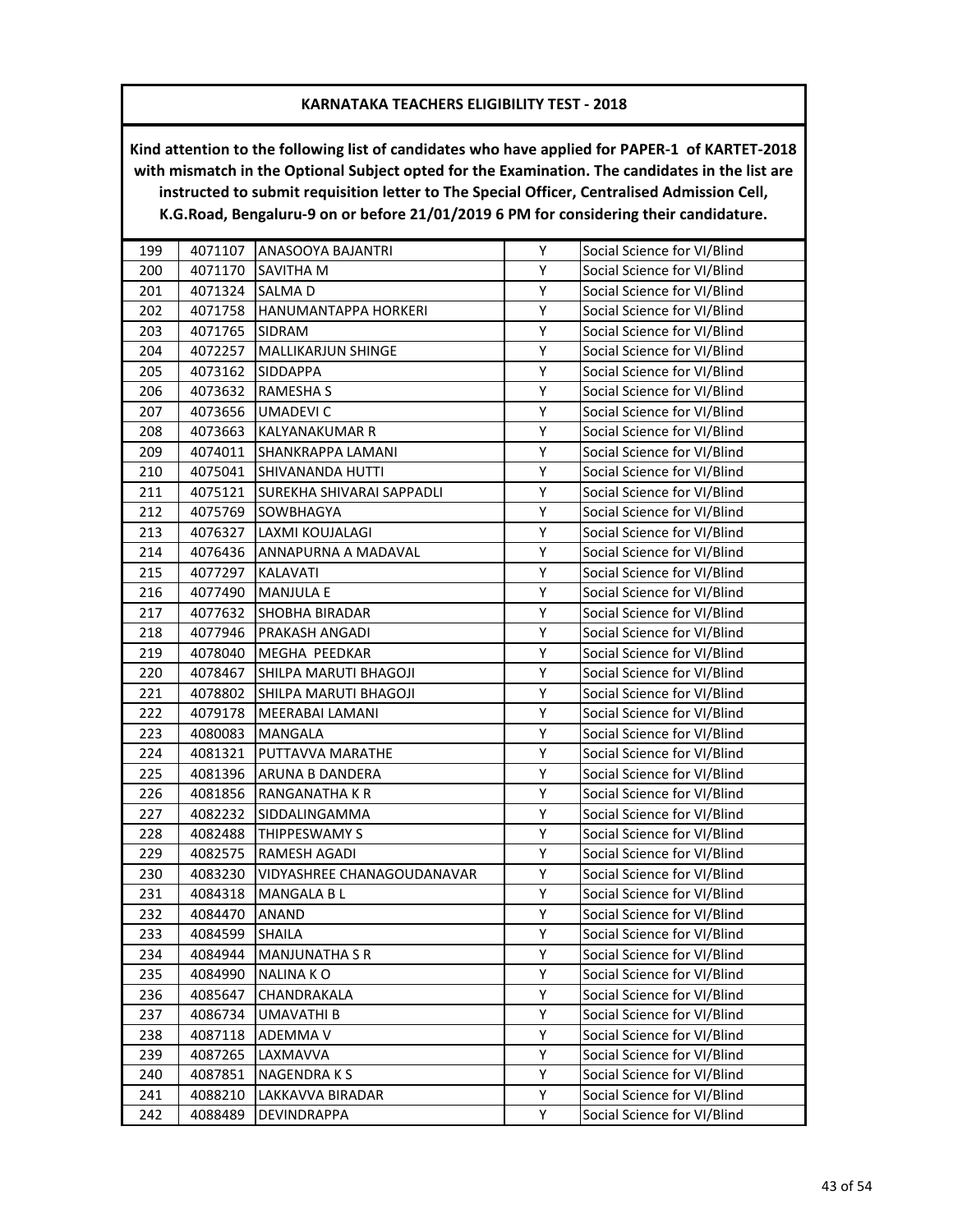| 243 | 4088734 | KAMALA JADHAV             | Υ | Social Science for VI/Blind |
|-----|---------|---------------------------|---|-----------------------------|
| 244 | 4088847 | SANTOSHKUMAR BELAGALL     | Υ | Social Science for VI/Blind |
| 245 | 4089766 | SAVITA DESAI              | Υ | Social Science for VI/Blind |
| 246 | 4089980 | <b>MAMATHA IV</b>         | Υ | Social Science for VI/Blind |
| 247 | 4090120 | ANITA V HARALE            | Υ | Social Science for VI/Blind |
| 248 | 4091351 | SHARANABASAPPA            | Υ | Social Science for VI/Blind |
| 249 | 4093673 | SANGEETHAMMA T M          | Υ | Social Science for VI/Blind |
| 250 | 4094085 | <b>BABU GHANTE</b>        | Υ | Social Science for VI/Blind |
| 251 | 4095278 | <b>NAZIA</b>              | Υ | Social Science for VI/Blind |
| 252 | 4095410 | <b>SHILPA YADAHALLI</b>   | Υ | Social Science for VI/Blind |
| 253 | 4095631 | KUREKUPPE KARIBASAMMA     | Υ | Social Science for VI/Blind |
| 254 | 4096172 | <b>DINESH KUREN</b>       | Υ | Social Science for VI/Blind |
| 255 | 4096618 | SAMEENA BHANU             | Υ | Social Science for VI/Blind |
| 256 | 4096967 | <b>RAMESH K</b>           | Υ | Social Science for VI/Blind |
| 257 | 4097050 | <b>DEVIBAI</b>            | Υ | Social Science for VI/Blind |
| 258 | 4097457 | MALLAVVA HALLAD           | Υ | Social Science for VI/Blind |
| 259 | 4097953 | HANUMANTHA                | Υ | Social Science for VI/Blind |
| 260 | 4098726 | LADLESAB                  | Υ | Social Science for VI/Blind |
| 261 | 4100345 | DANAMMA SANGAPPA SATTI    | Υ | Social Science for VI/Blind |
| 262 | 4100778 | MANTAGOUDA PATIL          | Υ | Social Science for VI/Blind |
| 263 | 4101628 | SHAKUNTALA HUKKERI        | Υ | Social Science for VI/Blind |
| 264 | 4101851 | <b>RENUKA GADEKAR</b>     | Υ | Social Science for VI/Blind |
| 265 | 4102402 | LAXMI SAHUKAR             | Υ | Social Science for VI/Blind |
| 266 | 4102553 | <b>PUSHPA BELLI</b>       | Υ | Social Science for VI/Blind |
| 267 | 4102806 | MUBEENA BANU              | Υ | Social Science for VI/Blind |
| 268 | 4102916 | <b>SHANTA BYAKUD</b>      | Υ | Social Science for VI/Blind |
| 269 | 4103026 | SOMASHEKHAR B             | Υ | Social Science for VI/Blind |
| 270 | 4103772 | <b>MARUTHI S H</b>        | Υ | Social Science for VI/Blind |
| 271 | 4104154 | BHEEMASHANKAR             | Υ | Social Science for VI/Blind |
| 272 | 4104213 | PRIYANKA                  | Υ | Social Science for VI/Blind |
| 273 | 4105555 | <b>KANTHARAJA K R</b>     | Υ | Social Science for VI/Blind |
| 274 | 4105748 | SUNANDA SAVUKAR           | Υ | Social Science for VI/Blind |
| 275 | 4105969 | <b>SUNANDA SAVUKAR</b>    | Υ | Social Science for VI/Blind |
| 276 | 4106976 | <b>THARA BEGUM E</b>      | Υ | Social Science for VI/Blind |
| 277 | 4107314 | PARASHURAM LOKAPPA LAMANI | Υ | Social Science for VI/Blind |
| 278 | 4107576 | HANAMANT WADDAR           | Υ | Social Science for VI/Blind |
| 279 | 4107805 | PRABHAKAR M N             | Υ | Social Science for VI/Blind |
| 280 | 4108146 | RARAYAPPA K               | Υ | Social Science for VI/Blind |
| 281 | 4108513 | <b>MANJUNATHA S K</b>     | Υ | Social Science for VI/Blind |
| 282 | 4108905 | RAJASHREE NAGAPPA KARADI  | Υ | Social Science for VI/Blind |
| 283 | 4109220 | RAMAPPA R B               | Υ | Social Science for VI/Blind |
| 284 | 4109801 | RAJASHREE NAGAPPA KARADI  | Υ | Social Science for VI/Blind |
| 285 | 4109890 | GAJENDRABABU N            | Υ | Social Science for VI/Blind |
| 286 | 4110379 | SHARANABASAVA             | Υ | Social Science for VI/Blind |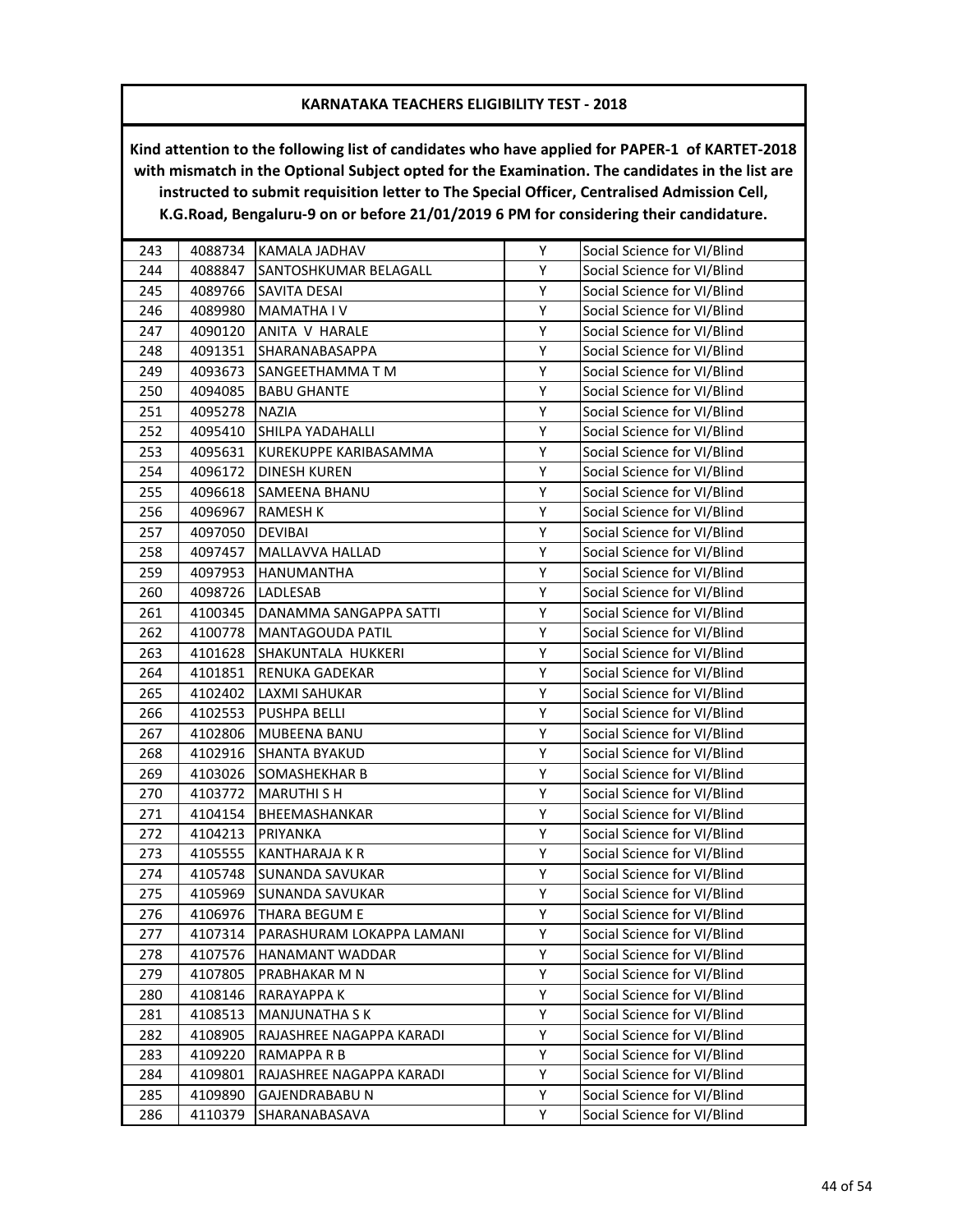| 287 | 4110465 | SHARANAYYA               | Υ | Social Science for VI/Blind |
|-----|---------|--------------------------|---|-----------------------------|
| 288 | 4110551 | <b>SANTOSH JADHAV</b>    | Υ | Social Science for VI/Blind |
| 289 | 4110606 | SUPRIYA BASAVRAJ KOHALLI | Υ | Social Science for VI/Blind |
| 290 | 4113050 | <b>RASHMIYS</b>          | Υ | Social Science for VI/Blind |
| 291 | 4114689 | SANGANABASAPPA MOKHASI   | Υ | Social Science for VI/Blind |
| 292 | 4115021 | CHANDRAKANT              | Υ | Social Science for VI/Blind |
| 293 | 4115261 | DEEPA                    | Υ | Social Science for VI/Blind |
| 294 | 4115839 | CHANDRAKALA D K          | Υ | Social Science for VI/Blind |
| 295 | 4116202 | KASTURI CHINCHALI        | Υ | Social Science for VI/Blind |
| 296 | 4116403 | RAJU BANAJ               | Υ | Social Science for VI/Blind |
| 297 | 4116600 | SUVIDHA EKANATH NAIK     | Υ | Social Science for VI/Blind |
| 298 |         |                          | Υ |                             |
| 299 | 4116863 | MANJULA KUMBAR           | Υ | Social Science for VI/Blind |
|     | 4117004 | DHANRAJ                  |   | Social Science for VI/Blind |
| 300 | 4117349 | BHAGYASHREE              | Υ | Social Science for VI/Blind |
| 301 | 4117353 | LAXMI BADIGER            | Υ | Social Science for VI/Blind |
| 302 | 4117438 | <b>NANDINI A</b>         | Υ | Social Science for VI/Blind |
| 303 | 4118278 | LINGARAJ CHOUDAKKANAVAR  | Υ | Social Science for VI/Blind |
| 304 | 4119124 | KASTURI CHINCHALI        | Υ | Social Science for VI/Blind |
| 305 | 4119193 | KALPANA N                | Υ | Social Science for VI/Blind |
| 306 | 4119637 | LAXMI P V                | Υ | Social Science for VI/Blind |
| 307 | 4120232 | <b>SUREKHA</b>           | Υ | Social Science for VI/Blind |
| 308 | 4120358 | DINESH S M               | Υ | Social Science for VI/Blind |
| 309 | 4121055 | ASIFIQBAL SHAIKH         | Υ | Social Science for VI/Blind |
| 310 | 4122624 | KHUSHTAR BADAGI          | Υ | Social Science for VI/Blind |
| 311 | 4123164 | <b>TASLEEM BEGUM</b>     | Υ | Social Science for VI/Blind |
| 312 | 4123792 | SATISH AKSHALI           | Υ | Social Science for VI/Blind |
| 313 | 4123793 | PARVATHI S B             | Υ | Social Science for VI/Blind |
| 314 | 4123992 | SYASHAPPA B H            | Υ | Social Science for VI/Blind |
| 315 | 4124827 | VEENA K                  | Υ | Social Science for VI/Blind |
| 316 | 4126182 | <b>JYOTI C</b>           | Υ | Social Science for VI/Blind |
| 317 | 4127290 | CHINNAVVA VANAROTTI      | Υ | Social Science for VI/Blind |
| 318 | 4128077 | SUNILKUMAR               | Υ | Social Science for VI/Blind |
| 319 | 4129186 | <b>JYOTI GOURI</b>       | Υ | Social Science for VI/Blind |
| 320 | 4129245 | <b>ARCHANA</b>           | Υ | Social Science for VI/Blind |
| 321 | 4129769 | SHIDDAPPA MALAPUR        | Υ | Social Science for VI/Blind |
| 322 | 4131545 | MANJUNATH LAXMAPPA KALLI | Υ | Social Science for VI/Blind |
| 323 | 4132175 | MANJUNATH MADIWALAR      | Υ | Social Science for VI/Blind |
| 324 | 4132233 | CHANNAVEER               | Υ | Social Science for VI/Blind |
| 325 | 4132381 | SHARANABASAPPA           | Υ | Social Science for VI/Blind |
| 326 | 4133368 | RUHEELA SABA             | Υ | Social Science for VI/Blind |
| 327 | 4134701 | REVAPPA TALAWAR          | Υ | Social Science for VI/Blind |
| 328 | 4135147 | <b>GEETA AMBANNAVAR</b>  | Υ | Social Science for VI/Blind |
| 329 | 4135430 | VITTAL YALLIGUTTI        | Υ | Social Science for VI/Blind |
| 330 | 4135746 | <b>N IHTOYL</b>          | Υ | Social Science for VI/Blind |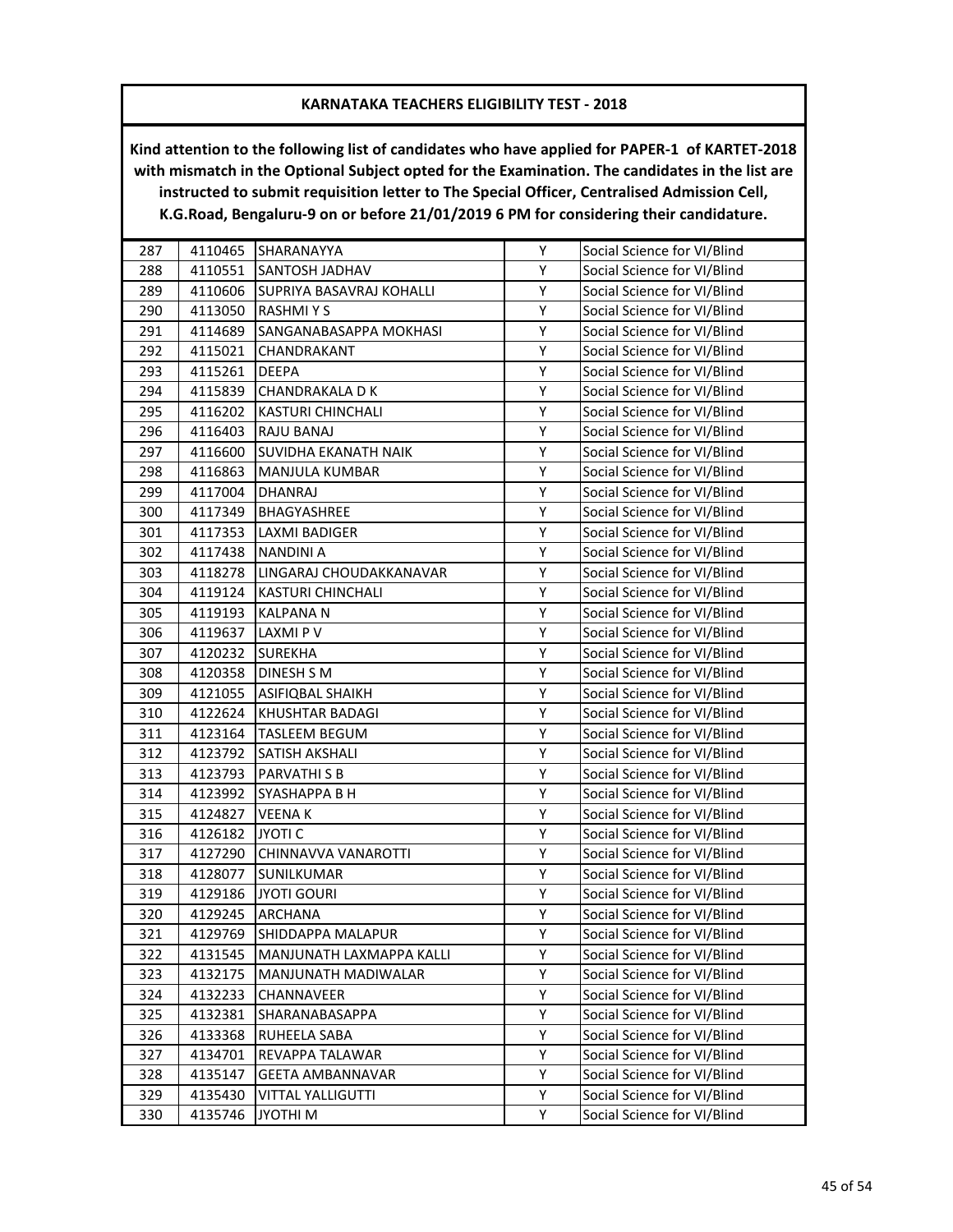| 331 | 4136196 | <b>MANJUNATHA S M</b>       | Υ | Social Science for VI/Blind |
|-----|---------|-----------------------------|---|-----------------------------|
| 332 | 4136197 | <b>NAYANA NAYAK</b>         | Υ | Social Science for VI/Blind |
| 333 | 4136909 | FAKKIRAPPA BARKI            | Υ | Social Science for VI/Blind |
| 334 | 4138019 | <b>NASEERA BANU</b>         | Υ | Social Science for VI/Blind |
| 335 | 4138845 | PARAVEENBANU GHERDI         | Υ | Social Science for VI/Blind |
| 336 | 4139607 | VIDYASHREE H S              | Υ | Social Science for VI/Blind |
| 337 | 4140510 | RAMAPPA RB                  | Υ | Social Science for VI/Blind |
| 338 | 4141197 | RATNAKALA                   | Υ | Social Science for VI/Blind |
| 339 | 4141542 | SIDARAY KOTTALAGI           | Υ | Social Science for VI/Blind |
| 340 | 4141632 | MANJULA                     | Υ | Social Science for VI/Blind |
| 341 | 4143063 | NARAYANASWAMY H R           | Υ | Social Science for VI/Blind |
| 342 | 4143250 | NAGAMANI A B                | Υ | Social Science for VI/Blind |
| 343 | 4143474 | PRADEEPA ARALIKATTI         | Υ | Social Science for VI/Blind |
| 344 | 4143559 | SUREKHA B EMMINAKATTI       | Υ | Social Science for VI/Blind |
| 345 | 4145234 | ASHWINI NARAYAN NAGATRI     | Υ | Social Science for VI/Blind |
| 346 | 4146420 | NARSAPPA                    | Υ | Social Science for VI/Blind |
| 347 | 4146818 | <b>BHARATI YANG</b>         | Υ | Social Science for VI/Blind |
| 348 | 4147419 | TAMBRAHALLI MALASHRI        | Υ | Social Science for VI/Blind |
| 349 | 4148091 | BABITHA                     | Υ | Social Science for VI/Blind |
| 350 | 4148224 | MUJAWAR BASHEERABI          | Υ | Social Science for VI/Blind |
| 351 | 4148799 | <b>REKHAD</b>               | Υ | Social Science for VI/Blind |
| 352 | 4149492 | <b>JAMSHIDKHAN</b>          | Υ | Social Science for VI/Blind |
| 353 | 4150080 | MANJULA                     | Υ | Social Science for VI/Blind |
| 354 | 4150113 | KARIYAPPA                   | Υ | Social Science for VI/Blind |
| 355 | 4151172 | PRABHARAKA S N              | Υ | Social Science for VI/Blind |
| 356 | 4151526 | MUJAWAR BASHEERABI          | Υ | Social Science for VI/Blind |
| 357 | 4151931 | AYYAMMA                     | Υ | Social Science for VI/Blind |
| 358 | 4152112 | PRABHAKARA S N              | Υ | Social Science for VI/Blind |
| 359 | 4152660 | FATHIMA GUFRAN              | Υ | Social Science for VI/Blind |
| 360 | 4152686 | MANJUNATHA U                | Υ | Social Science for VI/Blind |
| 361 | 4154068 | GANESHKUMAR                 | Υ | Social Science for VI/Blind |
| 362 | 4154645 | ADARSHAKUMAR S              | Υ | Social Science for VI/Blind |
| 363 | 4155405 | <b>IRFAN KORBO</b>          | Υ | Social Science for VI/Blind |
| 364 | 4155909 | <b>BASAVARAJU M M</b>       | Υ | Social Science for VI/Blind |
| 365 | 4156149 | SAVITRI RAMAPPA MANMI       | Υ | Social Science for VI/Blind |
| 366 | 4156938 | <b>MARIA PRIYA</b>          | Υ | Social Science for VI/Blind |
| 367 | 4156950 | SHABANABEGUM TEGGI          | Υ | Social Science for VI/Blind |
| 368 | 4157043 | VIJAYA KUMAR M              | Υ | Social Science for VI/Blind |
| 369 | 4157412 | BASAPPA PUJAR               | Υ | Social Science for VI/Blind |
| 370 | 4157829 | BIRADAR JYOTI SHRISAIL      | Υ | Social Science for VI/Blind |
| 371 | 4158086 | HAMEEDA MARDANASAHEB BAGALI | Υ | Social Science for VI/Blind |
| 372 | 4158786 | SHIVAMMA B K                | Υ | Social Science for VI/Blind |
| 373 | 4159431 | RATNAVVA ANGADI             | Υ | Social Science for VI/Blind |
| 374 | 4159706 | PRIYANKA NANDRE             | Υ | Social Science for VI/Blind |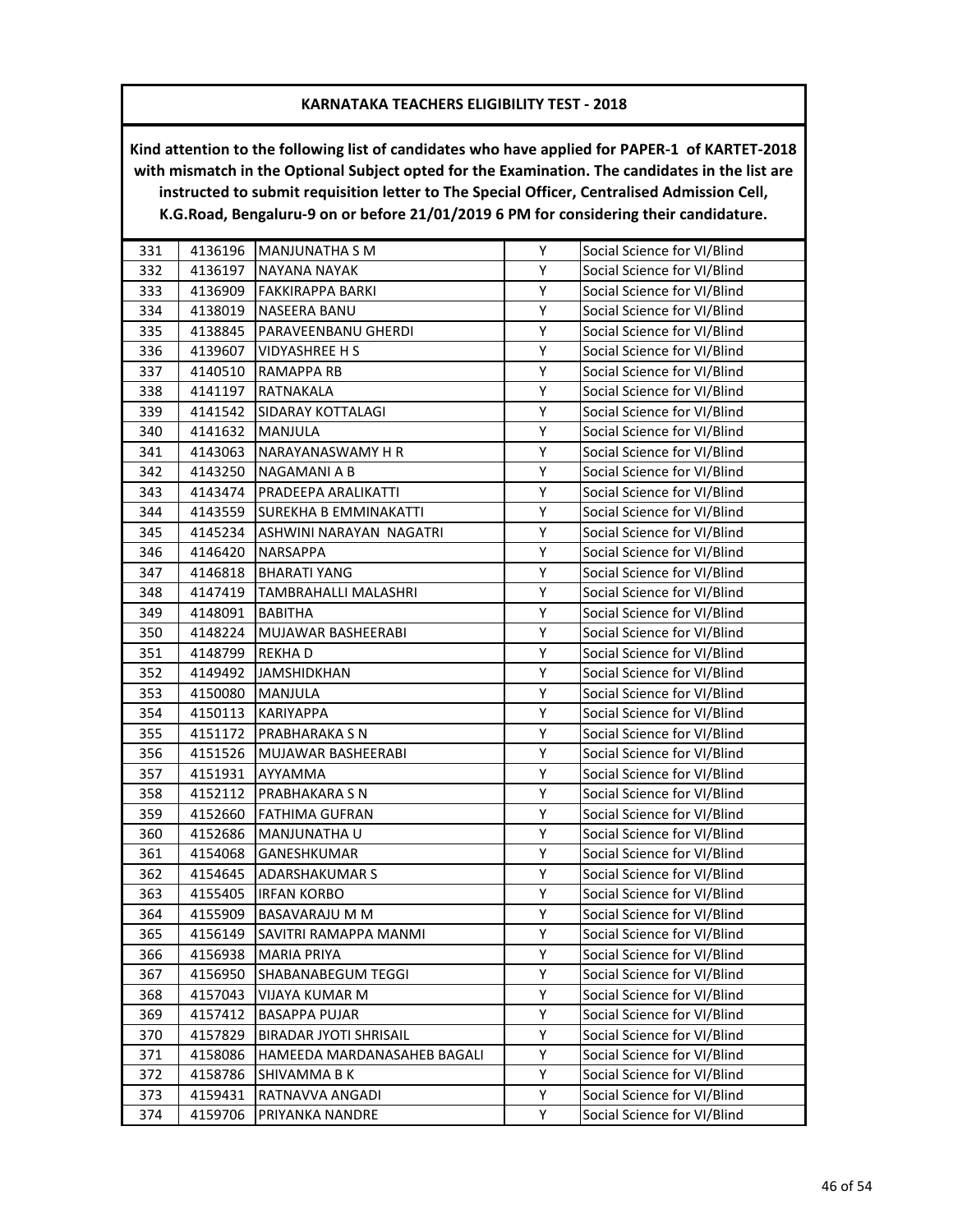| 375 | 4160994 | VASANTHAKUMARI TALAVARA        | Υ | Social Science for VI/Blind |
|-----|---------|--------------------------------|---|-----------------------------|
| 376 | 4160997 | SADASHIV VAJJRAMATTI           | Υ | Social Science for VI/Blind |
| 377 | 4161482 | <b>ANILKUMAER</b>              | Υ | Social Science for VI/Blind |
| 378 | 4161711 | NAGARAJA C D                   | Υ | Social Science for VI/Blind |
| 379 | 4162793 | DRAKSHAYANI DESAI              | Υ | Social Science for VI/Blind |
| 380 | 4162985 | PALLAVI V                      | Υ | Social Science for VI/Blind |
| 381 | 4163001 | TAMHEED FATIMA                 | Υ | Social Science for VI/Blind |
| 382 | 4163835 | DRAKSHAYANI DESAI              | Υ | Social Science for VI/Blind |
| 383 | 4165735 | SATUSINGH SUBEDAR              | Υ | Social Science for VI/Blind |
| 384 | 4166660 | NEERHA KUMARI                  | Υ | Social Science for VI/Blind |
| 385 | 4167040 | SHIVANAND.IRANNA               | Υ | Social Science for VI/Blind |
| 386 | 4167622 | LAKSHMI L                      | Υ | Social Science for VI/Blind |
| 387 | 4168660 | LAKKAJJI NAGARAJA              | Υ | Social Science for VI/Blind |
| 388 | 4168730 | SANGEETA RAMCHANDRA KADAM      | Υ | Social Science for VI/Blind |
| 389 | 4169251 | RANJENA                        | Υ | Social Science for VI/Blind |
| 390 | 4169362 | DODDAMANI CHANNANAIK           | Υ | Social Science for VI/Blind |
| 391 | 4170436 | SAVITA JAMAKHANDI              | Υ | Social Science for VI/Blind |
| 392 | 4170920 | <b>ASHIWINI S</b>              | Υ | Social Science for VI/Blind |
| 393 | 4171034 | SAVITA.KHANDERAYAR.S           | Υ | Social Science for VI/Blind |
| 394 | 4171365 | <b>ASMA BANU</b>               | Υ | Social Science for VI/Blind |
| 395 | 4172713 | RATNAVVA B MODAGI              | Υ | Social Science for VI/Blind |
| 396 | 4174920 | <b>SHAILAJA</b>                | Υ | Social Science for VI/Blind |
| 397 | 4174955 | RANGASWAMY I                   | Υ | Social Science for VI/Blind |
| 398 | 4175991 | ASHA G                         | Υ | Social Science for VI/Blind |
| 399 | 4178222 | VANITHA H S                    | Υ | Social Science for VI/Blind |
| 400 | 4178228 | JYOTHI S S                     | Υ | Social Science for VI/Blind |
| 401 | 4178241 | SATYAPPA TALAVAR               | Υ | Social Science for VI/Blind |
| 402 | 4178288 | ARPANA KODIYA                  | Υ | Social Science for VI/Blind |
| 403 | 4178703 | NIRMALA JOGER                  | Υ | Social Science for VI/Blind |
| 404 | 4178840 | HONNAMMA K N                   | Υ | Social Science for VI/Blind |
| 405 | 4178921 | KIRAN KADAM                    | Υ | Social Science for VI/Blind |
| 406 | 4179411 | YALLAPPA BADAGADDI             | Υ | Social Science for VI/Blind |
| 407 | 4179458 | SIDDAGANGAMMA G R              | Υ | Social Science for VI/Blind |
| 408 | 4180095 | <b>RAMESH PATIL</b>            | Υ | Social Science for VI/Blind |
| 409 | 4180795 | <b>GEETA</b>                   | Υ | Social Science for VI/Blind |
| 410 | 4182062 | VASANTHAKUMARA H K             | Υ | Social Science for VI/Blind |
| 411 | 4182550 | ANAND                          | Υ | Social Science for VI/Blind |
| 412 | 4182681 | SUMANGAL HOLABASAPPA SHIRAGUMI | Υ | Social Science for VI/Blind |
| 413 | 4182735 | DODDAMANI CHANNANAIK           | Υ | Social Science for VI/Blind |
| 414 | 4183376 | RAMYA L                        | Υ | Social Science for VI/Blind |
| 415 | 4183563 | SHEVANTA GURAV                 | Υ | Social Science for VI/Blind |
| 416 | 4183650 | SATEESH BHEEVA HARALE          | Υ | Social Science for VI/Blind |
| 417 | 4183672 | <b>NAGARAJ KUMBAR</b>          | Υ | Social Science for VI/Blind |
| 418 | 4186552 | SAVITRI ANGADI                 | Υ | Social Science for VI/Blind |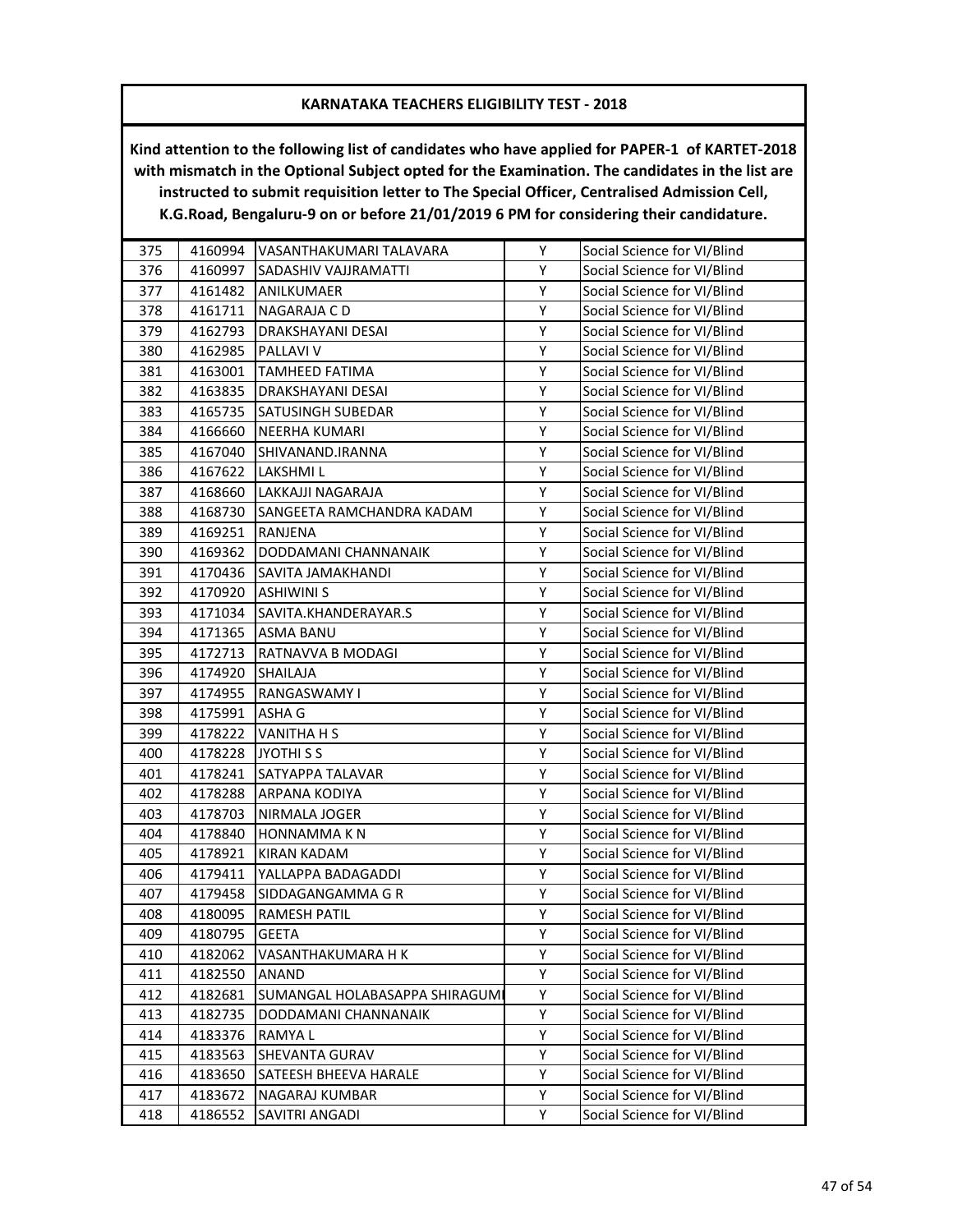| 419 | 4187018 | <b>BHEEMBAI</b>           | Υ | Social Science for VI/Blind |
|-----|---------|---------------------------|---|-----------------------------|
| 420 | 4187080 | LAKSHMI DAMBARAMATTUR     | Υ | Social Science for VI/Blind |
| 421 | 4187209 | <b>ANILKUMAR BARADDI</b>  | Υ | Social Science for VI/Blind |
| 422 | 4187453 | <b>ANAND PANDIT PATIL</b> | Υ | Social Science for VI/Blind |
| 423 | 4188350 | GOVINDA G A               | Υ | Social Science for VI/Blind |
| 424 | 4188762 | SUDHARANI                 | Υ | Social Science for VI/Blind |
| 425 | 4188904 | SANGEETHA M               | Υ | Social Science for VI/Blind |
| 426 | 4189162 | <b>RAMESH HUGAR</b>       | Υ | Social Science for VI/Blind |
| 427 | 4189378 | EERAMMA M                 | Υ | Social Science for VI/Blind |
| 428 | 4189738 | SHAILAJA BIRADAR          | Υ | Social Science for VI/Blind |
| 429 | 4190205 | SHIVARAJKUMAR             | Υ | Social Science for VI/Blind |
| 430 | 4190772 | SREEDEVI                  | Υ | Social Science for VI/Blind |
| 431 | 4190985 | KHAIRUNNISA TAKKEDAR      | Υ | Social Science for VI/Blind |
| 432 | 4191385 | <b>SUREKHA KOLI</b>       | Υ | Social Science for VI/Blind |
| 433 | 4191615 | RENUKA DEVI M             | Υ | Social Science for VI/Blind |
| 434 | 4191980 | <b>MANISHA PATIL</b>      | Υ | Social Science for VI/Blind |
| 435 | 4192159 | THEJESWARI R              | Υ | Social Science for VI/Blind |
| 436 | 4192543 | SHANKARAGOUDA HIPPARAGI   | Υ | Social Science for VI/Blind |
| 437 | 4192761 | MAHADEVA SWAMY G          | Υ | Social Science for VI/Blind |
| 438 | 4193129 | <b>BIBIAYESHA SUTAR</b>   | Υ | Social Science for VI/Blind |
| 439 | 4193787 | LAKKAPPA HALANNAVAR       | Υ | Social Science for VI/Blind |
| 440 | 4193846 | <b>GAVISHIDDAPPA</b>      | Υ | Social Science for VI/Blind |
| 441 | 4194146 | DYAMAVVA SANNAMANI        | Υ | Social Science for VI/Blind |
| 442 | 4194566 | SHILPA PANGANNAVAR        | Υ | Social Science for VI/Blind |
| 443 | 4194940 | DEVENDRA H UPPAR          | Υ | Social Science for VI/Blind |
| 444 | 4195325 | <b>HEMANTHKUMAR R</b>     | Υ | Social Science for VI/Blind |
| 445 | 4195406 | SYEDA SURRAYA NASREEN     | Υ | Social Science for VI/Blind |
| 446 | 4196147 | <b>FARHATUNISSA</b>       | Υ | Social Science for VI/Blind |
| 447 | 4196175 | EERAMMA M                 | Υ | Social Science for VI/Blind |
| 448 | 4196350 | <b>VITTHAL</b>            | Υ | Social Science for VI/Blind |
| 449 | 4196524 | ITOYL                     | Υ | Social Science for VI/Blind |
| 450 | 4196884 | NETRAVATI BADIGER         | Υ | Social Science for VI/Blind |
| 451 | 4197862 | SUVARANA HOSAMANI         | Υ | Social Science for VI/Blind |
| 452 | 4198081 | <b>SHIVAMURTHY S</b>      | Υ | Social Science for VI/Blind |
| 453 | 4198265 | VEENA                     | Υ | Social Science for VI/Blind |
| 454 | 4198502 | LAXMAN RAGATE             | Υ | Social Science for VI/Blind |
| 455 | 4199248 | <b>CHANDRAPRABHA TP</b>   | Υ | Social Science for VI/Blind |
| 456 | 4200016 | MEENAXI                   | Υ | Social Science for VI/Blind |
| 457 | 4201054 | MOHANA RAJ H G            | Υ | Social Science for VI/Blind |
| 458 | 4201243 | PRAMOD HK                 | Υ | Social Science for VI/Blind |
| 459 | 4201590 | <b>SUJATHA</b>            | Υ | Social Science for VI/Blind |
| 460 | 4202544 | RABIA M                   | Υ | Social Science for VI/Blind |
| 461 | 4202599 | BASAMMA SANKADAL          | Υ | Social Science for VI/Blind |
| 462 | 4203487 | <b>KAVITA</b>             | Υ | Social Science for VI/Blind |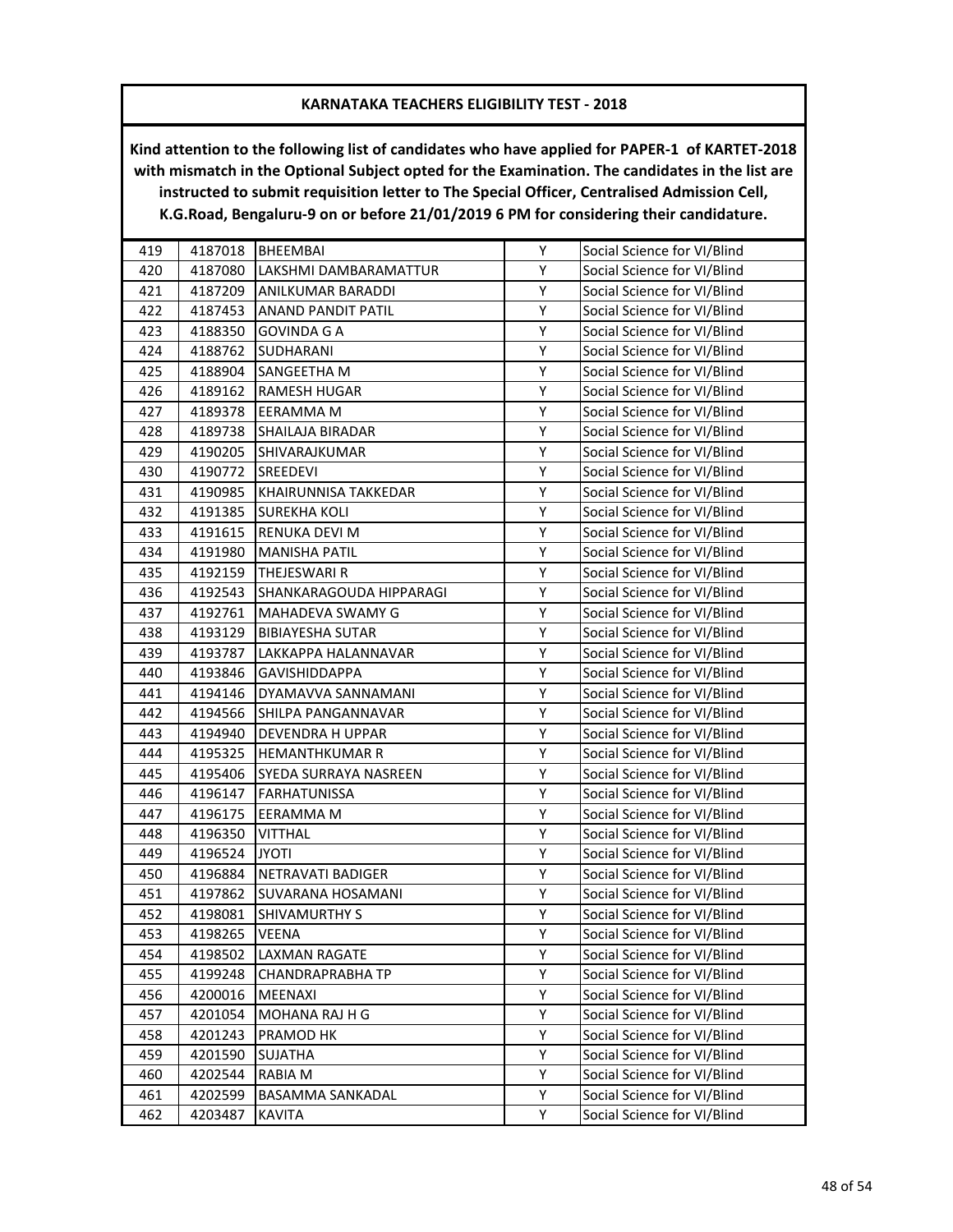| 463 | 4203577 | SIDDALAKSHMI                 | Υ | Social Science for VI/Blind |
|-----|---------|------------------------------|---|-----------------------------|
| 464 | 4204019 | <b>NAGARAJA TM</b>           | Υ | Social Science for VI/Blind |
| 465 | 4204115 | <b>SHOUKATALI NASHIPUDI</b>  | Y | Social Science for VI/Blind |
| 466 | 4204406 | VANISHREE                    | Υ | Social Science for VI/Blind |
| 467 | 4204723 | <b>PUSHPA M</b>              | Υ | Social Science for VI/Blind |
| 468 | 4205553 | LALITABAI                    | Υ | Social Science for VI/Blind |
| 469 | 4205742 | NAGARAJ                      | Υ | Social Science for VI/Blind |
| 470 | 4206250 | <b>SUDHARANI</b>             | Υ | Social Science for VI/Blind |
| 471 | 4209738 | <b>SHAHEEN TAJ</b>           | Υ | Social Science for VI/Blind |
| 472 | 4210522 | CHOWDESHI D H                | Υ | Social Science for VI/Blind |
| 473 | 4210940 | SIDDALAKSHMI                 | Υ | Social Science for VI/Blind |
| 474 | 4210947 | <b>THIPPESH N</b>            | Υ | Social Science for VI/Blind |
| 475 | 4211194 | SUVARNA MADIWALAR            | Υ | Social Science for VI/Blind |
| 476 | 4211556 | RAMANAGOUD K                 | Υ | Social Science for VI/Blind |
| 477 | 4212590 | MANJAVVA RAMANNA INGALAKI    | Υ | Social Science for VI/Blind |
| 478 | 4212742 | <b>KAVITA NAIK</b>           | Y | Social Science for VI/Blind |
| 479 | 4213331 | SHELVARANI                   | Υ | Social Science for VI/Blind |
| 480 | 4213654 | SAMREEN BEGUM                | Υ | Social Science for VI/Blind |
| 481 | 4213932 | <b>RAMYAS</b>                | Υ | Social Science for VI/Blind |
| 482 | 4214088 | SHIVAKUMAR                   | Υ | Social Science for VI/Blind |
| 483 | 4215121 | LAXMIDEVI K                  | Υ | Social Science for VI/Blind |
| 484 | 4215401 | LAKSHMAMMA S                 | Υ | Social Science for VI/Blind |
| 485 | 4215582 | <b>SAGAR KOLEKAR</b>         | Υ | Social Science for VI/Blind |
| 486 | 4215811 | <b>DURUGAPPA CM</b>          | Υ | Social Science for VI/Blind |
| 487 | 4215995 | <b>BHAVANI</b>               | Υ | Social Science for VI/Blind |
| 488 | 4216588 | NARASIMHA RAJU G             | Υ | Social Science for VI/Blind |
| 489 | 4216639 | MAHAMMADRAFIK M BUDIHAL      | Υ | Social Science for VI/Blind |
| 490 | 4216687 | RENUKA ARALIKATTI            | Υ | Social Science for VI/Blind |
| 491 | 4217002 | <b>GULYAM MALLAPPA</b>       | Y | Social Science for VI/Blind |
| 492 | 4217656 | DEMAVVA GUDADEPPAGOL         | Υ | Social Science for VI/Blind |
| 493 | 4217801 | AMRITA ANANDRAO PATIL        | Υ | Social Science for VI/Blind |
| 494 | 4218142 | KOTRESHA HARIJANA            | Υ | Social Science for VI/Blind |
| 495 | 4218186 | SHAMBARAGI SUNEETA AMASIDDA  | Υ | Social Science for VI/Blind |
| 496 | 4218491 | RAHAMATHULLA                 | Υ | Social Science for VI/Blind |
| 497 | 4218946 | <b>GAJANAND</b>              | Υ | Social Science for VI/Blind |
| 498 | 4219181 | PADIYAPPA KALAVAGOL          | Υ | Social Science for VI/Blind |
| 499 | 4219465 | MOHAMMAD RASUL MULLA         | Υ | Social Science for VI/Blind |
| 500 | 4219561 | AMEENASAB NADAF              | Υ | Social Science for VI/Blind |
| 501 | 4219613 | MANJULA G B                  | Υ | Social Science for VI/Blind |
| 502 | 4220236 | AMBIKA M C                   | Υ | Social Science for VI/Blind |
| 503 | 4220913 | NOOR AHMED LALANAVAR         | Υ | Social Science for VI/Blind |
| 504 | 4221131 | MILIND PATIL                 | Υ | Social Science for VI/Blind |
| 505 | 4221133 | <b>SURESH Y BHAIRAWADAGI</b> | Υ | Social Science for VI/Blind |
| 506 | 4222173 | MALAKAPPA KUDURI             | Υ | Social Science for VI/Blind |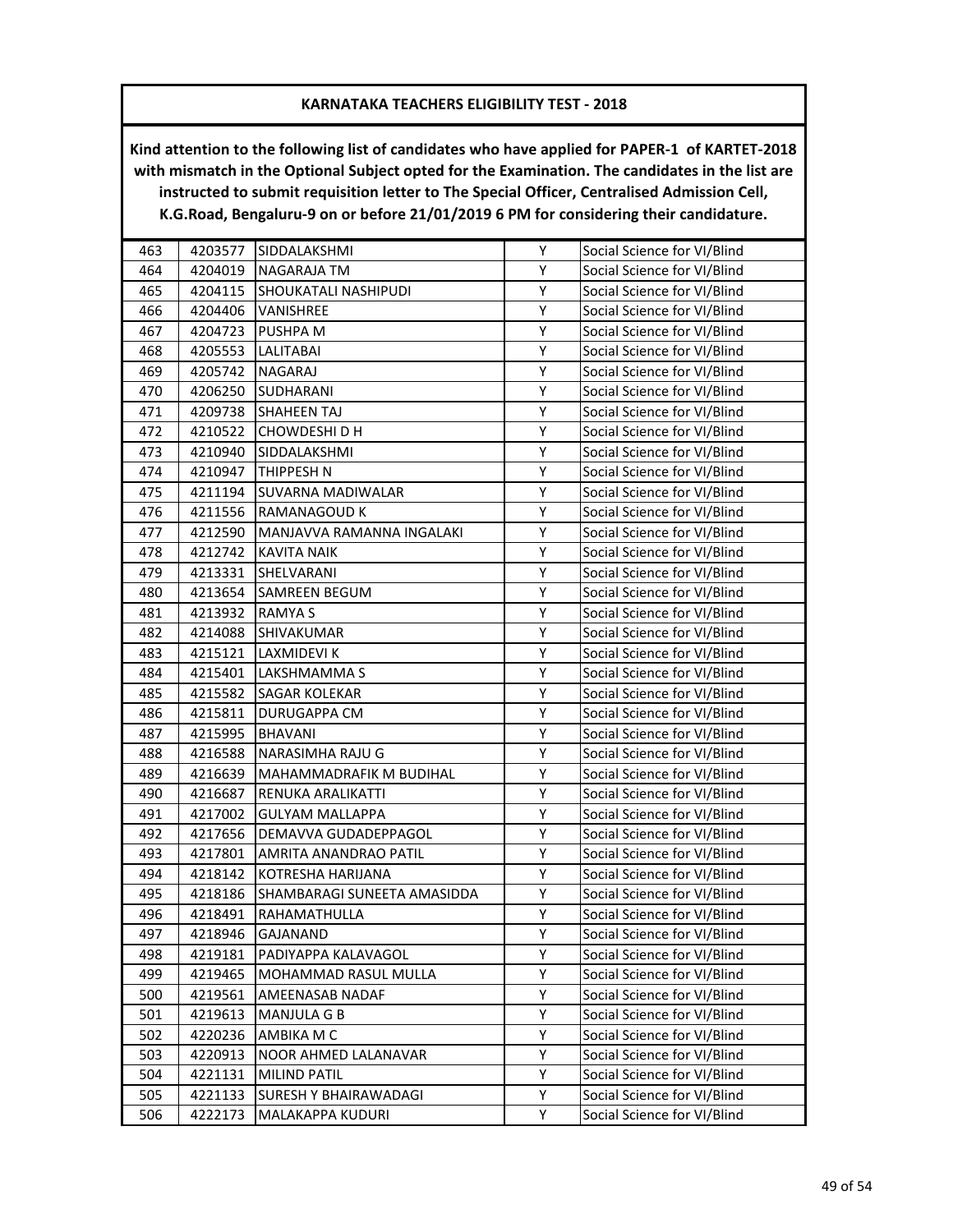| 507 | 4222435 | <b>RAJESAB NADAF</b>        | Υ | Social Science for VI/Blind |
|-----|---------|-----------------------------|---|-----------------------------|
| 508 | 4223285 | RAHUL ANNASO KAMATE         | Υ | Social Science for VI/Blind |
| 509 | 4223424 | SHANTA                      | Υ | Social Science for VI/Blind |
| 510 | 4223753 | SANTOSH                     | Υ | Social Science for VI/Blind |
| 511 | 4225088 | BASAVARAJ SOBARAD           | Υ | Social Science for VI/Blind |
| 512 | 4225315 | VENKATESHA N                | Υ | Social Science for VI/Blind |
| 513 | 4225550 | MAHESH ANGADI               | Υ | Social Science for VI/Blind |
| 514 | 4225915 | <b>VENKATESH</b>            | Υ | Social Science for VI/Blind |
| 515 | 4226120 | BHEEMASHANKAR KALIBAGI      | Υ | Social Science for VI/Blind |
| 516 | 4226550 | PAVANAKUMARI                | Υ | Social Science for VI/Blind |
| 517 | 4227049 | <b>ASHA</b>                 | Υ | Social Science for VI/Blind |
| 518 | 4227904 | NINGAPPA MEESI              | Υ | Social Science for VI/Blind |
| 519 | 4229072 | MADAPPA ODEYAR              | Υ | Social Science for VI/Blind |
| 520 | 4229219 | DHANANJAYA G N              | Υ | Social Science for VI/Blind |
| 521 | 4229952 | <b>UJWALA</b>               | Υ | Social Science for VI/Blind |
| 522 | 4230240 | <b>BEBIFATIMA MUDHOL</b>    | Υ | Social Science for VI/Blind |
| 523 | 4231102 | MANJUNATHA                  | Υ | Social Science for VI/Blind |
| 524 | 4231405 | MAIBOOB LALASANGI           | Υ | Social Science for VI/Blind |
| 525 | 4232182 | MANJULA ALADAKATTI          | Υ | Social Science for VI/Blind |
| 526 | 4232651 | <b>RAMESHA</b>              | Υ | Social Science for VI/Blind |
| 527 | 4232928 | SARITA SUTAR                | Υ | Social Science for VI/Blind |
| 528 | 4233444 | <b>SHRIDHAR</b>             | Υ | Social Science for VI/Blind |
| 529 | 4233446 | SHRIRAM                     | Υ | Social Science for VI/Blind |
| 530 | 4233959 | <b>GEETA RAJAWAL</b>        | Υ | Social Science for VI/Blind |
| 531 | 4234321 | ANEETAKUMARI M              | Υ | Social Science for VI/Blind |
| 532 | 4234369 | <b>MAMATHATS</b>            | Υ | Social Science for VI/Blind |
| 533 | 4234469 | MANJULA A M                 | Υ | Social Science for VI/Blind |
| 534 | 4235476 | SANTOSH                     | Υ | Social Science for VI/Blind |
| 535 | 4235655 | MALAPPA DUNDAPPA ARASHANAGI | Υ | Social Science for VI/Blind |
| 536 | 4235801 | SHIVPUTRA                   | Υ | Social Science for VI/Blind |
| 537 | 4235857 | PRAMEELA A                  | Υ | Social Science for VI/Blind |
| 538 | 4236170 | PUSHPALATHA S P             | Υ | Social Science for VI/Blind |
| 539 | 4236313 | NILESH SHINDE               | Υ | Social Science for VI/Blind |
| 540 | 4236755 | PUSHPALATHA S P             | Υ | Social Science for VI/Blind |
| 541 | 4236946 | <b>SHAKILA V</b>            | Υ | Social Science for VI/Blind |
| 542 | 4237233 | DAVALSAB HUNAGUND           | Υ | Social Science for VI/Blind |
| 543 | 4237684 | KASTURI ARJUN KAMMAR        | Υ | Social Science for VI/Blind |
| 544 | 4237714 | JOLLU JAYARAMULU            | Υ | Social Science for VI/Blind |
| 545 | 4240291 | PUTTALAKSHMI K              | Υ | Social Science for VI/Blind |
| 546 | 4240331 | SABEEHA B                   | Υ | Social Science for VI/Blind |
| 547 | 4241068 | ANCHI NAGARAJA              | Υ | Social Science for VI/Blind |
| 548 | 4241925 | <b>SUMITRA A B</b>          | Υ | Social Science for VI/Blind |
| 549 | 4242069 | SHRIDHAR MANKANI            | Υ | Social Science for VI/Blind |
| 550 | 4243988 | MAHADEVAMMA                 | Υ | Social Science for VI/Blind |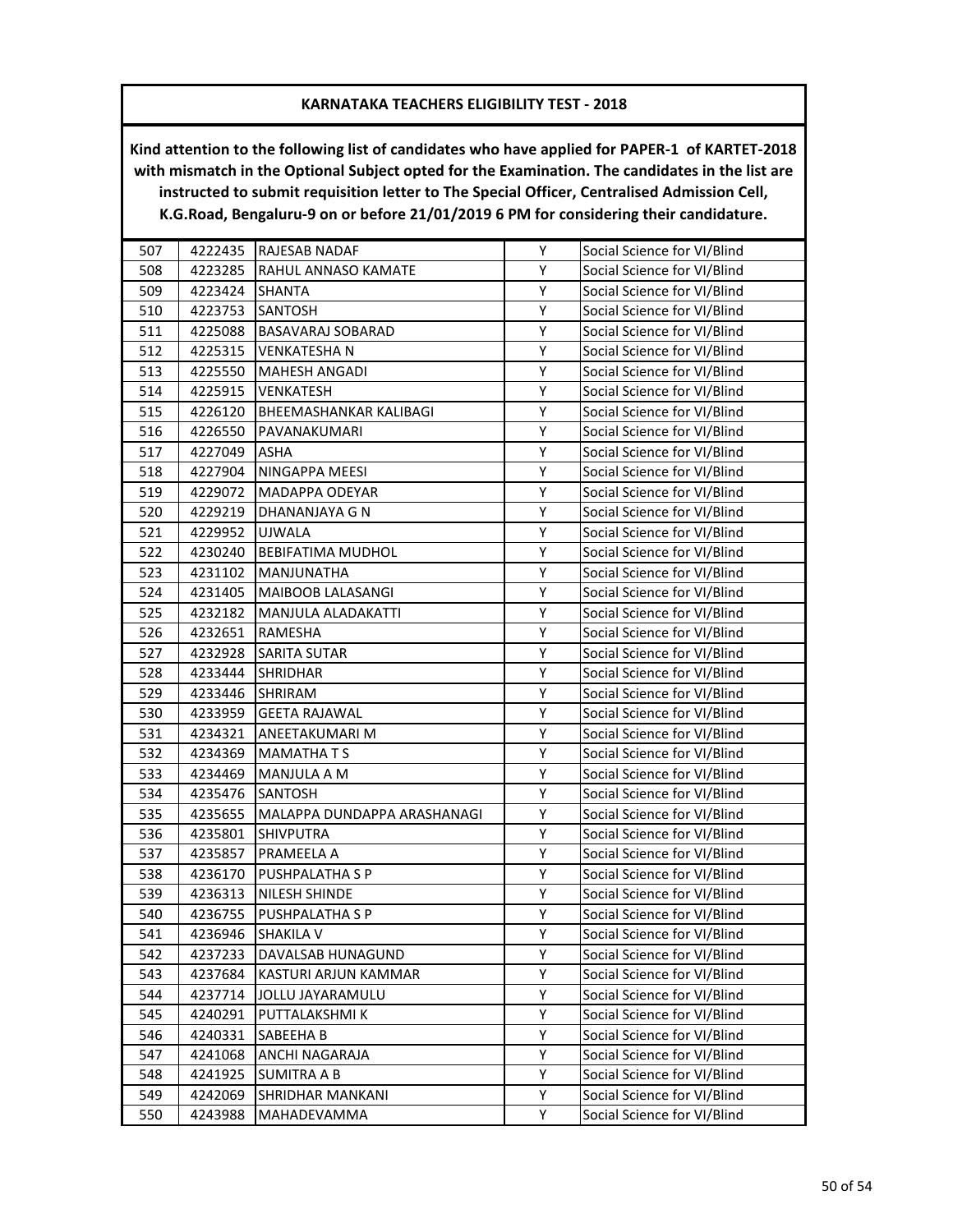| 551 | 4244223 | <b>RUBEENA BANU</b>         | Y | Social Science for VI/Blind |
|-----|---------|-----------------------------|---|-----------------------------|
| 552 | 4244495 | <b>MAHANTESH AMBALI</b>     | Υ | Social Science for VI/Blind |
| 553 | 4244939 | KAVITA NARAYANKAR           | Υ | Social Science for VI/Blind |
| 554 | 4245320 | <b>URUKUNDA</b>             | Υ | Social Science for VI/Blind |
| 555 | 4246377 | <b>BASAVARAJ</b>            | Υ | Social Science for VI/Blind |
| 556 | 4246381 | <b>BABITA</b>               | Υ | Social Science for VI/Blind |
| 557 | 4246561 | SIDDALING                   | Υ | Social Science for VI/Blind |
| 558 | 4247486 | <b>SUJATA KENGANAL</b>      | Υ | Social Science for VI/Blind |
| 559 | 4247541 | <b>KIRAN JADHAV</b>         | Υ | Social Science for VI/Blind |
| 560 | 4248513 | <b>MOHAMMAD RAFI</b>        | Υ | Social Science for VI/Blind |
| 561 | 4248800 | YALLALING                   | Υ | Social Science for VI/Blind |
| 562 | 4249063 | <b>MANJULA P B</b>          | Υ | Social Science for VI/Blind |
| 563 | 4249464 | <b>BORAPPA PUJERI</b>       | Y | Social Science for VI/Blind |
| 564 | 4249637 | <b>VIDYASHREE KT</b>        | Υ | Social Science for VI/Blind |
| 565 | 4250131 | <b>SURESH VITTAL PUJARI</b> | Υ | Social Science for VI/Blind |
| 566 | 4250180 | PRIYA SATAGONDA             | Υ | Social Science for VI/Blind |
| 567 | 4251796 | <b>DARGAPPA</b>             | Υ | Social Science for VI/Blind |
| 568 | 4252191 | SHARANAYYA KARADI           | Υ | Social Science for VI/Blind |
| 569 | 4252224 | KAMALASAB MADAGAMASUR       | Υ | Social Science for VI/Blind |
| 570 | 4252243 | <b>GOVINDPPAK</b>           | Υ | Social Science for VI/Blind |
| 571 | 4252813 | NARASIMHA MURTHY M D        | Υ | Social Science for VI/Blind |
| 572 | 4252867 | <b>ASHWINI K B</b>          | Υ | Social Science for VI/Blind |
| 573 | 4253251 | <b>KAVITA</b>               | Υ | Social Science for VI/Blind |
| 574 | 4253387 | <b>SUNANDA METRI</b>        | Υ | Social Science for VI/Blind |
| 575 | 4253729 | PREMA KAMBALE               | Υ | Social Science for VI/Blind |
| 576 | 4253845 | <b>GOVINDAPPA K</b>         | Υ | Social Science for VI/Blind |
| 577 | 4254115 | <b>SURESH TALAWAI</b>       | Υ | Social Science for VI/Blind |
| 578 | 4254264 | <b>B BASAVARAJA</b>         | Υ | Social Science for VI/Blind |
| 579 | 4255331 | <b>VIJAYAKUMAR T</b>        | Y | Social Science for VI/Blind |
| 580 | 4255752 | <b>ASHA RANI A</b>          | Υ | Social Science for VI/Blind |
| 581 | 4256009 | <b>MOHANAKUMAR J</b>        | Υ | Social Science for VI/Blind |
| 582 | 4257080 | <b>MEENAKSHI A</b>          | Υ | Social Science for VI/Blind |
| 583 | 4257559 | JARAANJUM BABASAHEB BEG     | Υ | Social Science for VI/Blind |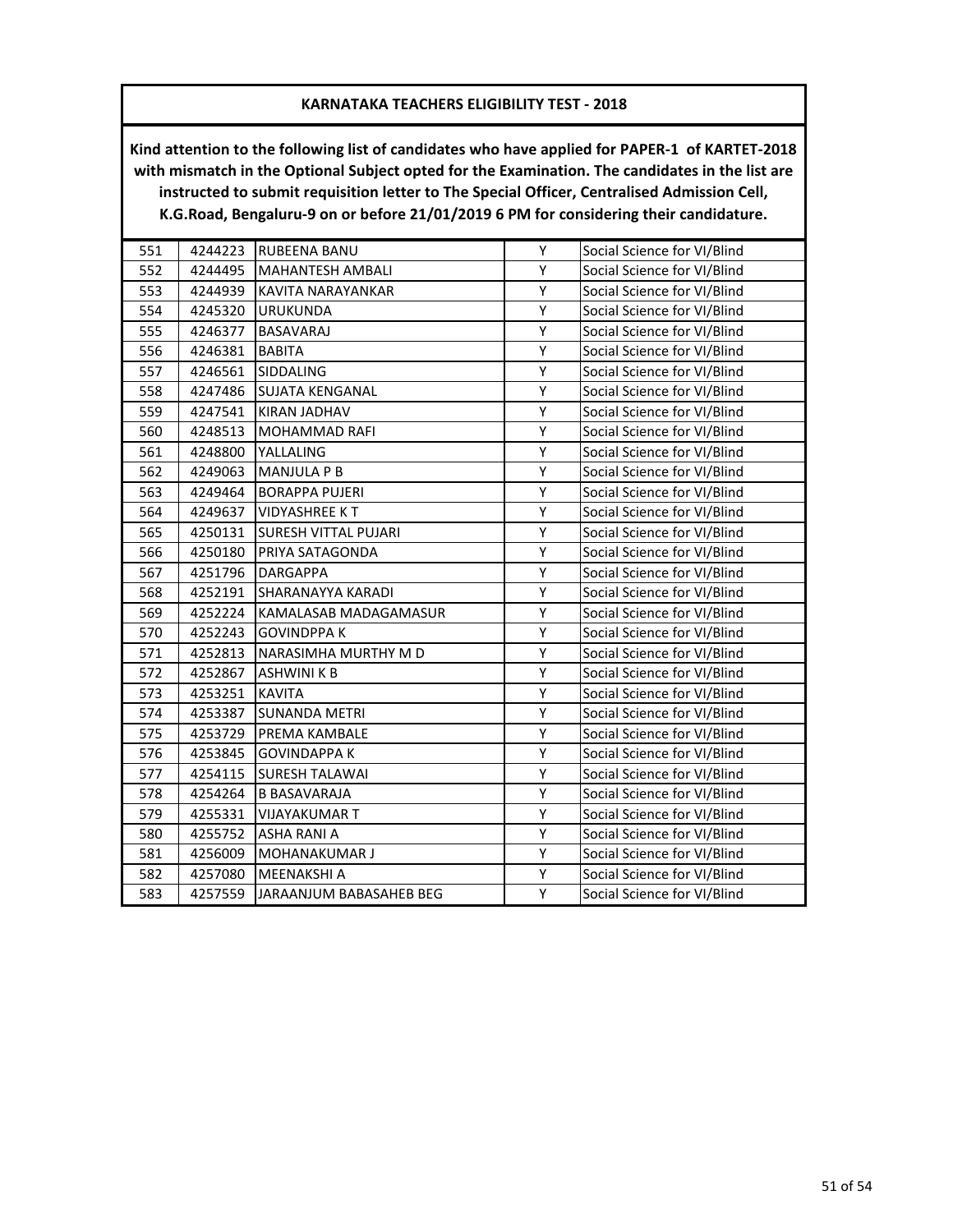**Kind attention to the following list of candidates who have applied for PAPER-1 of KARTET-2018 with mismatch in the Optional Subject opted for the Examination. The candidates in the list are instructed to submit requisition letter to The Special Officer, Centralised Admission Cell, K.G.Road, Bengaluru-9 on or before 21/01/2019 6 PM for considering their candidature.**

| Optional subject in Paper-1 of KARTET - 2018 |         |                            |                |                              |  |
|----------------------------------------------|---------|----------------------------|----------------|------------------------------|--|
| SI.No                                        | Reg.No  |                            | <b>Low Vis</b> | <b>Optional Subject</b>      |  |
| 1                                            | 4006608 | MALLIKARJUN HADAPAD        | Y              | Mathematics & EVS            |  |
| $\overline{2}$                               | 4006936 | <b>SHASHIKALA G</b>        | Υ              | Mathematics & EVS            |  |
| 3                                            | 4013733 | <b>BHARATHAVVA D</b>       | Y              | <b>Mathematics &amp; EVS</b> |  |
| $\overline{4}$                               | 4020932 | SHARAVVA TOTADA            | Y              | Mathematics & EVS            |  |
| 5                                            | 4021473 | KOTILINGANAGOWDA G         | Υ              | Mathematics & EVS            |  |
| 6                                            | 4022998 | VENUGOPALA G               | Υ              | Mathematics & EVS            |  |
| 7                                            | 4025092 | <b>NISHAHATH ANJUM S</b>   | Υ              | Mathematics & EVS            |  |
| 8                                            | 4027430 | <b>SHIVAKUMAR H</b>        | Υ              | Mathematics & EVS            |  |
| 9                                            | 4031311 | <b>MOHANA K P</b>          | Y              | Mathematics & EVS            |  |
| 10                                           | 4033938 | <b>KAVITHA R</b>           | Υ              | Mathematics & EVS            |  |
| 11                                           | 4035001 | <b>SADASHIV MANE</b>       | Υ              | Mathematics & EVS            |  |
| 12                                           | 4036216 | IKOTRAMMA G                | Y              | <b>Mathematics &amp; EVS</b> |  |
| 13                                           | 4037578 | <b>ERAMMA</b>              | Υ              | Mathematics & EVS            |  |
| 14                                           | 4041983 | <b>RAJANNA C</b>           | Y              | Mathematics & EVS            |  |
| 15                                           | 4043803 | <b>GOWRAMMA A D</b>        | Υ              | Mathematics & EVS            |  |
| 16                                           | 4048145 | LAXMIBAI MALLAPPA HADIMANI | Y              | Mathematics & EVS            |  |
| 17                                           | 4049504 | <b>HANUMANTHAPPA M</b>     | Y              | Mathematics & EVS            |  |
| 18                                           | 4051856 | <b>VIRAYYA HIREMATH</b>    | Υ              | Mathematics & EVS            |  |
| 19                                           | 4052650 | <b>SHILPAK</b>             | Υ              | <b>Mathematics &amp; EVS</b> |  |
| 20                                           | 4053147 | <b>VINAYAKA G K</b>        | Υ              | Mathematics & EVS            |  |
| 21                                           | 4054392 | BHAGYASHREE                | Υ              | Mathematics & EVS            |  |
| 22                                           | 4055838 | NAVEENKUMAR H V            | Y              | Mathematics & EVS            |  |
| 23                                           | 4057138 | ASIABANU BILEPASAR         | Υ              | Mathematics & EVS            |  |
| 24                                           | 4059648 | <b>KAVITHA S</b>           | Υ              | Mathematics & EVS            |  |
| 25                                           | 4067528 | <b>TANAVEER DASAI</b>      | Y              | <b>Mathematics &amp; EVS</b> |  |
| 26                                           | 4069521 | <b>ASHWINI H S</b>         | Υ              | Mathematics & EVS            |  |
| 27                                           | 4069558 | MAHADEVASWAMY A M          | Y              | Mathematics & EVS            |  |
| 28                                           | 4069923 | <b>GURUBAI UDDA</b>        | Y              | Mathematics & EVS            |  |
| 29                                           | 4069994 | YASHODHA N M               | Y              | Mathematics & EVS            |  |
| 30                                           | 4072995 | <b>RAJESHRI</b>            | Υ              | <b>Mathematics &amp; EVS</b> |  |
| 31                                           | 4073502 | <b>MANJUNATHA S</b>        | Υ              | Mathematics & EVS            |  |
| 32                                           | 4075424 | <b>SAVITA</b>              | Υ              | <b>Mathematics &amp; EVS</b> |  |
| 33                                           | 4078464 | <b>JYOTHI</b>              | Υ              | <b>Mathematics &amp; EVS</b> |  |
| 34                                           | 4080035 | BHAVARAVVA HADAPAD         | Υ              | <b>Mathematics &amp; EVS</b> |  |
| 35                                           | 4082956 | <b>BASAVARAJ</b>           | Υ              | Mathematics & EVS            |  |
| 36                                           | 4090306 | DHANANJAYA P H             | Υ              | Mathematics & EVS            |  |
| 37                                           | 4090857 | SHAMSHODDEN KHAIRULLA      | Υ              | Mathematics & EVS            |  |
| 38                                           | 4094338 | <b>IMRAN PASHA M</b>       | Υ              | Mathematics & EVS            |  |
| 39                                           | 4094796 | MAHALINGAPPA BANGADAWAR    | Υ              | Mathematics & EVS            |  |
| 40                                           | 4105806 | BASAPPA KALLAWWAGOL        | Y              | Mathematics & EVS            |  |

**List of Physically Challenged candidates with Low Visiosn but opted for Mathematics & EVS as the**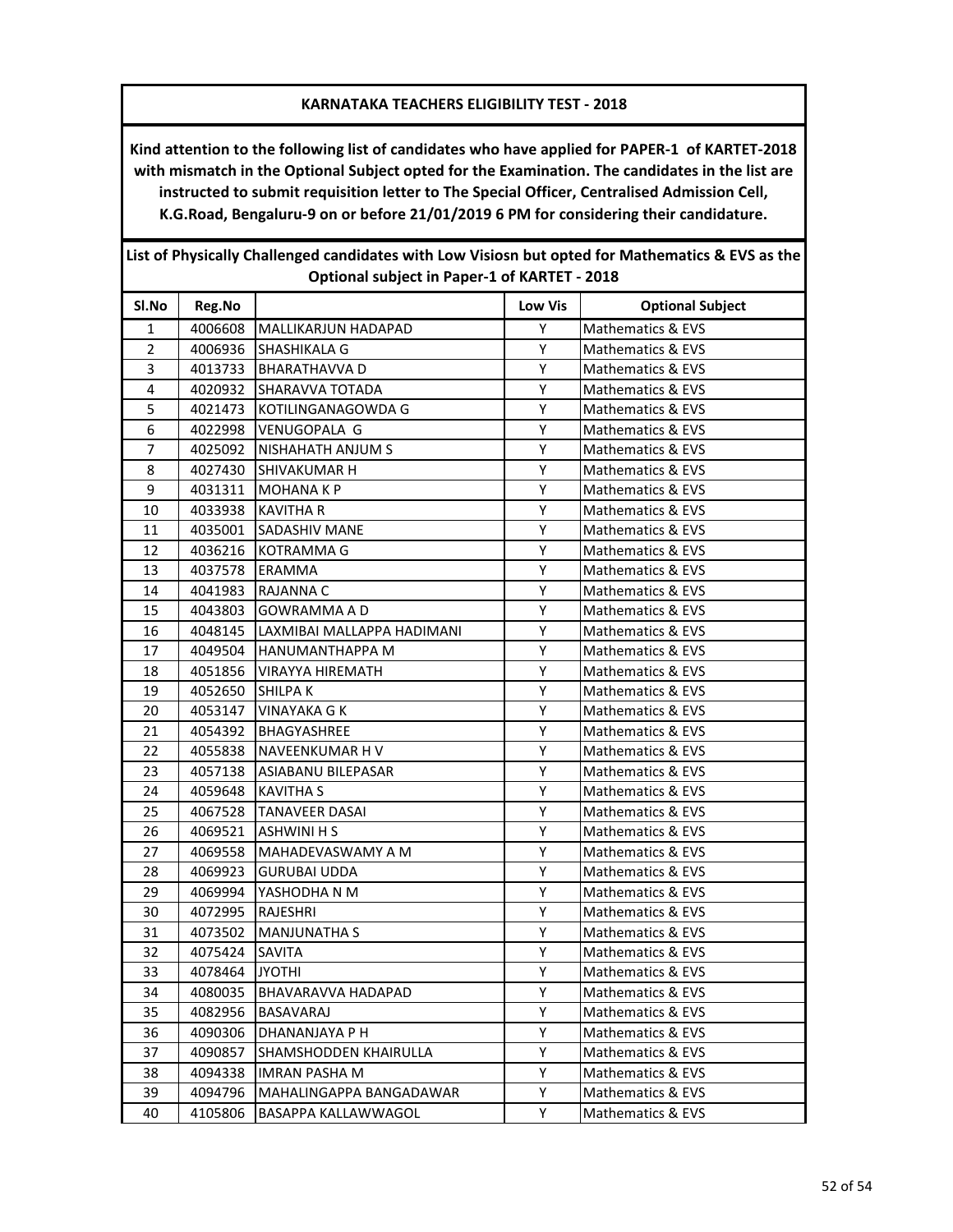| 41 | 4107880 | RADHIKA P N                      | Y. | <b>Mathematics &amp; EVS</b> |
|----|---------|----------------------------------|----|------------------------------|
| 42 | 4113514 | YASHAVANT BEVINAKATTI            | Y  | Mathematics & EVS            |
| 43 | 4120742 | YUVARAJ NETAJI BAGADI            | Y  | Mathematics & EVS            |
| 44 | 4121126 | <b>RAKSHITHA G R</b>             | Y  | Mathematics & EVS            |
| 45 | 4121928 | <b>SHREEDEVI BADIGER</b>         | Υ  | Mathematics & EVS            |
| 46 | 4128113 | HANUMANTHAPPA K                  | Y  | Mathematics & EVS            |
| 47 | 4130372 | KAVITHA H N                      | Y  | Mathematics & EVS            |
| 48 | 4134531 | <b>TABASUM ARA</b>               | Υ  | Mathematics & EVS            |
| 49 | 4134876 | <b>GEETHA</b>                    | Y  | Mathematics & EVS            |
| 50 | 4135123 | RAJU WADDAR                      | Y  | Mathematics & EVS            |
| 51 | 4136841 | <b>GANGAMMA</b>                  | Y  | Mathematics & EVS            |
| 52 | 4140721 | VENKATESHA T                     | Y  | Mathematics & EVS            |
| 53 | 4142892 | SUJATA                           | Υ  | Mathematics & EVS            |
| 54 | 4146209 | <b>NAGAMMA</b>                   | Υ  | Mathematics & EVS            |
| 55 | 4153284 | <b>SURESH</b>                    | Y  | Mathematics & EVS            |
| 56 | 4157059 | <b>VINAYAK KENCHARADDI</b>       | Y  | Mathematics & EVS            |
| 57 | 4157166 | <b>GIRISHAN</b>                  | Y  | Mathematics & EVS            |
| 58 | 4158707 | GEETA                            | Y  | Mathematics & EVS            |
| 59 | 4160030 | YASHEELA M                       | Y  | <b>Mathematics &amp; EVS</b> |
| 60 | 4160423 | INETHRAVATHI M G                 | Y  | Mathematics & EVS            |
| 61 | 4161456 | SAVAKKA JAVOOR                   | Υ  | Mathematics & EVS            |
| 62 | 4161872 | MINAXI JADHAV                    | Y  | Mathematics & EVS            |
| 63 | 4165178 | IRAKKA S WALI                    | Y  | Mathematics & EVS            |
| 64 | 4165415 | JJAMADAR RAJESAHEB               | Y  | Mathematics & EVS            |
| 65 | 4170469 | KALYANI MAHESH SHIVANAND         | Y  | Mathematics & EVS            |
| 66 | 4170843 | JAYASHREE GOUDA                  | Υ  | Mathematics & EVS            |
| 67 | 4171188 | IVISHWANATH SAVANUR              | Υ  | Mathematics & EVS            |
| 68 | 4181443 | MANJUNATHA M                     | Y  | Mathematics & EVS            |
| 69 | 4182645 | NAGEENA HIREMUGADUR              | Y  | Mathematics & EVS            |
| 70 | 4186751 | <b>GEETA BAGI</b>                | Y  | Mathematics & EVS            |
| 71 | 4187945 | RAGHAVENDRA                      | Y  | Mathematics & EVS            |
| 72 | 4197229 | ANILKUMAR                        | Y  | Mathematics & EVS            |
| 73 | 4198673 | <b>SIDDAPPA HUNKI</b>            | Y  | Mathematics & EVS            |
| 74 | 4202445 | <b>GANDLE RENUKA MALLIKARJUN</b> | Υ  | Mathematics & EVS            |
| 75 | 4204431 | <b>KOMALA R R</b>                | Υ  | Mathematics & EVS            |
| 76 | 4205100 | NAJMIN JAMHA                     | Y  | Mathematics & EVS            |
| 77 | 4205408 | SHIVAKUMARA B B                  | Υ  | Mathematics & EVS            |
| 78 | 4205490 | KARTHIK T M                      | Υ  | Mathematics & EVS            |
| 79 | 4205849 | YAGANANDA                        | Y  | Mathematics & EVS            |
| 80 | 4205924 | MAHADEVAMMA M                    | Υ  | Mathematics & EVS            |
| 81 | 4206587 | <b>BHANU PRAKASH S</b>           | Y  | Mathematics & EVS            |
| 82 | 4208564 | SHASHIKALA PATIL                 | Y  | Mathematics & EVS            |
| 83 | 4208605 | LAVANYA K                        | Υ  | Mathematics & EVS            |
|    |         |                                  |    |                              |